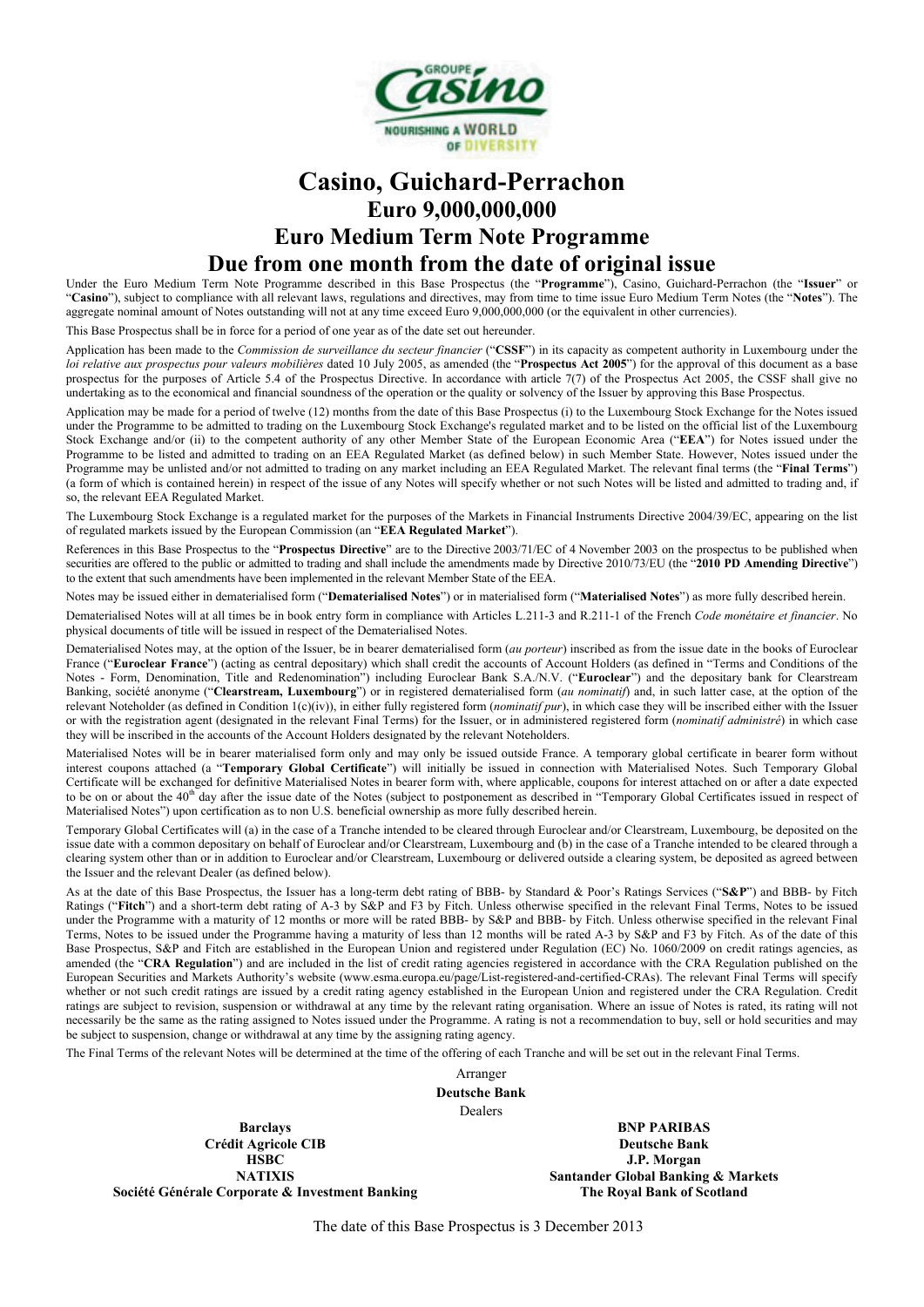**This Base Prospectus (together with any supplements to this Base Prospectus published from time to time (each a "**Supplement**" and together the "**Supplements**") comprises a base prospectus for the purposes of Article 5.4 of the Prospectus Directive in respect of, and for the purpose of giving information with regard to, the Issuer and its respective consolidated subsidiaries and affiliates as a whole (together with the Issuer, the "**Group**", "**Group Casino**" or "**Casino Group**") which is necessary to enable investors to make an informed assessment of the assets and liabilities, financial position, profit and losses and prospects of the Issuer.**

**No person has been authorised to give any information or to make any representation other than those contained in this Base Prospectus in connection with the issue or sale of the Notes and, if given or made, such information or representation must not be relied upon as having been authorised by the Issuer or any of the Dealers or the Arranger (each as defined in "General Description of the Programme"). Neither the delivery of this Base Prospectus nor any sale made in connection herewith shall, under any circumstances, create any implication that there has been no change in the affairs of the Issuer or the Group since the date hereof or the date upon which this Base Prospectus has been most recently amended or supplemented or that there has been no adverse change in the financial position of the Issuer or the Group since the date hereof or the date upon which this Base Prospectus has been most recently amended or supplemented or that any other information supplied in connection with the Programme is correct as of any time subsequent to the date on which it is supplied or, if different, the date indicated in the document containing the same.**

**The distribution of this Base Prospectus and the offering or sale of the Notes in certain jurisdictions may be restricted by law. Persons into whose possession this Base Prospectus comes are required by the Issuer, the Dealers and the Arranger to inform themselves about and to observe any such restriction.** 

**The Notes have not been and will not be registered under the United States Securities Act of 1933, as amended (the "**Securities Act**") or with any securities regulatory authority of any state or other jurisdiction of the United States and may include Materialised Notes in bearer form that are subject to U.S. tax law requirements. Subject to certain exceptions, the Notes may not be offered, sold or delivered within the United States or to, or for the account or benefit of, U.S. persons. The Notes are being offered and sold in offshore transactions outside the United States to non-U.S. persons in reliance on Regulation S under the Securities Act ("**Regulation S**"). This Base Prospectus does not constitute an offer of, or an invitation by or on behalf of the Issuer or the Dealers or the Arranger to subscribe for, or purchase, any Notes.**

**The Arranger and the Dealers have not separately verified the information contained in this Base Prospectus. None of the Dealers or the Arranger makes any representation, express or implied, or accepts any responsibility, with respect to the accuracy or completeness of any of the information in this Base Prospectus. Neither this Base Prospectus nor any other financial statements are intended to provide the basis of any credit or other evaluation and should not be considered as a recommendation by any of the Issuer, the Arranger or the Dealers that any recipient of this Base Prospectus or any other financial statements should purchase the Notes. Each potential purchaser of Notes should determine for itself the relevance of the information contained in this Base Prospectus and its purchase of Notes should be based upon such investigation as it deems necessary. None of the Dealers or the Arranger undertakes to review the financial condition or affairs of the Issuer or the Group during the life of the arrangements contemplated by this Base Prospectus nor to advise any investor or potential investor in the Notes of any information coming to the attention of any of the Dealers or the Arranger.**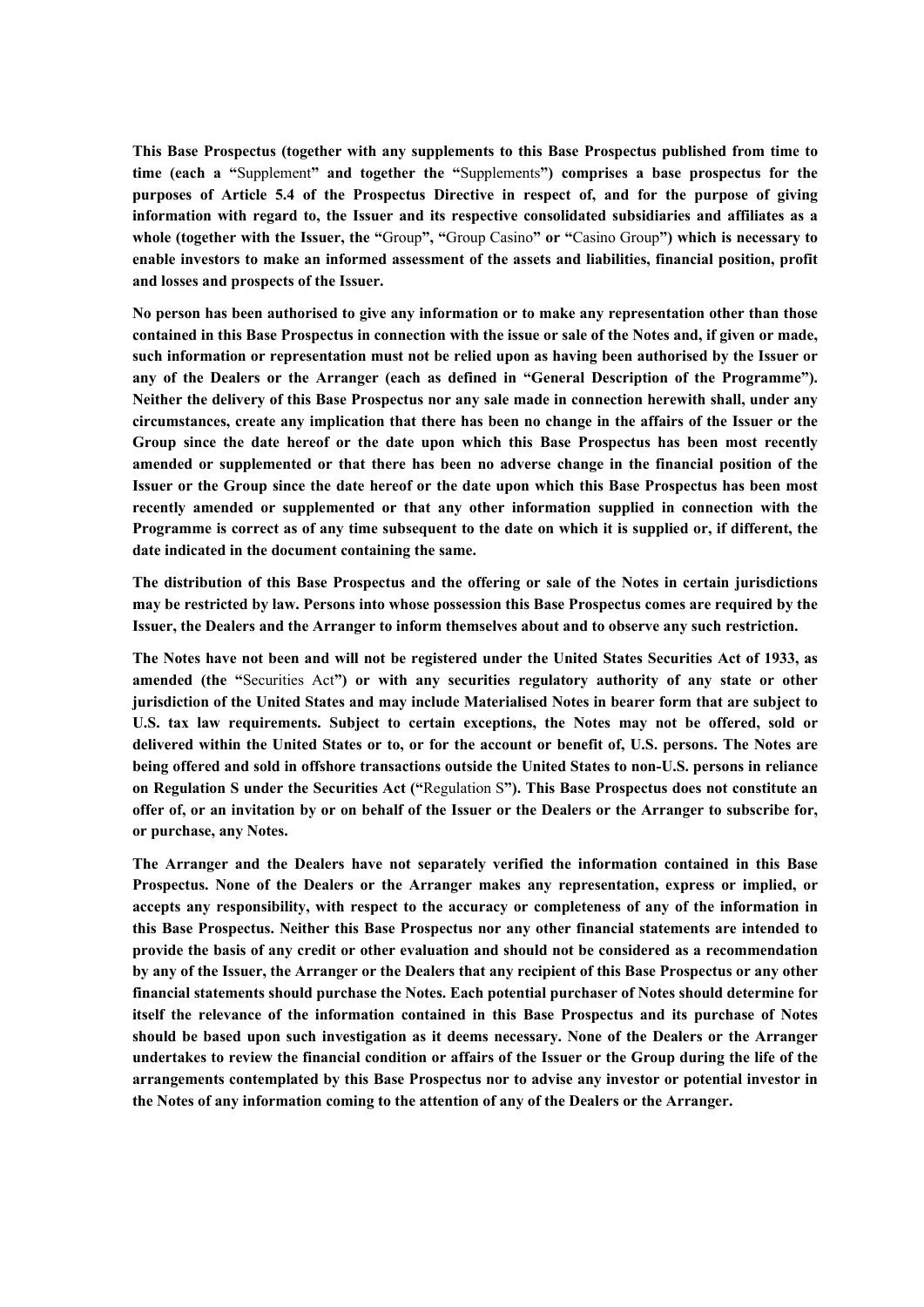**In connection with the issue of any Tranche (as defined in "General Description of the Programme"), one of the Dealers may act as a stabilising manager(s) (the "**Stabilising Manager(s)**"). The identity of the Stabilising Manager will be disclosed in the relevant Final Terms.** 

**The Stabilising Manager(s) (or persons acting on behalf of any Stabilising Manager(s)) in the applicable Final Terms may over-allot Notes or effect transactions with a view to supporting the market price of the Notes at a level higher than that which might otherwise prevail. However, there is no assurance that the Stabilising Agent will undertake stabilisation action. Any stabilisation action may begin on or after the date on which adequate public disclosure of the final terms of the offer of the relevant Tranche of Notes is made and, if begun, may be ended at any time, but it must end no later than the earlier of 30 days after the issue date of the relevant Tranche of Notes and 60 days after the date of the allotment of the relevant Tranche of Notes. Any stabilisation action or over-allotment shall be conducted by the relevant Stabilising Manager(s) (or person(s) acting on behalf of any Stabilising Manager(s)) in accordance with applicable laws and rules.**

In this Base Prospectus, unless otherwise specified or the context otherwise requires, references to  $\mathscr{C}$ ; **"Euro", "EUR" or "euro" are to the single currency of the participating member states of the European Union which was introduced on 1 January 1999, references to "£", "pounds sterling", "GBP" and "Sterling" are to the lawful currency of the United Kingdom, references to "\$", "USD" and "U.S. Dollars" are to the lawful currency of the United States of America, references to "¥", "JPY", "Japanese yen" and "Yen" are to the lawful currency of Japan, references to "PLN" or "Polish zloty" are to the lawful currency of the Republic of Poland and references to "Swiss francs" or "CHF" are to the lawful currency of the Helvetic Confederation.**

**In this Base Prospectus, any discrepancies in any table between totals and the sums of the amounts listed in such table are due to rounding.**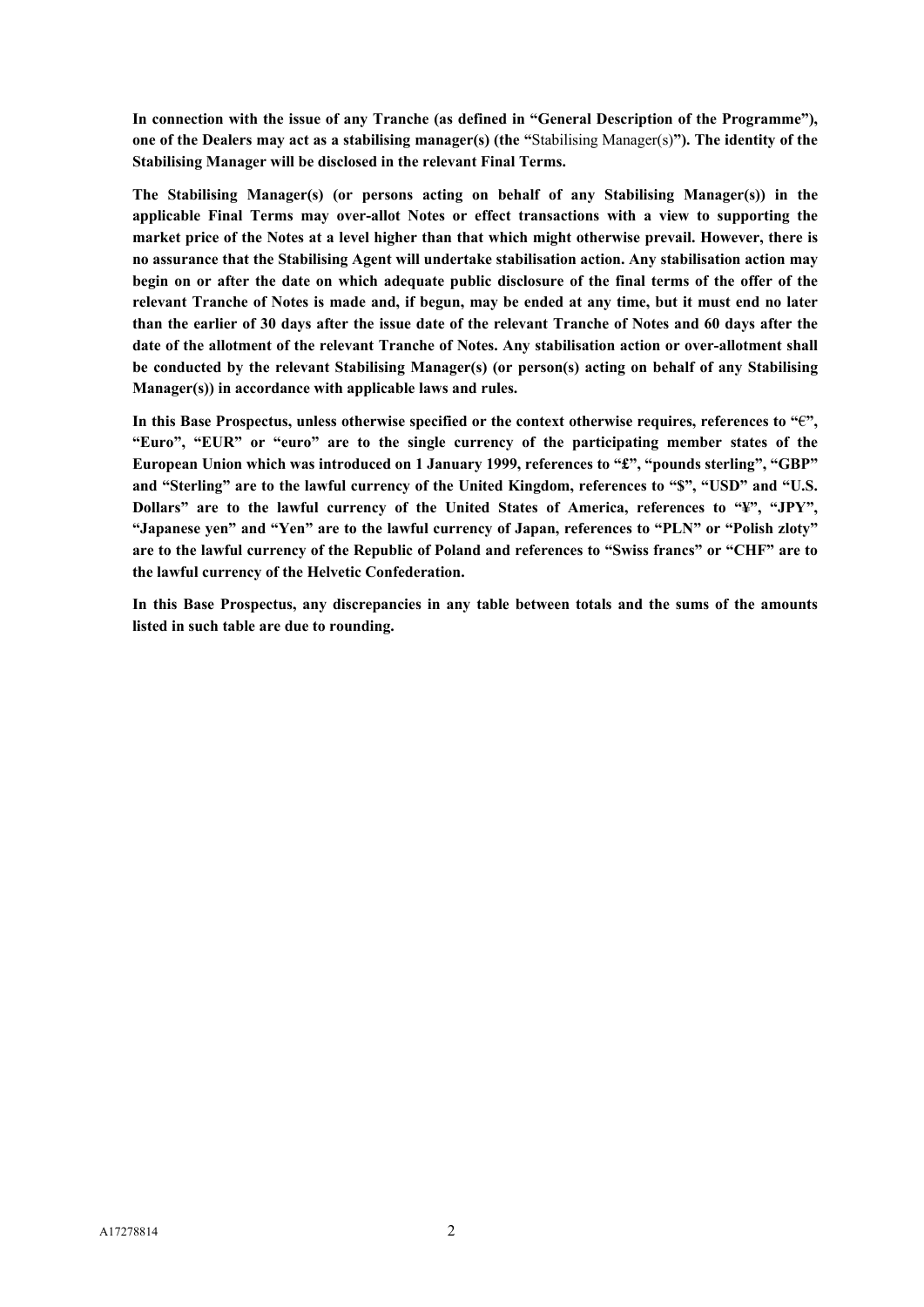# **SUPPLEMENT TO THE BASE PROSPECTUS**

If at any time the Issuer shall be required to prepare a supplement to this Base Prospectus pursuant to the provisions of Article 16 of the Prospectus Directive, the Issuer will prepare and make available an appropriate supplement to this Base Prospectus, which in respect of any subsequent issue of Notes to be listed on the official list of the Luxembourg Stock Exchange and admitted to trading on the Regulated Market of the Luxembourg Stock Exchange or on an EEA Regulated Market, shall constitute a supplement to the Base Prospectus for the purpose of the relevant provisions of the Prospectus Directive.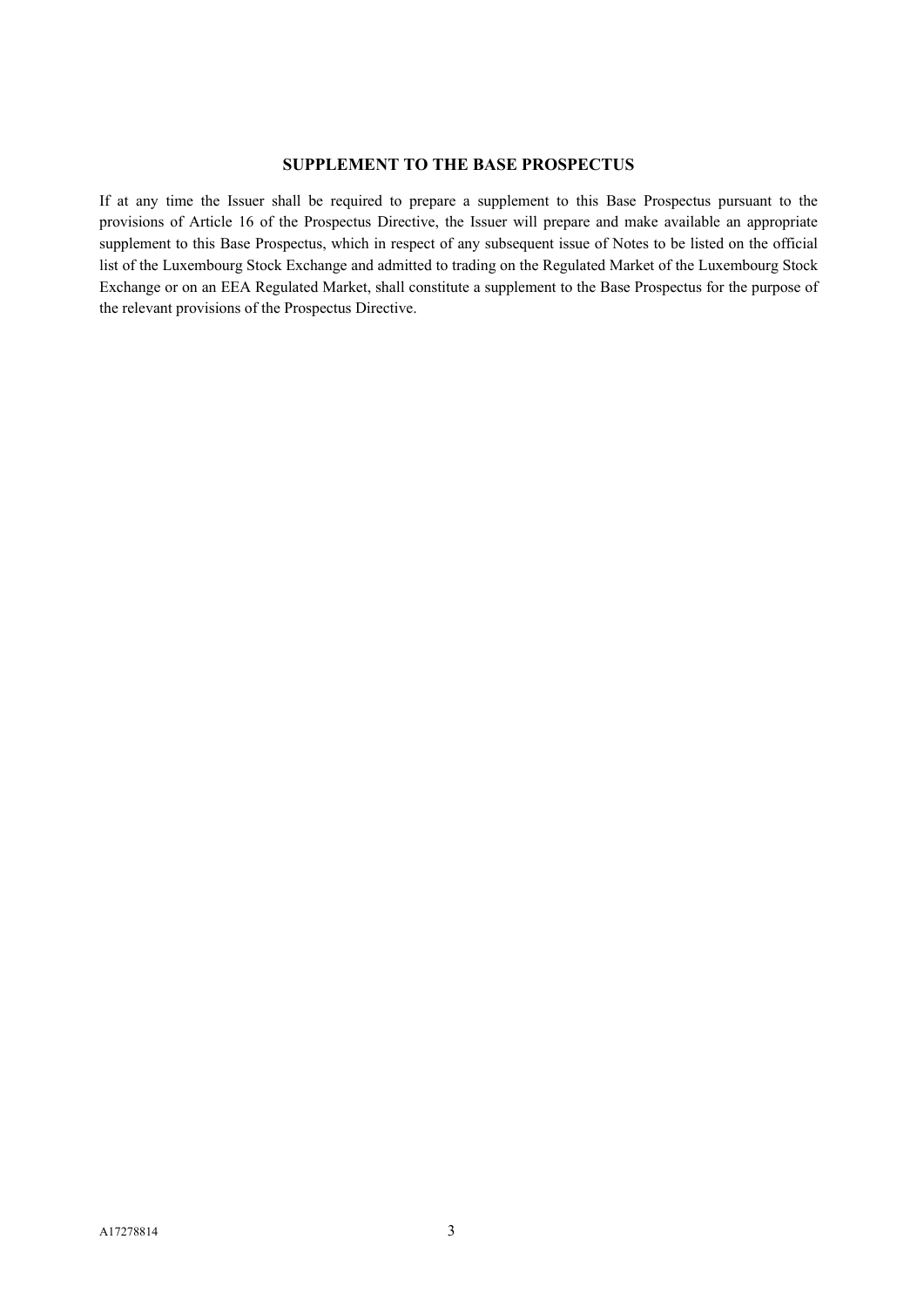# **TABLE OF CONTENTS**

|                                                                           | Page |
|---------------------------------------------------------------------------|------|
|                                                                           |      |
|                                                                           |      |
| PERSONS RESPONSIBLE FOR THE INFORMATION GIVEN IN THE PROSPECTUS 21        |      |
|                                                                           |      |
|                                                                           |      |
| TEMPORARY GLOBAL CERTIFICATES ISSUED IN RESPECT OF MATERIALISED NOTES  61 |      |
|                                                                           |      |
|                                                                           |      |
|                                                                           |      |
|                                                                           |      |
|                                                                           |      |
|                                                                           |      |
|                                                                           |      |
|                                                                           |      |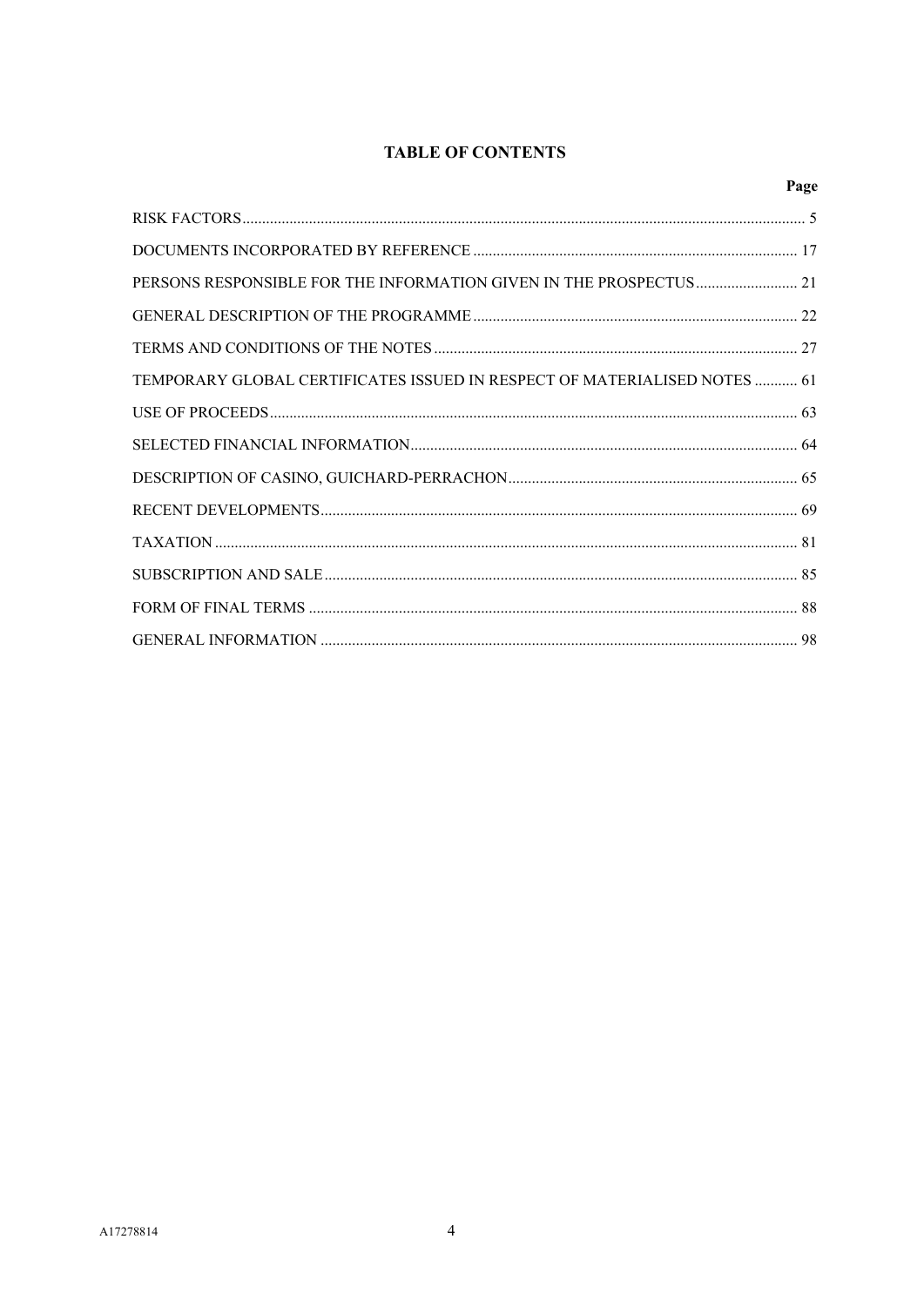# **RISK FACTORS**

#### **RISK FACTORS RELATING TO THE ISSUER**

*The Issuer believes that the following factors may affect its ability to fulfil its obligations under Notes issued under the Programme*. *All of these factors are contingencies which may or may not occur and the Issuer is not in a position to express a view on the likelihood of any such contingency occurring. The risk factors may relate to the Issuer or any of its subsidiaries.*

*In addition, factors which are material for the purpose of assessing the market risks associated with Notes issued under the Programme are also described below.*

*The Issuer believes that the factors described below represent the principal risks inherent in investing in Notes issued under the Programme, but the inability of the Issuer to pay interest, principal or other amounts on or in connection with any Notes may occur for other reasons and the Issuer does not represent that the statements below regarding the risks of holding any Notes are exhaustive. The risks described below are not the only risks the Issuer faces. Additional risks and uncertainties not currently known to the Issuer or that it currently believes to be immaterial could also have a material impact on its business operations. Prospective investors should also read the detailed information set out elsewhere or incorporated by reference in this Base Prospectus and the Final Terms of the relevant Notes and reach their own views prior to making any investment decision. In particular, investors should make their own assessment as to the risks associated with the Notes prior to investing in Notes issued under the Programme.*

Subject to the above provisions, the Group has reviewed the main risks that could have a material impact on its operations, financial position or results. These risks are described below.

# **MARKET RISKS**

The Group has set up an organisation to oversee its financial risks (liquidity, currency and interest rate risks) and where appropriate manage them on a centralised basis. The Corporate Finance Department, which reports to the Group Chief Financial Officer, is responsible for managing these risks and has the necessary expertise and tools to fulfil this task. The Corporate Finance Department operates on the main financial markets according to guidelines that guarantee the highest levels of efficiency and security. A regular reporting system has been set up, allowing Group management to sign off on the policies followed, which are based on strategies approved in advance by management.

# *Interest rate risk*

Detailed information about interest rate risk is provided in note 32 to the consolidated financial statements included in the 2012 Annual Report (as defined under the section "Documents Incorporated by Reference" herein). The Casino Group uses various financial instruments (particularly swaps) to manage interest rate risk. These instruments are used solely for hedging purposes. Details of hedging positions are provided in note 32 to the consolidated financial statements included in the 2012 Annual Report.

# *Currency risk*

Information about currency risk is provided in notes 32 and 32.2.2 to the consolidated financial statements included in the 2012 Annual Report. The Casino Group uses various financial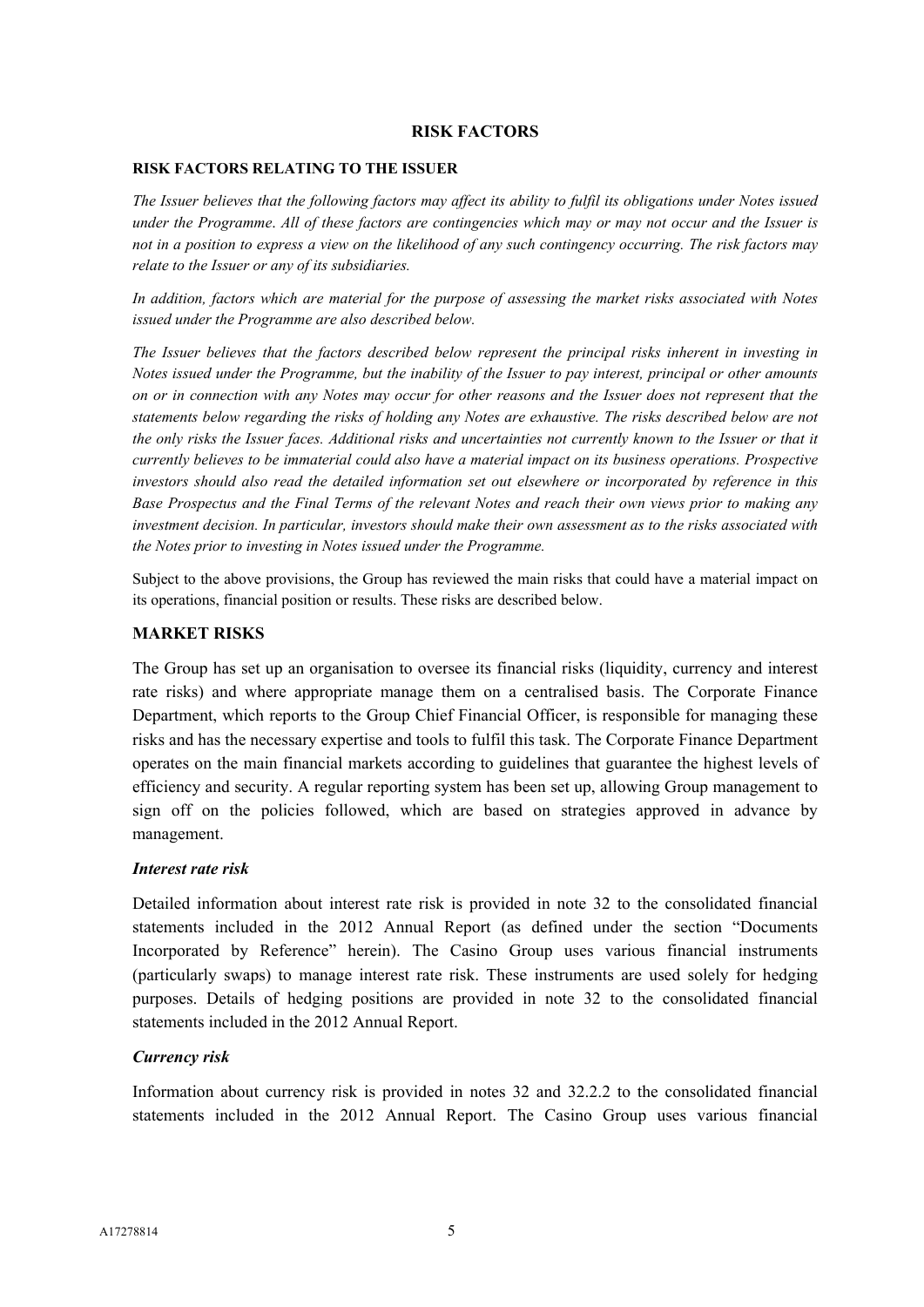instruments to manage currency risks, particularly swaps and forward purchases and sales of foreign currencies. These instruments are used solely for hedging purposes.

# *Liquidity risk*

The breakdown of debt and confirmed lines of credit by maturity and currency is provided in note 32.4 to the consolidated financial statements included in the 2012 Annual Report, together with additional information concerning debt covenants which, if breached, would trigger early repayment obligations.

The Group's liquidity position appears to be very satisfactory. Upcoming repayments of short-term financial liabilities and seasonal working capital requirements are comfortably covered by cash, cash equivalents and undrawn confirmed bank lines.

The Group's policy is to continuously monitor and forecast its liquidity position in order to ensure that it always has sufficient liquid assets to settle its liabilities as they fall due, in either normal or impaired market conditions.

The Group's cash and cash equivalents present no liquidity or value risk.

Its loan and bond agreements issues include the customary covenants and default clauses, including *pari passu,* negative pledge and cross-default clauses.

Casino, Guichard-Perrachon's bond issues on the euro market and its commercial paper programmes do not include any covenants related to financial ratios. Most of the Group's other loan agreements contain financial covenants and mainly concern subsidiaries in France, Brazil and Thailand.

In the event of a change of control of Casino, Guichard-Perrachon (within the meaning of article L.233-3 of the French Commercial Code, *Code de commerce*, most loan agreements include an option for the lenders, at the discretion of each, to request immediate repayment of all sums due and, where applicable, the cancellation of any credit commitments entered into with the Company.

In addition, some bond issues made by Casino, Guichard-Perrachon contain an acceleration clause at the investors' discretion should its long-term senior debt rating be downgraded to non-investment grade due to a change of majority shareholder.

The loan agreements do not give the lenders the option to accelerate repayment if the Group's credit ratings are downgraded.

# *Commodity risk*

Given the nature of its business, the Company is not exposed to any material commodity risk.

# *Equity risk*

Information relating to equity risk is detailed in note 32.5 to the consolidated financial statements included in the 2012 Annual Report.

The Group uses equity derivative instruments (total return swap, forward, call) aiming at building synthetically an economic exposure to listed shares of its subsidiaries (see note 8.2 to the consolidated financial statements included in the 2012 Annual Report).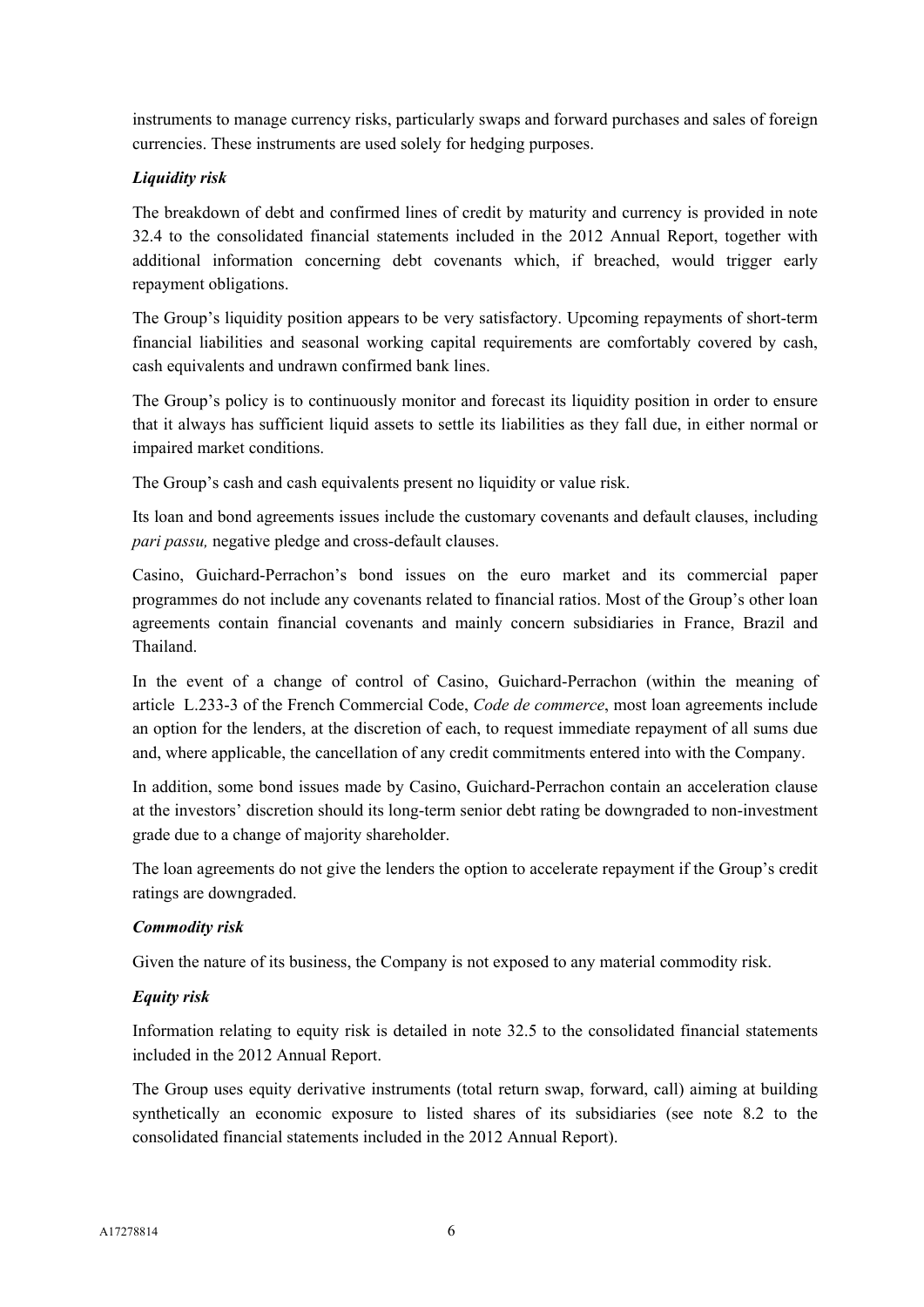The Group does not hold significant financial investments in listed companies other than its subsidiaries or treasury shares and does not invest, in its current cash management policy, in monetary instruments subject to equity risk.

# *Credit and counterparty risk*

The Group is exposed to customer credit risks through its consumer finance subsidiary, Banque du Groupe Casino. These risks are measured by a specialist service provider using credit-scoring techniques. Further information on credit and counterparty risk is provided in note 32.3 to the consolidated financial statements included in the 2012 Annual Report. Part of the Group's supermarkets and convenience stores are operated by affiliates or franchisees. The credit risk relating to these affiliates and franchisees is assessed by the Group on a case-by-case basis and taken into account in its credit management policy, mainly by taking collateral or guarantees.

# **OPERATIONAL RISKS**

# *Risks related to non-renewal of leases and real estate assets*

Casino has standard commercial leases on its supermarket and convenience store premises but has no assurance that they will be renewed on expiry.

The owners could have other plans for the premises on expiry of the lease, which could prompt them not to renew the Company's lease despite the high amount of compensation for eviction they would have to pay. However, commercial leases are governed by strict legislation as regards term, termination, renewal and rent indexation, which limits what owners can impose.

Given the very few disputes caused by non-renewal of commercial leases, the risk is not considered to be in any way material.

As regards property development, where the Group is the project owner, specifications are drawn up by experts in accordance with the prevailing regulations and the functional and operational objectives set for each project.

More generally, the Group's real estate portfolio is monitored regularly to ensure its proper use.

# *Risks associated with sales methods*

The Group's banners in France have affiliate and franchise networks. These represented almost 59% of sales outlets at 31 December 2012, corresponding mainly to supermarket networks (including Leader Price) and convenience store networks.

The credit risk on these convenience store affiliates and franchises is taken into account in the Group's credit management policy.

# *Risks related to trademarks and banners*

The Group owns substantially all of its trademarks and is not dependent on any specific patents or licences, except for the Spar trademark which is licensed to the Group for the French market. The licence was renewed for ten years in 2009.

Furthermore, although the Group has a preventive policy of protecting all its trademarks, it does not believe that an infringement would have a material impact on its operations or results.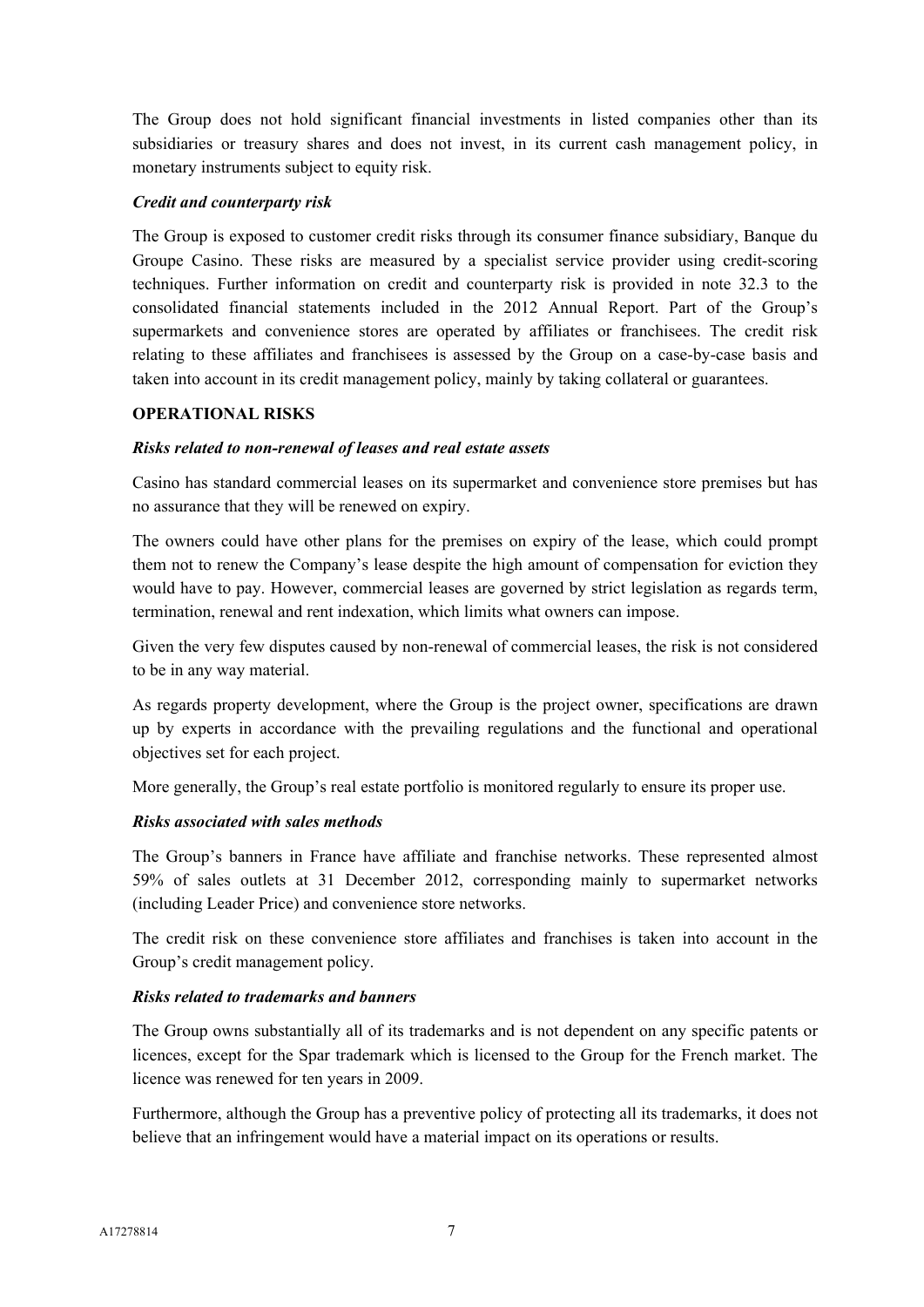# *Supplier and merchandise management risk*

The Group is not dependent on any specific supply, manufacturing or sales contracts. Casino deals with over 30,000 suppliers.

For example, the Group has its own logistics network in France (approximately 899,000 sq.m. currently spread among 19 sites) managed by its Easydis subsidiary. The network spans the entire country and delivers regularly to the Group's various banners, with the exception of Monoprix and Franprix-Leader Price which have their own logistics network.

# *Risks related to private-label goods*

As a private-label retailer in the market, the Group sells products under its own brand and can therefore be considered as a producer/manufacturer. It draws up stringent specifications in terms of nutritional quality and quality standards for its product ingredients. However, it is nonetheless exposed to a product liability risk.

# *Information systems risk*

The Group is increasingly dependent on shared information systems for the production of costed data used as the basis for operating decisions. Security features are built into systems at the design phase and procedures are in place to constantly monitor systems security risks.

However, an information systems failure would not have any material or prolonged impact on the Company's operations or results.

# *Geographical risk*

Part of the Group's business is exposed to risks and uncertainties arising from trading in countries (in Latin America and Asia, for example) that notably could experience or have recently experienced periods of economic or political instability. Recent events are described in notes 3 and 34 to the consolidated financial statements included in the 2012 Annual Report. In 2012, international operations accounted for 56.04% of consolidated revenue and 65.8% of consolidated trading profit.

# *Industrial and environmental risks*

In 2002, Casino's commitment to sustainable development prompted it to set up a dedicated organisational framework. In 2009, due to the growing internationalisation of its business, the Group signed up to the United National Global Compact. A Group CSR department was set up in 2010 to foster its corporate social responsibility approach in both its French and international subsidiaries. CSR officers have been appointed in all subsidiaries throughout the world and they meet on a regular basis.

Environmental risks and management procedures are described in the Environmental Report provided after in the 2012 Annual Report.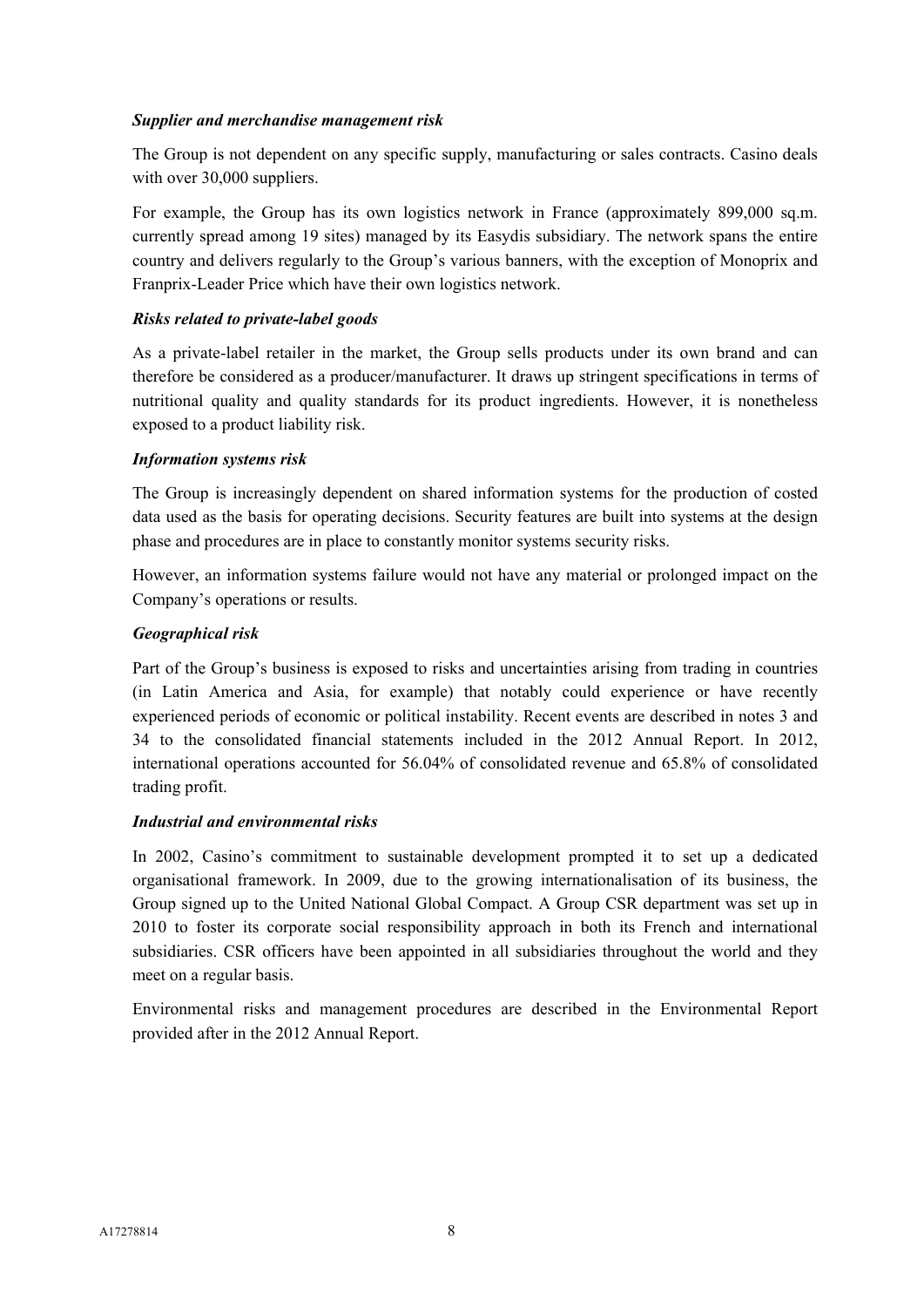# **LEGAL RISKS**

# *Compliance risk*

The Group is mainly subject to regulations governing the management of facilities open to the public and listed facilities. Certain Group businesses are governed by specific regulations, and more particularly Casino Vacances (travel agency), Banque du Groupe Casino (banking and consumer finance), Sudéco (real estate agency), Floréal and Casino Carburants (service stations), Mercialys (listed REIT-style property company), L'Immobilière Groupe Casino (property company) and GreenYellow (photovoltaic energy production). In addition, administrative consents are required to open new stores and extend existing ones. International subsidiaries may be subject to similar requirements under local legislation.

# *Tax and customs risk*

The Group is subject to periodic tax audits in France and its various other host countries. Provision is made for all accepted reassessments. Contested reassessments are provided for on a case-by-case basis, according to estimates taking into account the risk of an unfavourable outcome.

# *Claims and litigation*

In the normal course of its business, the Group is involved in various legal or administrative claims and litigation and is subject to audits by regulatory authorities. Provisions are set aside to cover these proceedings when the Group has a legal, contractual or constructive obligation towards a third party at the year-end, it is probable that an outflow of resources embodying economic benefits will be required to settle the obligation, and the amount of the obligation can be reliably estimated.

Information on claims and litigation is provided in notes 27 and 34 to the consolidated financial statements included in the 2012 Annual Report.

As of the 2012 Annual Report filing date, the Company is not and has not been involved in any other governmental, legal or arbitration proceedings (including any such proceedings that are pending or threatened of which the Company is aware) during a period covering at least the previous 12 months which may have, or have had in the recent past, material negative effects on the financial position or profitability of the Company and/or the Group.

However, as noted in the "Shareholder pacts" section of the 2012 Annual Report incorporated by reference herein, in its final ruling handed down on 4 February 2011 in the dispute between the Casino Group and the Baud family over Franprix and Leader Price dividends and late interest, the arbitration board rejected the Baud family's claim for payment of Franprix-Leader Price dividends for 2006 and 2007 and additional compensation in respect of their foreign tax position, due to accounting errors and irregularities in the financial statements. In compliance with the arbitration board's ruling, in first-half 2011 Casino paid the Baud family  $\epsilon$ 34 million in compensation corresponding to Franprix-Leader Price dividends for  $2008$  ( $E28$  million) and additional compensation for the Franprix-Leader Price shares previously acquired by Casino ( $66$  million).

 As regards Geimex, a company owned on a 50/50 basis by the Casino Group and the Baud family that owns the international rights to the Leader Price brand, the disputes between the two shareholders mainly concern Casino's disposal of Leader Price Polska in 2006 and the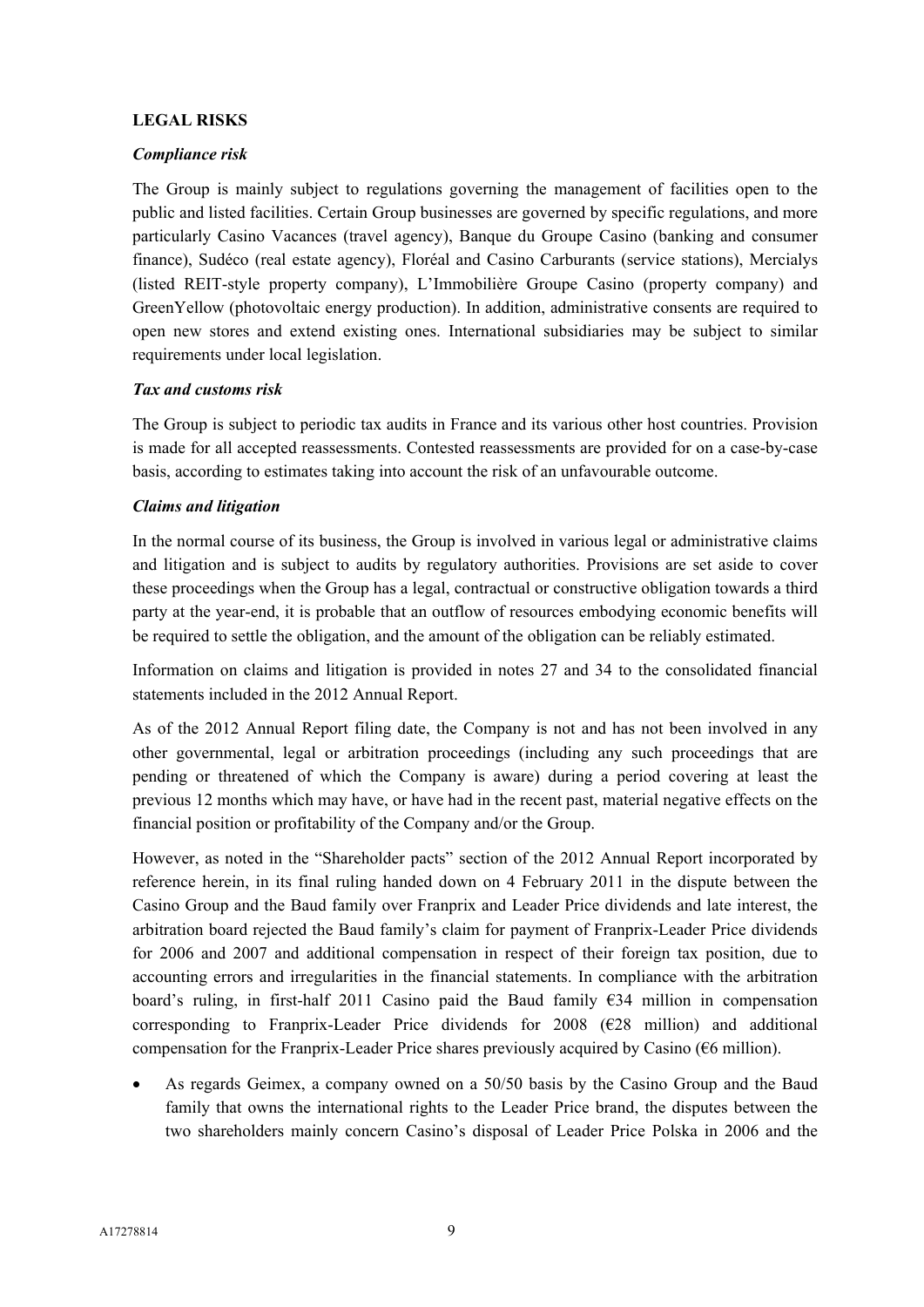Baud family's Swiss activities, on which a ruling was handed down by the arbitration board on 23 December 2011. However, commercial and criminal litigation between the parties is still pending.

 As regards GPA, in the context of (i) discussions between Abilio Diniz and the Carrefour group regarding a merger between GPA and Carrefour's Brazilian operations and (ii) the financial proposal presented by Gama, Casino initiated two International Chamber of Commerce arbitration proceedings against the Diniz group on 30 May and 1 July 2011 respectively to demand that the terms and conditions of the shareholder pact of 27 November 2006 be upheld and properly applied and to seek compensation for the damage sustained.

The two cases have since been combined into one and the appointed arbitration board held its first hearing on 9 May last to establish the timetable for the proceeding and to define the claims/demands of the parties. In appears that the decision will not be handed down before the end of 2013 or early 2014.

On 20 December 2012, Abilio Diniz initiated a second arbitration proceeding with respect to performance of the shareholder pact, in particular as regards rights within GPA's Board of Directors. The proceeding is still in a preliminary phase and the arbitration board has not yet been established.

 As regards Globex Utilidades SA, in June 2009, GPA, through one of its subsidiaries, acquired the controlling block in Globex Utilidades SA, operating in the retail market for electronics and home appliances, under the "Ponto Frio" banner. The former majority shareholder (Morzan Empreendimentos) initiated an arbitration proceeding with the International Chamber of Commerce on 30 May 2012 considering that GPA, together with its controlling shareholders, including Wilkes (GPA's controlling holding company), as well as Casino, Guichard- Perrachon and three other sub-holding companies, had failed to comply with the terms of the agreement on payment of the portion payable in GPA shares. Morzan Empreendimentos is seeking damages of approximately BRL160 million (around  $\epsilon$ 62 million).

In any event, neither GPA nor its controlling shareholders believe the claim is founded.

In addition, aside from GPA and Wilkes, which are parties to the share sale agreement, none of the other defendants can be bound by the provisions of the agreement.

# **RISK FACTORS RELATING TO THE NOTES**

*The following paragraphs describe the risk factors that are material to the Notes to be offered and/or listed and admitted to trading in order to assess the market risk associated with these Notes. Prospective investors should consult their own financial and legal advisers about risks associated with investment in a particular Series of Notes and the suitability of investing in the Notes in light of their particular circumstances*.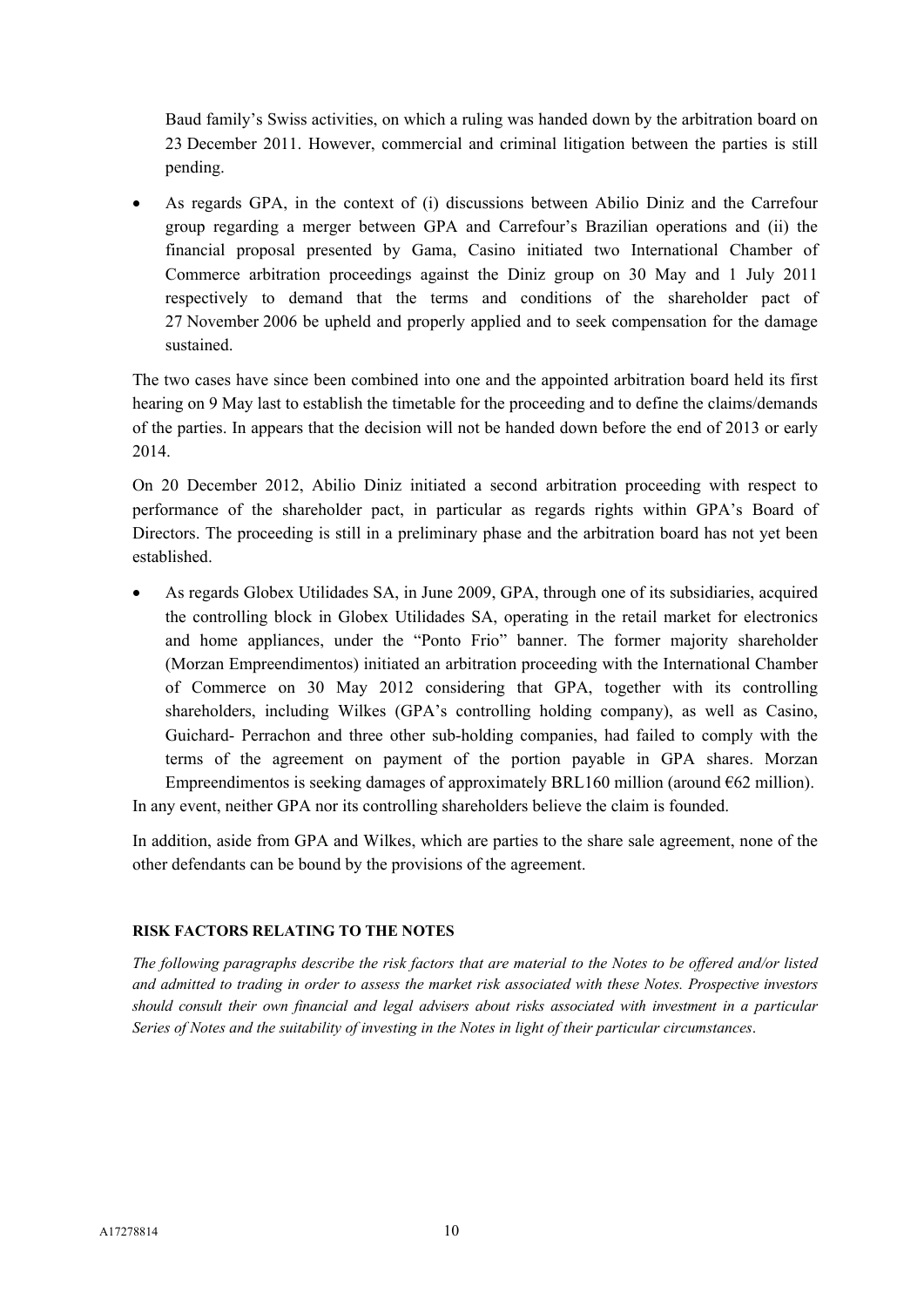#### **1. General Risks Relating to the Notes**

### **1.1 Independent Review and Advice**

Each prospective investor of Notes must determine, based on its own independent review and such professional advice as it deems appropriate under the circumstances, that its acquisition of the Notes is fully consistent with its financial needs, objectives and condition, complies and is fully consistent with all investment policies, guidelines and restrictions applicable to it and is a fit, proper and suitable investment for it, notwithstanding the clear and substantial risks inherent in investing in or holding the Notes.

A prospective investor may not rely on the Issuer or the Dealer(s) or any of their respective affiliates in connection with its determination as to the legality of its acquisition of the Notes or as to the other matters referred to above.

### **1.2 Modification, waivers and substitution**

The conditions of the Notes contain provisions for calling General Meetings of Noteholders to consider matters affecting their interests generally. These provisions permit defined majorities to bind all Noteholders including Noteholders who did not attend and vote at the relevant General Meeting and Noteholders who voted in a manner contrary to the majority.

### **1.3 No active Secondary/Trading Market for the Notes**

Notes issued under the Programme will be new securities which may not be widely distributed and for which there may be no active trading market (unless in the case of any particular Tranche, such Tranche is to be consolidated with and form a single series with a Tranche of Notes which is already issued). If the Notes are traded after their initial issuance, they may trade at a discount to their initial offering price, depending upon prevailing interest rates, the market for similar securities, general economic conditions and the financial condition of the Issuer. Although in relation to Notes to be listed on the official list of the Luxembourg Stock Exchange and admitted to trading on the Regulated Market of the Luxembourg Stock Exchange and/or any other EEA Regulated Market, the Final Terms of the Notes will be filed with the CSSF in Luxembourg and/or with the competent authority of the EEA Regulated Market where the Notes will be listed and admitted to trading, there is no assurance that such filings will be accepted, that any particular Tranche of Notes will be so listed and admitted or that an active trading market will develop. Accordingly, there is no assurance as to the development or liquidity of any trading market for any particular Tranche of Notes.

#### **1.4 Potential Conflicts of Interest**

All or some of the Dealers and their affiliates (including their parent companies) have and/or may in the future engage, in investment banking, commercial banking and/or other financial advisory and commercial dealings with the Issuer and its affiliates and in relation to securities issued by any entity of the Group. They have or may, in the ordinary course of their business, (i) engage in investment banking, trading or hedging activities including activities that may include prime brokerage business, financing transactions or entry into derivative transactions, (ii) act as underwriters in connection with offering of shares or other securities issued by any entity of the Group or (iii) act as financial advisers to the Issuer or other companies of the Group. In the context of these transactions, certain of such Dealers have or may hold shares or other securities issued by entities of the Group. Where applicable, they have or will receive customary fees and commissions for these transactions.

Each of the Issuer and the Dealer(s) may from time to time be engaged in transactions involving an index or related derivatives which may affect the market price, liquidity or value of the Notes and which could be deemed to be adverse to the interests of the Noteholders.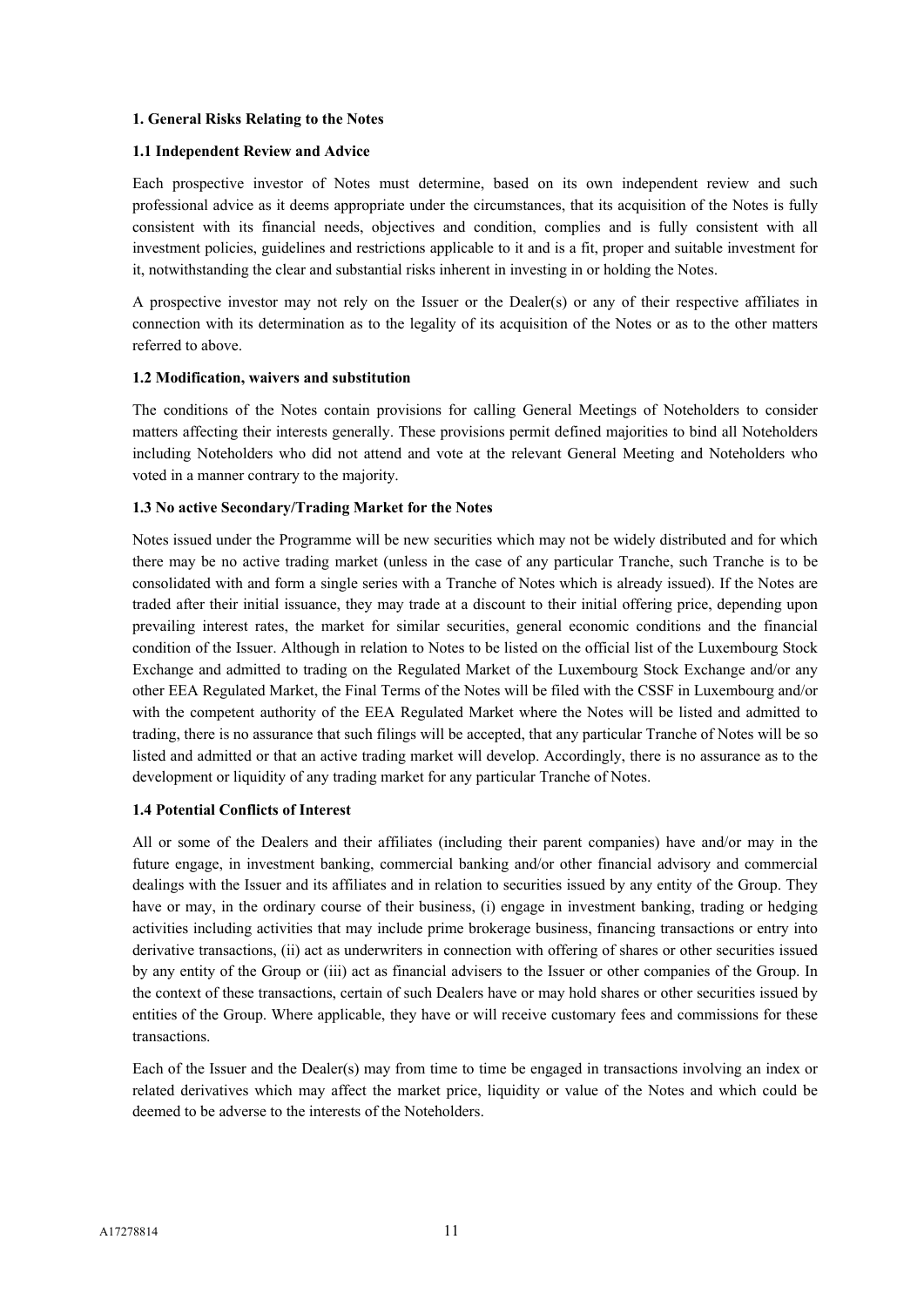Potential conflicts of interest may arise between the calculation agent, if any, for a Tranche of Notes and the Noteholders, including with respect to certain discretionary determinations and judgements that such calculation agent may make pursuant to the Terms and Conditions that may influence the amount receivable upon redemption of the Notes.

# **1.5 Exchange Rates**

Prospective investors of the Notes should be aware that an investment in the Notes may involve exchange rate risks. The reference assets or the Notes may be denominated in a currency other than the currency of the purchaser's home jurisdiction; and/or the reference assets or the Notes may be denominated in a currency other than the currency in which a purchaser wishes to receive funds. Exchange rates between currencies are determined by factors of supply and demand in the international currency markets which are influenced by macro economic factors, speculation and central bank and government intervention (including the imposition of currency controls and restrictions). Fluctuations in exchange rates may affect the value of the Notes or the reference assets.

### **1.6 Legality of Purchase**

Neither the Issuer, the Dealer(s) nor any of their respective affiliates has or assumes responsibility for the lawfulness of the acquisition of the Notes by a prospective investor of the Notes, whether under the laws of the jurisdiction of its incorporation or the jurisdiction in which it operates (if different), or for compliance by that prospective investor with any law, regulation or regulatory policy applicable to it.

#### **1.7 Credit ratings may not reflect all risks**

One or more independent credit rating agencies may assign credit ratings to the Notes. The ratings may not reflect the potential impact of all risks related to structure, market, additional factors discussed above, and other factors that may affect the value of the Notes. A credit rating is not a recommendation to buy, sell or hold securities and may be revised or withdrawn by the rating agency at any time.

#### **1.8 Taxation**

Potential purchasers and sellers of the Notes should be aware that they may be required to pay taxes or other documentary charges or duties in accordance with the laws and practices of the country where the Notes are transferred or other jurisdictions. In some jurisdictions, no official statements of the tax authorities or court decisions may be available for innovative financial instruments such as the Notes. Potential investors are advised not to rely upon the tax section contained in this Base Prospectus but to ask for their own tax adviser's advice on their individual taxation with respect to the acquisition, holding, sale and redemption of the Notes. Only these advisors are in a position to duly consider the specific situation of the potential investor. This investment consideration has to be read in connection with the taxation sections of this Base Prospectus.

#### **1.9 EU Savings Directive**

Under EC Council Directive 2003/48/EC on the taxation of savings income (the "**Savings Directive**") Member States are required to provide to the tax authorities of another Member State details of payments of interest (or similar income) paid by a paying agent located within its jurisdiction to, or for the benefit of, an individual resident in that other Member State, except that, for a transitional period (the ending of such transitional period being dependant upon the conclusion of certain other agreements relating to information exchange with certain other countries), Luxembourg and Austria will instead withhold an amount on interest payments unless the relevant beneficial owner of such payment elects otherwise and authorises the paying agent to disclose the above information (the Luxembourg government has however announced its intention to elect out of the withholding system in favour of an automatic exchange of information with effect from 1 January 2015). A number of non EU countries and territories including Switzerland have adopted similar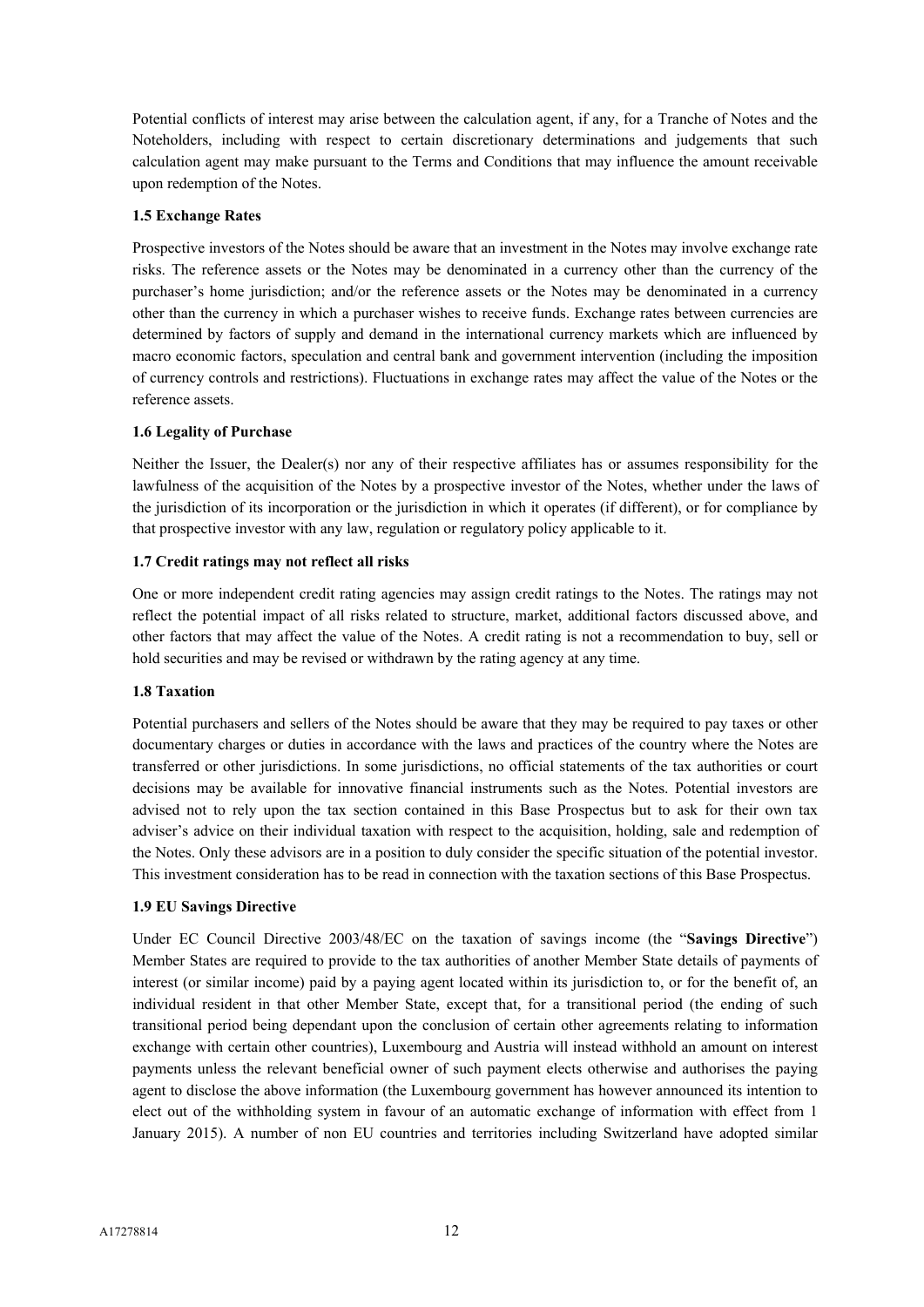measures (a withholding system in the case of Switzerland). The rate of this withholding tax is currently 35 per cent. See section entitled "Taxation - EU Taxation" in this Base Prospectus.

If, following implementation of the Savings Directive, a payment were to be made or collected through a Member State which has opted for a withholding system and an amount of, or in respect of, tax were to be withheld from that payment, neither the Issuer nor any Paying Agent nor any other person would be obliged to pay additional amounts with respect to any Note as a result of the imposition of such withholding tax. If a withholding tax is imposed on payments made by a Paying Agent, the Issuer will be required to maintain a Paying Agent in a Member State that will not be obliged to withhold or deduct tax pursuant to the Savings Directive.

On 13 November 2008 the European Commission published a detailed proposal for amendments to the Savings Directive, which included a number of suggested changes. The European Parliament approved an amended version of this proposal on 24 April 2009. If any of these proposed changes are made in relation to the Savings Directive they may amend or broaden the scope of the requirements described above.

### **1.10 Financial Transaction Tax**

On 14 February 2013, the EU Commission adopted a proposal for a Council Directive (the "**Draft Directive**") on a common financial transaction tax ("**FTT**"). According to the Draft Directive, the FTT shall be implemented and enter into effect in eleven EU Member States (Austria, Belgium, Estonia, France, Germany, Greece, Italy, Portugal, Spain, Slovakia and Slovenia; the "**Participating Member States**") on 1 January 2014. On 18 April 2013, the United Kingdom has brought an action before the European Court of Justice challenging the legality of the decision of the EU Council to authorise enhanced cooperation in the area of FTT and the scope and objectives of the commission proposals. This legal challenge has, however, no suspending effect.

Pursuant to the Draft Directive, the FTT shall be payable on financial transactions provided at least one party to the financial transaction is established or deemed established in a Participating Member State and there is a financial institution established or deemed established in a Participating Member State which is a party to the financial transaction, or is acting in the name of a party to the transaction. The FTT shall, however, not apply to (*inter alia*) primary market transactions referred to in Article 5 (c) of Regulation (EC) No 1287/2006, including the activity of underwriting and subsequent allocation of financial instruments in the framework of their issue.

The rates of the FTT shall be fixed by each Participating Member State but for transactions involving financial instruments other than derivatives shall amount to at least 0.1 per cent. of the taxable amount. The taxable amount for such transactions shall in general be determined by reference to the consideration paid or owed in return for the transfer. The FTT shall be payable by each financial institution established or deemed established in a Participating Member State which is a party to the financial transaction, acting in the name of a party to the transaction or where the transaction has been carried out on its account. Where the FTT due has not been paid within the applicable time limits, each party to a financial transaction, including persons other than financial institutions, shall become jointly and severally liable for the payment of the FTT due.

Prospective holders should therefore note, in particular, that any sale, purchase or exchange of the Notes will be subject to the FTT at a minimum rate of 0.1 per cent. provided the abovementioned prerequisites are met. The holder may be liable to itself pay this charge or reimburse a financial institution for the charge, and/or the charge may affect the value of the Notes. However, the issuance of Notes under the Programme should not be subject to the FTT.

**The Draft Directive is still subject to negotiation between the Participating Member States and therefore may be changed at any time. Moreover, once the Draft Directive has been adopted (the**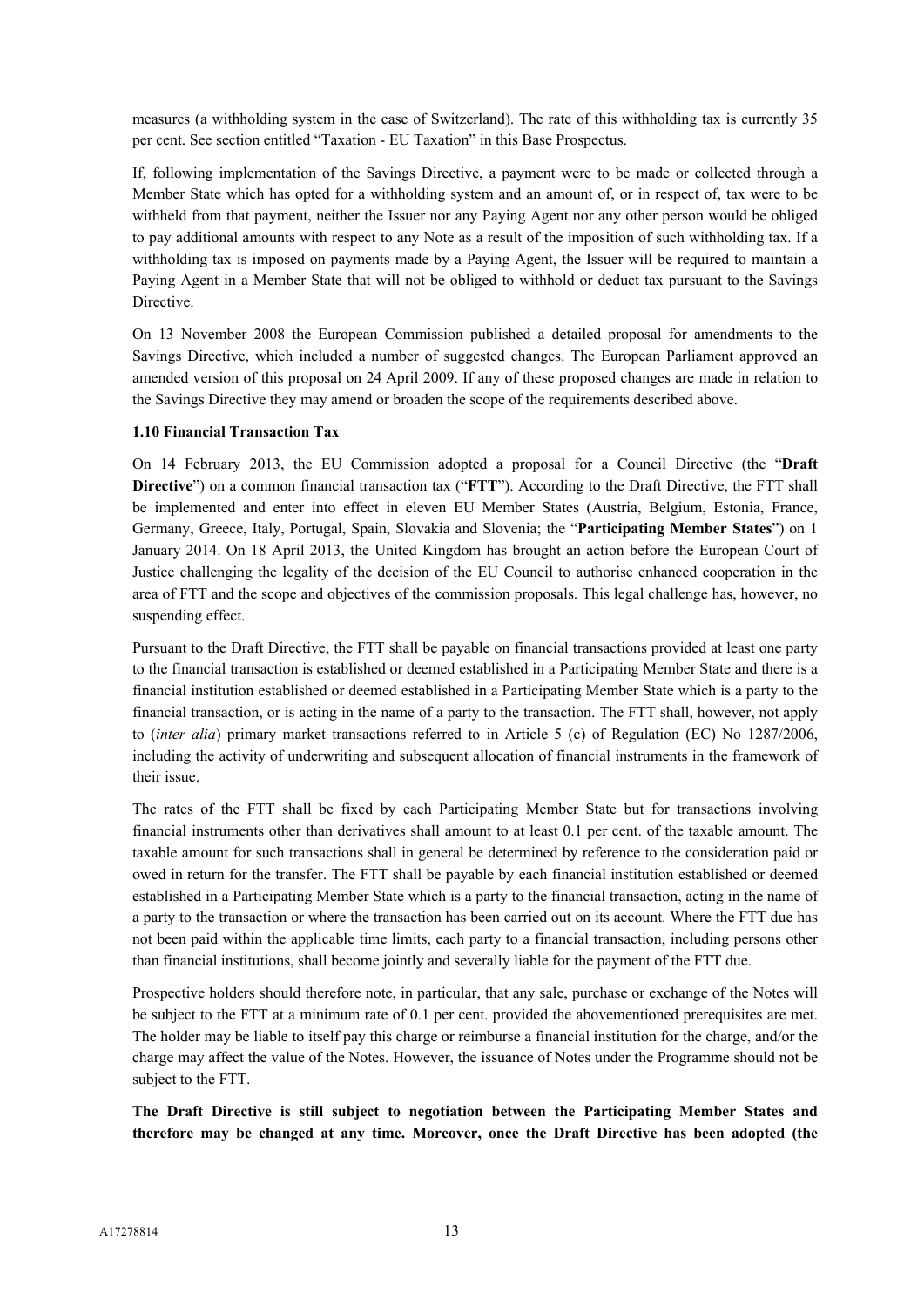**"Directive"), it will need to be implemented into the respective domestic laws of the Participating Member States and the domestic provisions implementing the Directive might deviate from the Directive itself. Prospective holders of the Notes should consult their own tax advisers in relation to the consequences of the FTT associated with subscribing for, purchasing, holding and disposing of the Notes.**

### **1.11 Market Value of the Notes**

The market value of the Notes will be affected by the creditworthiness of the Issuer and a number of additional factors, including, but not limited to, the volatility of market interest and yield rates and the time remaining to the maturity date.

The value of the Notes depends on a number of interrelated factors, including economic, financial and political events in France or elsewhere, including factors affecting capital markets generally and the stock exchanges on which the Notes are traded. The price at which a Noteholder will be able to sell the Notes prior to maturity may be at a discount, which could be substantial, from the issue price or the purchase price paid by such purchaser.

### **1.12 Change of Law**

The Terms and Conditions of the Notes are based on French law in effect as at the date of this Base Prospectus. No assurance can be given as to the impact of any possible judicial decision or change in French law or the official application or interpretation of French law after the date of this Base Prospectus.

### **1.13 French Insolvency Law**

Under French insolvency law, holders of debt securities are automatically grouped into a single assembly of holders (the "**Assembly**") in order to defend their common interests if an accelerated financial preservation procedure (*procédure de sauvegarde financière accélérée*), a preservation (*procédure de sauvegarde*) or a judicial reorganisation procedure (*procédure de redressement judiciaire*) is opened in France with respect to the Issuer.

The Assembly comprises holders of all debt securities issued by the Issuer (including the Notes), whether or not under a debt issuance programme (EMTN) and regardless of their governing law.

The Assembly deliberates on the proposed preservation plan (*projet de plan de sauvegarde*), proposed accelerated financial preservation plan (*projet de plan de sauvegarde financère accélérée*) or judicial reorganisation plan (*projet de plan de redressement*) applicable to the Issuer and may further agree to:

- increase the liabilities (*charges*) of holders of debt securities (including the Noteholders) by rescheduling due payments and/or partially or totally writing off receivables in the form of debt securities;
- establish an unequal treatment between holders of debt securities (including the Noteholders) as appropriate under the circumstances; and/or
- decide to convert debt securities (including the Notes) into securities that give or may give right to share capital.

Decisions of the Assembly will be taken by a two-third majority (calculated as a proportion of the debt securities held by the holders attending such Assembly or represented thereat). No quorum is required to convoke the Assembly.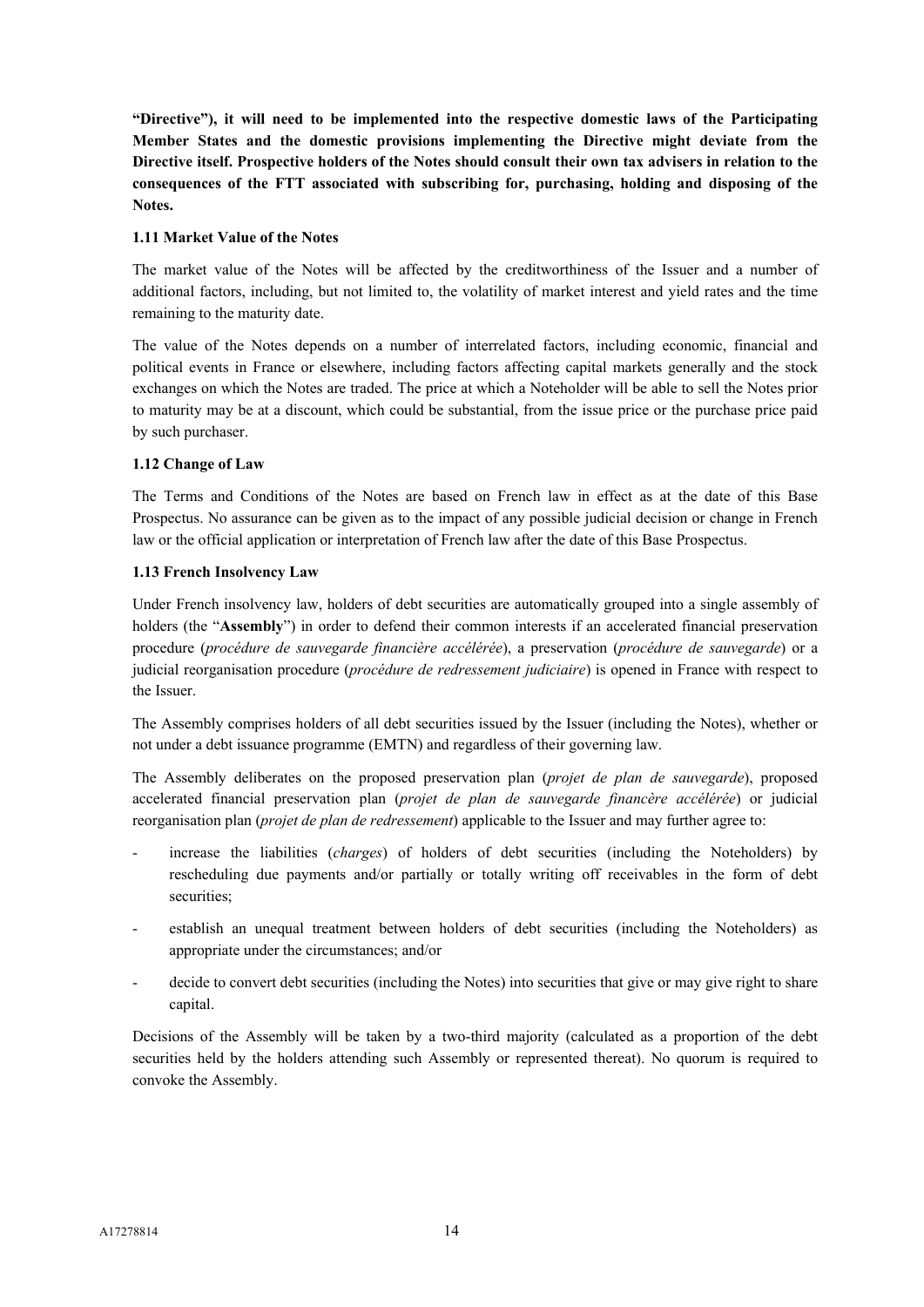For the avoidance of doubt, the provisions relating to the Representation of the Noteholders described in this Base Prospectus will not be applicable to the extent they are not in compliance with compulsory insolvency law provisions that apply in these circumstances.

# **2. Risks related to the structure of a particular issue of Notes**

The Programme allows for different types of Notes to be issued. Accordingly, each Tranche of Notes may carry varying risks for potential investors depending on the specific features of such Notes such as, *inter alia,* the provisions for computation of periodic interest payments, if any, redemption and issue price.

# **2.1 Notes subject to optional redemption**

*Notes subject to optional redemption by the Issuer*

- *Redemption for taxation reasons*

In the event that the Issuer would be obliged to increase the amounts payable in respect of any Notes due to any withholding or deduction for or on account of, any present or future taxes, duties, assessments or governmental charges of whatever nature imposed, levied, collected, withheld or assessed by the country of domicile (or residence for tax purposes) by the Issuer, or on behalf of France, or any political subdivision thereof or any authority therein or thereof having power to tax, the Issuer may redeem all outstanding Notes in accordance with the Terms and Conditions.

- *Issuer's call options*

In addition, the Issuer has the option to redeem all of the Notes:

- (i) under a call option as provided in Condition  $6(b)(i)$  of the Terms and Conditions if in the case of any particular Tranche of Notes the relevant Final Terms so specify, or
- (ii) under a make-whole call option as provided in Condition 6(b)(ii) of the Terms and Conditions if in the case of any particular Tranche of Notes the relevant Final Terms so specify.
- *Redemption on a Repurchase Event*

In the event that a Repurchase Event occurs, *i.e.* at least 90 per cent. of the initial aggregate principal amount of the Notes has been purchased by the Issuer, and a Repurchase Event is specified as applicable in the relevant Final Terms, the Issuer has the option to redeem all of the remaining Notes at a repurchase redemption amount which will be specified in the relevant Final Terms, together with accrued interest as provided in Condition 6(f)(ii) in the Terms and Conditions.

In the event the Issuer redeems the Notes as described above, if the market interest rates decrease, the risk to Noteholders that the Issuer will exercise its right of redemption increases. An investor generally may not be able to reinvest the redemption proceeds at an effective interest rate as high as the interest rate on the Notes being redeemed and may only be able to do so at a significantly lower rate. Potential investors should consider reinvestment risk in light of other investments available at that time. During any period when the Issuer may elect to redeem the Notes, the market value of the Notes generally will not rise substantially above the price at which they can be redeemed. This also may be true prior to any redemption period.

*Notes subject to optional redemption by the Noteholders: exercise of Change of Control Put Option in respect of certain Notes may affect the liquidity of the Notes of the same Series in respect of which such option is not exercised*

Depending on the number of Notes of the same Series in respect of which the Change of Control Put Option specified as applicable in the relevant Final Terms is exercised, any trading market in respect of those Notes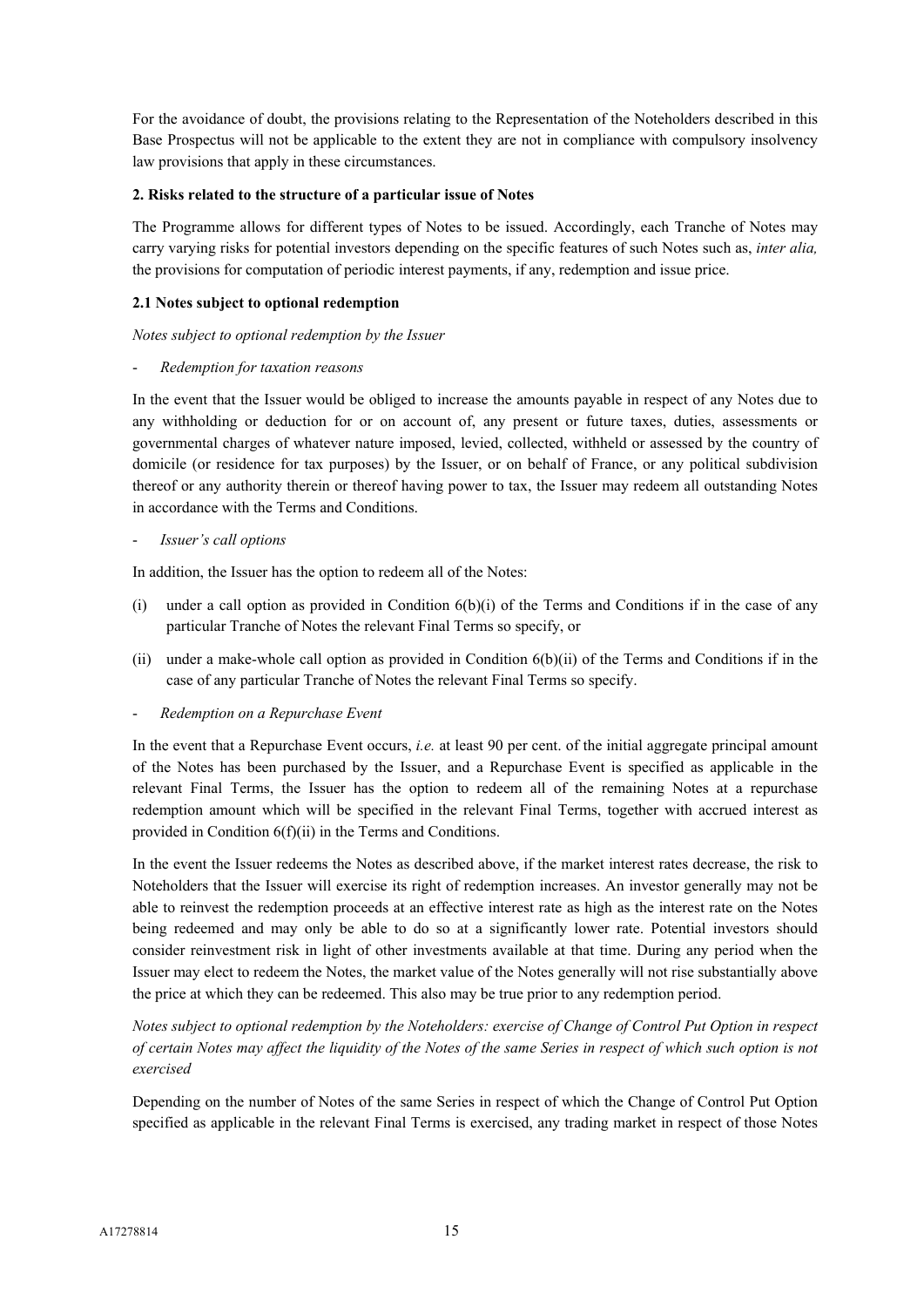in respect of which such option is not exercised may become illiquid. In addition, investors may only be able to reinvest the moneys they receive upon such early redemption in securities with a lower yield than the redeemed Notes.

# **2.2 Fixed Rate Notes**

Investment in Notes which bear interest at a fixed rate involves the risk that subsequent changes in market interest rates may adversely affect the value of the relevant Tranche of Notes.

### **2.3 Floating Rate Notes**

Investment in Notes which bear interest at a floating rate comprise (i) a reference rate and (ii) a margin to be added or subtracted, as the case may be, from such base rate. Typically, the relevant margin will not change throughout the life of the Notes but there will be a periodic adjustment (specified in the relevant Final Terms) of the reference rate (e.g., every three months or six months) which itself will change in accordance with general market conditions. Accordingly, the market value of floating rate Notes may be volatile if changes, particularly short term changes, to market interest rates evidenced by the relevant reference rate can only be reflected in the interest rate of these Notes upon the next periodic adjustment of the relevant reference rate.

### **2.4 Inverse Floating Rate Notes**

Investment in Notes which bear interest at an inverse floating rate comprise (i) a fixed base rate minus (ii) a reference rate. The market value of such Notes typically is more volatile than the market value of floating rate Notes based on the same reference rate (and with otherwise comparable terms). Inverse floating rate Notes are more volatile because an increase in the reference rate not only decreases the interest rate of the Notes, but may also reflect an increase in prevailing interest rates, which further adversely affects the market value of these Notes.

### **2.5 Fixed to Floating Rate Notes**

Fixed to floating rate Notes may bear interest at a rate that the Issuer may elect to convert from a fixed rate to a floating rate, or from a floating rate to a fixed rate. The Issuer's ability to convert the interest rate will affect the secondary market and the market value of the Notes since the Issuer may be expected to convert the rate when it is likely to produce a lower overall cost of borrowing. If the Issuer converts from a fixed rate to a floating rate, the spread on the fixed to floating Rate Notes may be less favourable than then prevailing spreads on comparable floating rate Notes tied to the same reference rate. In addition, the new floating rate at any time may be lower than the rates on other Notes. If the Issuer converts from a floating rate to a fixed rate, the fixed rate may be lower than then prevailing rates on its Notes.

#### **2.6 Notes issued at a substantial discount or premium**

The market values of securities issued at a substantial discount or premium from their principal amount tend to fluctuate more in relation to general changes in interest rates than do prices for conventional interestbearing securities. Generally, the longer the remaining term of the securities, the greater the price volatility as compared to conventional interest-bearing securities with comparable maturities.

#### **2.7 Variable rate Notes with a multiplier or other leverage factor**

Notes with variable interest rates can be volatile investments. If they are structured to include multipliers or other leverage factors, or caps or floors, or any combination of those features, their market values may be even more volatile than those for securities that do not include those features.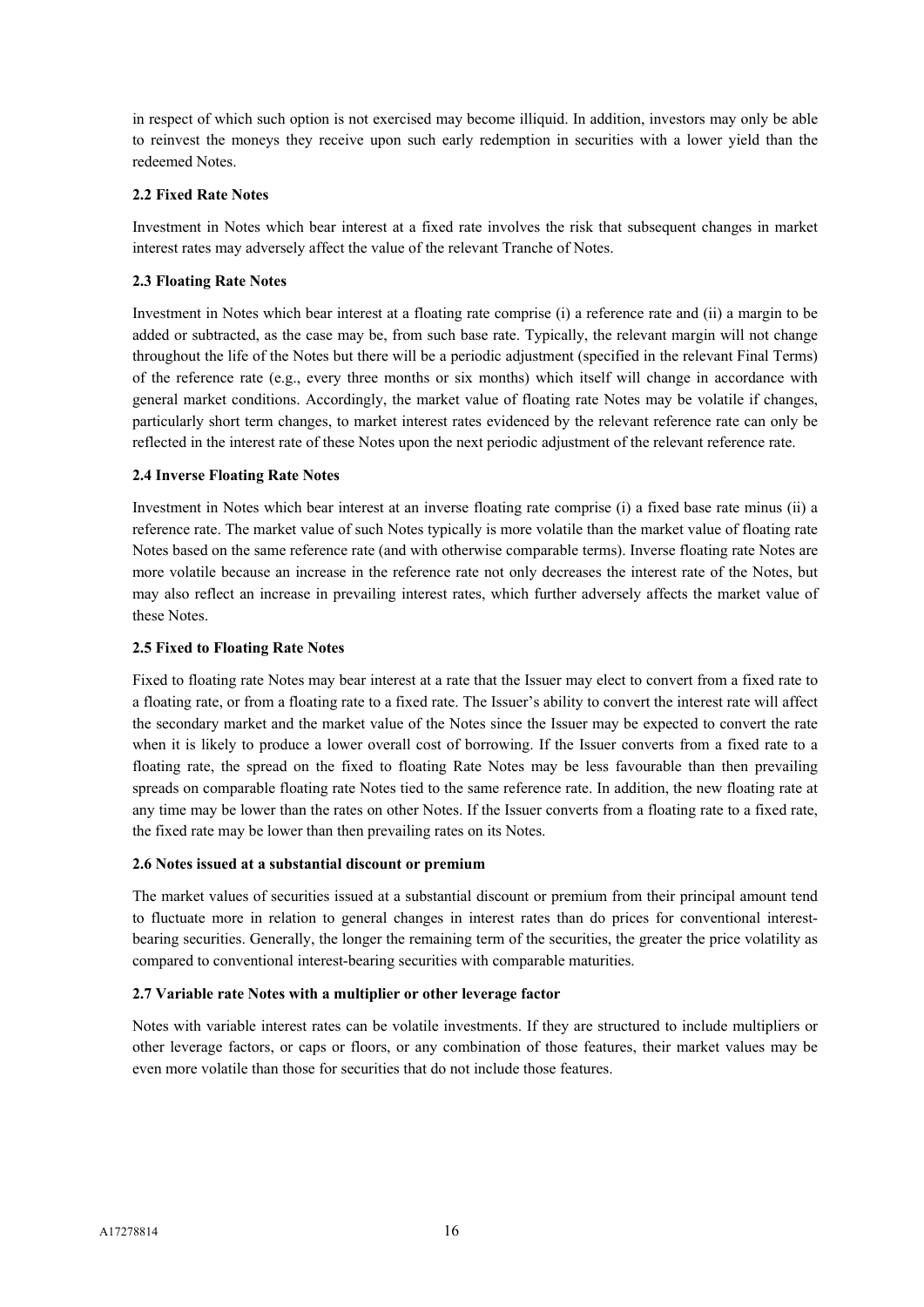### **DOCUMENTS INCORPORATED BY REFERENCE**

This Base Prospectus should be read and construed in conjunction with the following documents all of which are incorporated by reference in the Base Prospectus and which the Issuer has filed with the CSSF:

- (1) the French language version of the *Document de Référence* for the year ended 31 December 2011 which was filed with the *Autorité des Marchés Financiers* on 16 April 2012 under the number D.12- 0355 (the "**2011 Annual Report**") except for the third paragraph of the section "Statement by the person responsible for the Registration Document" on page 255 and for the other information incorporated by reference on page 256;
- (2) the French language version of the *Document de Référence* for the year ended 31 December 2012 which was filed with the *Autorité des Marchés Financiers* on 28 March 2013 under the number D.13- 0238 (the "**2012 Annual Report**") except for the third paragraph of the section "Statement by the person responsible for the Registration Document" on page 280 and for the other information incorporated by reference on page 281;
- (3) the French language version of the *Rapport Financier Semestriel* for the period from 1 January 2013 to 30 June 2013 (the "**Interim Report First Half 2013**"); and
- (4) the terms and conditions of the notes contained in the base prospectus of the Issuer dated 25 October 2010 (the "**2010 EMTN Conditions**"), the terms and conditions of the notes contained in the base prospectus of the Issuer dated 17 November 2011 (the "**2011 EMTN Conditions**") and the terms and conditions of the notes contained in the base prospectus of the Issuer dated 30 November 2012 (the "**2012 EMTN Conditions**" and together with, the 2010 EMTN Conditions and the 2011 EMTN Conditions, the "**EMTN Previous Conditions**");

The French language version of the 2010 *Document de Référence* which is incorporated by reference in the 2011 Annual Report and in the 2012 Annual Report is not incorporated in this Base Prospectus, and the French language version of the 2009 *Document de Référence* which is incorporated by reference in the 2011 Annual Report is not incorporated in this Base Prospectus.

Free English language translations of the documents incorporated by reference in this Base Prospectus listed in paragraphs (1), (2) and (3) are available, for information purpose only, on the Issuer's website.

Such documents shall be deemed to be incorporated in, and form part of this Base Prospectus, save that any statement contained in a document which is deemed to be incorporated by reference herein shall be deemed to be modified or superseded for the purpose of this Base Prospectus to the extent that a statement contained herein modifies or supersedes such earlier statement (whether expressly, by implication or otherwise). Any statement so modified or superseded shall not be deemed, except as so modified or superseded, to constitute a part of this Base Prospectus.

This Base Prospectus and copies of documents incorporated by reference in this Base Prospectus will be published on, and may be obtained from the websites of:

(i) the Issuer, at the following addresses: http://www.groupe-casino.fr/IMG/pdf/documentdereference2011.pdf, http://www.groupe-casino.fr/IMG/pdf/Document\_de\_reference\_2012.pdf, http://www.groupe-casino.fr/IMG/pdf/Rapport\_financier\_semestriel\_2013.pdf http://www.groupe-casino.fr/IMG/pdf/Casino\_2010\_Base\_Prospectus.pdf, http://www.groupe-casino.fr/IMG/pdf/Casino\_2011\_Base\_Prospectus.pdf, and http://www.groupe-casino.fr/IMG/pdf/Casino\_2012\_Base\_Prospectus.pdf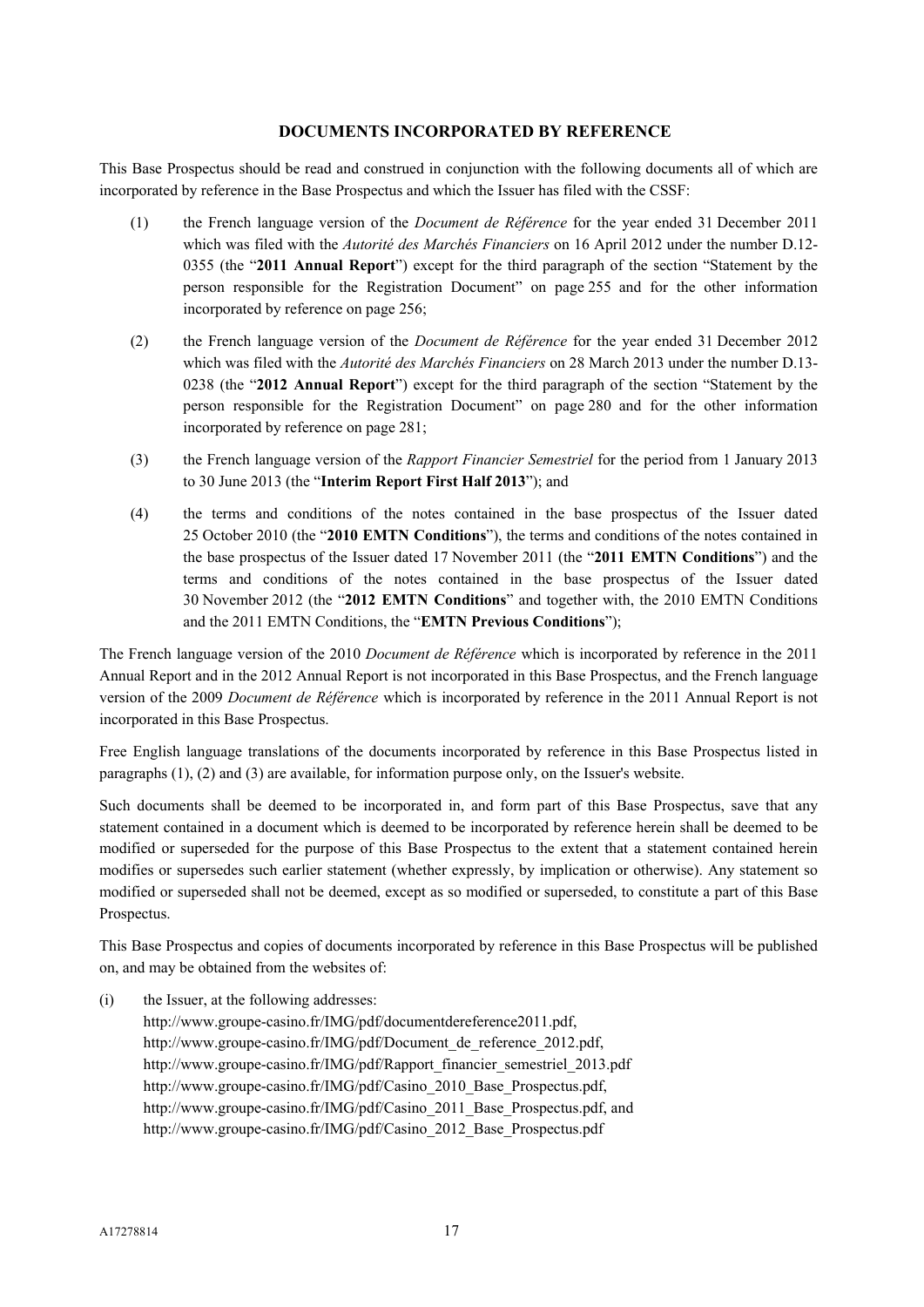(ii) the website of the Luxembourg Stock Exchange (www.bourse.lu).

This Base Prospectus is available during usual business hours on any weekday (Saturdays and public holidays excepted), for inspection at the office of the Fiscal Agent or each of the Paying Agents.

The information set out in the documents incorporated by reference but not included in the cross-reference list, is considered as additional information, is not required by the relevant schedules of the Commission Regulation (EC) 809/2004, as amended, and not incorporated by reference.

| Annex 9 of the European Regulation 809/2004/EC of<br>29 April 2004                                                                                                                                                                                                                            |                                                                                                                                                                                                              | 2011 Annual<br>Report | 2012 Annual<br><b>Report</b>          | <b>Interim Report First</b><br><b>Half 2013</b> |
|-----------------------------------------------------------------------------------------------------------------------------------------------------------------------------------------------------------------------------------------------------------------------------------------------|--------------------------------------------------------------------------------------------------------------------------------------------------------------------------------------------------------------|-----------------------|---------------------------------------|-------------------------------------------------|
| $\overline{2}$ .                                                                                                                                                                                                                                                                              | <b>Statutory Auditors</b>                                                                                                                                                                                    |                       |                                       |                                                 |
| 2.1                                                                                                                                                                                                                                                                                           | Names and addresses of the Issuer's auditors for<br>the period covered by the historical financial<br>information                                                                                            | N/A                   | Page 213                              | N/A                                             |
| 4.                                                                                                                                                                                                                                                                                            | <b>Information about the Issuer</b>                                                                                                                                                                          |                       |                                       |                                                 |
| 4.1.5<br>Any recent events particular to the issuer and<br>which are to a material extent relevant to the<br>evaluation of the issuer's solvency                                                                                                                                              |                                                                                                                                                                                                              | N/A                   | Pages 30 and 31                       | Page 3                                          |
| 6.                                                                                                                                                                                                                                                                                            | <b>Organisational Structure</b>                                                                                                                                                                              |                       |                                       |                                                 |
| 6.1                                                                                                                                                                                                                                                                                           | If the issuer is part of a group, a brief description<br>of the group and of the issuer's position within it                                                                                                 | N/A                   | Pages 25 to 30                        | N/A                                             |
| 7.                                                                                                                                                                                                                                                                                            | <b>Trend Information</b>                                                                                                                                                                                     |                       |                                       |                                                 |
| 7.1<br>Include a statement that there has been no<br>material adverse change in the prospects of the<br>issuer since the date of its last published audited<br>financial statements.*<br>In the event that the issuer is unable to make<br>such a statement, provide details of this material |                                                                                                                                                                                                              | N/A                   | Pages 6 to 14, 30<br>and 31           | N/A                                             |
|                                                                                                                                                                                                                                                                                               | adverse change.                                                                                                                                                                                              |                       |                                       |                                                 |
| 9.                                                                                                                                                                                                                                                                                            | Administrative,<br>Management<br>and<br><b>Supervisory Bodies</b>                                                                                                                                            |                       |                                       |                                                 |
| 9.1                                                                                                                                                                                                                                                                                           | Names, business addresses and functions in the<br>Issuer and an indication of the principal<br>activities performed by them outside the Issuer<br>where these are significant with respect to that<br>Issuer | N/A                   | Pages 186 to 212;<br>Pages 215 to 220 | N/A                                             |

The statement required in Item 7.1 is included in the General Information section of this Base Prospectus on page 98.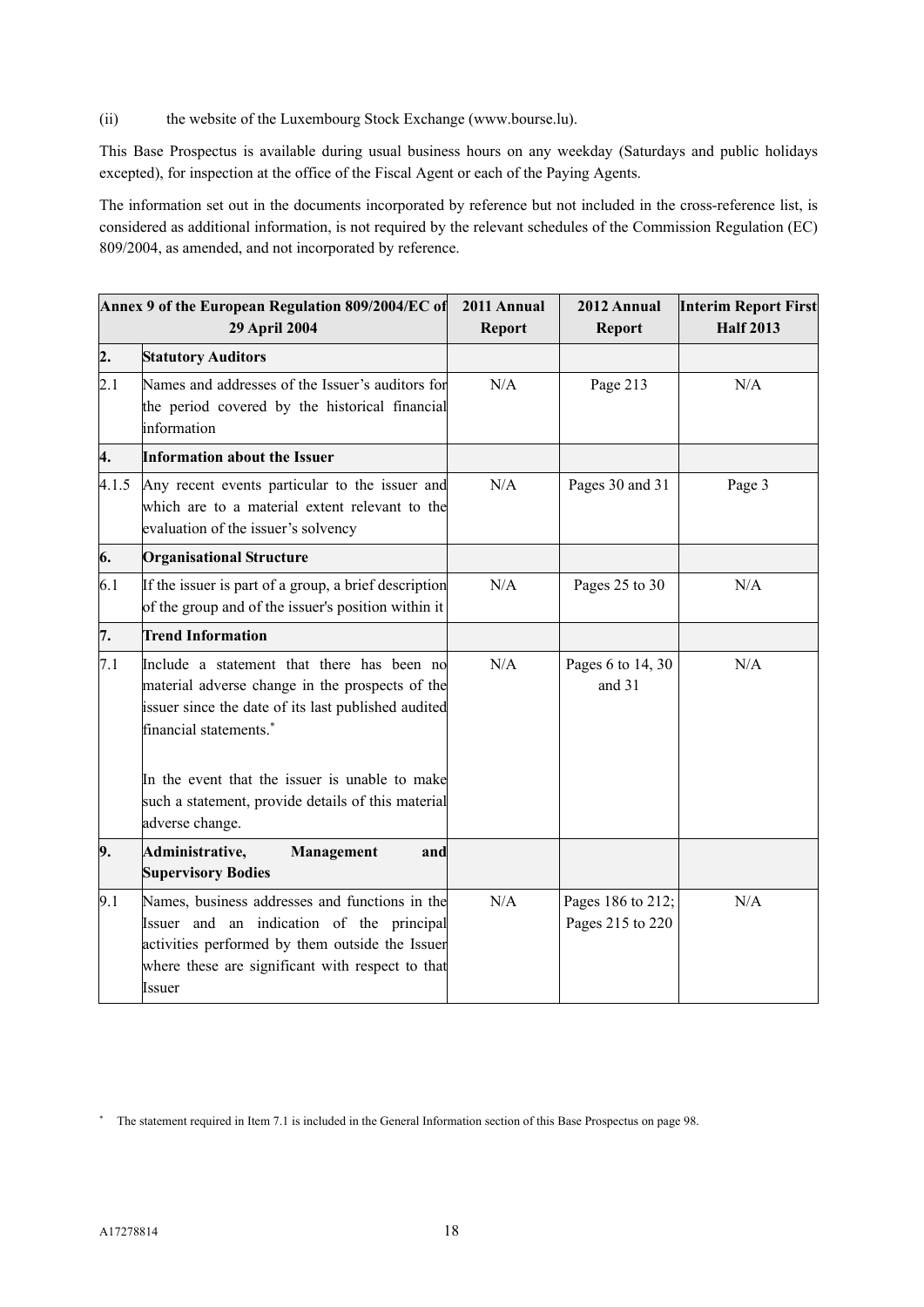| 9.2  | Administrative, Management, and Supervisory<br>bodies' conflicts of interest                                                                                                                                                                             | N/A             | Page 212                  | N/A                                    |
|------|----------------------------------------------------------------------------------------------------------------------------------------------------------------------------------------------------------------------------------------------------------|-----------------|---------------------------|----------------------------------------|
| 10.  | <b>Major Shareholders</b>                                                                                                                                                                                                                                |                 |                           |                                        |
| 10.1 | To the extent known to the issuer, state whether<br>the issuer is directly or indirectly owned or<br>controlled and by whom, and describe the nature<br>of such control, and describe the measures in<br>place to ensure that such control is not abused | N/A             | Pages 31 to 41 and<br>212 | N/A                                    |
| 11.  | Financial<br>Information<br>Concerning<br>the<br>Issuer's Assets and Liabilities, Financial<br><b>Position and Profits</b>                                                                                                                               |                 |                           |                                        |
| 11.1 | <b>Historical Financial Information</b>                                                                                                                                                                                                                  |                 |                           | Pages 2; 4 to 14                       |
|      | <b>Consolidated Income Statement</b>                                                                                                                                                                                                                     | Page 69         | Page 71                   | Page 15                                |
|      | Consolidated Statement of Comprehensive<br>Income                                                                                                                                                                                                        | Page 70         | Page 72                   | Page 16                                |
|      | <b>Consolidated Balance Sheet</b>                                                                                                                                                                                                                        | Page 71         | Page 73                   | Page 17                                |
|      | <b>Consolidated Statement of Cash Flows</b>                                                                                                                                                                                                              | Pages 72 and 73 | Page 74                   | Page $1\overline{8}$                   |
|      | Consolidated Statement of Changes in Equity                                                                                                                                                                                                              | Pages 74 and 75 | Pages 76 and 77           | Page 19                                |
|      | Notes to the Consolidated Financial Statements                                                                                                                                                                                                           | Pages 76 to 151 | Pages 78 to 154           | Pages 20 to 39                         |
|      | 11.3.1 Statutory Auditors' report on the consolidated<br>financial statements                                                                                                                                                                            | Page 68         | Page 70                   | Pages 41 to 42                         |
| 11.5 | <b>Legal and Arbitration Proceedings</b>                                                                                                                                                                                                                 | N/A             | 148                       | Pages 44 to 45 and Pages 22, 23 and 35 |
| 12.  | <b>Material Contracts</b>                                                                                                                                                                                                                                | N/A             | Pages 29 and 30           | N/A                                    |

Non-incorporated parts of the 2011 Annual Report, the 2012 Annual Report and the Interim Report First Half 2013 are not relevant for the investors.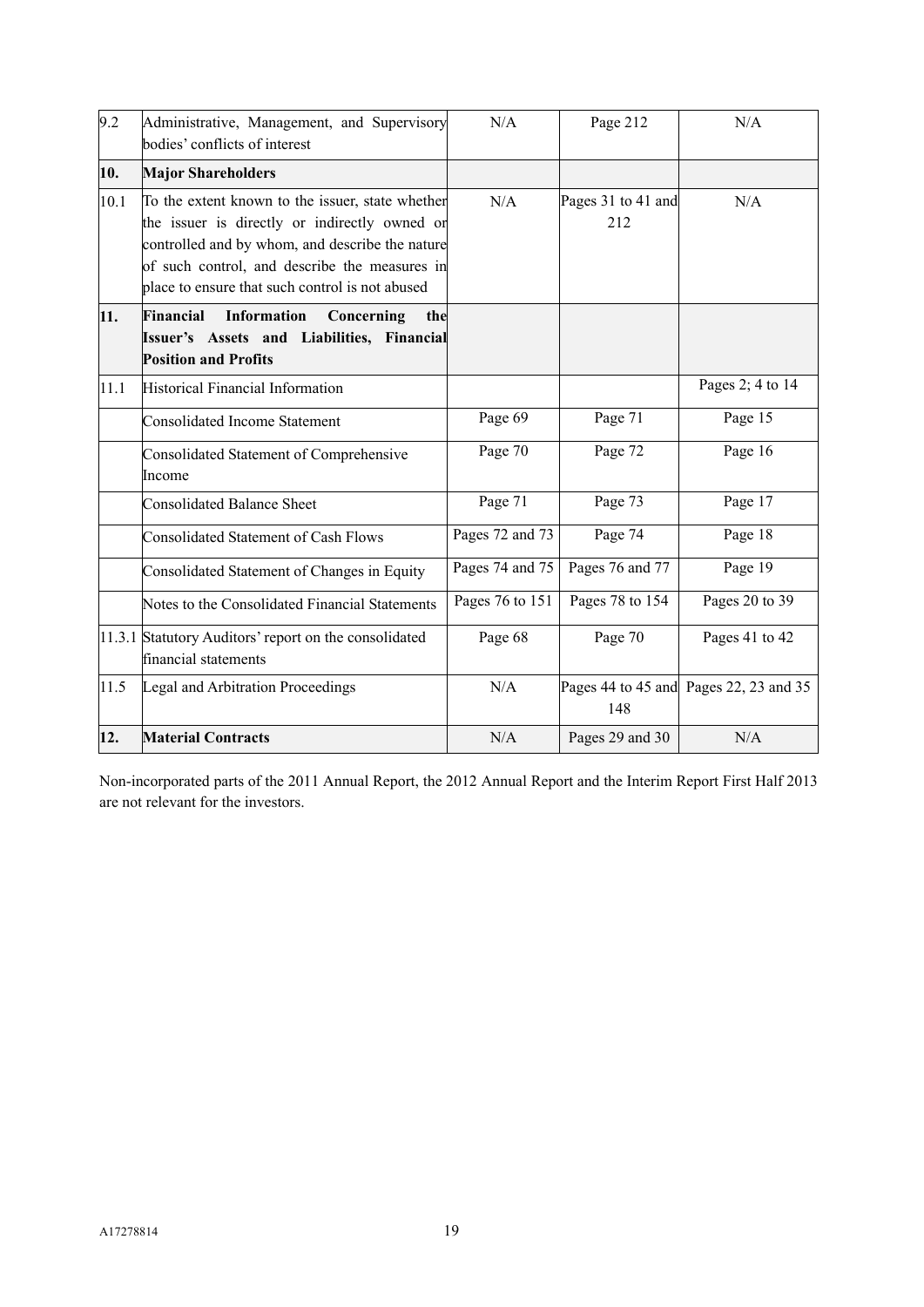The EMTN Previous Conditions are incorporated by reference in this Base Prospectus for the purpose only of further issues of notes to be assimilated (*assimilées*) and form a single series with Notes already issued with the relevant EMTN Previous Conditions.

| <b>EMTN Previous Conditions</b> |                |  |
|---------------------------------|----------------|--|
| 2010 EMTN Conditions            | Pages 37 to 68 |  |
| 2011 EMTN Conditions            | Pages 36 to 67 |  |
| 2012 EMTN Conditions            | Pages 22 to 51 |  |

Non-incorporated parts of the base prospectuses of the Issuer dated 25 October 2010, 17 November 2011 and 30 November 2012 are not relevant for the investors.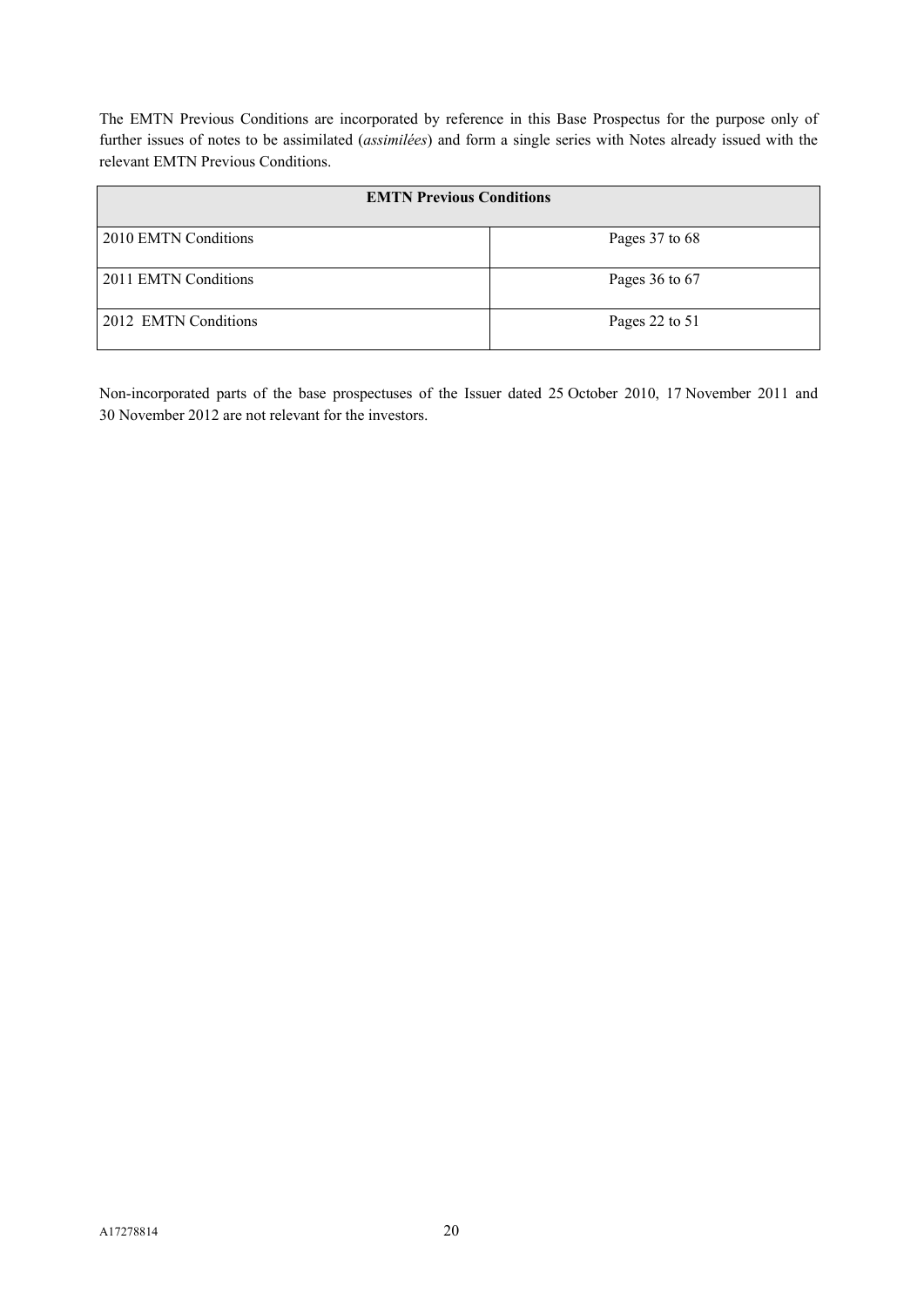# **PERSONS RESPONSIBLE FOR THE INFORMATION GIVEN IN THE PROSPECTUS**

To the best knowledge of the Issuer (having taken all reasonable care to ensure that such is the case), the information contained in this Base Prospectus and the Final Terms for each Tranche of Notes issued under the Programme is in accordance with the facts and contains no omission likely to affect its import. The Issuer accepts responsibility accordingly.

> Casino, Guichard-Perrachon 1, Esplanade de France 42000 Saint-Etienne France

Duly represented by: Jean-Charles Naouri *Chairman and Chief Executive Officer*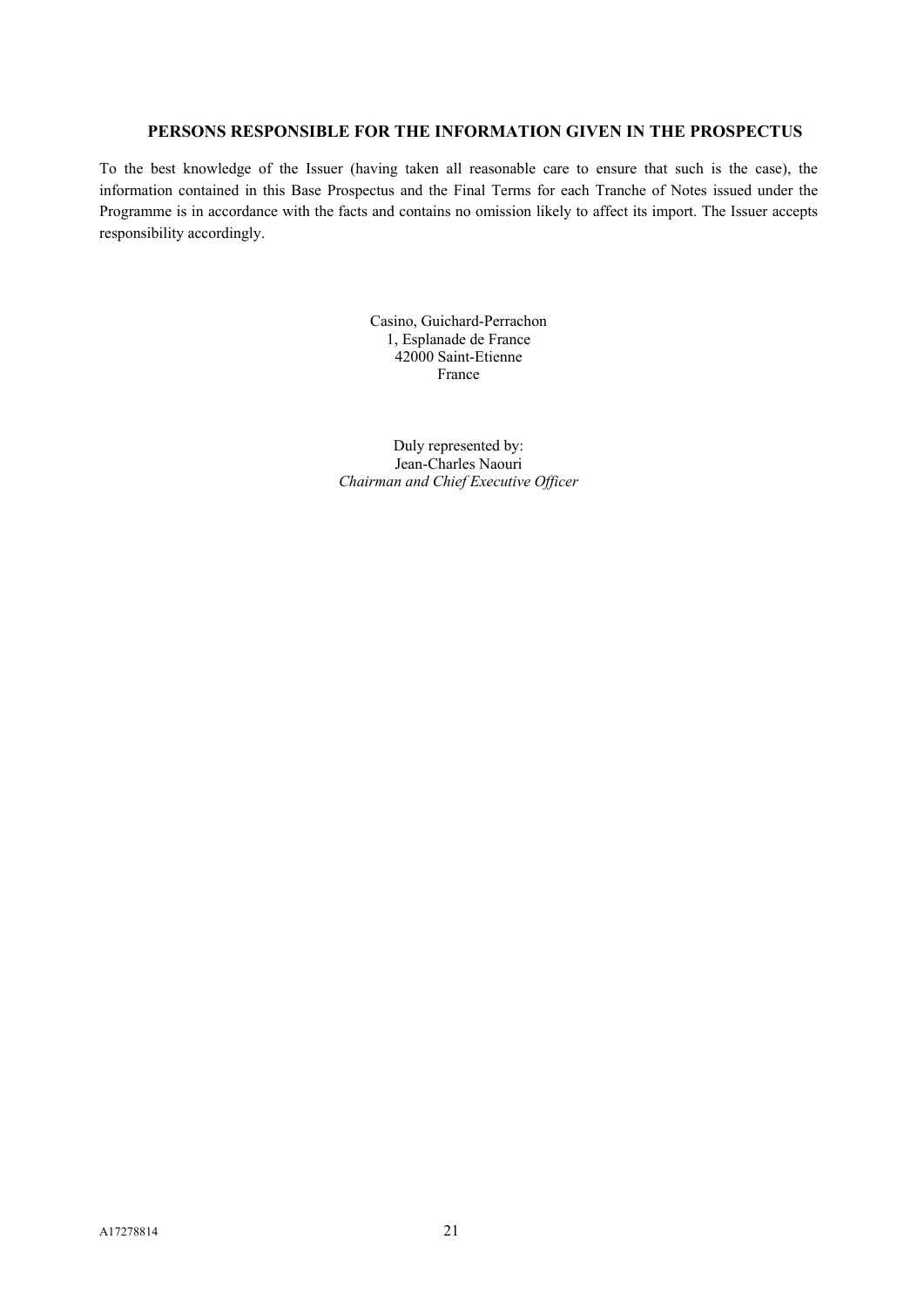# **GENERAL DESCRIPTION OF THE PROGRAMME**

*The following general description is qualified in its entirety by the remainder of this Base Prospectus.*

| <b>Issuer:</b>                                     | Casino, Guichard-Perrachon                                                                                                                                                                                                                                                                                                                                                                                                                                                                                                                                                                                                                                                                                                         |
|----------------------------------------------------|------------------------------------------------------------------------------------------------------------------------------------------------------------------------------------------------------------------------------------------------------------------------------------------------------------------------------------------------------------------------------------------------------------------------------------------------------------------------------------------------------------------------------------------------------------------------------------------------------------------------------------------------------------------------------------------------------------------------------------|
| <b>Description:</b>                                | Euro Medium Term Note Programme for the continuous offer of Notes<br>(the "Programme")                                                                                                                                                                                                                                                                                                                                                                                                                                                                                                                                                                                                                                             |
| Arranger:                                          | Deutsche Bank AG, Paris Branch                                                                                                                                                                                                                                                                                                                                                                                                                                                                                                                                                                                                                                                                                                     |
| <b>Dealers:</b>                                    | Banco Santander, S.A.<br><b>Barclays Bank PLC</b><br><b>BNP</b> Paribas<br>Crédit Agricole Corporate and Investment Bank<br>Deutsche Bank AG, London Branch<br>HSBC Bank plc<br>J.P. Morgan Securities plc<br>Natixis<br>Société Générale<br>The Royal Bank of Scotland plc                                                                                                                                                                                                                                                                                                                                                                                                                                                        |
|                                                    | The Issuer may from time to time terminate the appointment of any dealer<br>under the Programme or appoint additional dealers either in respect of one<br>or more Tranches or in respect of the whole Programme. References in this<br>Base Prospectus to "Permanent Dealers" are to the persons listed above<br>as Dealers and to such additional persons that are appointed as dealers in<br>respect of the whole Programme (and whose appointment has not been<br>terminated) and to "Dealers" are to all Permanent Dealers and/or all<br>persons appointed as a dealer in respect of one or more Tranches. The<br>identity of the Dealer(s) in respect of a specific Tranche will be disclosed<br>in the relevant Final Terms. |
| <b>Programme Limit:</b>                            | Up to Euro $9,000,000,000$ (or the equivalent in other currencies at the date<br>of issue) aggregate nominal amount of Notes outstanding at any one time.                                                                                                                                                                                                                                                                                                                                                                                                                                                                                                                                                                          |
| <b>Fiscal Agent and Principal Paying</b><br>Agent: | Deutsche Bank AG, London Branch                                                                                                                                                                                                                                                                                                                                                                                                                                                                                                                                                                                                                                                                                                    |
| <b>Paying Agents:</b>                              | Deutsche Bank AG, Paris Branch (as Paris Paying Agent) and Deutsche<br>Bank Luxembourg S.A. (as Luxembourg Paying Agent).                                                                                                                                                                                                                                                                                                                                                                                                                                                                                                                                                                                                          |
| <b>Method of Issue:</b>                            | The Notes will be issued on a syndicated or non-syndicated basis. The<br>Notes will be issued in series (each a "Series") having one or more issue<br>dates and on terms otherwise identical (or identical other than in respect of<br>the first payment of interest), the Notes of each Series being intended to be<br>interchangeable with all other Notes of that Series. Each Series may be<br>issued in tranches (each a "Tranche") on the same or different issue dates.<br>The specific terms of each Tranche will be set out in final terms to this<br>Base Prospectus (the "Final Terms").                                                                                                                                |
| <b>Maturities:</b>                                 | Subject to compliance with all relevant laws, regulations and directives,<br>any maturity from one month from the date of original issue.                                                                                                                                                                                                                                                                                                                                                                                                                                                                                                                                                                                          |
| <b>Currencies:</b>                                 | Subject to compliance with all relevant laws, regulations and directives,                                                                                                                                                                                                                                                                                                                                                                                                                                                                                                                                                                                                                                                          |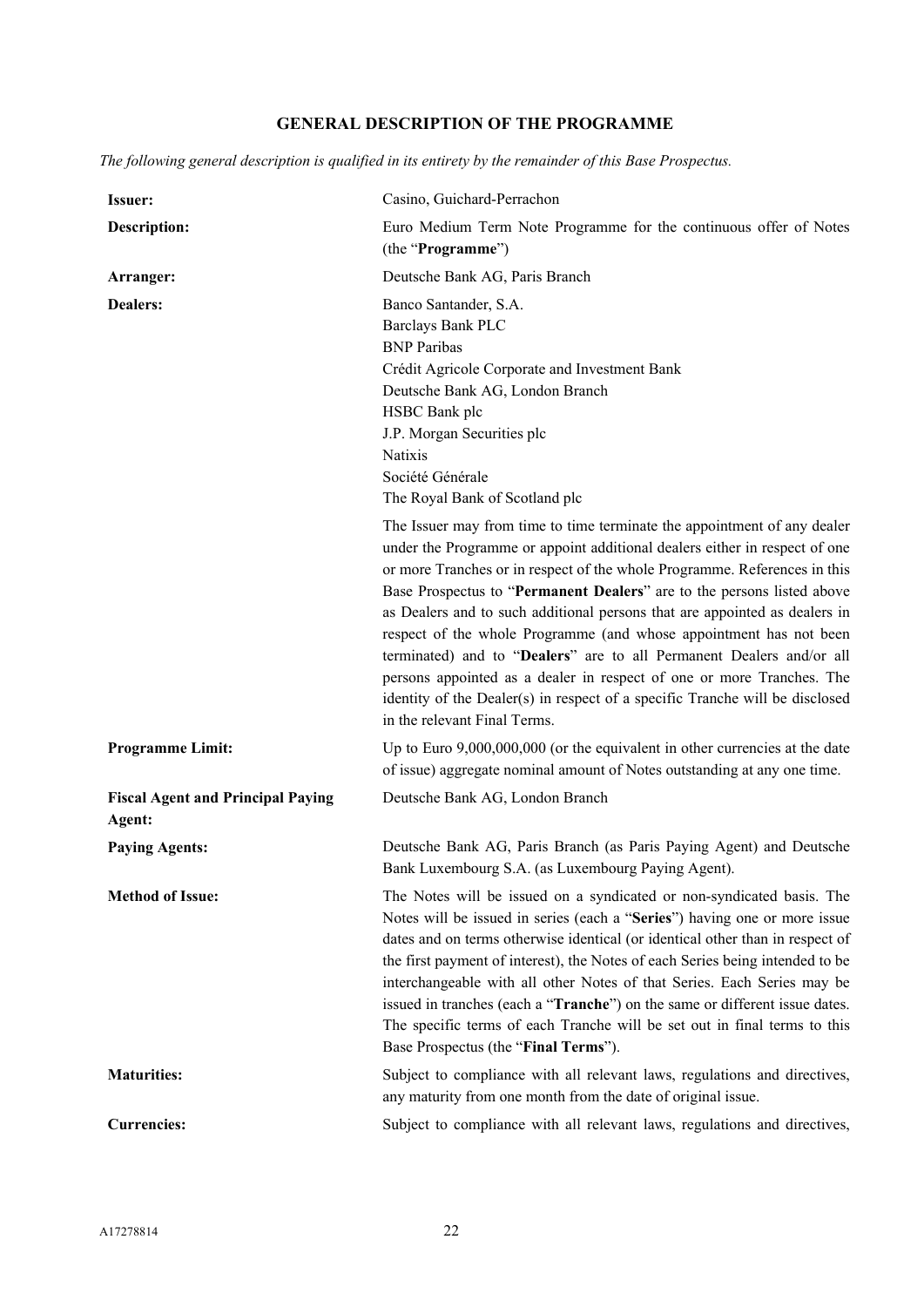|                             | Notes may be issued in Euro, U.S. Dollars, Japanese yen, Swiss francs,<br>Polish zloty, Sterling and in any other currency agreed between the Issuer<br>and the relevant Dealers.                                                                                                                                                                                                                                                                                                                                                                                                                                                                   |
|-----------------------------|-----------------------------------------------------------------------------------------------------------------------------------------------------------------------------------------------------------------------------------------------------------------------------------------------------------------------------------------------------------------------------------------------------------------------------------------------------------------------------------------------------------------------------------------------------------------------------------------------------------------------------------------------------|
| Denomination(s):            | Notes will be in such denominations as may be specified in the relevant<br>Final Terms.                                                                                                                                                                                                                                                                                                                                                                                                                                                                                                                                                             |
|                             | The Notes will be issued in such denomination(s) as may be agreed<br>between the Issuer and the relevant Dealer save that the minimum<br>denomination of each Note listed and admitted to trading on an EEA<br>Regulated Market in circumstances which require the publication of a<br>prospectus under the Prospectus Directive will be $\epsilon$ 100,000 (or, if the<br>Notes are denominated in a currency other than euro, the equivalent<br>amount in such currency).                                                                                                                                                                         |
|                             | Notes having a maturity of less than one year will constitute deposits for<br>the purposes of the prohibition on accepting deposits contained in section<br>19 of the Financial Services and Markets Act 2000 unless they are issued<br>to a limited class of professional investors and have a denomination of at<br>least $£100,000$ or its equivalent.                                                                                                                                                                                                                                                                                           |
|                             | Dematerialised Notes will be issued in one denomination only.                                                                                                                                                                                                                                                                                                                                                                                                                                                                                                                                                                                       |
| <b>Status of the Notes:</b> | The Notes will constitute direct, unconditional, unsubordinated and<br>(subject to the provisions of Condition 4) unsecured obligations of the<br>Issuer and will rank pari passu among themselves and (save for certain<br>obligations required to be preferred by French law) equally with all other<br>present or future unsecured and unsubordinated obligations of the Issuer,<br>from time to time outstanding.                                                                                                                                                                                                                               |
| <b>Negative Pledge:</b>     | There will be a negative pledge in respect of the Notes as set out in<br>Condition 4 - see "Terms and Conditions of the Notes - Negative Pledge".                                                                                                                                                                                                                                                                                                                                                                                                                                                                                                   |
| <b>Events of Default:</b>   | The terms and conditions of the Notes will contain events of default as set<br>out in Condition 9 - see "Terms and Conditions of the Notes - Events of<br>Default".                                                                                                                                                                                                                                                                                                                                                                                                                                                                                 |
| <b>Redemption Amount:</b>   | Unless previously redeemed, purchased and cancelled, each Note shall be<br>finally redeemed on the Maturity Date at its nominal amount. Unless<br>permitted by then current laws and regulations, Notes (including Notes<br>denominated in Sterling) having a maturity of less than one year from their<br>date of issue and in respect of which the issue proceeds are to be accepted<br>by the Issuer in the United Kingdom or whose issue otherwise constitutes<br>a contravention of section 19 of the Financial Services and Markets Act<br>2000 must have a minimum redemption amount of £100,000 (or its<br>equivalent in other currencies). |
| <b>Optional Redemption:</b> | The Final Terms issued in respect of each issue of Notes will state whether<br>such Notes may be redeemed prior to their stated maturity at the option of<br>the Issuer (either in whole or in part) and/or the Noteholders.                                                                                                                                                                                                                                                                                                                                                                                                                        |
|                             | If a Change of Control Put Option is specified in the relevant Final Terms,<br>following the occurrence of a Change of Control, the Noteholders will be<br>entitled to request the Issuer to redeem or, at the Issuer's option, procure<br>the purchase of their Notes, as more fully set out in "Terms and Conditions                                                                                                                                                                                                                                                                                                                              |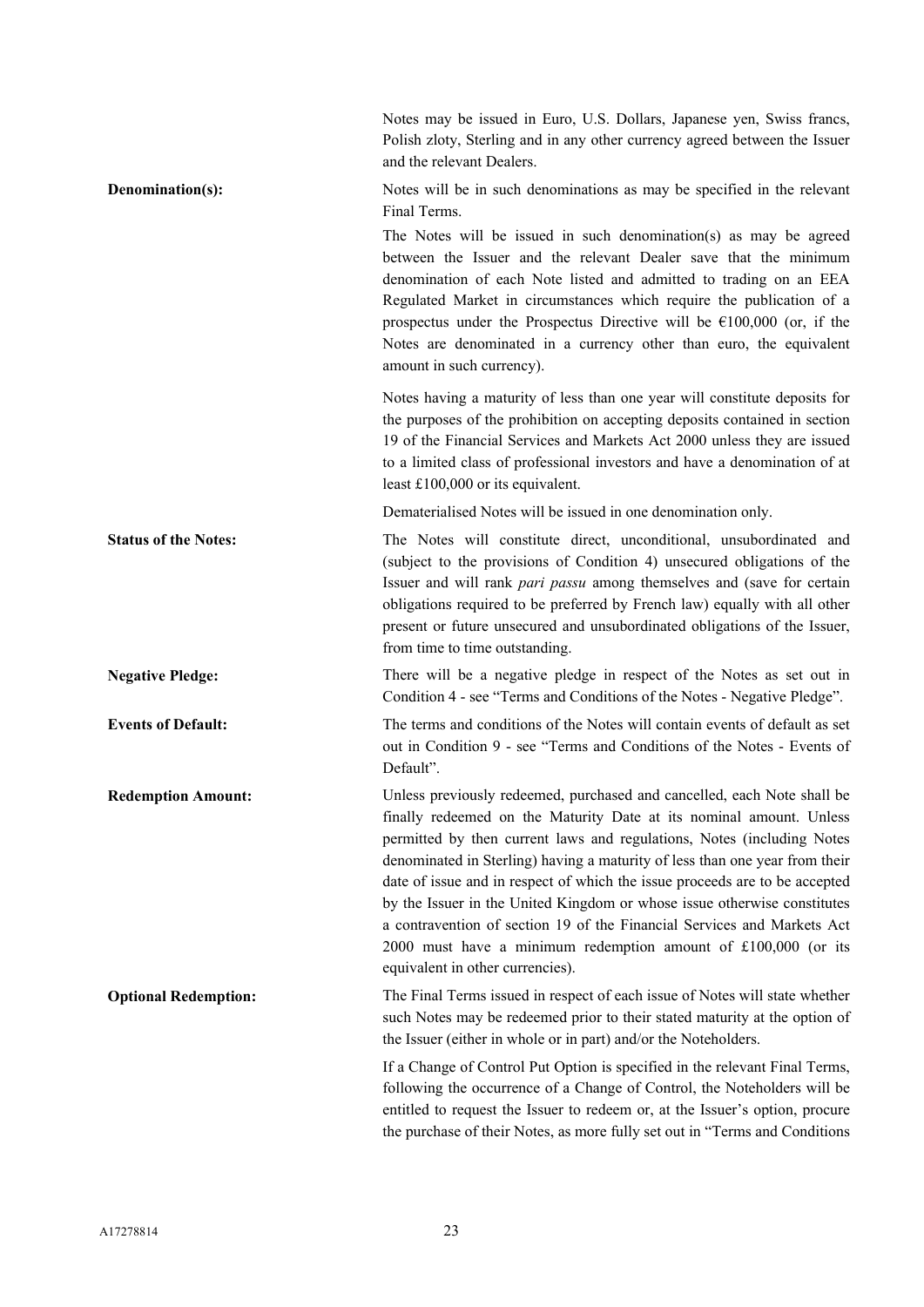|                                             | of the Notes - Redemption, Purchase and Options".                                                                                                                                                                                                                                                                                                                                                                                                            |
|---------------------------------------------|--------------------------------------------------------------------------------------------------------------------------------------------------------------------------------------------------------------------------------------------------------------------------------------------------------------------------------------------------------------------------------------------------------------------------------------------------------------|
|                                             | If specified in the relevant Final Terms, the Issuer will have the option to<br>redeem the Notes, in whole or in part, at any time or from time to time,<br>prior to their Maturity Date, at the Make-whole Redemption Amount. See<br>Condition 6(b)(ii) "Terms and Conditions of the Notes - Redemption,<br>Purchase and Options - Redemption at the Option of the Issuer and Partial<br>Redemption - Make-whole redemption".                               |
| <b>Early Redemption:</b>                    | Except as provided in "Optional Redemption" above, Notes will be<br>redeemable at the option of the Issuer prior to maturity only for tax<br>reasons. See "Terms and Conditions of the Notes - Redemption, Purchase<br>and Options".                                                                                                                                                                                                                         |
| <b>Interest Periods and Interest Rates:</b> | The length of the interest periods for the Notes and the applicable interest<br>rate or its method of calculation may differ from time to time or be<br>constant for any Series. Notes may have a maximum interest rate, a<br>minimum interest rate, or both. The use of interest accrual periods permits<br>the Notes to bear interest at different rates in the same interest period. All<br>such information will be set out in the relevant Final Terms. |
| <b>Fixed Rate Notes:</b>                    | Fixed interest will be payable in arrear on the date or dates in each year<br>specified in the relevant Final Terms.                                                                                                                                                                                                                                                                                                                                         |
| <b>Floating Rate Notes:</b>                 | Floating Rate Notes will bear interest determined separately for each<br>Series as follows:                                                                                                                                                                                                                                                                                                                                                                  |
|                                             | (i)<br>on the same basis as the floating rate under a notional interest rate<br>swap transaction in the relevant Specified Currency governed by an<br>agreement incorporating the 2006 ISDA Definitions as published by<br>the International Swaps and Derivatives Association, Inc.; or                                                                                                                                                                     |
|                                             | by reference to LIBOR, EURIBOR or CMS, in each case as adjusted<br>(ii)<br>for any applicable margin.                                                                                                                                                                                                                                                                                                                                                        |
|                                             | Interest periods will be specified in the relevant Final Terms.                                                                                                                                                                                                                                                                                                                                                                                              |
| <b>Zero Coupon Notes:</b>                   | Zero Coupon Notes will be offered and sold at a discount to their nominal<br>amount and will not bear interest.                                                                                                                                                                                                                                                                                                                                              |
| <b>Redenomination:</b>                      | Notes issued in the currency of any Member State of the EU which will<br>participate in the single currency of the European Economic and Monetary<br>Union may be redenominated into Euro, all as more fully provided in<br>"Terms and Conditions of the Notes - Form, Denomination, Title and<br>Redenomination" below.                                                                                                                                     |
| <b>Consolidation:</b>                       | Notes of one Series may be consolidated with Notes of another Series as<br>more fully provided in "Terms and Conditions of the Notes - Further<br>Issues and Consolidation".                                                                                                                                                                                                                                                                                 |
| <b>Form of Notes:</b>                       | Notes may be issued in either dematerialised form ("Dematerialised<br>Notes") or in materialised form ("Materialised Notes").                                                                                                                                                                                                                                                                                                                                |
|                                             | Dematerialised Notes may, at the option of the Issuer, be issued in bearer<br>dematerialised form (au porteur) or in registered dematerialised form (au<br>nominatif) and, in such latter case, at the option of the relevant Noteholder,<br>in either au nominatif pur or au nominatif administré form. No physical                                                                                                                                         |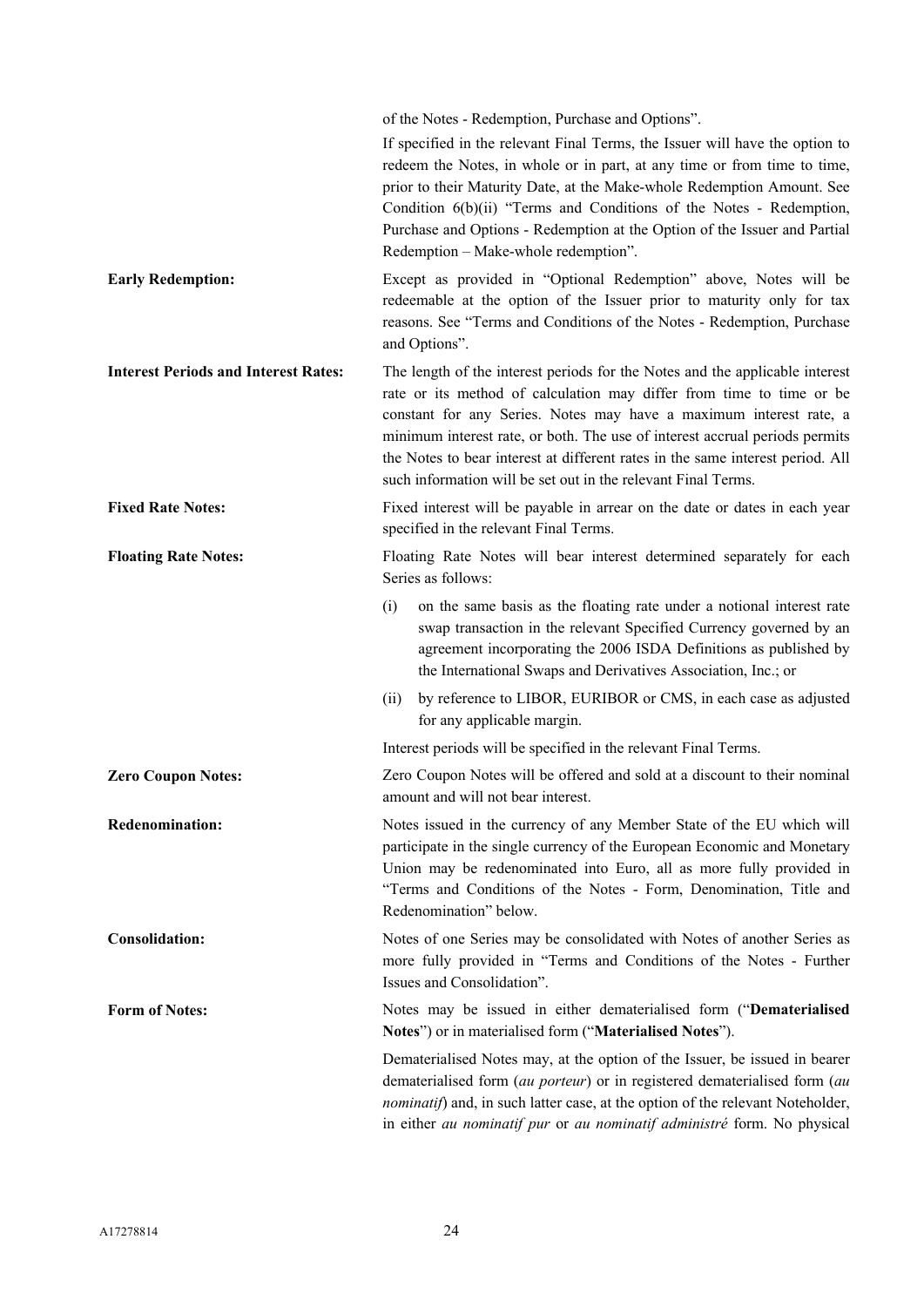|                                                     | documents of title will be issued in respect of Dematerialised Notes. See<br>"Terms and Conditions of the Notes - Form, Denomination, Title and<br>Redenomination".                                                                                                                                                                                                                                                                                                                                                                    |
|-----------------------------------------------------|----------------------------------------------------------------------------------------------------------------------------------------------------------------------------------------------------------------------------------------------------------------------------------------------------------------------------------------------------------------------------------------------------------------------------------------------------------------------------------------------------------------------------------------|
|                                                     | Materialised Notes will be in bearer materialised form only. A Temporary<br>Global Certificate will be issued initially in respect of each Tranche of<br>Materialised Notes. Materialised Notes may only be issued outside France.                                                                                                                                                                                                                                                                                                     |
| <b>Governing Law:</b>                               | French law.                                                                                                                                                                                                                                                                                                                                                                                                                                                                                                                            |
| <b>Central Depositary:</b>                          | Euroclear France as central depositary in relation to Dematerialised Notes.                                                                                                                                                                                                                                                                                                                                                                                                                                                            |
| <b>Clearing Systems:</b>                            | Clearstream, Luxembourg and Euroclear or any other clearing system that<br>may be agreed between the Issuer, the Fiscal Agent and the relevant<br>Dealer in relation to Materialised Notes.                                                                                                                                                                                                                                                                                                                                            |
| <b>Initial Delivery of Dematerialised</b><br>Notes: | One Paris business day before the issue date of each Tranche of<br>Dematerialised Notes, the <i>lettre comptable</i> relating to such Tranche shall<br>be deposited with Euroclear France as central depositary.                                                                                                                                                                                                                                                                                                                       |
| <b>Initial Delivery of Materialised Notes:</b>      | On or before the issue date for each Tranche of Materialised Notes, the<br>Temporary Global Certificate issued in respect of such Tranche shall be<br>deposited with a common depositary for Euroclear and Clearstream,<br>Luxembourg or with any other clearing system or may be delivered<br>outside any clearing system provided that the method of such delivery has<br>been agreed in advance by the Issuer, the Fiscal Agent and the relevant<br>Dealer.                                                                         |
| <b>Issue Price:</b>                                 | Notes may be issued at their nominal amount or at a discount or premium<br>to their nominal amount.                                                                                                                                                                                                                                                                                                                                                                                                                                    |
| <b>Taxation:</b>                                    | All payments of principal and interest by or on behalf of the Issuer in<br>respect of the Notes shall be made free and clear of, and without<br>withholding or deduction for, any taxes, duties, assessments or<br>governmental charges of whatever nature imposed, levied, collected,<br>withheld or assessed by or within France or any authority therein or<br>thereof having power to tax, unless such withholding or deduction is<br>required by law.                                                                             |
|                                                     | See section "Taxation"                                                                                                                                                                                                                                                                                                                                                                                                                                                                                                                 |
| <b>Listing and Admission to Trading:</b>            | The Luxembourg Stock Exchange and/or any other EEA Regulated<br>Market as specified in the relevant Final Terms. As specified in the<br>relevant Final Terms, a Series of Notes may or may not be listed and/or<br>admitted to trading.                                                                                                                                                                                                                                                                                                |
| <b>Method of Publication of the Final</b><br>Terms: | The Final Terms related to Notes listed and admitted to trading on any<br>EEA Regulated Market will be published, if relevant, on the website of the<br>Luxembourg Stock Exchange (www.bourse.lu).                                                                                                                                                                                                                                                                                                                                     |
| <b>Rating:</b>                                      | As at the date of this Base Prospectus, the Issuer has a long-term debt<br>rating of BBB- by Standard & Poor's Ratings Services ("S&P") and BBB-<br>by Fitch Ratings ("Fitch") and a short-term debt rating of A-3 by S&P and<br>F3 by Fitch. Unless otherwise specified in the relevant Final Terms, Notes<br>to be issued under the Programme with a maturity of 12 months or more<br>will be rated BBB- by S&P and BBB- by Fitch. Unless otherwise specified<br>in the relevant Final Terms, Notes to be issued under the Programme |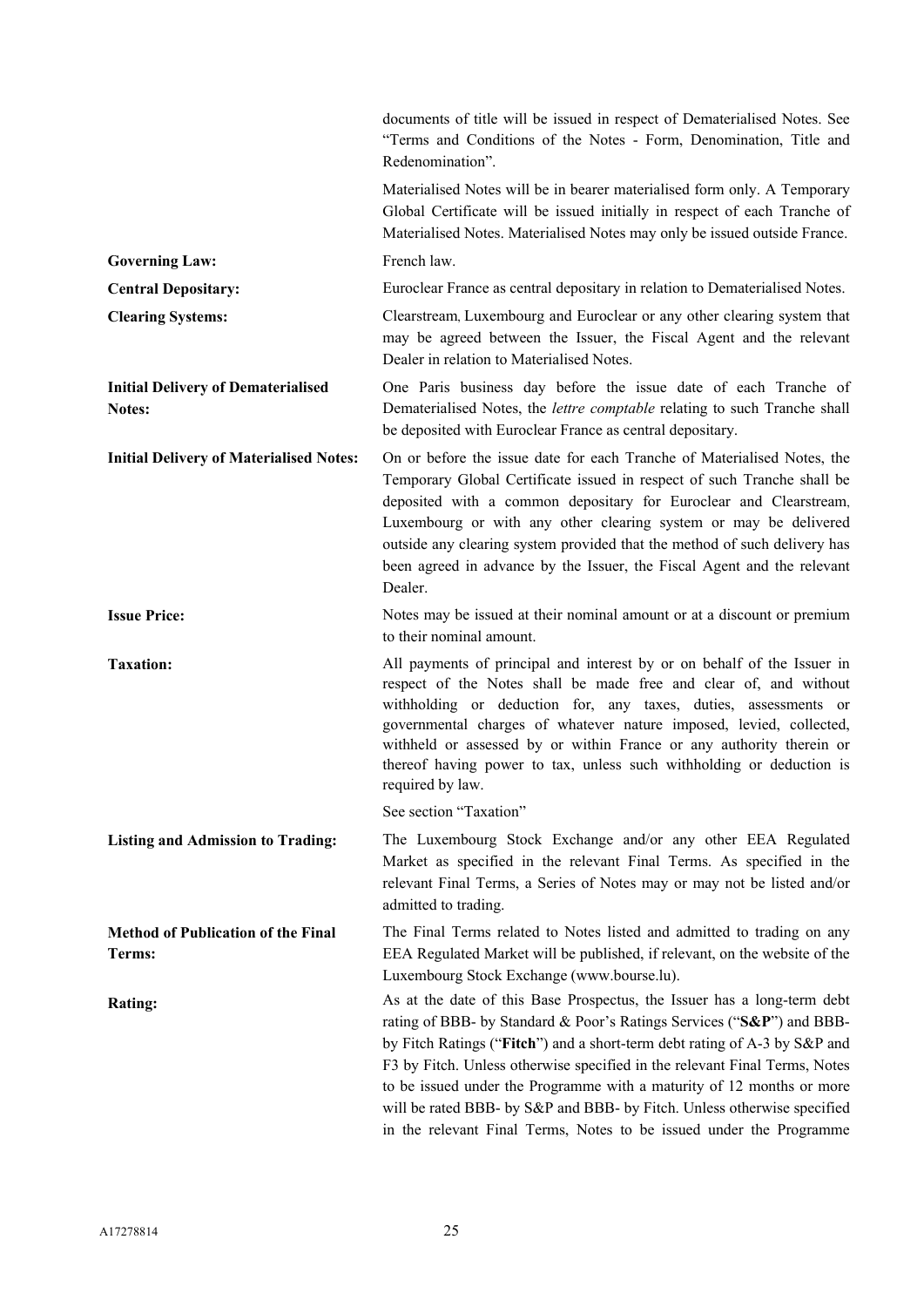having a maturity of less than 12 months will be rated A-3 by S&P and F3 by Fitch. S&P and Fitch are established in the European Union and registered under Regulation (EC) No. 1060/2009 on credit ratings agencies as amended (the "**CRA Regulation**") and included in the list of credit rating agencies registered in accordance with the CRA Regulation published on the European Securities and Markets Authority's website (www.esma.europa.eu/page/List-registered-and-certified-CRAs) as of the date of this Base Prospectus. The relevant Final Terms will specify whether or not such credit ratings are issued by a credit rating agency established in the European Union and registered under the CRA Regulation. Credit ratings are subject to revision, suspension or withdrawal at any time by the relevant rating organisation. Where an issue of Notes is rated, its rating will not necessarily be the same as the rating assigned to Notes issued under the Programme. A rating is not a recommendation to buy, sell or hold securities and may be subject to suspension, change or withdrawal at any time by the assigning rating agency.

**Selling Restrictions:** There are restrictions on the sale of Notes and the distribution of offering material in various jurisdictions. See "Subscription and Sale".

> The Issuer is Category 2 for the purposes of Regulation S under the United States Securities Act of 1933, as amended.

> Materialised Notes will be issued in compliance with U.S. Treas. Reg.  $\S1.163-5(c)(2)(i)(D)$  (or any successor regulation issued under the U.S. internal revenue code of 1986, as amended (the "**U.S. Internal Revenue Code**") section 4701(b) containing rules identical to those applying under U.S. Internal Revenue Code section 163(f)(2)(B)) (the "**D Rules**") unless (i) the relevant Final Terms states that such Materialised Notes are issued in compliance with U.S. Treas. Reg.  $\S1.163-5(c)(2)(i)(C)$ (or any successor regulation issued under the U.S. Internal Revenue Code section 4701(b) containing rules identical to those applying under U.S. Internal Revenue Code section 163(f)(2)(B)) (the "**C Rules**") or (ii) such Materialised Notes are issued other than in compliance with the D Rules or the C Rules but in circumstances in which the Notes will not constitute "registration required obligations" under the United States Tax Equity and Fiscal Responsibility Act of 1982 ("**TEFRA**"), which circumstances will be referred to in the relevant Final Terms as a transaction to which TEFRA is not applicable.

Dematerialised Notes do not require compliance with the TEFRA rules.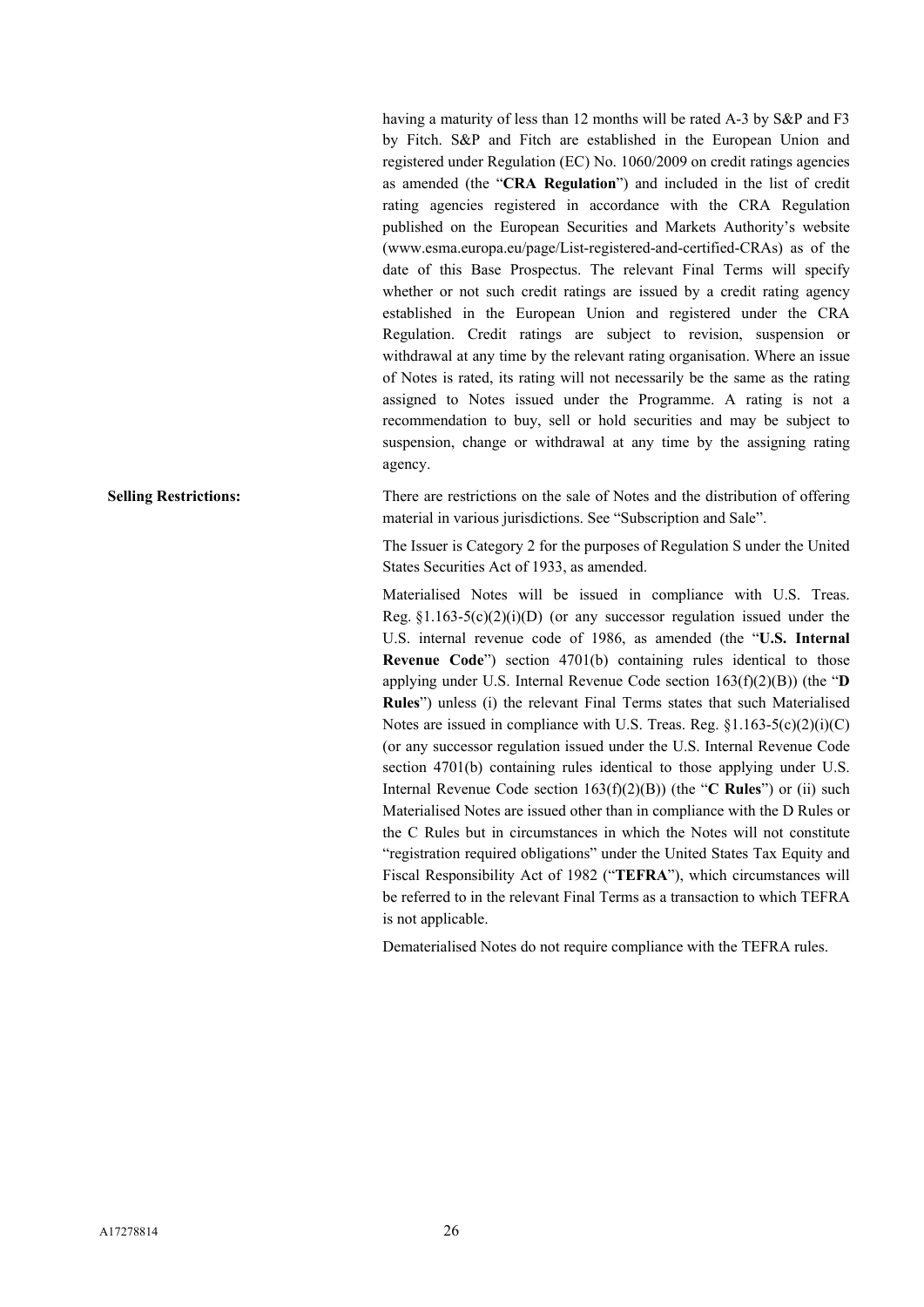#### **TERMS AND CONDITIONS OF THE NOTES**

*The following is the text of the terms and conditions that, subject to completion in accordance with the provisions of the relevant Final Terms, shall be applicable to the Notes. In the case of Dematerialised Notes, the text of the terms and conditions will not be endorsed on physical documents of title but will be constituted by the following text as completed by the relevant Final Terms. In the case of Materialised Notes, either (i) the full text of these terms and conditions together with the relevant provisions of the Final Terms or (ii) these terms and conditions as so completed (and subject to simplification by the deletion of non-applicable provisions), shall be endorsed on Definitive Materialised Notes. All capitalised terms that are not defined in these Conditions will have the meanings given to them in the relevant Final Terms. References in the Conditions to "Notes" are to the Notes of one Series only, not to all Notes that may be issued under the Programme.*

An amended and restated agency agreement dated 3 December 2013 has been agreed between Casino, Guichard-Perrachon (the "**Issuer**" or "**Casino**"), Deutsche Bank AG, London Branch as fiscal agent, paying agent, redenomination agent, consolidation agent and calculation agent and the other agents named in it (the "**Amended and Restated Agency Agreement**"). The fiscal agent, the paying agents, the redenomination agent, the consolidation agent and the calculation agent(s) for the time being (if any) are referred to below respectively as the "**Fiscal Agent**", the "**Paying Agents**" (which expression shall include the Fiscal Agent), the "**Redenomination Agent**", the "**Consolidation Agent**" and the "**Calculation Agent(s)**".

For the purpose of these Terms and Conditions, "**Regulated Market**" means any regulated market situated in a Member State of the European Economic Area ("**EEA**") as defined in the Directive 2004/39/EC on Markets in Financial Instruments dated 21 April 2004 as amended from time to time.

References below to "**Conditions**" are, unless the context requires otherwise, to the numbered paragraphs below.

#### **1 Form, Denomination(s), Title, Redenomination and Method of Issue**

- (a) **Form:** Notes may be issued either in dematerialised form ("**Dematerialised Notes**") or in materialised form ("**Materialised Notes**").
	- (i) Title to Dematerialised Notes will be evidenced in accordance with Articles L.211-3 and R.211-1 of the French *Code monétaire et financier* (the "**Code**") by book entries (*inscriptions en compte*). No physical document of title (including *certificats représentatifs* pursuant to Article R.211-7 of the Code) will be issued in respect of the Dematerialised Notes.

Dematerialised Notes are issued, at the option of the Issuer, in either bearer dematerialised form (*au porteur*), which will be inscribed in the books of Euroclear France S.A. ("**Euroclear France**") (acting as central depositary) which shall credit the accounts of Account Holders, or in registered dematerialised form (*au nominatif*) and, in such latter case, at the option of the relevant Noteholder in either administered registered form (*au nominatif administré*) inscribed in the books of an Account Holder or in fully registered form (*au nominatif pur*) inscribed in an account in the books of Euroclear France maintained by the Issuer or the registration agent (designated in the relevant Final Terms) acting on behalf of the Issuer (the "**Registration Agent**").

For the purpose of these Conditions, "**Account Holder**" means any intermediary institution entitled to hold accounts directly or indirectly on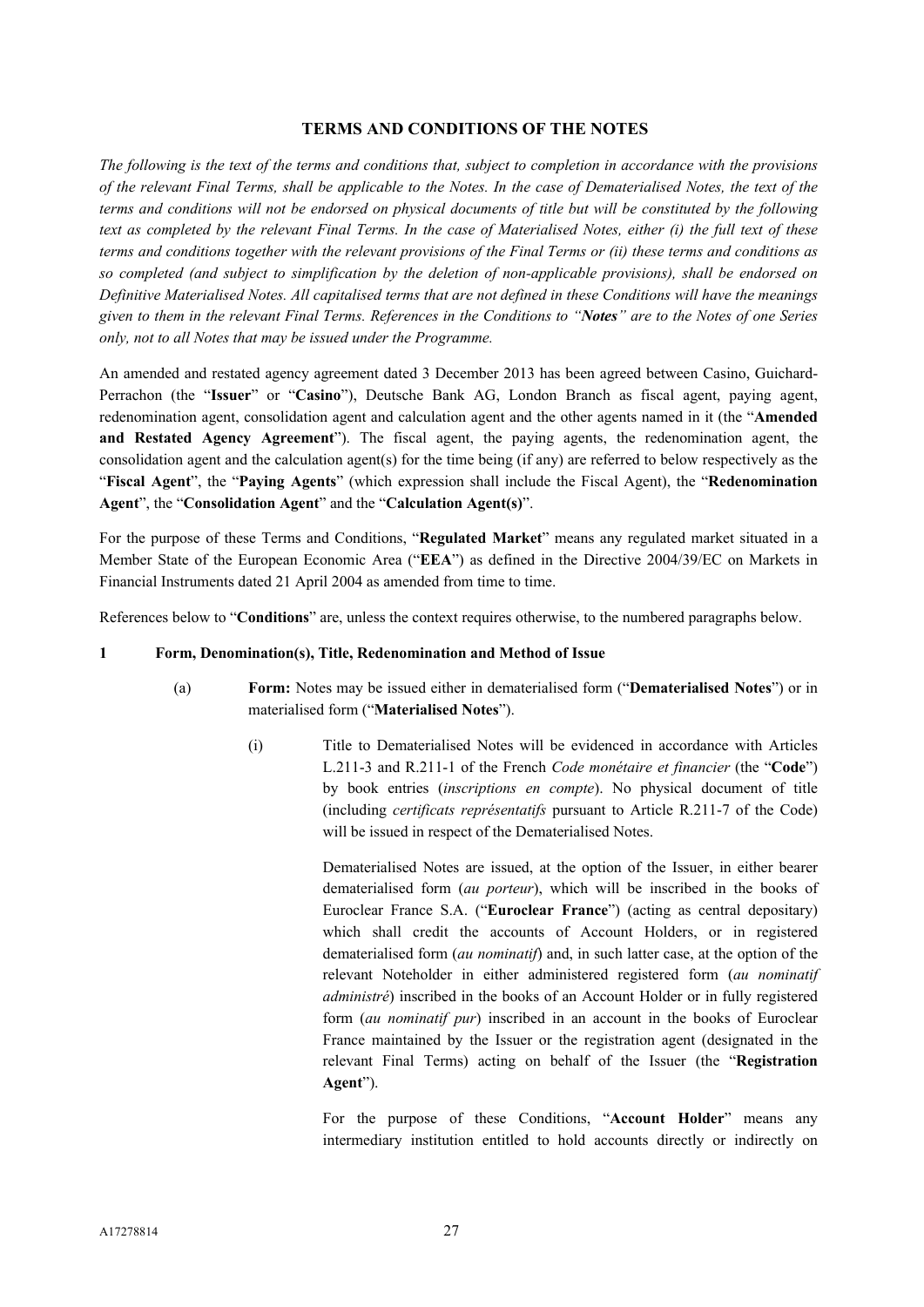behalf of its customers with Euroclear France, and includes Euroclear Bank S.A./N.V. ("**Euroclear**") and the depositary bank for Clearstream Banking, société anonyme ("**Clearstream, Luxembourg**").

(ii) Materialised Notes are issued in bearer form. Materialised Notes in definitive form ("**Definitive Materialised Notes**") are serially numbered and are issued with coupons (the "**Coupons**" and, where appropriate, a talon (the "**Talon**")) attached, save in the case of Zero Coupon Notes in which case references to interest (other than in relation to interest due after the Maturity Date), Coupons and Talons in these Conditions are not applicable.

> *In accordance with Articles L.211-3 and R.211-1 of the Code, securities (such as Notes) which are governed by French law and are in materialised form must be issued outside the French territory.*

- (b) **Denomination(s):** Notes shall be issued in the specified denomination(s) as set out in the relevant Final Terms (the "**Specified Denomination(s)**") save that the minimum denomination of each Note listed and admitted to trading on a Regulated Market in circumstances which require the publication of a prospectus under the Prospectus Directive will be  $\epsilon$ 100,000 (or, if the Notes are denominated in a currency other than euro, the equivalent amount in such currency). Dematerialised Notes shall be issued in one Specified Denomination only.
- (c) **Title:**
	- (i) Title to Dematerialised Notes in bearer dematerialised form (*au porteur*) and in administered registered form (*au nominatif administré*) shall pass upon, and transfer of such Notes may only be effected through, registration of the transfer in the accounts of Account Holders. Title to Dematerialised Notes in fully registered form (*au nominatif pur*) shall pass upon, and transfer of such Notes may only be effected through, registration of the transfer in the accounts of the Issuer or the Registration Agent.
	- (ii) Title to Definitive Materialised Notes including, where appropriate, Coupons and/or a Talon attached thereto, shall pass by delivery.
	- (iii) Except as ordered by a court of competent jurisdiction or as required by law, the holder (as defined below) of any Note, Coupon or Talon shall be deemed to be and may be treated as its absolute owner for all purposes, whether or not it is overdue and regardless of any notice of ownership, or an interest in it, any writing on it or its theft or loss and no person shall be liable for so treating the holder.
	- (iv) In these Conditions, "**holder of Notes**", "**holder of any Note**" or "**Noteholder**" means (i) in the case of Dematerialised Notes, the person whose name appears in the account of the relevant Account Holder or the Issuer or the Registration Agent (as the case may be) as being entitled to such Notes and (ii) in the case of Materialised Notes, the bearer of any Definitive Materialised Note and the Coupons or Talon relating to it, and capitalised terms have the meanings given to them in the relevant Final Terms, the absence of any such meaning indicating that such term is not applicable to the Notes.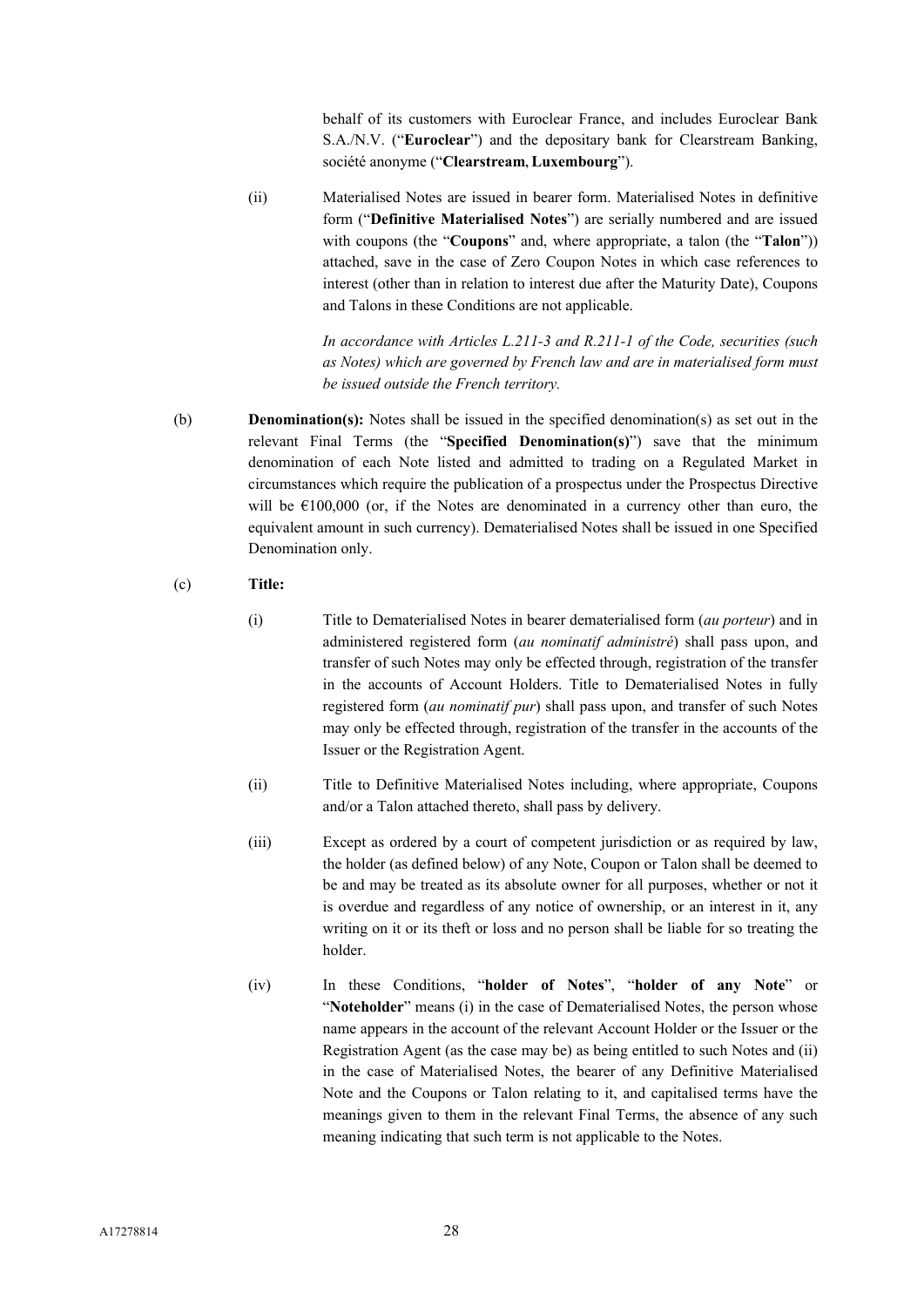#### (d) **Redenomination:**

- (i) The Issuer may (if so specified in the relevant Final Terms), on any Interest Payment Date, without the consent of the holder of any Note, Coupon or Talon, by giving at least thirty (30) days' notice in accordance with Condition 14 and on or after the date on which the European Member State in whose national currency the Notes are denominated has become a participating Member State in the single currency of the European Economic and Monetary Union (as provided in the Treaty establishing the European Community (the "**EC**"), as amended from time to time (the "**Treaty**")), or events have occurred which have substantially the same effects (in either case, "**EMU**"), redenominate all, but not some only, of the Notes of any Series (as defined below) into Euro and adjust the aggregate principal amount and the Specified Denomination(s) set out in the relevant Final Terms accordingly, as described below. The date on which such redenomination becomes effective shall be referred to in these Conditions as the "**Redenomination Date**".
- (ii) The redenomination of the Notes pursuant to Condition  $1(d)(i)$  shall be made by converting the principal amount of each Note from the relevant national currency into Euro using the fixed relevant national currency Euro conversion rate established by the Council of the European Union pursuant to applicable regulations of the Treaty and rounding the resultant figure to the nearest Euro 0.01 (with Euro 0.005 being rounded upwards). If the Issuer so elects, the figure resulting from conversion of the principal amount of each Note using the fixed relevant national currency Euro conversion rate shall be rounded down to the nearest Euro. The Euro denominations of the Notes so determined shall be notified to Noteholders in accordance with Condition 14. Any balance remaining from the redenomination with a denomination higher than Euro 0.01 shall be paid by way of cash adjustment rounded to the nearest Euro 0.01 (with Euro 0.005 being rounded upwards). Such cash adjustment will be payable in Euro on the Redenomination Date in the manner notified to Noteholders by the Issuer.
- (iii) Upon redenomination of the Notes, any reference in the relevant Final Terms to the relevant national currency shall be construed as a reference to Euro.
- (iv) The Issuer may, with the prior approval of the Redenomination Agent and the Consolidation Agent, in connection with any redenomination pursuant to this Condition or any consolidation pursuant to Condition 13, without the consent of the holder of any Note, Coupon or Talon, make any changes or additions to these Conditions or Condition 13 (including, without limitation, any change to any applicable business day definition, business day convention, principal financial centre of the country of the Specified Currency, interest accrual basis or benchmark), taking into account market practice in respect of redenominated euromarket debt obligations and which it believes are not prejudicial to the interests of such holders. Any such changes or additions shall, in the absence of manifest error, be binding on the holders of Notes, Coupons and Talons and shall be notified to Noteholders in accordance with Condition 14 as soon as practicable thereafter.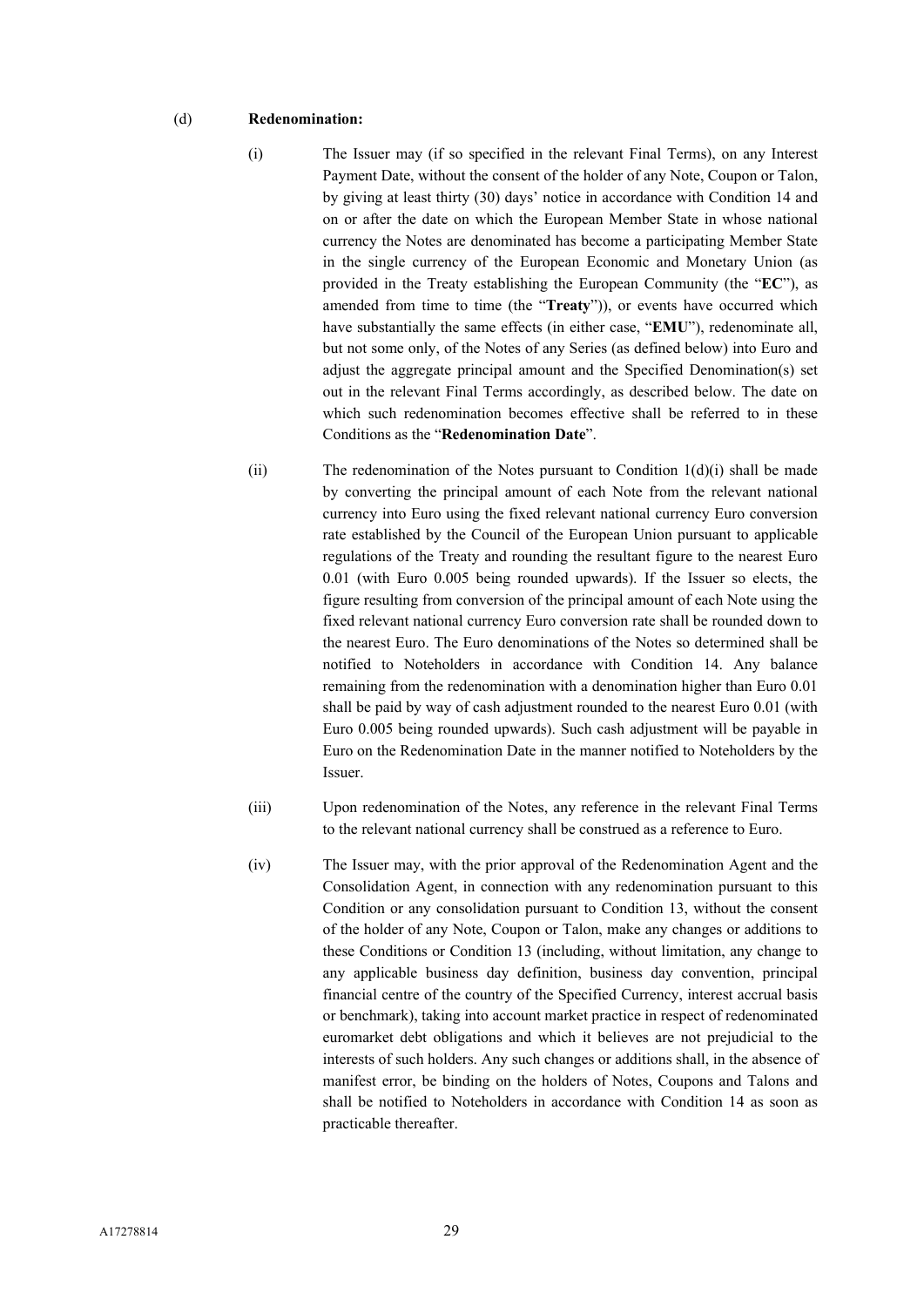(v) Neither the Issuer nor any Paying Agent shall be liable to the holder of any Note, Coupon or Talon or other person for any commissions, costs, losses or expenses in relation to or resulting from the credit or transfer of Euro or any currency conversion or rounding effected in connection therewith.

#### (e) **Method of Issue**

The Notes will be issued on a syndicated or non-syndicated basis. The Notes will be issued in series (each a "**Series**") having one or more issue dates and on terms otherwise identical (or identical other than in respect of the first payment of interest), the Notes of each Series being intended to be interchangeable with all other Notes of that Series. Each Series may be issued in tranches (each a "**Tranche**") on the same or different issue dates.

#### **2 Conversion and Exchanges of Notes**

#### (a) **Dematerialised Notes**

- (i) Dematerialised Notes issued in bearer dematerialised form (*au porteur*) may not be converted into Dematerialised Notes in registered dematerialised form, whether in fully registered form (*au nominatif pur*) or in administered registered form (*au nominatif administré*).
- (ii) Dematerialised Notes issued in registered dematerialised form (*au nominatif*) may not be converted into Dematerialised Notes in bearer dematerialised form (*au porteur*).
- (iii) Dematerialised Notes issued in fully registered form (*au nominatif pur*) may, at the option of the Noteholder, be converted into Notes in administered registered form (*au nominatif administré*), and *vice versa*. The exercise of any such option by such Noteholder shall be made in accordance with Article R.211-4 of the Code. Any such conversion shall be effected at the cost of such Noteholder.

#### (b) **Materialised Notes**

Materialised Notes of one Specified Denomination may not be exchanged for Materialised Notes of another Specified Denomination.

#### **3 Status**

The Notes and, where applicable, any relative Coupons are direct, unconditional, unsubordinated and (subject to the provisions of Condition 4) unsecured obligations of the Issuer and rank and will at all times rank *pari passu* and without any preference among themselves and (subject to such exceptions as are from time to time mandatory under French law) equally and rateably with all other present or future unsecured and unsubordinated obligations of the Issuer, from time to time outstanding.

#### **4 Negative Pledge**

So long as any of the Notes or, if applicable, any Coupons relating to them, remains outstanding (as defined below), the Issuer will not, and will ensure that none of its Principal Subsidiaries (as defined below) will, create or permit to subsist any mortgage, charge, pledge or other security interest upon any of their respective assets or revenues, present or future, to secure any Relevant Indebtedness (as defined below) incurred or guaranteed by any of them (whether before or after the issue of the Notes)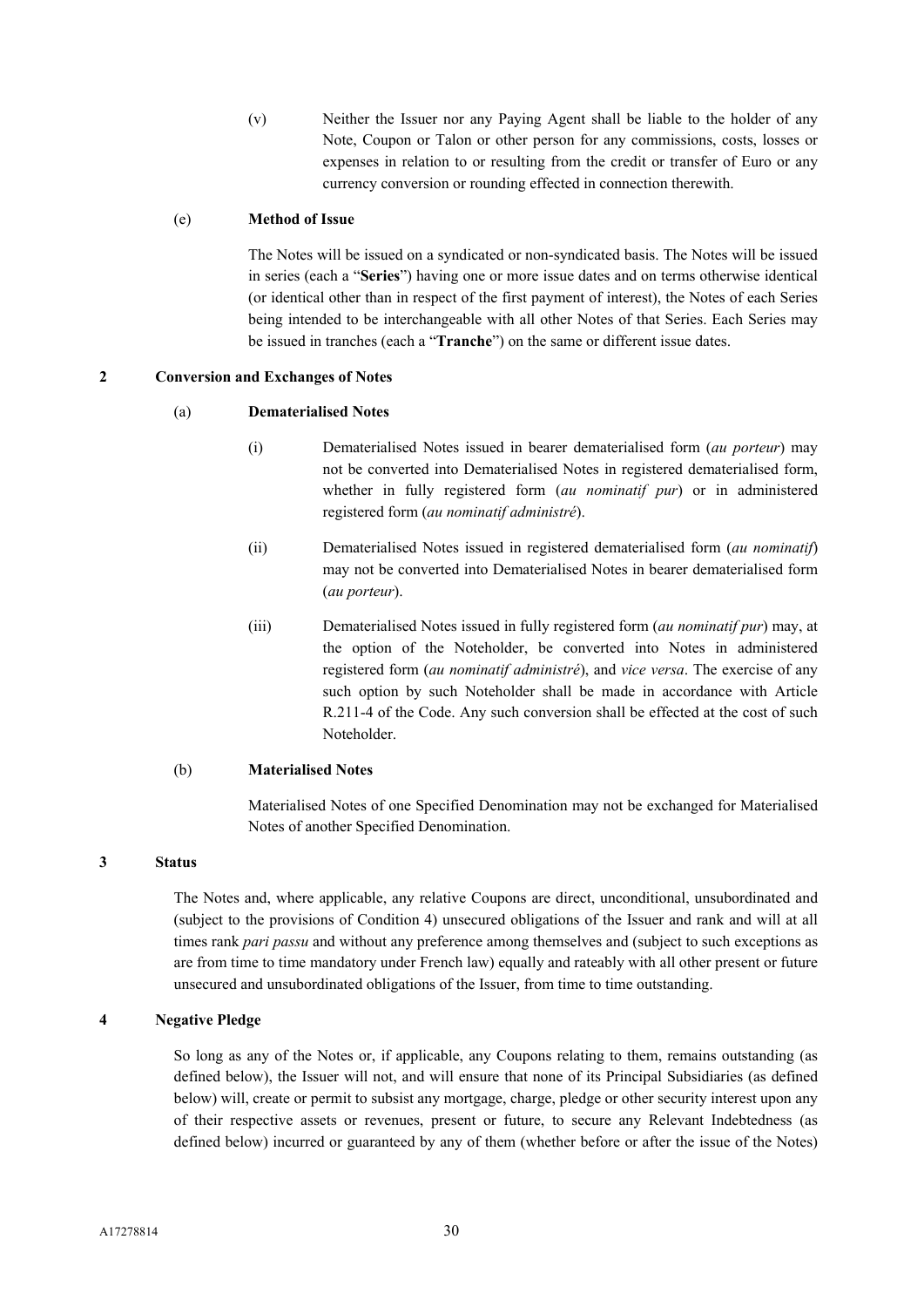unless the Issuer's obligations under the Notes and Coupons are equally and rateably secured therewith.

For the purposes of this Condition:

- (i) "**outstanding**" means, in relation to the Notes of any Series, all the Notes issued other than (a) those that have been redeemed in accordance with the Conditions, (b) those in respect of which the date for redemption has occurred and the redemption moneys (including all interest accrued on such Notes to the date for such redemption and any interest payable after such date) have been duly paid (i) in the case of Dematerialised Notes in bearer form and in administered registered form, to the relevant Account Holders on behalf of the Noteholder as provided in Condition 7(a), (ii) in the case of Dematerialised Notes in fully registered form, to the account of the Noteholder as provided in Condition 7(a) and (iii) in the case of Materialised Notes, to the Fiscal Agent as provided in this Agreement and remain available for payment against presentation and surrender of Definitive Materialised Notes and/or Coupons, as the case may be, (c) those which have become void or in respect of which claims have become prescribed, (d) those which have been purchased and cancelled as provided in the Conditions, (e) in the case of Materialised Notes (i) those mutilated or defaced Definitive Materialised Notes that have been surrendered in exchange for replacement Definitive Materialised Notes, (ii) (for the purpose only of determining how many such Definitive Materialised Notes are outstanding and without prejudice to their status for any other purpose) those Definitive Materialised Notes alleged to have been lost, stolen or destroyed and in respect of which replacement Definitive Materialised Notes have been issued and (iii) any Temporary Global Certificate to the extent that it shall have been exchanged for one or more Definitive Materialised Notes, pursuant to its provisions.
- (ii) "**Principal Subsidiary**" means any Subsidiary of the Issuer which at any time accounts for:
	- (a) 10 per cent. or more of the consolidated total assets of the Issuer; or
	- (b) 10 per cent. or more of the consolidated turnover of the Issuer,

as calculated by reference to the Issuer's latest audited consolidated annual financial statements and the relevant subsidiary's latest annual audited consolidated or (if consolidated accounts are not prepared in relation to such subsidiary) unconsolidated annual audited financial statements.

- (iii) "**Relevant Indebtedness**" means any indebtedness for borrowed money, represented by notes or other securities which are for the time being, or are capable of being, quoted, listed and admitted to trading or ordinarily dealt in on any stock exchange, over-the-counter-market or other securities market.
- (iv) "**Subsidiary**" means, in relation to any person or entity at any time, any entity which is then directly or indirectly controlled (within the meaning of Article L.233-3 of the French *Code de commerce*), or more than fifty (50) per cent. of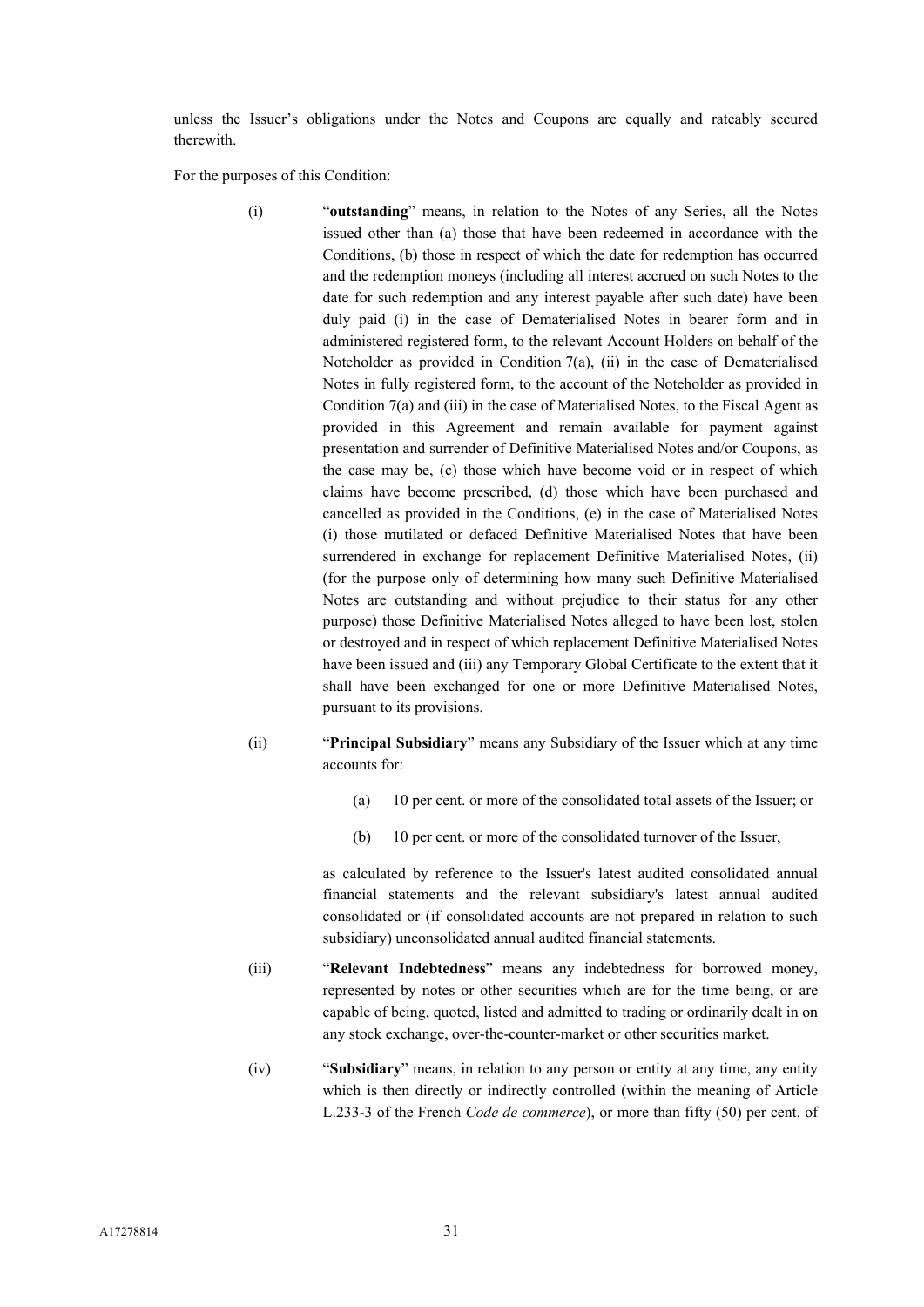whose issued equity share capital (or equivalent) is then beneficially owned by such person and/or one or more of its Subsidiaries.

#### **5 Interest and other Calculations**

(a) **Definitions:** In these Conditions, unless the context otherwise requires, the following defined terms shall have the meanings set out below:

### "**Business Day**" means:

- (i) in the case of Euro, a day on which the Trans European Automated Real Time Gross Settlement Express Transfer (known as TARGET2) or any successor thereto (the "**TARGET System**") is operating (a "**TARGET Business Day**") and/or
- (ii) in the case of a currency other than Euro, a day (other than a Saturday or Sunday) on which commercial banks and foreign exchange markets settle payments in the principal financial centre for that currency and/or
- (iii) in the case of a currency and/or one or more business centre(s) specified in the relevant Final Terms (the "**Business Centre(s)**"), a day (other than a Saturday or a Sunday) on which commercial banks and foreign exchange markets settle payments in such currency in the Business Centre(s) or, if no currency is indicated, generally in each of the Business Centres so specified

"**Day Count Fraction**" means, in respect of the calculation of an amount of interest on any Note for any period of time (from and including the first day of such period to but excluding the last) (whether or not constituting an Interest Period or Interest Accrual Period, the "**Calculation Period**"):

- (i) if "**Actual/Actual**" or "**Actual/Actual - ISDA**" is specified in the relevant Final Terms, the actual number of days in the Calculation Period divided by 365 (or, if any portion of that Calculation Period falls in a leap year, the sum of (A) the actual number of days in that portion of the Calculation Period falling in a leap year divided by 366 and (B) the actual number of days in that portion of the Calculation Period falling in a non-leap year divided by 365)
- (ii) if "**Actual/Actual - ICMA**" is specified in the relevant Final Terms:
	- (A) if the Calculation Period is equal to or shorter than the Determination Period during which it falls, the number of days in the Calculation Period divided by the product of  $(x)$  the number of days in such Determination Period and (y) the number of Determination Periods normally ending in any year; and
	- (B) if the Calculation Period is longer than one Determination Period, the sum of:

the number of days in such Calculation Period falling in the Determination Period in which it begins divided by the product of (1) the number of days in such Determination Period and (2) the number of Determination Periods normally ending in any year; and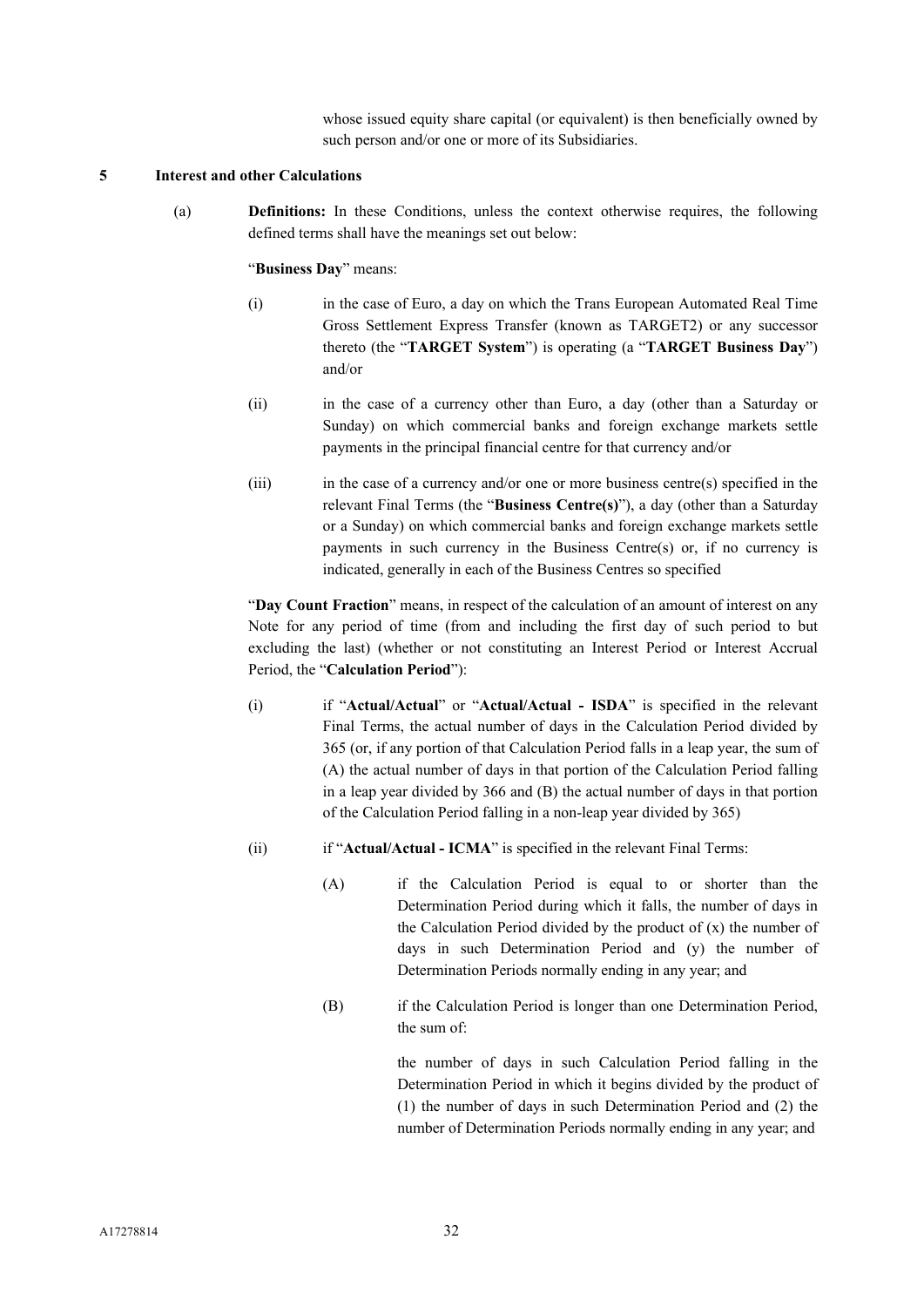the number of days in such Calculation Period falling in the next Determination Period divided by the product of (1) the number of days in such Determination Period and (2) the number of Determination Periods normally ending in any year

where

"**Determination Period**" means the period from and including a Determination Date in any year to but excluding the next Determination Date; and

"**Determination Date**" means the date specified in the relevant Final Terms or, if none is specified, the Interest Payment Date

- (iii) if "**Actual/365 (Fixed)**" is specified in the relevant Final Terms, the actual number of days in the Calculation Period divided by 365
- (iv) if "**Actual/360**" is specified in the relevant Final Terms, the actual number of days in the Calculation Period divided by 360
- (v) if "**30/360**", "**360/360**" or "**Bond Basis**" is specified in the relevant Final Terms, the number of days in the Calculation Period divided by 360, calculated on a formula basis as follows:

```
Day Count Fraction = [360 \times (Y_2 - Y_1)] + [30 \times (M_2 - M_1)] + (D_2 - D_1)
```
360

where:

"Y<sub>1</sub>" is the year, expressed as a number, in which the first day of the Calculation Period falls;

"Y<sub>2</sub>" is the year, expressed as a number, in which the day immediately following the last day included in the Calculation Period falls;

"M<sub>1</sub>" is the calendar month, expressed as a number, in which the first day of the Calculation Period falls;

"M<sub>2</sub>" is the calendar month, expressed as number, in which the day immediately following the last day included in the Calculation Period falls;

"D<sub>1</sub>" is the first calendar day, expressed as a number, of the Calculation Period, unless such number would be  $31$ , in which case  $D_1$  will be  $30$ ; and

" $D_2$ " is the calendar day, expressed as a number, immediately following the last day included in the Calculation Period, unless such number would be 31 and  $D_1$  is greater than 29, in which case  $D_2$  will be 30

(vi) if "**30E/360**" or "**Eurobond Basis**" is specified in the relevant Final Terms, the number of days in the Calculation Period divided by 360, calculated on a formula basis as follows: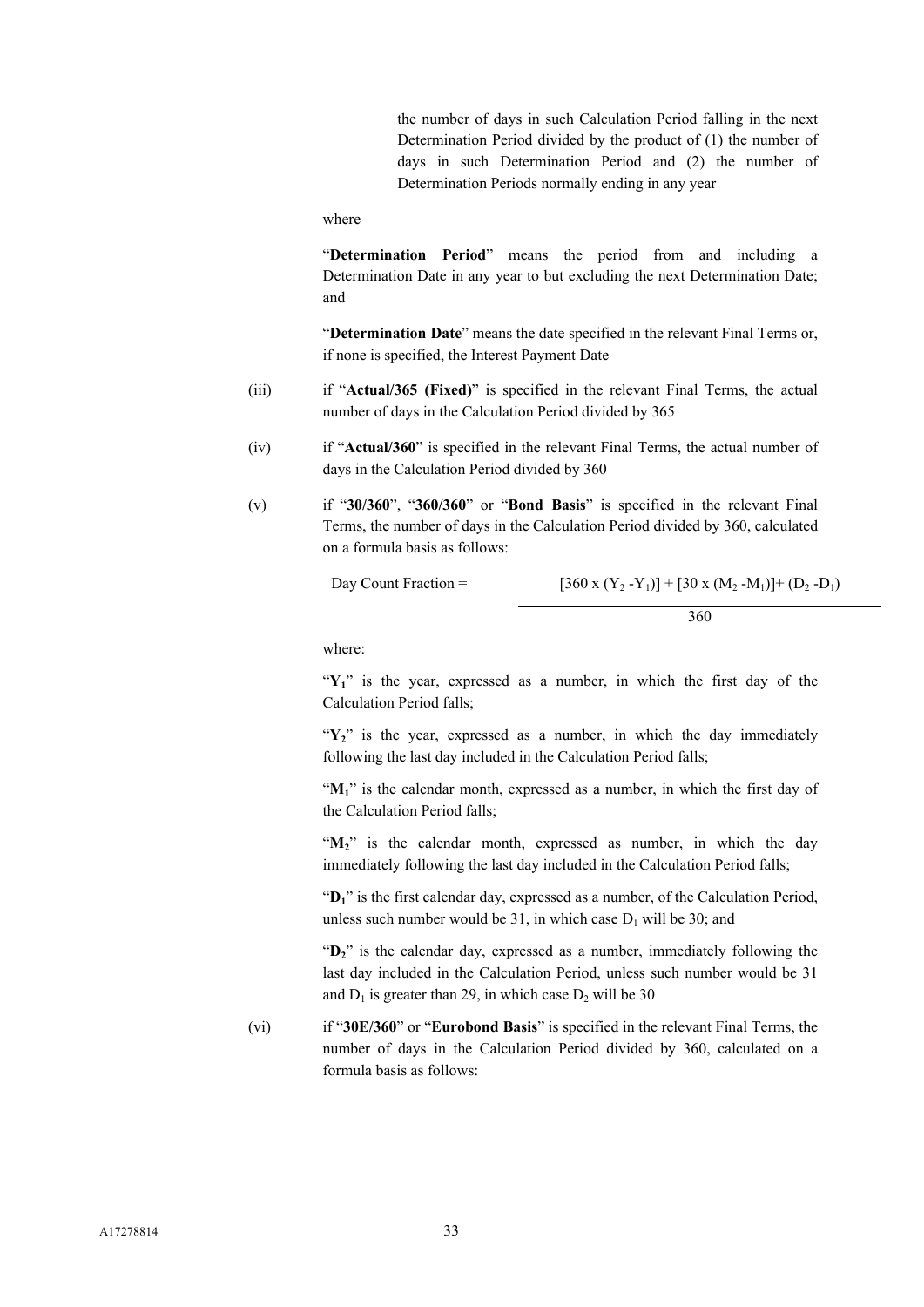Day Count Fraction =  $[360 \times (Y_2 - Y_1)] + [30 \times (M_2 - M_1)] + (D_2 - D_1)$ 

360

where:

"Y<sub>1</sub>" is the year, expressed as a number, in which the first day of the Calculation Period falls;

"Y<sub>2</sub>" is the year, expressed as a number, in which the day immediately following the last day included in the Calculation Period falls;

"M<sub>1</sub>" is the calendar month, expressed as a number, in which the first day of the Calculation Period falls;

" $M_2$ " is the calendar month, expressed as a number, in which the day immediately following the last day included in the Calculation Period falls;

"**D1**" is the first calendar day, expressed as a number, of the Calculation Period, unless such number would be 31, in which case  $D_1$  will be 30; and

"D<sub>2</sub>" is the calendar day, expressed as a number, immediately following the last day included in the Calculation Period, unless such number would be 31, in which case  $D_2$  will be 30

(vii) if "**30E/360 (ISDA)**" is specified hereon, the number of days in the Calculation Period divided by 360, calculated on a formula basis as follows:

| Day Count Fraction $=$ | $[360 \times (Y_2 - Y_1)] + [30 \times (M_2 - M_1)] + (D_2 -$ |
|------------------------|---------------------------------------------------------------|
|                        | $D_1$                                                         |
|                        | 360                                                           |

where:

"Y<sub>1</sub>" is the year, expressed as a number, in which the first day of the Calculation Period falls;

"Y<sub>2</sub>" is the year, expressed as a number, in which the day immediately following the last day included in the Calculation Period falls;

"M<sub>1</sub>" is the calendar month, expressed as a number, in which the first day of the Calculation Period falls;

"M<sub>2</sub>" is the calendar month, expressed as a number, in which the day immediately following the last day included in the Calculation Period falls;

"D<sub>1</sub>" is the first calendar day, expressed as a number, of the Calculation Period, unless (i) that day is the last day of February or (ii) such number would be 31, in which case  $D_1$  will be 30; and

"**D2**" is the calendar day, expressed as a number, immediately following the last day included in the Calculation Period, unless (i) that day is the last day of February but not the Maturity Date or (ii) such number would be 31, in which case  $D_2$  will be 30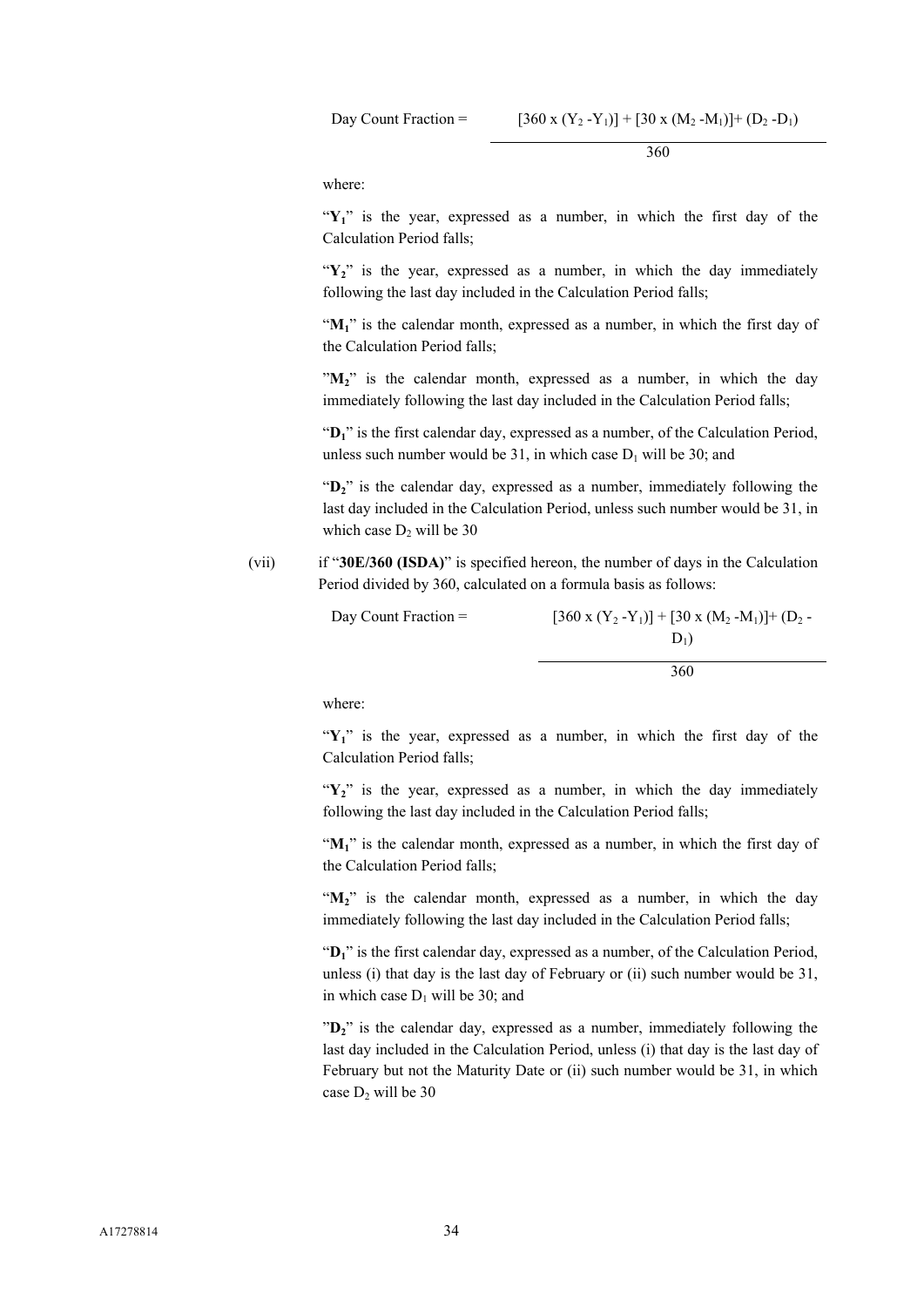"**Euro-zone**" means the region comprised of member states of the European Union that adopt the single currency in accordance with the Treaty establishing the EC, as amended

"**Interest Accrual Period**" means the period beginning on (and including) the Interest Commencement Date and ending on (but excluding) the first Interest Period Date and each successive period beginning on (and including) an Interest Period Date and ending on (but excluding) the next succeeding Interest Period Date

"**Interest Amount**" means the amount of interest payable, and in the case of Fixed Rate Notes, means the Fixed Coupon Amount or Broken Amount, as the case may be

"**Interest Commencement Date**" means the Issue Date or such other date as may be specified in the relevant Final Terms

"**Interest Determination Date**" means, with respect to a Rate of Interest and Interest Accrual Period, the date specified as such in the relevant Final Terms or, if none is so specified, (i) the day falling two TARGET Business Days prior to the first day of such Interest Accrual Period if the Specified Currency is Euro or (ii) the first day of such Interest Accrual Period if the Specified Currency is Sterling or (iii) the day falling two Business Days in the city specified in the Final Terms for the Specified Currency prior to the first day of such Interest Accrual Period if the Specified Currency is neither Sterling nor Euro

"**Interest Payment Date**" means the date(s) specified in the relevant Final Terms

"**Interest Period**" means the period beginning on (and including) the Interest Commencement Date and ending on (but excluding) the first Interest Payment Date and each successive period beginning on (and including) an Interest Payment Date and ending on (but excluding) the next succeeding Interest Payment Date

"**Interest Period Date**" means each Interest Payment Date or such other date(s) specified in the relevant Final Terms

"**ISDA Definitions**" means the 2006 ISDA Definitions, as published by the International Swaps and Derivatives Association, Inc.

"**Rate of Interest**" means the rate of interest payable from time to time in respect of the Notes and that is either specified or calculated in accordance with the provisions in the relevant Final Terms

"**Reference Banks**" means, in the case of a determination of LIBOR, the principal London office of four major banks in the London inter-bank market and, in the case of a determination of EURIBOR, the principal Euro-zone office of four major banks in the Euro-zone inter-bank market, in each case selected by the Calculation Agent or as specified in the relevant Final Terms

"**Reference Rate**" means the rate specified as such in the relevant Final Terms "**Relevant Date**" means, in respect of any Note or Coupon, the date on which payment in respect of it first became due or (if any amount of the money payable is improperly withheld or refused) the date on which payment in full of the amount outstanding is made or (in the case of Materialised Notes if earlier) the date seven days after that on which notice is duly given to the holders of such Materialised Notes that, upon further presentation of the Materialised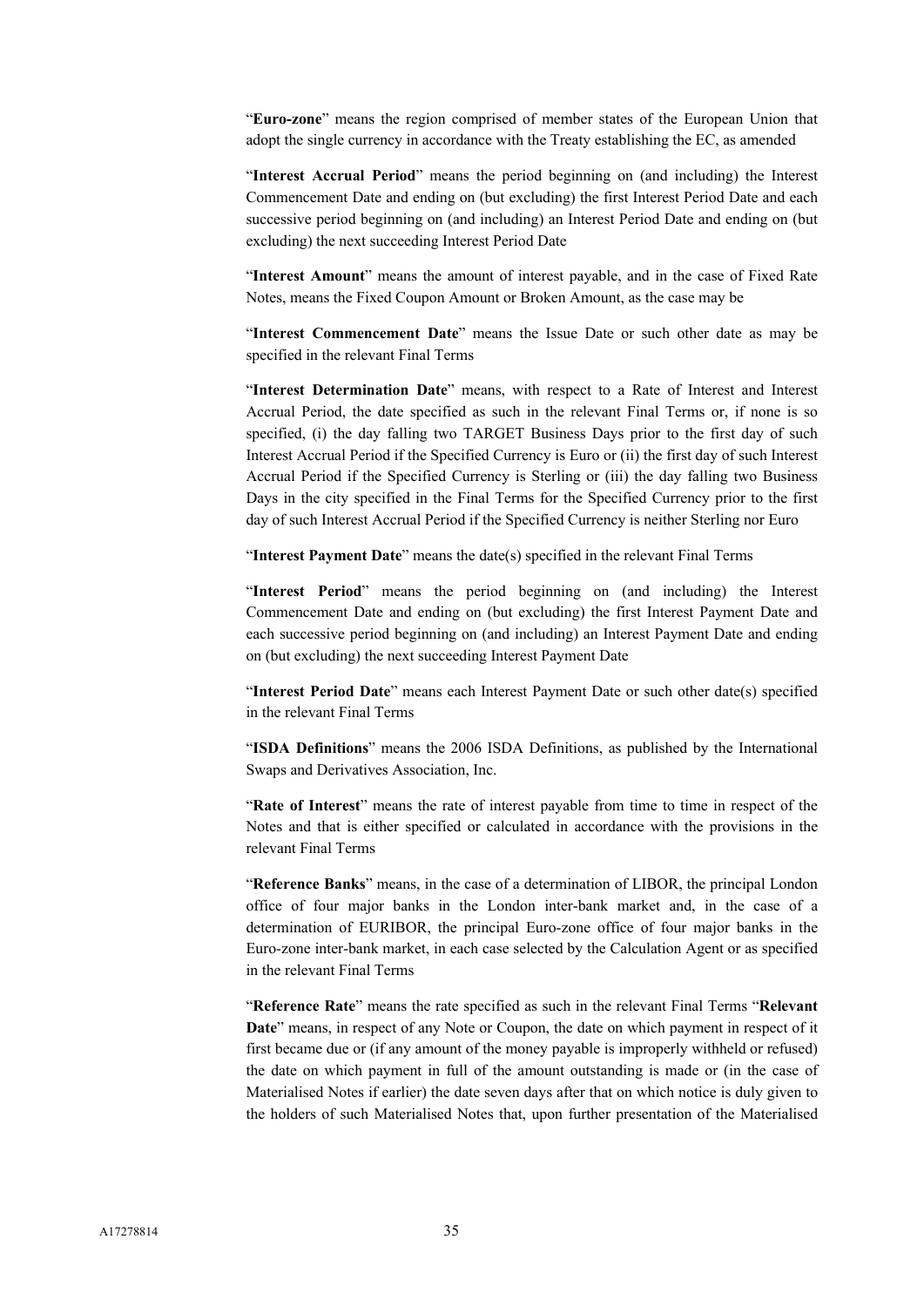Note or Coupon being made in accordance with the Conditions, such payment will be made, provided that payment is in fact made upon such presentation

"**Relevant Screen Page**" means such page, section, caption, column or other part of a particular information service as may be specified in the relevant Final Terms (or any successor or replacement page, section, caption, column or other part of a particular information service)

"**Specified Currency**" means the currency specified as such in the relevant Final Terms or, if none is specified, the currency in which the Notes are denominated

(b) **Interest on Fixed Rate Notes:** Each Fixed Rate Note bears interest on its outstanding nominal amount from the Interest Commencement Date at the rate per annum (expressed as a percentage) equal to the Rate of Interest, such interest being payable in arrear on each Interest Payment Date.

> If a Fixed Coupon Amount or a Broken Amount is specified in the relevant Final Terms, the amount of interest payable on each Interest Payment Date will amount to the Fixed Coupon Amount or, if applicable, the Broken Amount so specified and in the case of the Broken Amount will be payable on the particular Interest Payment Date(s) specified in the relevant Final Terms.

#### (c) **Interest on Floating Rate Notes:**

- (i) *Interest Payment Dates:* Each Floating Rate Note bears interest on its outstanding nominal amount from the Interest Commencement Date at the rate per annum (expressed as a percentage) equal to the Rate of Interest, such interest being payable in arrear (except as otherwise provided in the relevant Final Terms) on each Interest Payment Date. The amount of interest payable shall be determined in accordance with Condition 5(g). Such Interest Payment Date(s) is/are either shown in the relevant Final Terms as Specified Interest Payment Dates or, if no Specified Interest Payment Date(s) is/are shown in the relevant Final Terms, Interest Payment Date shall mean each date which falls the number of months or other period shown in the relevant Final Terms as the Interest Period after the preceding Interest Payment Date or, in the case of the first Interest Payment Date, after the Interest Commencement Date.
- (ii) *Business Day Convention:* If any date referred to in these Conditions that is specified to be subject to adjustment in accordance with a Business Day Convention would otherwise fall on a day that is not a Business Day, then, if the Business Day Convention specified is (A) the Floating Rate Business Day Convention, such date shall be postponed to the next day that is a Business Day unless it would thereby fall into the next calendar month, in which event (x) such date shall be brought forward to the immediately preceding Business Day and (y) each subsequent such date shall be the last Business Day of the month in which such date would have fallen had it not been subject to adjustment, (B) the Following Business Day Convention, such date shall be postponed to the next day that is a Business Day, (C) the Modified Following Business Day Convention, such date shall be postponed to the next day that is a Business Day unless it would thereby fall into the next calendar month, in which event such date shall be brought forward to the immediately preceding Business Day or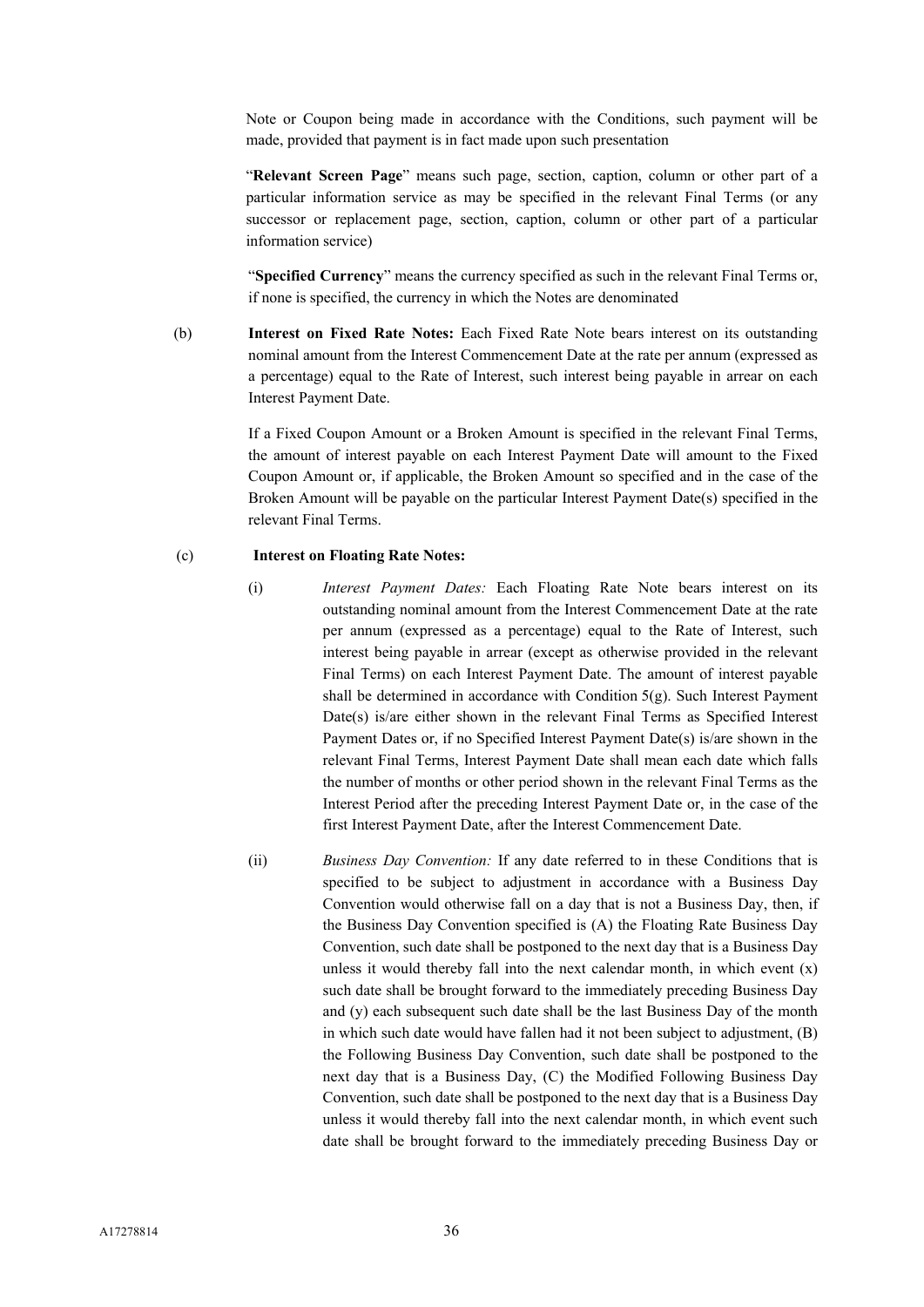(D) the Preceding Business Day Convention, such date shall be brought forward to the immediately preceding Business Day.

- (iii) *Rate of Interest for Floating Rate Notes:* The Rate of Interest in respect of Floating Rate Notes for each Interest Accrual Period shall be determined in the manner specified in the relevant Final Terms and the provisions below relating to either ISDA Determination or Screen Rate Determination shall apply, depending upon which is specified in the relevant Final Terms.
	- (A) ISDA Determination for Floating Rate Notes

Where ISDA Determination is specified in the relevant Final Terms as the manner in which the Rate of Interest is to be determined, the Rate of Interest for each Interest Accrual Period shall be determined by the Calculation Agent as a rate equal to the relevant ISDA Rate. For the purposes of this sub-paragraph (A), "**ISDA Rate**" for an Interest Accrual Period means a rate equal to the Floating Rate that would be determined by the Calculation Agent under a Swap Transaction under the terms of an agreement incorporating the ISDA Definitions and under which:

- (a) the Floating Rate Option is as specified in the relevant Final Terms
- (b) the Designated Maturity is a period specified in the relevant Final Terms and
- (c) the relevant Reset Date is the first day of that Interest Accrual Period or such other date as specified in the relevant Final Terms.

For the purposes of this sub-paragraph (A), "**Floating Rate**", "**Calculation Agent**", "**Floating Rate Option**", "**Designated Maturity**", "**Reset Date**" and "**Swap Transaction**" have the meanings given to those terms in the ISDA Definitions.

- (B) Screen Rate Determination for Floating Rate Notes
	- (a) Where Screen Rate Determination is specified in the relevant Final Terms as the manner in which the Rate of Interest is to be determined, the Rate of Interest for each Interest Accrual Period will, subject as provided below, be either:
		- (i) the offered quotation or
		- (ii) the arithmetic mean of the offered quotations,

(expressed as a percentage rate per annum) for the Reference Rate which appears or appear, as the case may be, on the Relevant Screen Page as at either 11.00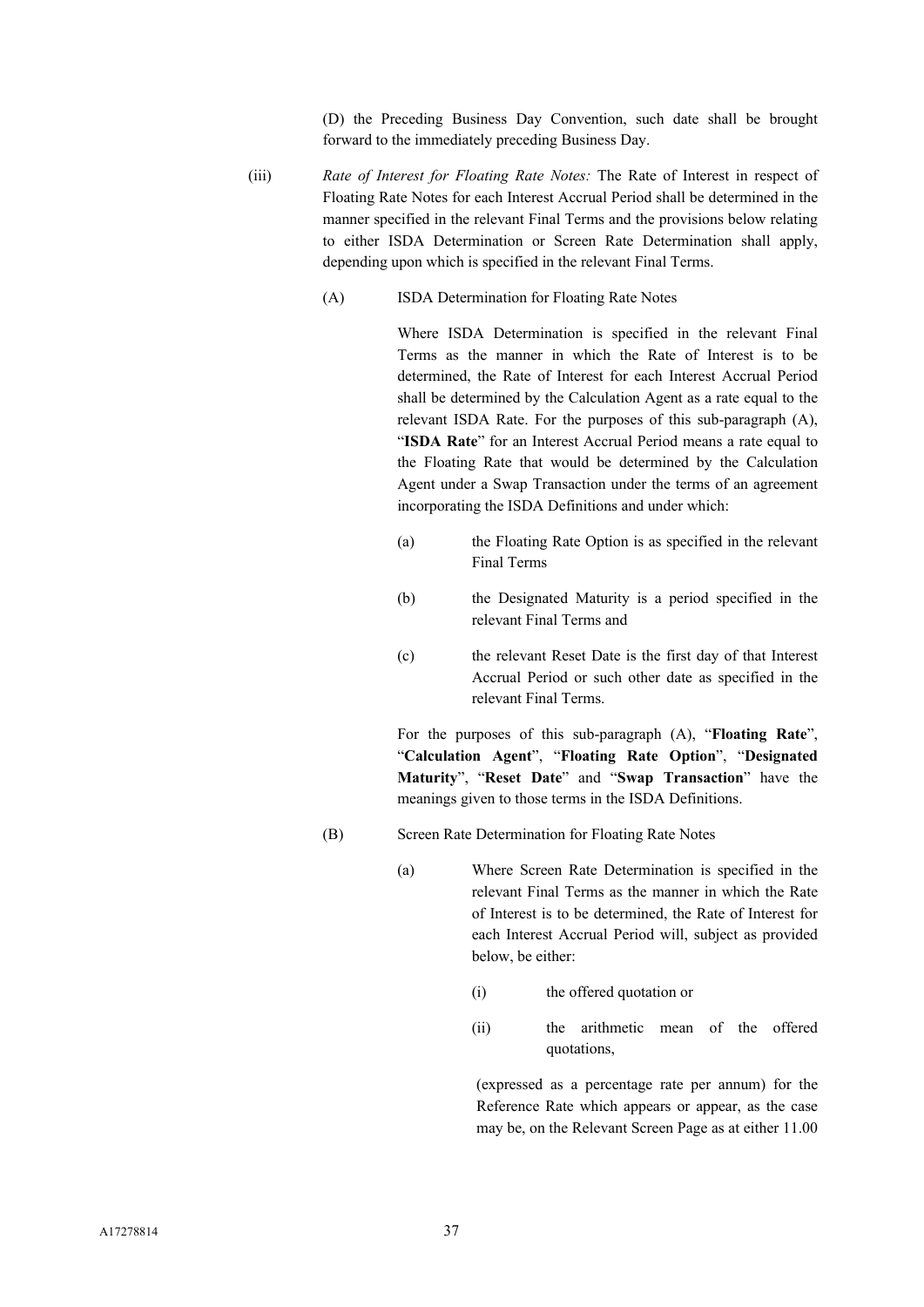a.m. (London time in the case of LIBOR or Brussels time in the case of EURIBOR) on the Interest Determination Date in question as determined by the Calculation Agent. If five or more of such offered quotations are available on the Relevant Screen Page, the highest (or, if there is more than one such highest quotation, one only of such quotations) and the lowest (or, if there is more than one such lowest quotation, one only of such quotations) shall be disregarded by the Calculation Agent for the purpose of determining the arithmetic mean of such offered quotations.

(b) if the Relevant Screen Page is not available or if subparagraph (a)(i) applies and no such offered quotation appears on the Relevant Screen Page or if subparagraph (a)(ii) applies and fewer than three such offered quotations appear on the Relevant Screen Page, subject as provided below, the Calculation Agent shall request, if the Reference Rate is LIBOR, the principal London office of each of the Reference Banks or, if the Reference Rate is EURIBOR, the principal Euro-zone office of each of the Reference Banks, to provide the Calculation Agent with its offered quotation (expressed as a percentage rate per annum) for the Reference Rate if the Reference Rate is LIBOR, at approximately 11.00 a.m. (London time), or if the Reference Rate is EURIBOR, at approximately 11.00 a.m. (Brussels time) on the Interest Determination Date in question. If two or more of the Reference Banks provide the Calculation Agent with such offered quotations, the Rate of Interest for such Interest Period shall be the arithmetic mean of such offered quotations as determined by the Calculation Agent; and

(c) if paragraph (b) above applies and the Calculation Agent determines that fewer than two Reference Banks are providing offered quotations, subject as provided below, the Rate of Interest shall be the arithmetic mean of the rates per annum (expressed as a percentage) as communicated to (and at the request of) the Calculation Agent by the Reference Banks or any two or more of them, at which such banks were offered, if the Reference Rate is LIBOR, at approximately 11.00 a.m. (London time) or, if the Reference Rate is EURIBOR, at approximately 11.00 a.m. (Brussels time) on the relevant Interest Determination Date, deposits in the Specified Currency for a period equal to that which would have been used for the Reference Rate by leading banks in, if the Reference Rate is LIBOR, the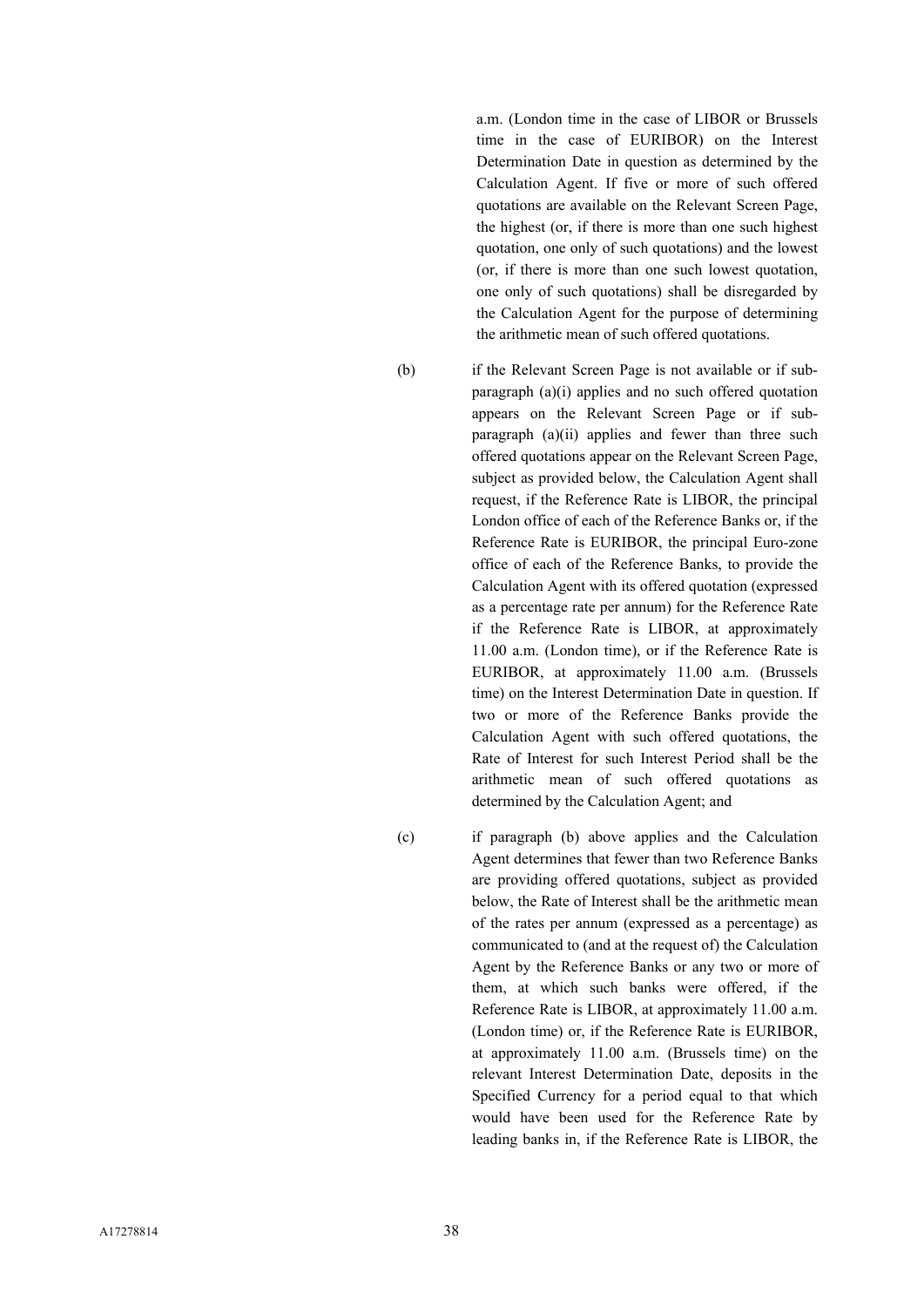London inter-bank market or, if the Reference Rate is EURIBOR, the Euro-zone inter-bank market, as the case may be, or, if fewer than two of the Reference Banks provide the Calculation Agent with such offered rates, the offered rate for deposits in the Specified Currency for a period equal to that which would have been used for the Reference Rate, or the arithmetic mean of the offered rates for deposits in the Specified Currency for a period equal to that which would have been used for the Reference Rate, at which, if the Reference Rate is LIBOR, at approximately 11.00 a.m. (London time) or, if the Reference Rate is EURIBOR, at approximately 11.00 a.m. (Brussels time), on the relevant Interest Determination Date, any one or more banks (which bank or banks is or are in the opinion of the Issuer suitable for such purpose) informs the Calculation Agent it is quoting to leading banks in, if the Reference Rate is LIBOR, the London inter-bank market or, if the Reference Rate is EURIBOR, the Euro zone inter-bank market, as the case may be, provided that, if the Rate of Interest cannot be determined in accordance with the foregoing provisions of this paragraph, the Rate of Interest shall be determined as at the last preceding Interest Determination Date (though substituting, where a different Margin or Maximum or Minimum Rate of Interest is to be applied to the relevant Interest Accrual Period from that which applied to the last preceding Interest Accrual Period, the Margin or Maximum or Minimum Rate of Interest relating to the relevant Interest Accrual Period, in place of the Margin or Maximum or Minimum Rate of Interest relating to that last preceding Interest Accrual Period).

(d) Where Screen Rate Determination is specified in the relevant Final Terms as the manner in which the Rate of Interest is to be determined and the Reference Rate in respect of the Floating Rate Notes is specified as being the CMS, the Rate of Interest for each Interest Accrual Period will, subject as provided below, be the offered quotation (expressed as a percentage rate per annum) for CMS relating to the relevant maturity (the relevant maturity year mid swap rate in Euros (annual 30/360)), which appears on the Relevant Screen Page, being Reuters page "ISDAFIX2" under the heading "EURIBOR Basis - EUR", as at 11.00 a.m. Frankfurt time, on the relevant Interest Determination Date in question plus or minus (as indicated in the applicable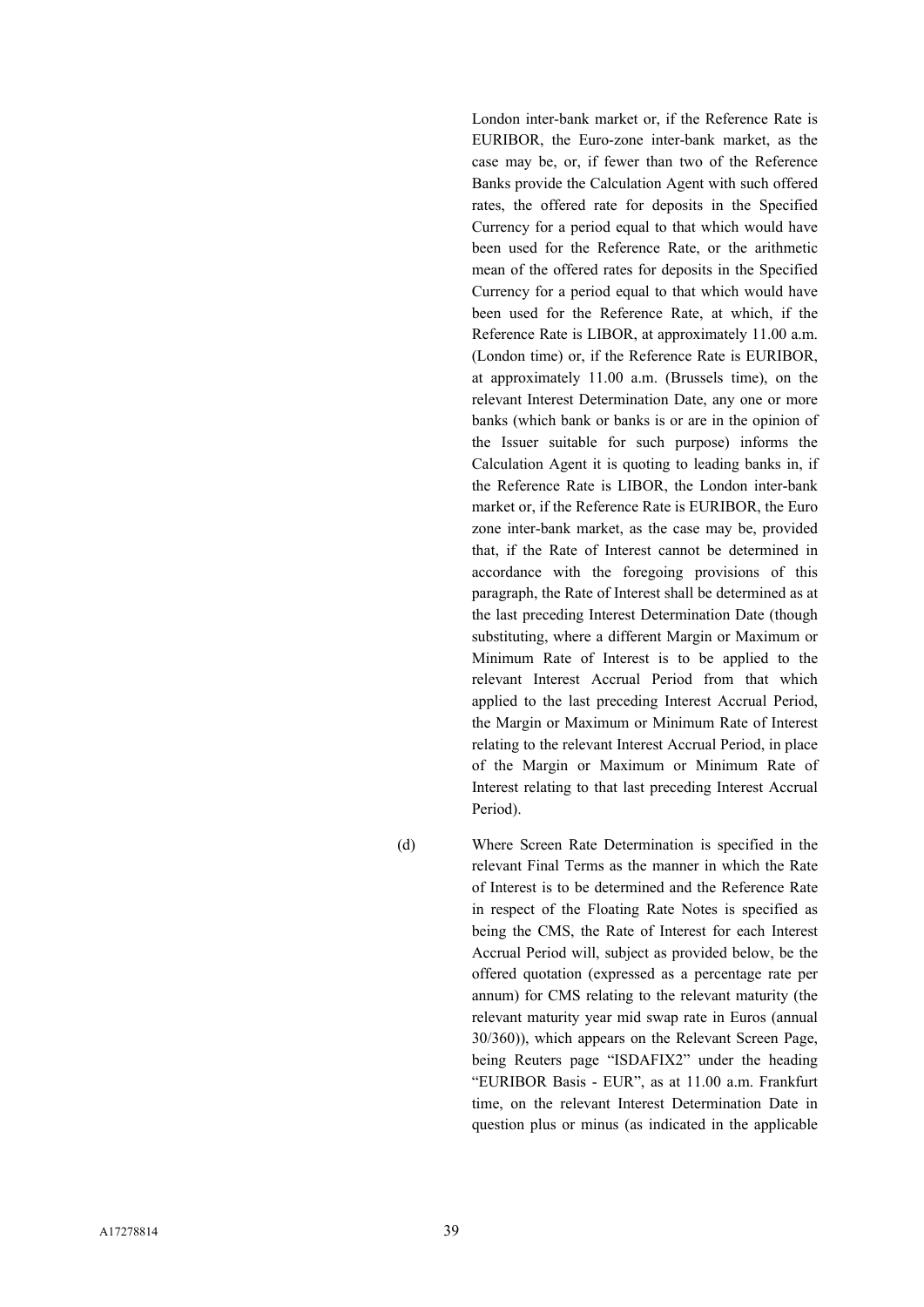Final Terms) the Margin (if any), all as determined by the Calculation Agent.

In the event that the CMS does not appear on the Relevant Screen Page, the Calculation Agent shall determine on the relevant Interest Determination Date the applicable rate based on quotations of five Reference Banks (to be selected by the Calculation Agent and the Issuer) for CMS relating to the relevant maturity (in each case the relevant mid-market annual swap rate commencing two TARGET Business Days following the relevant Interest Determination Date). The highest and lowest (or, in the event of equality, one of the highest and/or lowest) quotations so determined shall be disregarded by the Calculation Agent for the purpose of determining the Reference Rate which will be the arithmetic mean (rounded if necessary to five significant figures with halves being rounded up) of such provided quotations.

If, for any reason, the CMS is no longer published or if fewer than three quotations are provided to the Calculation Agent in accordance with the above paragraph, it will be determined by the Calculation Agent in its sole discretion, acting in good faith and in a commercial and reasonable manner.

- (d) **Zero Coupon Notes**: Where a Note the Interest Basis of which is specified to be Zero Coupon and is repayable prior to the Maturity Date is not paid when due, the amount due and payable prior to the Maturity Date shall be the Early Redemption Amount of such Note. As from the Maturity Date, the Rate of Interest for any overdue principal of such a Note shall be a rate per annum (expressed as a percentage) equal to the Amortisation Yield (as described in Condition  $6(d)(i)$ ).
- (e) **Accrual of Interest**: Interest shall cease to accrue on each Note on the due date for redemption unless (i) in the case of Dematerialised Notes, on such due date or (ii) in the case of Materialised Notes, upon due presentation, payment is improperly withheld or refused, in which event interest shall continue to accrue (as well after as before judgment) at the Rate of Interest in the manner provided in this Condition 5 to the Relevant Date (as defined in Condition 8).

## (f) **Margin, Maximum/Minimum Rates of Interest and Redemption Amounts and Rounding:**

(i) If any Margin is specified in the relevant Final Terms (either (x) generally, or (y) in relation to one or more Interest Accrual Periods), an adjustment shall be made to all Rates of Interest, in the case of (x), or the Rates of Interest for the specified Interest Accrual Periods, in the case of (y), calculated in accordance with (c) above by adding (if a positive number) or subtracting the absolute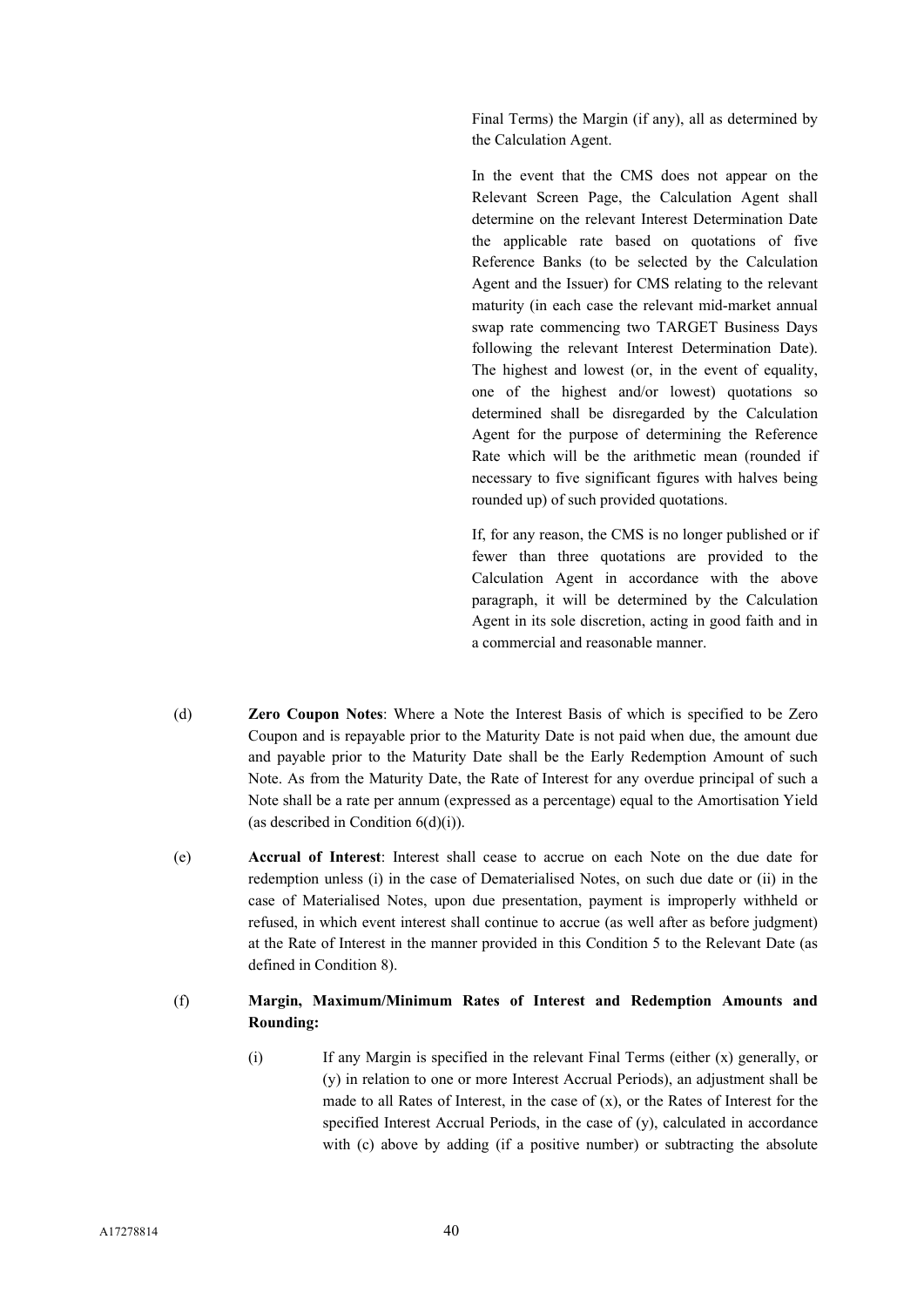value (if a negative number) of such Margin, subject always to the next paragraph

- (ii) If any Maximum or Minimum Rate of Interest or Redemption Amount is specified in the relevant Final Terms, then any Rate of Interest or Redemption Amount shall be subject to such maximum or minimum, as the case may be
- (iii) For the purposes of any calculations required pursuant to these Conditions, (x) all percentages resulting from such calculations shall be rounded, if necessary, to the nearest one hundred-thousandth of a percentage point (with halves being rounded up), (y) all figures shall be rounded to seven significant figures (with halves being rounded up) and (z) all currency amounts that fall due and payable shall be rounded to the nearest unit of such currency (with halves being rounded up), save in the case of yen, which shall be rounded down to the nearest yen. For these purposes "unit" means the lowest amount of such currency that is available as legal tender in the country(ies) of such currency.
- (g) **Calculations**: The amount of interest payable in respect of any Note for any period shall be calculated by multiplying the product of the Rate of Interest and the outstanding nominal amount of such Note by the Day Count Fraction, unless an Interest Amount is specified in respect of such period in the Final Terms, in which case the amount of interest payable in respect of such Note for such period shall equal such Interest Amount. Where any Interest Period comprises two or more Interest Accrual Periods, the amount of interest payable in respect of such Interest Period shall be the sum of the amounts of interest payable in respect of each of those Interest Accrual Periods.
- (h) **Determination and Publication of Rates of Interest, Interest Amounts, Final Redemption Amounts, Optional Redemption Amounts and Early Redemption Amounts**: The Calculation Agent shall, as soon as practicable on such date as the Calculation Agent may be required to calculate any rate or amount, obtain any quotation or make any determination or calculation, determine such rate and calculate the Interest Amounts for the relevant Interest Accrual Period, calculate the Final Redemption Amount, Optional Redemption Amount or Early Redemption Amount, obtain such quotation or make such determination or calculation, as the case may be, and cause the Rate of Interest and the Interest Amounts for each Interest Accrual Period and the relevant Interest Payment Date and, if required to be calculated, the Final Redemption Amount, Optional Redemption Amount or Early Redemption Amount to be notified to the Fiscal Agent, the Issuer, each of the Paying Agents, the Noteholders, any other Calculation Agent appointed in respect of the Notes that is to make a further calculation upon receipt of such information and, if the Notes are listed and admitted to trading on a Regulated Market and the rules applicable to such Regulated Market so require, such Regulated Market as soon as possible after their determination but in no event later than (i) the commencement of the relevant Interest Period, if determined prior to such time, in the case of notification to such exchange of a Rate of Interest and Interest Amount, or (ii) in all other cases, the fourth Business Day after such determination. Where any Interest Payment Date or Interest Period Date is subject to adjustment pursuant to Condition  $5(c)(ii)$ , the Interest Amounts and the Interest Payment Date so published may subsequently be amended (or appropriate alternative arrangements made by way of adjustment) without notice in the event of an extension or shortening of the Interest Period. The determination of any rate or amount, the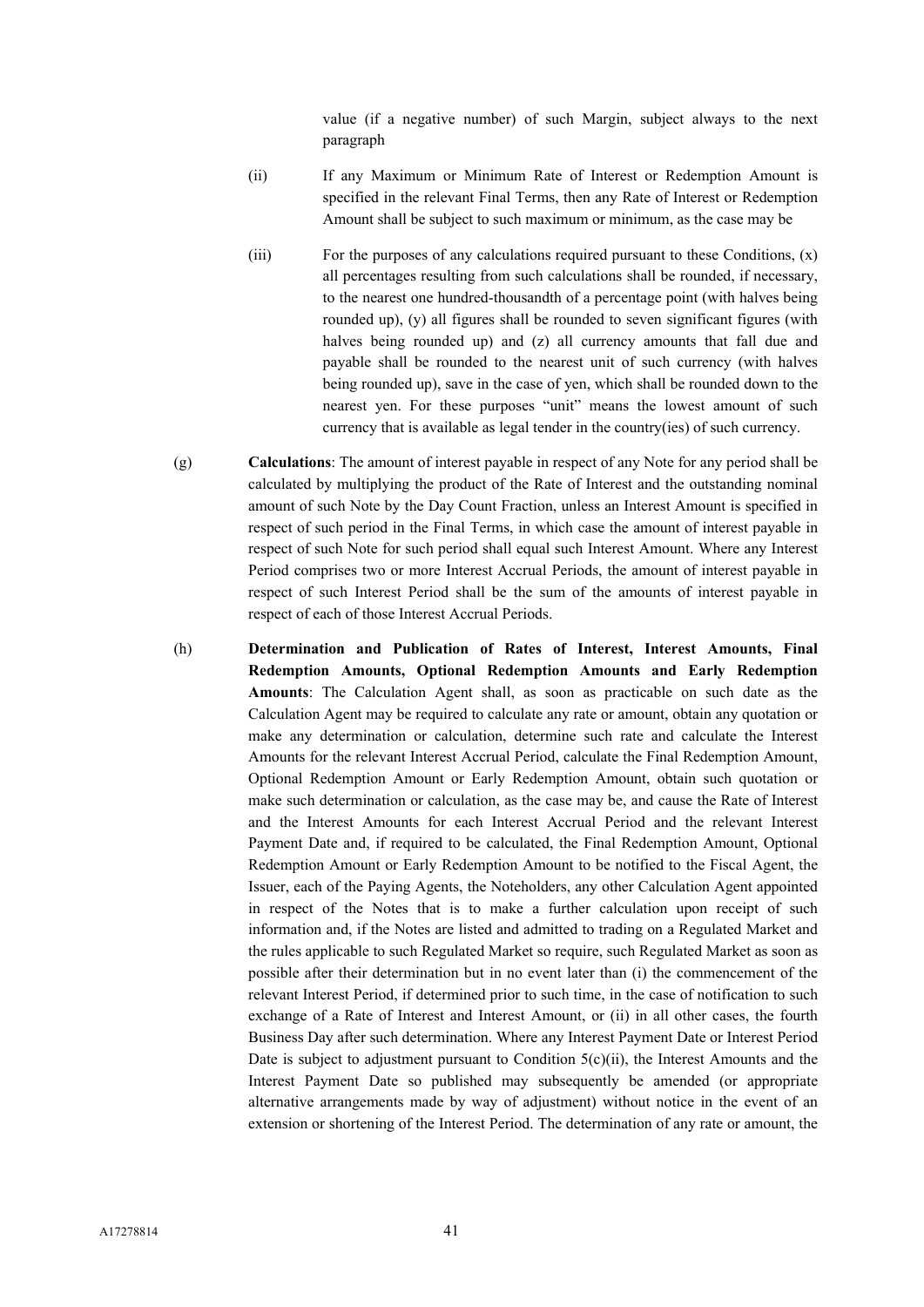obtaining of each quotation and the making of each determination or calculation by the Calculation Agent(s) shall (in the absence of manifest error) be final and binding upon all parties.

## (i) **Adjustment of Interest Rate**

If an Adjustment of Interest Rate is specified in the relevant Final Terms in respect of any Fixed Rate Notes, the Rate of Interest payable on the Notes will be subject to adjustment in accordance with the Interest Ratchet in the event of a Step Up Event or a Step Down Event (each such adjustment a "**Rate Adjustment**"). Any Rate Adjustment shall be effective from and including the Interest Payment Date immediately following the date of the relevant Step Up Event or the relevant Step Down Event.

The Issuer will cause each Step Up Event and each Step Down Event to be notified to the Fiscal Agent and notice thereof to be published in accordance with Condition 14 as soon as possible after the occurrence of the Step Up Event or the Step Down Event but in no event later than the tenth  $(10<sup>th</sup>)$  TARGET Business Day thereafter.

For so long as any of the Notes in respect of which this Condition 5(i) applies, are outstanding, the Issuer shall use its best efforts to maintain Ratings from at least two Rating Agencies.

In the event that one Rating Agency fails or ceases to assign a Rating, the Issuer shall use its best efforts to obtain a Rating from a Substitute Rating Agency within one hundred twenty (120) days of the date on which only one Rating is assigned to the Notes. In the event that a Rating is not obtained from such a Substitute Rating Agency, then, a Step Up Event shall be constituted as from the date on which only one Rating is assigned to the Notes in consequence of which the Rate of Interest payable on the Notes to the Maturity Date shall be the Initial Rate of Interest plus the Margin Adjustment unless (i) the Rating assigned by the remaining Rating Agency is at least equal to the Compensation Threshold or (ii) the termination of the Rating by the Rating Agency is due to any reason other than a reason related to the Issuer.

In the event that all Rating Agencies fail or cease to assign a Rating and no Rating is obtained from a Substitute Rating Agency, this shall constitute a Step Up Event in consequence of which the Rate of Interest payable on the Notes to the Maturity Date shall be the Initial Rate of Interest plus the Margin Adjustment.

For the purposes of this Condition:

"**Step Up Event**" means the first public announcement by any Rating Agency of a Rating Decrease.

"**Step Down Event**" means (i) where the Rate of Interest has previously been subject to an increase in accordance with the Interest Ratchet following a Rating Decrease by any Rating Agency, the first public announcement by such Rating Agency that it has assigned a Rating equal to or higher than the Specified Threshold, and as a consequence two Rating Agencies have assigned a Rating equal to or higher than the Specified Threshold, or (ii) the occurrence of an Alternative Agency Compensation Event.

"**Alternative Agency Compensation Event**" means, in relation to one and the same Rating Agency, (i) such Rating Agency having announced a Rating Decrease and subsequently withdrawing its Rating or otherwise failing or ceasing to assign a Rating; and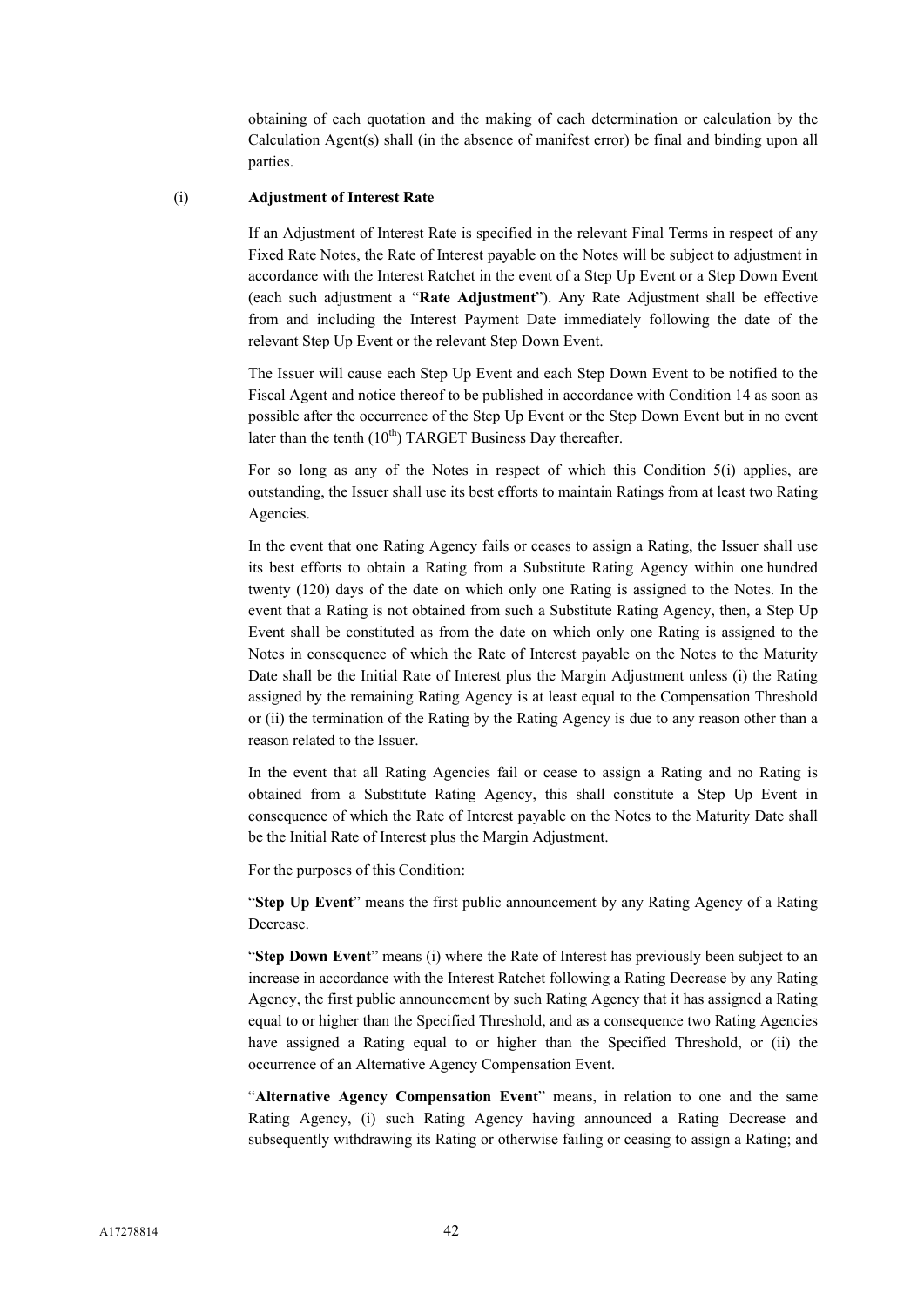(ii) the subsequent publication by the other Rating Agency of a Rating which is equal to or higher than the Compensation Threshold.

"**Rating Decrease**" means a decrease in the Rating to below the Specified Threshold with the exception of a Rating Downgrade as defined in Condition 6(i).

"**Specified Threshold**" means BBB- (in the case of S&P) or BBB- (in the case of Fitch) or the equivalent rating level of any Substitute Rating Agency.

"**Compensation Threshold**" means BBB (stable outlook) (in the case of S&P) or BBB (stable outlook) (in the case of Fitch) or the equivalent rating level of any Substitute Rating Agency.

"**Rating**" means the rating of the Issuer's senior unsecured long-term debt.

"**Initial Rate of Interest**" means the Rate of Interest specified in the relevant Final Terms.

"**Interest Ratchet**" means the following rates of interest:

- (a) upon the occurrence of a first Step Up Event: the Initial Rate of Interest plus the Margin Adjustment; and
- (b) upon the occurrence of a Step Down Event following the previous occurrence of the first Step Up Event as referred to in (a) above: the Initial Rate of Interest.

"**Rating Agency**" means, S&P and Fitch, as the case may be, or any rating organisation generally recognised by banks, securities houses and investors in the euro-markets provided that references herein to a Rating Agency shall only be to such Rating Agency as shall have been appointed by or on behalf of the Issuer to maintain a Rating and shall not extend to any such Rating Agency providing ratings on an unsolicited basis.

"**S&P**" means Standard & Poor's Rating Services, a division of the McGraw-Hill Companies, Inc., or its Successor.

"**Fitch**" means Fitch Ratings Ltd., or its Successor.

"**Successor**" means the legal successor to any of the Rating Agencies continuing the respective business activity.

"**Substitute Rating Agency**" means any international rating agency that qualifies as a statistical rating agency. References to Rating Agency shall be to such Substitute Rating Agency.

(j) **Calculation Agent**: The Issuer shall use its best efforts to procure that there shall at all times one or more Calculation Agents if provision is made for them in the relevant Final Terms and for so long as any Note is outstanding (as defined above in Condition 4). Where more than one Calculation Agent is appointed in respect of the Notes, references in these Conditions to the Calculation Agent shall be construed as each Calculation Agent performing its respective duties under the Conditions. If the Calculation Agent is unable or unwilling to act as such or if the Calculation Agent fails duly to establish the Rate of Interest for an Interest Accrual Period or to calculate any Interest Amount, Final Redemption Amount, Early Redemption Amount or Optional Redemption Amount, as the case may be, or to comply with any other requirement, the Issuer shall appoint a leading bank or investment banking firm engaged in the interbank market (or, if appropriate, money, swap or over-the-counter index options market) that is most closely connected with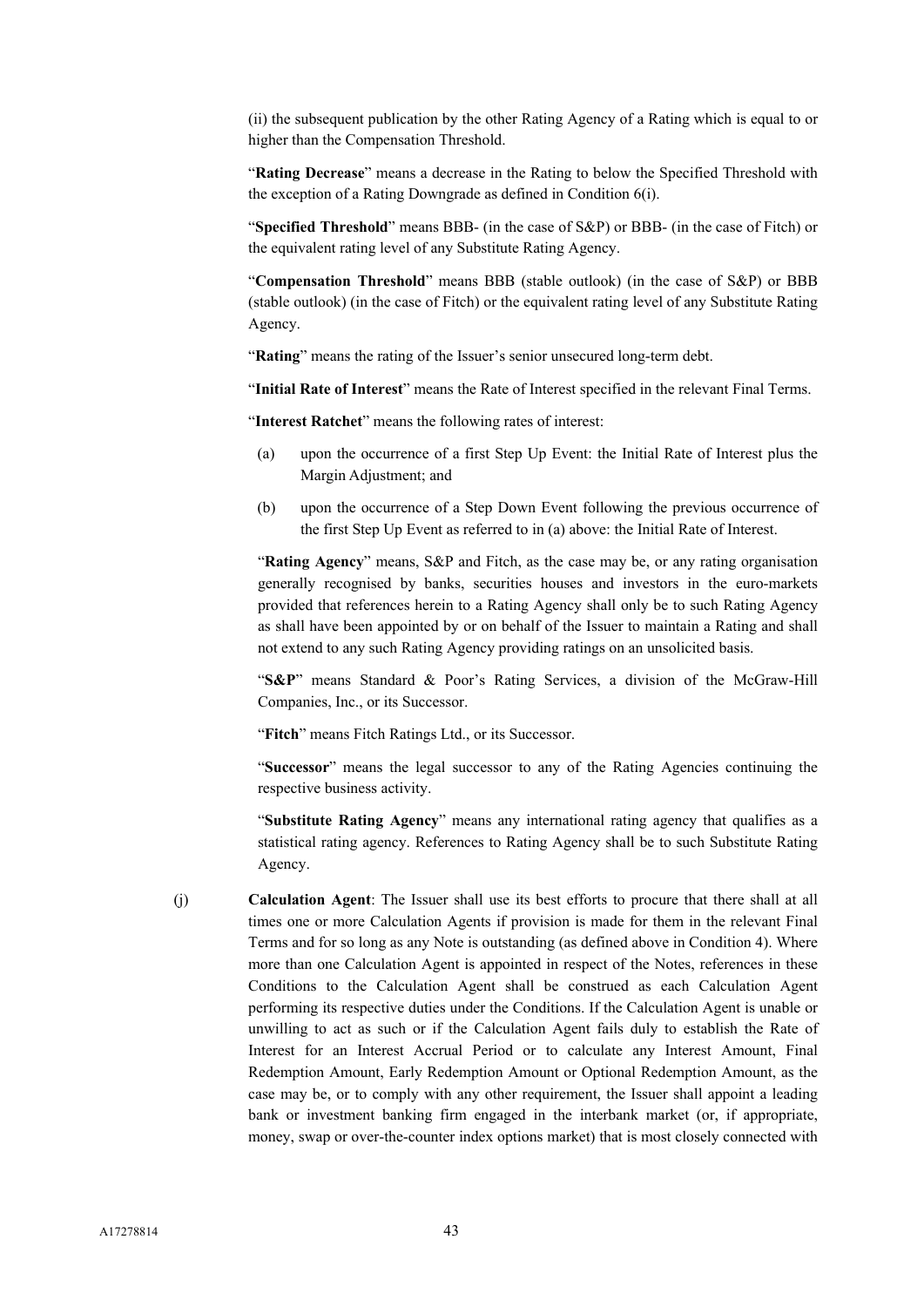the calculation or determination to be made by the Calculation Agent (acting through its principal London office or any other office actively involved in such market) to act as such in its place. The Calculation Agent may not resign its duties without a successor having been appointed as aforesaid. So long as the Notes are listed on any stock exchange and the rules applicable to that exchange so require, notice of any change of Calculation Agent shall be given in accordance with Condition 14.

#### **6 Redemption, Purchase and Options**

(a) **Final Redemption**: Unless previously redeemed, purchased and cancelled as provided below each Note shall be finally redeemed on the Maturity Date specified in the relevant Final Terms at its Final Redemption Amount (which is its nominal amount).

#### (b) **Redemption at the Option of the Issuer and Partial Redemption**:

(i) *Call Option:*

If a Call Option is specified in the relevant Final Terms, the Issuer may, subject to compliance by the Issuer with all relevant laws, regulations and directives and on giving not less than fifteen (15) nor more than thirty (30) days' irrevocable notice in accordance with Condition 14 to the Noteholders (or such other notice period as may be specified in the relevant Final Terms), redeem all or, if so provided, some of the Notes on any Optional Redemption Date. Any such redemption of Notes shall be at their Optional Redemption Amount (as specified in the relevant Final Terms), together with any interest accrued to the date set for redemption, if any.

#### (ii) *Make-whole redemption:*

If so specified in the relevant Final Terms, the Issuer may, subject to compliance by the Issuer with all relevant laws, regulations and directives and on giving not less than fifteen (15) nor more than thirty (30) days' irrevocable notice in accordance with Condition 14 to the Noteholders (or such other notice period as may be specified in the relevant Final Terms) redeem the Notes, in whole or in part, at any time or from time to time, prior to their Maturity Date, at their Make-Whole Redemption Amount.

For the purpose hereof:

"**Make-Whole Redemption Amount**" means in respect of any Notes to be redeemed pursuant to this Condition 6(b)(ii), an amount, determined by the Calculation Agent, equal to the greater of  $(x)$  100 per cent. of the principal amount of such Notes and  $(y)$  the sum of the then present values of the remaining scheduled payments of principal and interest on such Notes (excluding any interest accrued on the Notes to, but excluding, the date set for redemption) discounted to the relevant redemption date on an annual basis at the Make-Whole Redemption Rate (as specified in the relevant Final Terms) plus a Make-Whole Redemption Margin (as specified in the relevant Final Terms), plus in each case, any interest accrued on the Notes to, but excluding, the date set for redemption.

The determination of any rate or amount, the obtaining of each quotation and the making of each determination or calculation by the Calculation Agent shall (in the absence of manifest error) be final and binding upon all parties.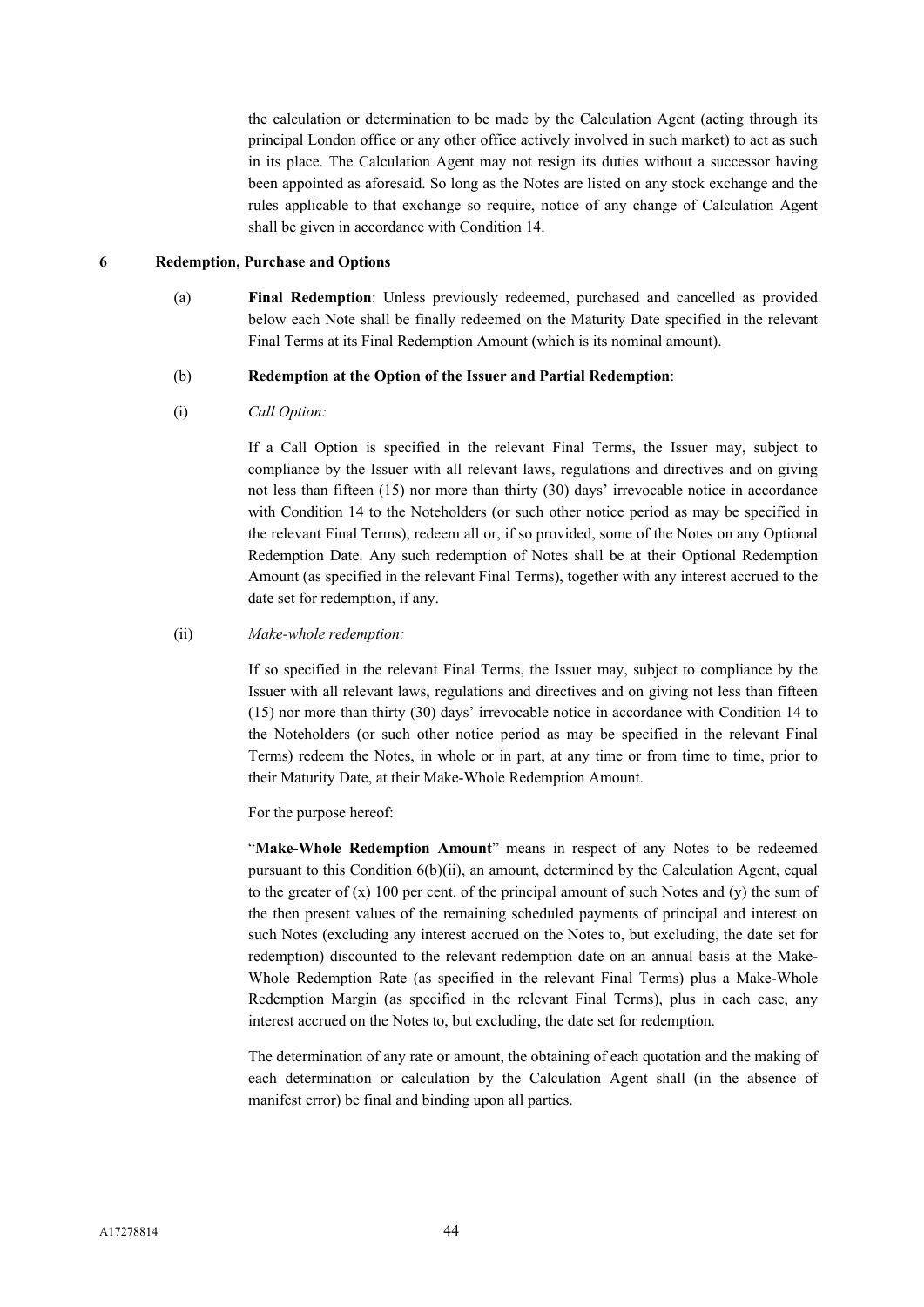**"Make-Whole Redemption Margin"** means the margin specified as such in the relevant Final Terms**.**

**"Make-Whole Redemption Rate"** means the rate specified as such in the relevant Final Terms.

(iii) *Exercise of Issuer's options and partial redemption:*

Any redemption or exercise pursuant to paragraphs  $6(b)(i)$  and  $6(b)(ii)$  above shall relate to Notes of a nominal amount at least equal to the Minimum Redemption Amount to be redeemed as specified in the relevant Final Terms and no greater than the Maximum Redemption Amount to be redeemed specified in the relevant Final Terms.

All Notes in respect of which any such notice is given shall be redeemed on the date specified in such notice in accordance with this Condition.

In the case of a partial redemption the notice to holders of Materialised Notes shall also contain the number of the Definitive Materialised Notes to be redeemed which shall have been drawn in such place and in such manner as may be fair and reasonable in the circumstances, taking account of prevailing market practices, subject to compliance with any applicable laws and requirements of the Regulated Market on which the Notes are listed and admitted to trading.

In the case of a partial redemption, the redemption will be effected by reducing the nominal amount of all Dematerialised Notes in a Series in proportion to the aggregate nominal amount redeemed, subject to compliance with any applicable laws and requirements of the Regulated Market on which the Notes are listed and admitted to trading.

So long as the Notes are listed and admitted to trading on a Regulated Market and the rules of that Regulated Market so require, the Issuer shall, once in each year in which there has been a partial redemption of the Notes, cause to be published in a leading newspaper of general circulation in the city where the Regulated Market on which such Notes are listed and admitted to trading is located, which in the case of the Luxembourg Stock Exchange is expected to be the *Luxemburger Wort*, a notice specifying the aggregate nominal amount of Notes outstanding and, in the case of Materialised Notes a list of any Definitive Materialised Notes drawn for redemption but not surrendered.

(c) **Redemption at the Option of Noteholders and Exercise of Noteholders' Options**: If a Put Option is specified in the relevant Final Terms the Issuer shall, at the option of the Noteholder, upon the Noteholder giving not less than fifteen (15) nor more than thirty (30) days' notice to the Issuer (or such other notice period as may be specified in the relevant Final Terms) redeem such Note on the Optional Redemption Date(s) at its Optional Redemption Amount together with interest accrued to the date fixed for redemption.

> To exercise such option the Noteholder must deposit with any Paying Agent at its specified office during usual business hours a duly completed option exercise notice (the "**Exercise Notice**") in the form obtained during usual business hours from any Paying Agent or the Registration Agent, as the case may be, within the notice period. Such notice shall, in the case of Materialised Notes, have attached to it such Note (together with all unmatured Coupons and unexchanged Talons). In the case of Dematerialised Notes, the Noteholder shall transfer, or cause to be transferred, the Dematerialised Notes to be redeemed to the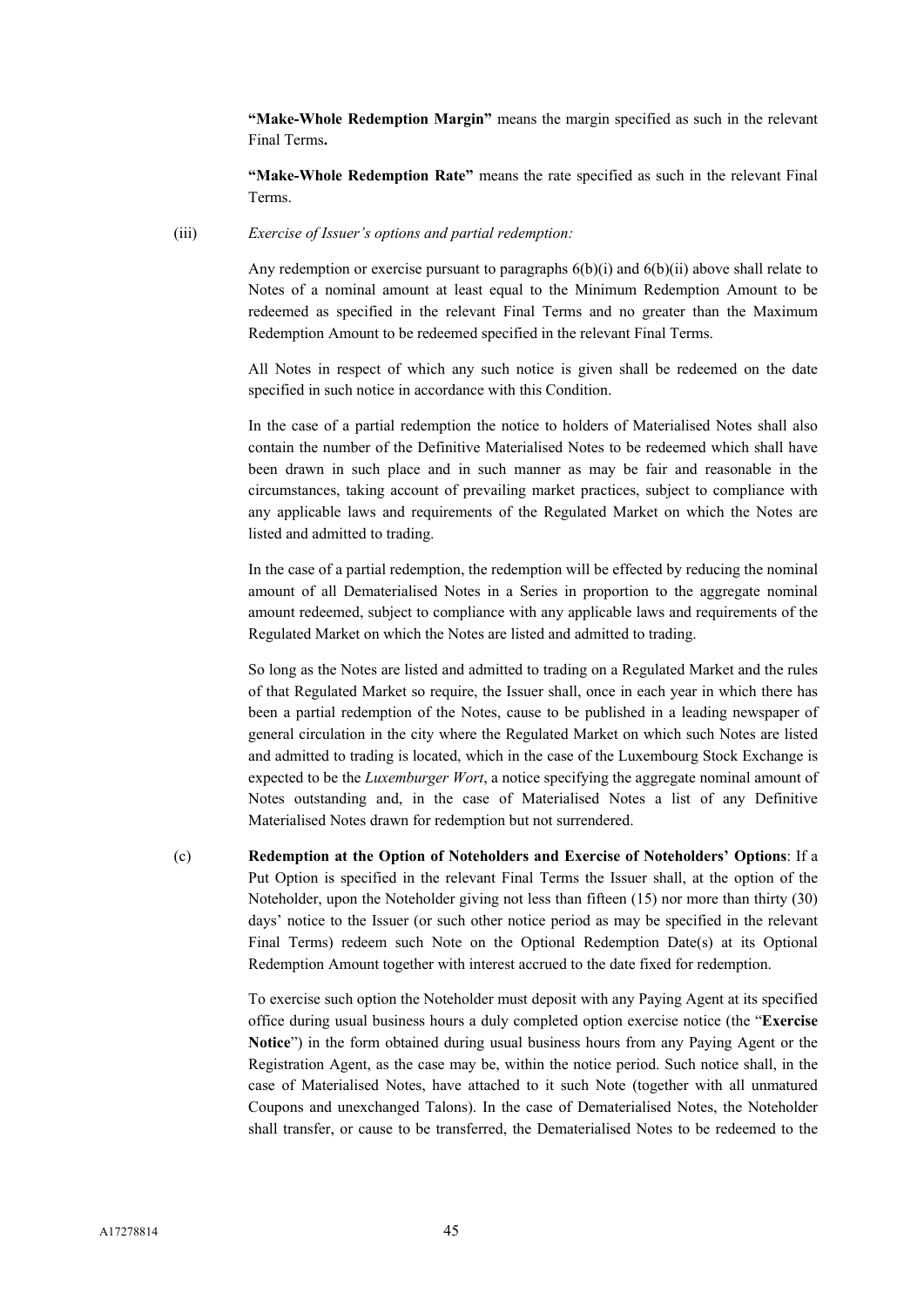account of the Paris Paying Agent specified in the Exercise Notice. No option so exercised and, where applicable, no Note so deposited or transferred may be withdrawn without the prior consent of the Issuer.

#### (d) **Early Redemption:**

- (i) Zero Coupon Notes:
	- (A) The Early Redemption Amount payable in respect of any Zero Coupon Note, the amount, upon redemption of such Note pursuant to Condition 6(e) or Condition 6(h) or upon it becoming due and payable as provided in Condition 9 shall be the Amortised Nominal Amount (calculated as provided below) of such Note.
	- (B) Subject to the provisions of sub-paragraph (C) below, the Amortised Nominal Amount of any such Note shall be the scheduled Final Redemption Amount of such Note on the Maturity Date discounted at a rate per annum (expressed as a percentage) equal to the Amortisation Yield (which, if none is shown in the relevant Final Terms, shall be such rate as would produce an Amortised Nominal Amount equal to the issue price of the Notes if they were discounted back to their issue price on the Issue Date) compounded annually.
	- (C) If the Early Redemption Amount payable in respect of any such Note upon its redemption pursuant to Condition 6(e) or Condition 6(h) or upon it becoming due and payable as provided in Condition 9 is not paid when due, the Early Redemption Amount due and payable in respect of such Note shall be the Amortised Nominal Amount of such Note as defined in sub-paragraph (B) above, except that such sub-paragraph shall have effect as though the date on which the Amortised Nominal Amount becomes due and payable were the Relevant Date. The calculation of the Amortised Nominal Amount in accordance with this sub-paragraph shall continue to be made (both before and after judgment) until the Relevant Date, unless the Relevant Date falls on or after the Maturity Date, in which case the amount due and payable shall be the scheduled Final Redemption Amount of such Note on the Maturity Date together with any interest that may accrue in accordance with Condition 5(d).

Where such calculation is to be made for a period of less than one (1) year, it shall be made on the basis of the Day Count Fraction as provided in the relevant Final Terms.

(ii) Other Notes:

The Early Redemption Amount payable in respect of any Note (other than Notes described in (i) above), upon redemption of such Note pursuant to Condition 6(e) or Condition 6(h), or upon it becoming due and payable as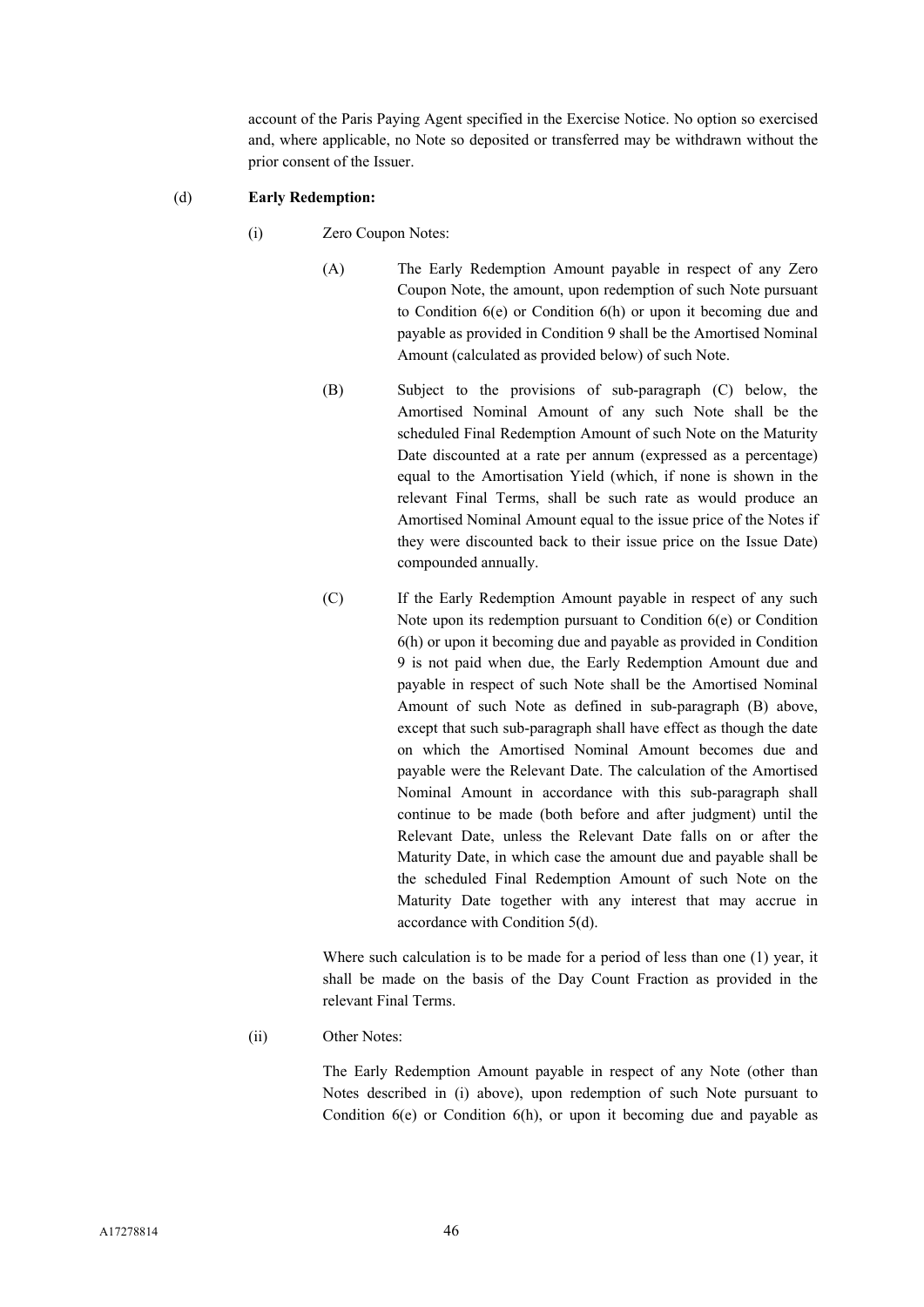provided in Condition 9 shall be the Final Redemption Amount together with interest accrued to the date fixed for redemption.

#### (e) **Redemption for Taxation Reasons:**

- (i) If, by reason of any change in French law, or any change in the official application or interpretation of such law, becoming effective after the Issue Date, the Issuer would on the occasion of the next payment of principal or interest due in respect of the Notes, not be able to make such payment without having to pay additional amounts as specified under Conditions 8(a) and 8(b) below, the Issuer may, at its option, on any Interest Payment Date or, if so specified in the relevant Final Terms, at any time, subject to having given not more than forty-five (45) nor less than thirty (30) days' notice to the Noteholders (which notice shall be irrevocable), in accordance with Condition 14, redeem all, but not some only, of the Notes at their Early Redemption Amount together with any interest accrued to the date set for redemption provided that the due date for redemption of which notice hereunder may be given shall be no earlier than the latest practicable date on which the Issuer could make payment of principal and interest without withholding for French taxes.
- (ii) If the Issuer would on the next payment of principal or interest in respect of the Notes be prevented by French law from making payment to the Noteholders or, if applicable, Couponholders of the full amounts then due and payable, notwithstanding the undertaking to pay additional amounts contained in Conditions 8(a) and 8(b) below, then the Issuer shall forthwith give notice of such fact to the Fiscal Agent and the Issuer shall upon giving not less than seven (7) days' prior notice to the Noteholders in accordance with Condition 14, redeem all, but not some only, of the Notes then outstanding at their Redemption Amount together with any interest accrued to the date set for redemption on (A) the latest practicable Interest Payment Date on which the Issuer could make payment of the full amount then due and payable in respect of the Notes, provided that if such notice would expire after such Interest Payment Date the date for redemption pursuant to such notice of Noteholders shall be the later of (i) the latest practicable date on which the Issuer could make payment of the full amount then due and payable in respect of the Notes and (ii) fourteen(14) days after giving notice to the Fiscal Agent as aforesaid or (B) if so specified in the relevant Final Terms, at any time, provided that the due date for redemption of which notice hereunder shall be given shall be the latest practicable date at which the Issuer could make payment of the full amount payable in respect of the Notes, or, if applicable, Coupons or, if that date is passed, as soon as practicable thereafter.

### (f) **Purchases**:

(i) The Issuer shall have the right at all times to purchase Notes (provided that, in the case of Materialised Notes, all unmatured Coupons and unexchanged Talons relating thereto are attached thereto or surrendered therewith) in the open market or otherwise at any price. Unless the possibility of holding and reselling is expressly excluded in the Final Terms, all Notes so purchased by the Issuer may be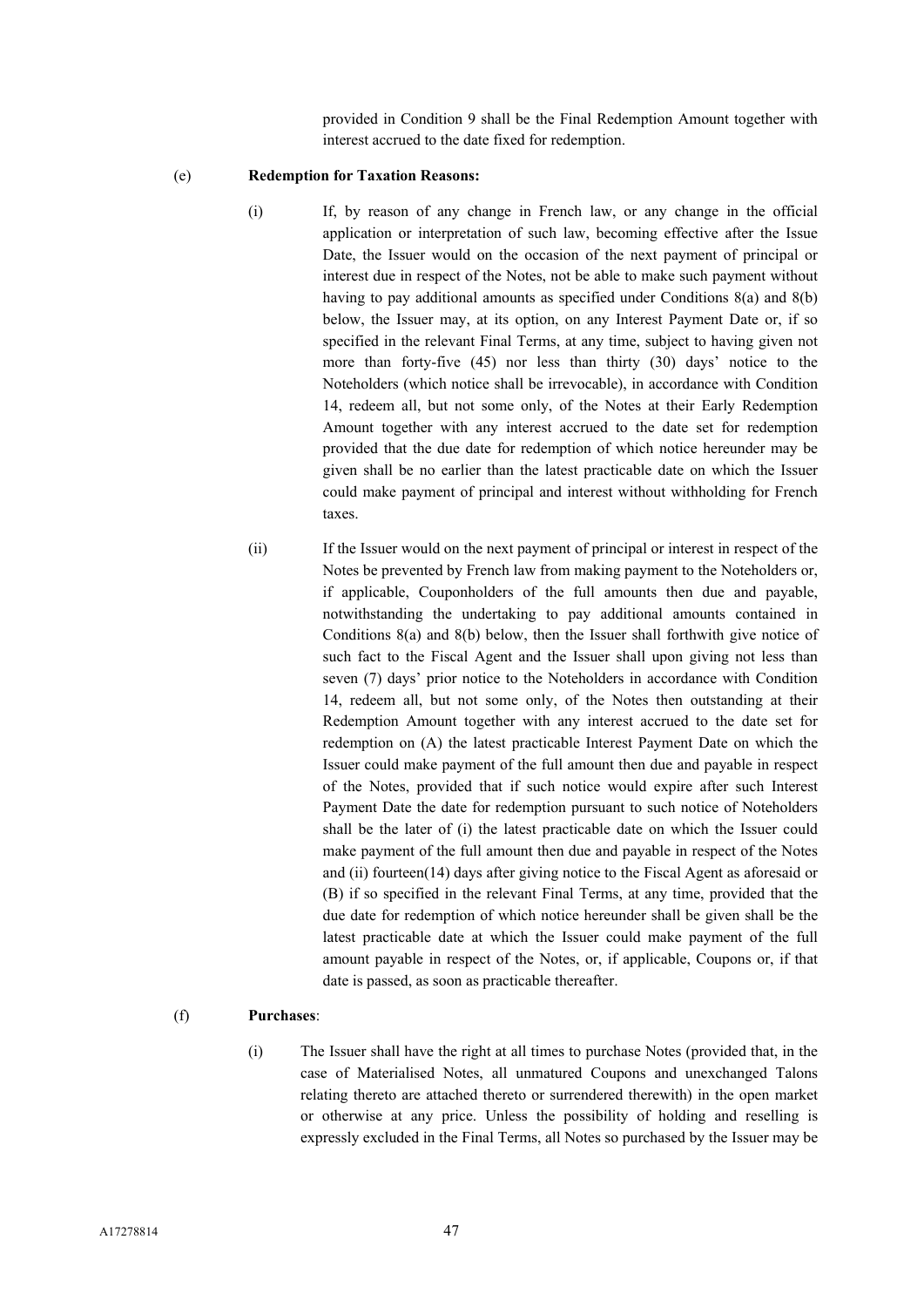held and resold for the purpose of enhancing the liquidity of the Notes in accordance with Articles L.213-1 A and D.213-1 A of the Code.

- (ii) In the event that at least 90 per cent. of the initial aggregate principal amount of the Notes has been purchased by the Issuer (a "**Repurchase Event**") and a Repurchase Event is specified as applicable in the relevant Final Terms, the Issuer may, at its option but subject to having given not more than sixty (60) nor less than thirty (30) days' notice to the Noteholders (which notice shall be irrevocable) in accordance with Condition 14, redeem all, but not some only, of the outstanding Notes at their Repurchase Redemption Amount set out in the relevant Final Terms together with any interest accrued to the date set for redemption.
- (g) **Cancellation**: All Notes purchased for cancellation by or on behalf of the Issuer will forthwith be cancelled, in the case of Dematerialised Notes, by transfer to an account in accordance with the rules and procedures of Euroclear France and, in the case of Materialised Notes, by surrendering the Temporary Global Certificate and the Definitive Materialised Notes in question together with all unmatured Coupons and all unexchanged Talons to the Fiscal Agent and, in each case, if so transferred or surrendered, will, together with all Notes redeemed by the Issuer, be cancelled forthwith (together with, in the case of Dematerialised Notes, all rights relating to payment of interest and other amounts relating to such Dematerialised Notes and, in the case of Materialised Notes, all unmatured Coupons and unexchanged Talons attached thereto or surrendered therewith). Any Notes so cancelled or, where applicable, transferred or surrendered for cancellation may not be re-issued or resold and the obligations of the Issuer in respect of any such Notes shall be discharged.
- (h) **Illegality**: If, by reason of any change in French law, or any change in the official application of such law, becoming effective after the Issue Date, it will become unlawful for the Issuer to perform or comply with one or more of its obligations under the Notes, the Issuer will, subject to having given not more than forty-five (45) nor less than thirty (30) days' notice to the Noteholders (which notice shall be irrevocable), in accordance with Condition 14, redeem all, but not some only, of the Notes at their Early Redemption Amount together with any interest accrued to the date set for redemption.
- (i) **Redemption at the Option of Noteholders following a Change of Control**: If a Change of Control Put Option is specified in the relevant Final Terms, at any time while any Note remains outstanding, each holder of Notes will have the option (the "**Change of Control Put Option**") to require the Issuer to redeem or, at the Issuer's option, to procure the purchase of these Notes on the Optional Redemption Date (as defined below) at their principal amount together with (or, where purchased, together with an amount equal to) accrued interest to but excluding the Optional Redemption Date if one of the following events takes place (a "**Put Event**"):
	- (i) a Change of Control and, during the Change of Control Period, a Rating Downgrade of the Notes due to this Change of Control, when the Notes are rated by any Rating Agency at the start of the Change of Control Periods; or
	- (ii) a Change of Control, when the Notes are not rated at such time.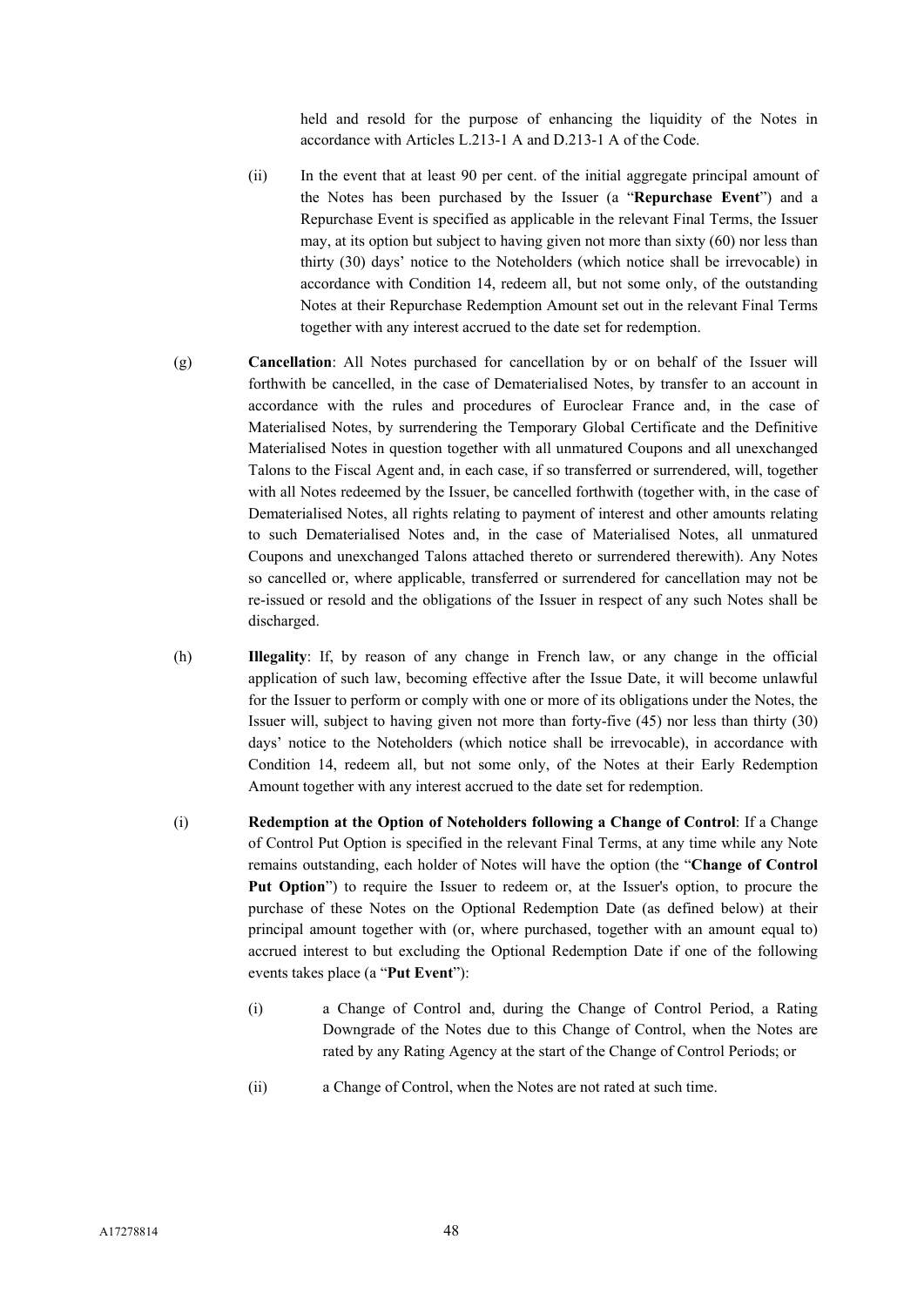A holder of Notes may not exercise his Change of Control Put Option if the Issuer informs the holder of the Notes of its intention to redeem the Notes pursuant to Conditions 6(e) or 6(h) before the Option Notice is sent to the holder.

A "**Change of Control**" shall be deemed to have occurred at each time that any person or persons acting in concert (other than a Permitted Holding Company (as defined below) acting alone or in concert) come(s) to own or acquire(s) such number of the shares in the capital of the Issuer carrying more than fifty (50) per cent. of the voting rights normally exercisable at a general meeting of the Issuer.

"**Permitted Holding Company**" means each and any company or other legal entity whose share capital (or equivalent) and associated voting rights are controlled (within the meaning of Article L. 233-3 of the French *Code de commerce*) by Rallye S.A. or by any company or other legal entity controlling (within such meaning) the share capital (or equivalent) and associated voting rights of Rallye S.A.

"**Change of Control Period**" means the period commencing on the date that is the earlier of (1) the date of the first public announcement of the relevant Change of Control; and (2) the date of the earliest Potential Change of Control Announcement (if any) and ending on the date which is one hundred eighty (180) days after the date of the first public announcement of the relevant Change of Control (the "**Initial Longstop Date**").

"**Rating Agency**" means any of the following: (a) Standard & Poor's Ratings Services, (b) Fitch Ratings or (c) any other credit rating agency of equivalent international standing specified from time to time by the Issuer - and, in each case, their respective successors or affiliates.

A "**Rating Downgrade**" shall be deemed to have occurred in respect of a Change of Control if within the Change of Control Period the rating previously assigned to the Notes by any Rating Agency is (x) withdrawn or (y) changed from an investment grade rating (BBB-, or their respective equivalents for the time being, or better) to a non-investment grade rating  $(BB<sup>+</sup>)$ , or their respective equivalents for the time being, or worse) or (z) if the rating previously assigned to the Notes by any Rating Agency was below an investment grade rating (as described above), lowered by at least one full rating notch (for example, from BB+ to BB or their respective equivalents), provided that a Rating Downgrade otherwise arising by virtue of a particular change in rating shall be deemed not to have occurred in respect of a particular Change of Control if the Rating Agency making the change in rating does not publicly announce or publicly confirm that the reduction was the result, in whole or part, of any event or circumstance comprised in or arising as a result of, or in respect of, the applicable Change of Control.

"**Potential Change of Control Announcement**" means any public announcement or public statement by the Issuer, any actual or potential bidder or any advisor thereto relating to any potential Change of Control.

Promptly upon the Issuer becoming aware that a Put Event has occurred, the Issuer shall give notice (a "**Put Event Notice**") to the Noteholders in accordance with Condition 14 specifying the nature of the Put Event and the circumstances giving rise to it and the procedure for exercising the Change of Control Put Option contained in this Condition.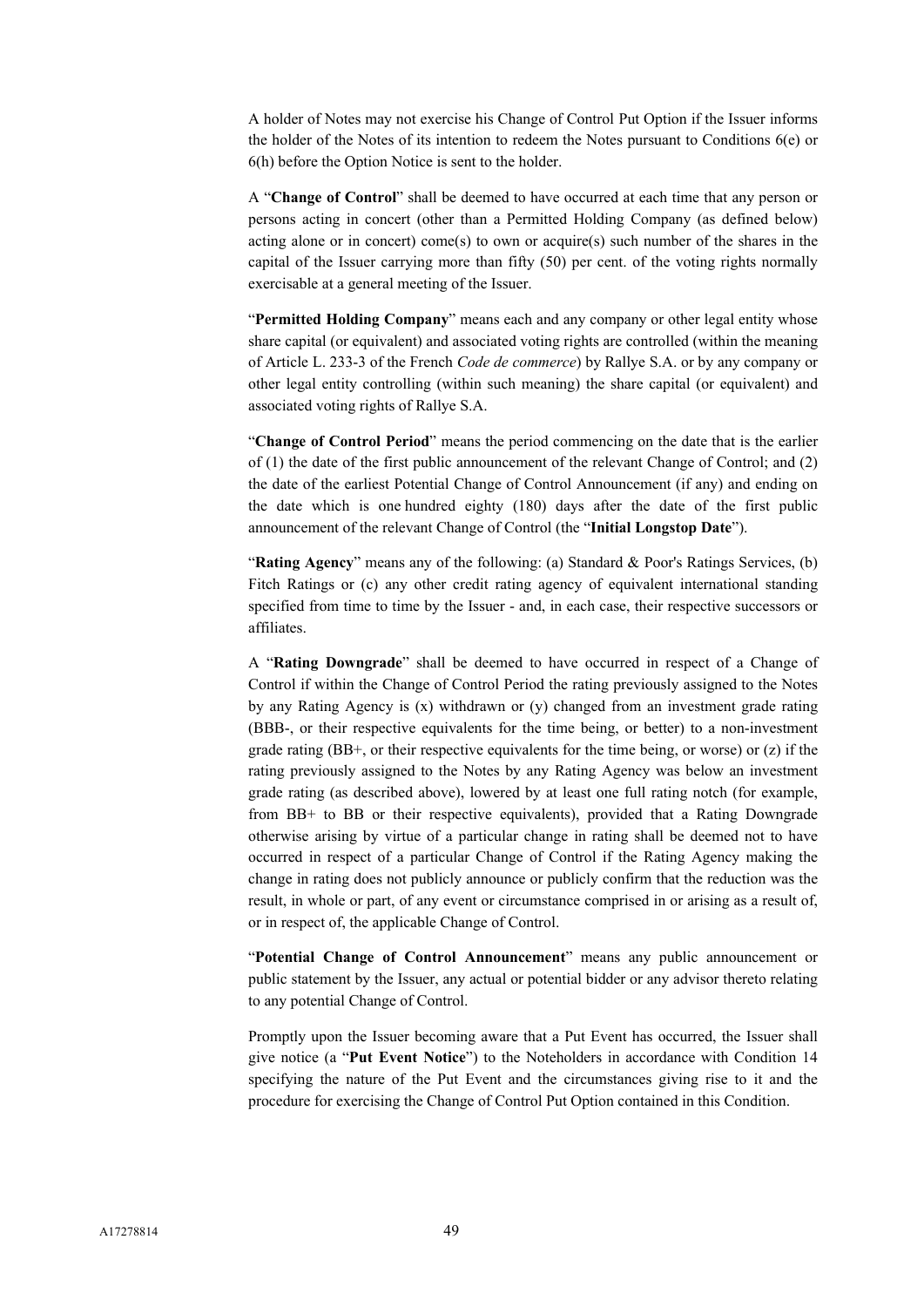To exercise the Change of Control Put Option to require redemption or, as the case may be, purchase of a Note under this section, the holder of that Note must transfer or cause to be transferred by its Account Holder its Notes to be so redeemed or purchased to the account of the Fiscal Agent specified in the Put Option Notice for the account of the Issuer within the period (the "**Put Period**") of forty-five (45) days after the Put Event Notice is given together with a duly signed and completed notice of exercise in the form (for the time being current) obtainable from the specified office of any Paying Agent (a "**Put Option Notice**") and in which the holder may specify a bank account to which payment is to be made under this section.

The Issuer shall redeem or, at the option of the Issuer, procure the purchase of the Notes in respect of which the Change of Control Put Option has been validly exercised as provided above, and subject to the transfer of such Notes to the account of the Fiscal Agent for the account of the Issuer as described above on the date which is the fifth  $(5<sup>th</sup>)$  Business Day following the end of the Put Period (the "**Optional Redemption Date**"). Payment in respect of any Note so transferred will be made in Euro to the holder to the specified Eurodenominated bank account in the Put Option Notice on the Optional Redemption Date via the relevant Account Holders.

The Issuer shall have no responsibility for any costs or loss of whatever kind (including breakage costs) which the Noteholder may incur as a result of or in connection with its exercise, or purported exercise, of, or otherwise in connection with, any Change of Control Put Option - whether upon the occasion of any purchase or redemption arising therefrom or otherwise.

## **7 Payments and Talons**

- (a) **Dematerialised Notes**: Payments of principal and interest in respect of Dematerialised Notes shall (in the case of Dematerialised Notes in bearer dematerialised form or administered registered form) be made by transfer to the account denominated in the relevant currency of the relevant Account Holders for the benefit of the Noteholders and, (in the case of Dematerialised Notes in fully registered form), to an account denominated in the relevant currency with a Bank designated by the Noteholders. All payments validly made to such Account Holders will be an effective discharge of the Issuer in respect of such payments.
- (b) **Materialised Notes**: Payments of principal and interest in respect of Materialised Notes shall, subject as mentioned below, be made against presentation and surrender during usual business hours of the relevant Materialised Notes (in the case of all payments of principal and, in the case of interest, as specified in Condition  $7(f)(v)$ ) or Coupons (in the case of interest, save as specified in Condition  $7(f)(v)$ ), as the case may be, at the specified office of any Paying Agent outside the United States by a cheque payable in the relevant currency drawn on, or, at the option of the Noteholder, by transfer to an account denominated in such currency with, a Bank. "**Bank**" means a bank in the principal financial centre for such currency or, in the case of Euro, in a city in which banks have access to the TARGET System.
- (c) **Payments in the United States**: Notwithstanding the foregoing, if any Materialised Notes are denominated in U.S. Dollars, payments in respect thereof may be made at the specified office of any Paying Agent in New York City in the same manner as aforesaid if (i) the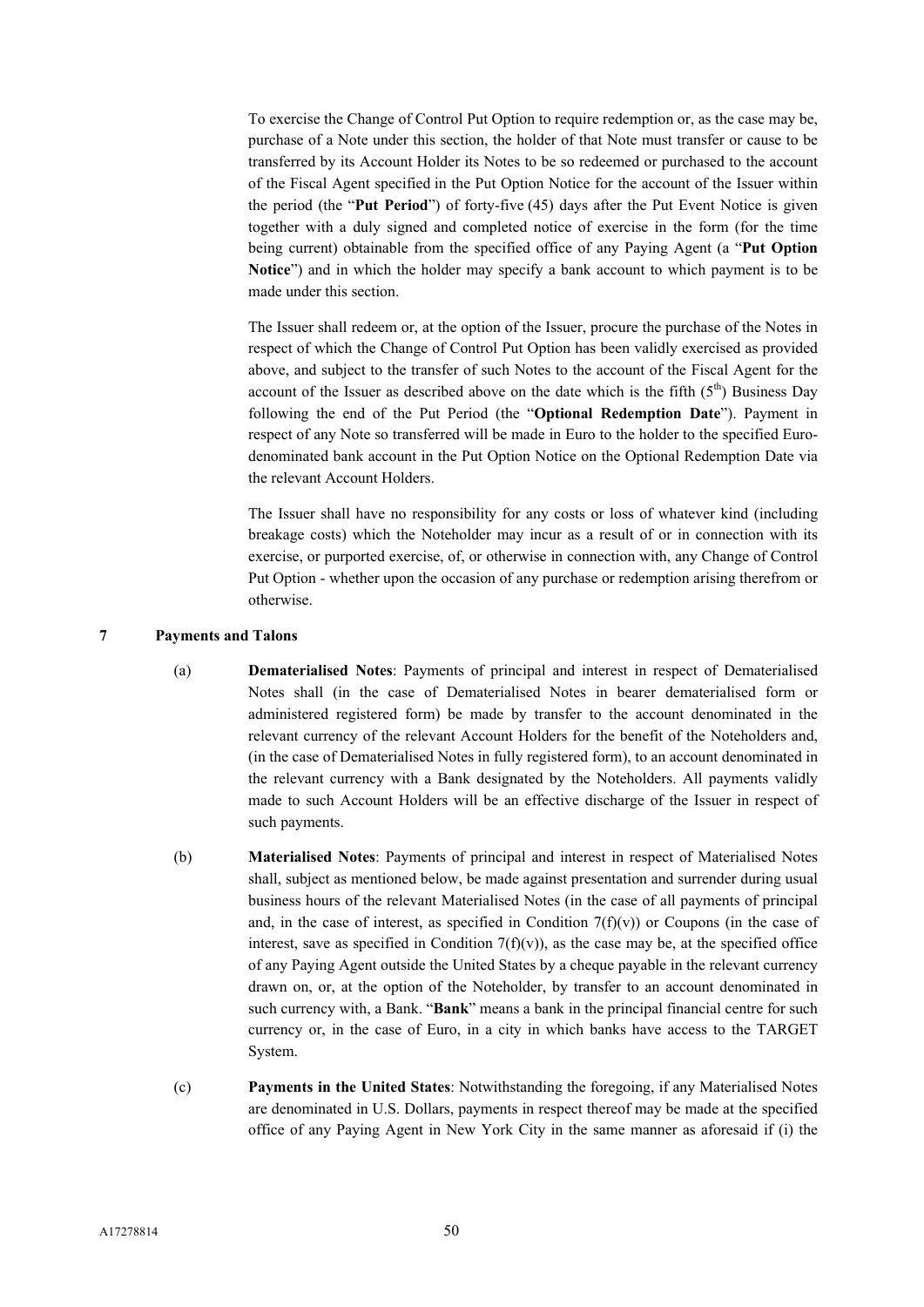Issuer shall have appointed Paying Agents with specified offices outside the United States with the reasonable expectation that such Paying Agents would be able to make payment of the amounts on the Notes in the manner provided above when due, (ii) payment in full of such amounts at all such offices is illegal or effectively precluded by exchange controls or other similar restrictions on payment or receipt of such amounts and (iii) such payment is then permitted by United States law, without involving, in the opinion of the Issuer, any adverse tax consequence to the Issuer.

- (d) **Payments Subject to Fiscal Laws**: All payments are subject in all cases to any applicable fiscal or other laws, regulations and directives in the place of payment but without prejudice to the provisions of Condition 8. No commission or expenses shall be charged to the Noteholders or Couponholders in respect of such payments.
- (e) **Appointment of Agents**: The Fiscal Agent, the Paying Agents, the Calculation Agent, the Redenomination Agent and the Consolidation Agent initially appointed by the Issuer and their respective specified offices are listed below. The Fiscal Agent, the Paying Agents, the Redenomination Agent, the Consolidation Agent and the Registration Agent act solely as agents of the Issuer and the Calculation Agent(s) act(s) as independent experts(s) and, in each such case, do not assume any obligation or relationship of agency for any Noteholder or Couponholder. The Issuer reserves the right at any time to vary or terminate the appointment of the Fiscal Agent, any other Paying Agent, the Redenomination Agent, the Consolidation Agent and the Registration Agent or the Calculation Agent(s) and to appoint additional or other Paying Agents, provided that the Issuer shall at all times maintain (i) a Fiscal Agent, (ii) one or more Calculation Agent(s) where the Conditions so require, (iii) a Redenomination Agent and a Consolidation Agent where the Conditions so require, (iv) Paying Agents having specified offices in at least two major European cities (including Paris so long as the Notes are listed and admitted to trading on Euronext Paris and/or Luxembourg so long as the Notes are listed on the official list of the Luxembourg Stock Exchange and admitted to trading on the Regulated Market of the Luxembourg Stock Exchange and, in either case, so long as the rules applicable to the relevant Regulated Market so require) (v) in the case of Dematerialised Notes, in fully registered form, a Registration Agent (vi) such other agents as may be required by any other Regulated Market on which the Notes may be listed and admitted to trading and (vii) in the case of Materialised Notes, a Paying Agent with a specified office in a European Union Member State that will not be obliged to withhold or deduct tax pursuant to European Council Directive 2003/48/EC of 3 June 2003 on the taxation of savings income in the form of interest payments or any other European Union Directive implementing the conclusions of the ECOFIN Council meeting of 26-27 November 2000 on the taxation of savings income, or any law implementing or complying with, or introduced in order to conform to, such Directive.

In addition, the Issuer shall forthwith appoint a Paying Agent in New York City in respect of any Materialised Notes denominated in U.S. Dollars in the circumstances described in paragraph (c) above.

On a redenomination of the Notes of any Series pursuant to Condition 1(d) with a view to consolidating such Notes with one or more other Series of Notes, in accordance with Condition 13, the Issuer shall ensure that the same entity shall be appointed as both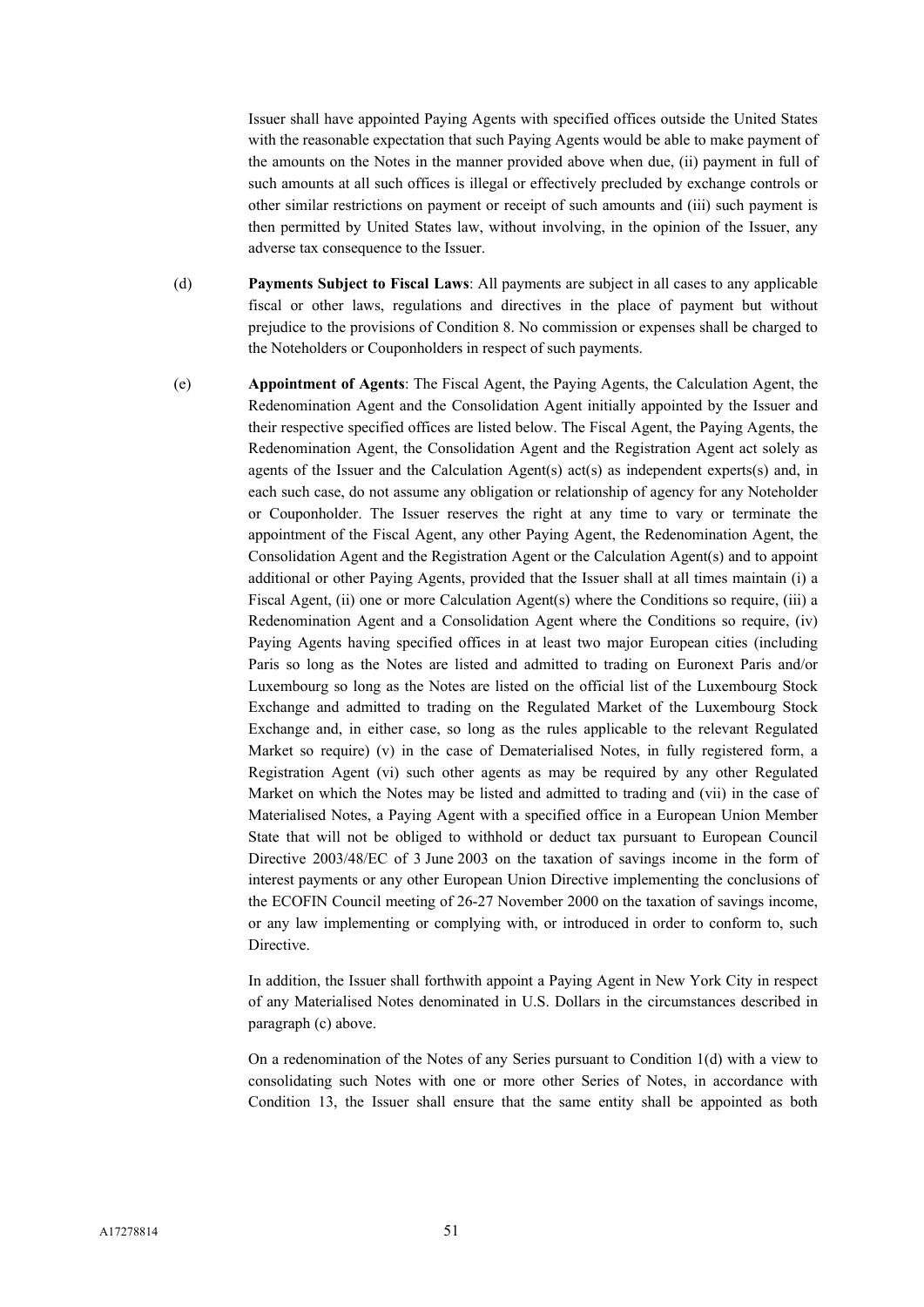Redenomination Agent and Consolidation Agent in respect of both such Notes and such other Series of Notes to be so consolidated with such Notes.

Notice of any such change or any change of any specified office shall promptly be given to the Noteholders in accordance with Condition 14.

### (f) **Unmatured Coupons and Unexchanged Talons:**

- (i) Upon the due date for redemption of those Notes, Materialised Notes which comprise Fixed Rate Notes should be surrendered for payment together with all unmatured Coupons (if any) relating thereto, failing which an amount equal to the face value of each missing unmatured Coupon (or, in the case of payment not being made in full, that proportion of the amount of such missing unmatured Coupon that the sum of principal so paid bears to the total principal due) shall be deducted from the Final Redemption Amount, Amortised Nominal Amount, Early Redemption Amount or Optional Redemption Amount, as the case may be, due for payment. Any amount so deducted shall be paid in the manner mentioned above against surrender of such missing Coupon within a period of ten (10) years from the Relevant Date for the payment of such principal (whether or not such Coupon has become void pursuant to Condition 10).
- (ii) Upon the due date for redemption of any Materialised Note comprising a Floating Rate Note, unmatured Coupons relating to such Note (whether or not attached) shall become void and no payment shall be made in respect of them.
- (iii) Upon the due date for redemption of any Materialised Note, any unexchanged Talon relating to such Note (whether or not attached) shall become void and no Coupon shall be delivered in respect of such Talon.
- (iv) Where any Materialised Note that provides that the relative unmatured Coupons are to become void upon the due date for redemption of those Notes is presented for redemption without all unmatured Coupons, and where any Materialised Note is presented for redemption without any unexchanged Talon relating to it, redemption shall be made only against the provision of such indemnity as the Issuer may require.
- (v) If the due date for redemption of any Materialised Note is not a due date for payment of interest, interest accrued from the preceding due date for payment of interest or the Interest Commencement Date, as the case may be, shall only be payable against presentation (and surrender if appropriate) of the relevant Definitive Materialised Note. Interest accrued on a Materialised Note that only bears interest after its Maturity Date shall be payable on redemption of such Note against presentation of the relevant Definitive Materialised Notes.
- (g) **Talons**: On or after the Interest Payment Date for the final Coupon forming part of a Coupon sheet issued in respect of any Materialised Note, the Talon forming part of such Coupon sheet may be surrendered at the specified office of the Fiscal Agent in exchange for a further Coupon sheet (and if necessary another Talon for a further Coupon sheet) (but excluding any Coupons that may have become void pursuant to Condition 10).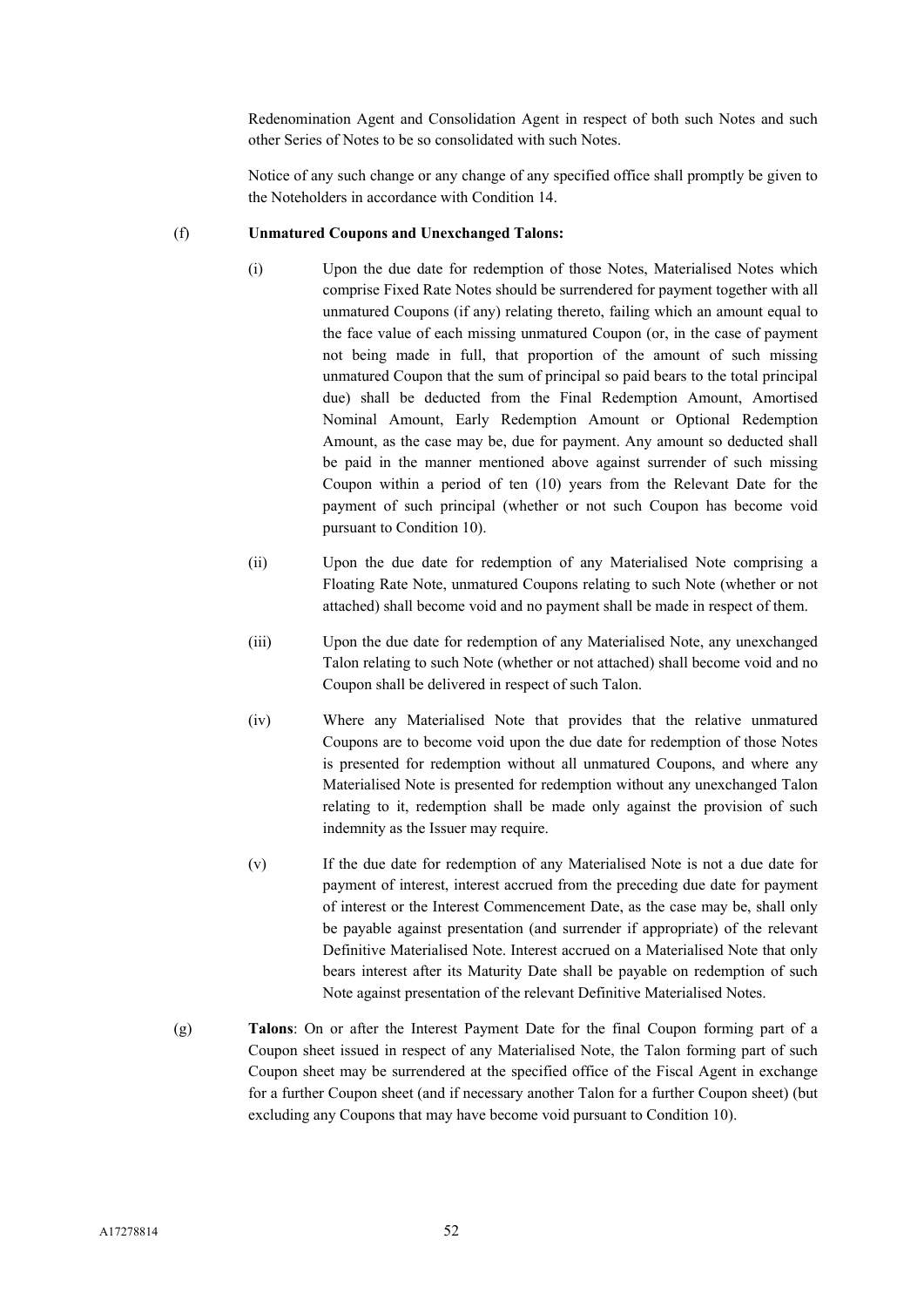(h) **Non-Business Days**: If any date for payment in respect of any Note or Coupon is not a business day, the Noteholder shall not be entitled to payment until the next following business day nor to any interest or other sum in respect of such postponed payment. In this paragraph, "**business day**" means a day (other than a Saturday or a Sunday) (A) (i) in the case of Dematerialised Notes, on which Euroclear France is open for business or (ii) in the case of Materialised Notes, on which banks and foreign exchange markets are open for business in the relevant place of presentation, in such jurisdictions as shall be specified as "**Financial Centres**" in the relevant Final Terms and (B) (i) (in the case of a payment in a currency other than Euro), where payment is to be made by transfer to an account maintained with a bank in the relevant currency, on which foreign exchange transactions may be carried on in the relevant currency in the principal financial centre of the country of such currency or (ii) (in the case of a payment in Euro), which is a TARGET Business Day.

## **8 Taxation**

- (a) **Withholding tax:** All payments of principal, interest and other revenues by or on behalf of the Issuer in respect of the Notes shall be made free and clear of, and without withholding or deduction for, any taxes, duties, assessments or governmental charges of whatever nature imposed, levied, collected, withheld or assessed by or within France or any authority therein or thereof having power to tax, unless such withholding or deduction is required by law.
- (b) **Additional Amounts**: If French law should require that payments of principal or interest in respect of any Note or Coupon be subject to deduction or withholding in respect of any taxes or duties whatsoever, the Issuer will, to the fullest extent then permitted by law, pay such additional amounts as shall result in receipt by the Noteholders or, if applicable, the Couponholders, as the case may be, of such amounts as would have been received by them had no such withholding or deduction been required, except that no such additional amounts shall be payable with respect to any Note or Coupon, as the case may be:
	- (i) **Other connection**: to, or to a third party on behalf of, a Noteholder or, if applicable, a Couponholder, as the case may be, who is liable to such taxes, duties, assessments or governmental charges in respect of such Note or Coupon by reason of his having some connection with France other than the mere holding of the Note or Coupon; or
	- (ii) **Presentation more than 30 days after the Relevant Date**: in the case of Materialised Notes, more than 30 days after the Relevant Date except to the extent that the Noteholder or, if applicable, the Couponholder, as the case may be, would have been entitled to such additional amounts on presenting it for payment on the thirtieth such day; or
	- (iii) **Payment to individuals**: where such withholding or deduction is imposed on a payment to an individual and is required to be made pursuant to European Council Directive 2003/48/EC or any other Directive implementing the conclusions of the ECOFIN Council Meeting of 26-27 November 2000 on the taxation of savings income, or any law implementing or complying with, or introduced in order to conform to, such Directive; or
	- (iv) **Payment by another Paying Agent**: in respect of Definitive Materialised Notes, presented for payment by or on behalf of a holder of any Note or

A17278814 53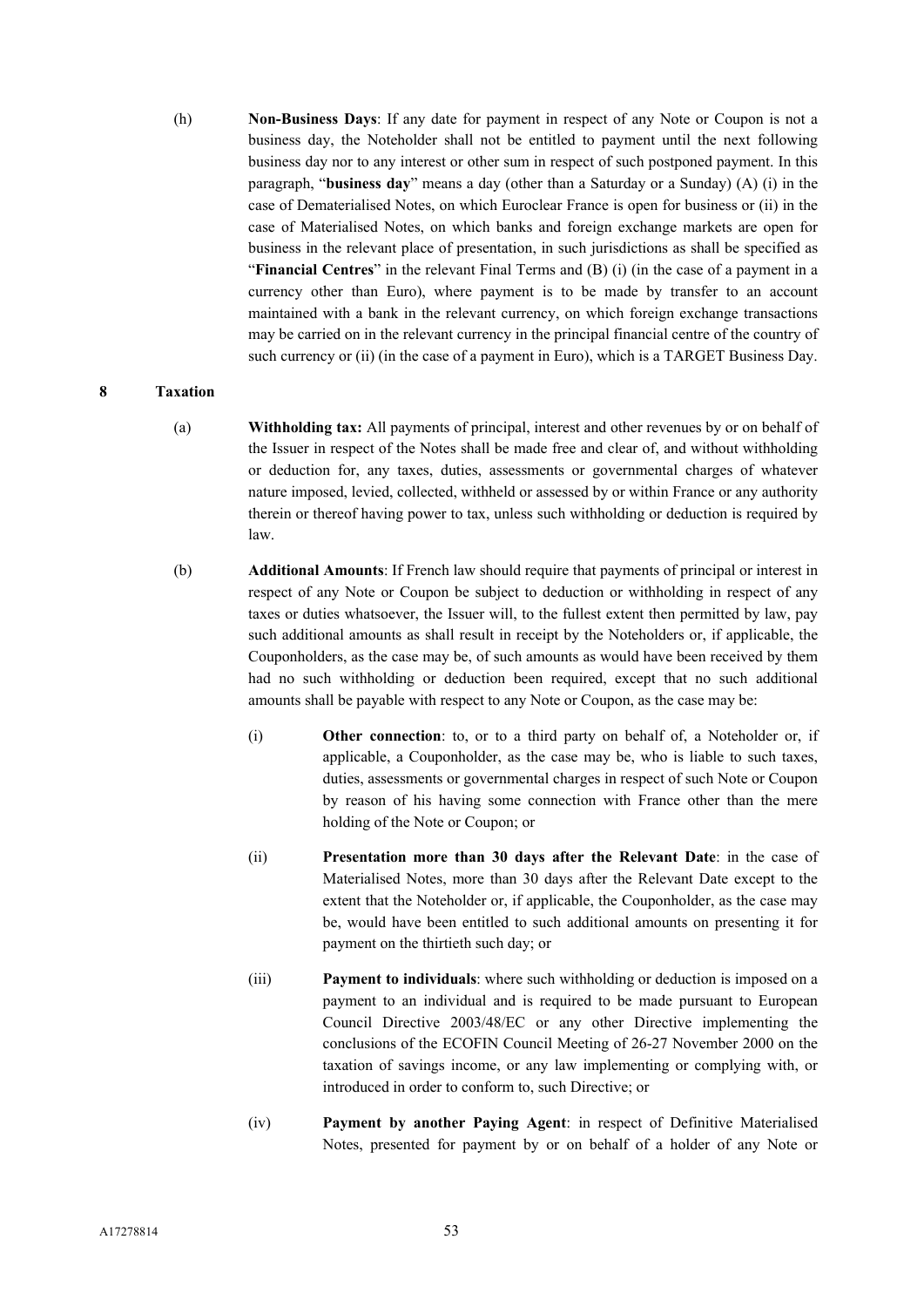Coupon, as the case may be, who would be able to avoid such withholding or deduction by presenting the relevant Note or Coupon to another Paying Agent in a Member State of the European Union.

As used in these Conditions, "**Relevant Date**" in respect of any Note or Coupon means the date on which payment in respect of it first becomes due or (if any amount of the money payable is improperly withheld or refused) the date on which payment in full of the amount outstanding is made or, in the case of Materialised Notes (if earlier) the date seven days after that on which notice is duly given to the Noteholders that, upon further presentation of the Note or Coupon being made in accordance with the Conditions, such payment will be made, provided that payment is in fact made upon such presentation.

References in these Conditions to (i) "**principal**" shall be deemed to include any premium payable in respect of the Notes, Final Redemption Amounts, Early Redemption Amounts, Optional Redemption Amounts, Amortised Nominal Amounts and all other amounts in the nature of principal payable pursuant to Condition 6 or any amendment or supplement to it, (ii) "**interest**" shall be deemed to include all Interest Amounts and all other amounts payable pursuant to Condition 5 or any amendment or supplement to it and (iii) "**principal**" and/or "**interest**" shall be deemed to include any additional amounts that may be payable under this Condition.

(c) **Supply of Information:** Each Noteholder shall be responsible for supplying, in a timely manner, any information as may be required in order to comply with the identification and reporting obligations imposed on it by the European Council Directive 2003/48/EC or any other European Directive implementing the conclusions of the ECOFIN Council Meeting dated 26-27 November 2000 on the taxation of savings income or any law implementing or complying with, or introduced in order to conform to such Directive.

## **9 Events of Default**

The Representative (as defined in Condition 11), upon request of any Noteholder, may, upon written notice to the Issuer and the Fiscal Agent given on behalf of the Noteholders before all defaults shall have been remedied, cause the Notes to become immediately due and payable, whereupon the Notes shall become immediately due and payable at their principal amount, plus accrued interest, without any other formality, if any of the following events (each an "**Event of Default**") shall occur:

- (i) the Issuer is in default for more than fifteen (15) days for the payment of principal of, or interest on, any Note (including the payment of any additional amounts in accordance with Condition 8), when the same shall become due and payable; or
- (ii) the Issuer is in default in the performance of, or compliance with, any of its other obligations under the Notes and such default has not been cured within thirty (30) days after the receipt by the Fiscal Agent of the written notice of such default by a Noteholder; or
- (iii) if any other present or future indebtedness of the Issuer or any of its Principal Subsidiaries for borrowed money in excess of Euro 40,000,000 (or its equivalent in any other currency) whether individually or in the aggregate shall become due and payable prior to its stated maturity as a result of a default thereunder, or any such indebtedness shall not be paid when due or, as the case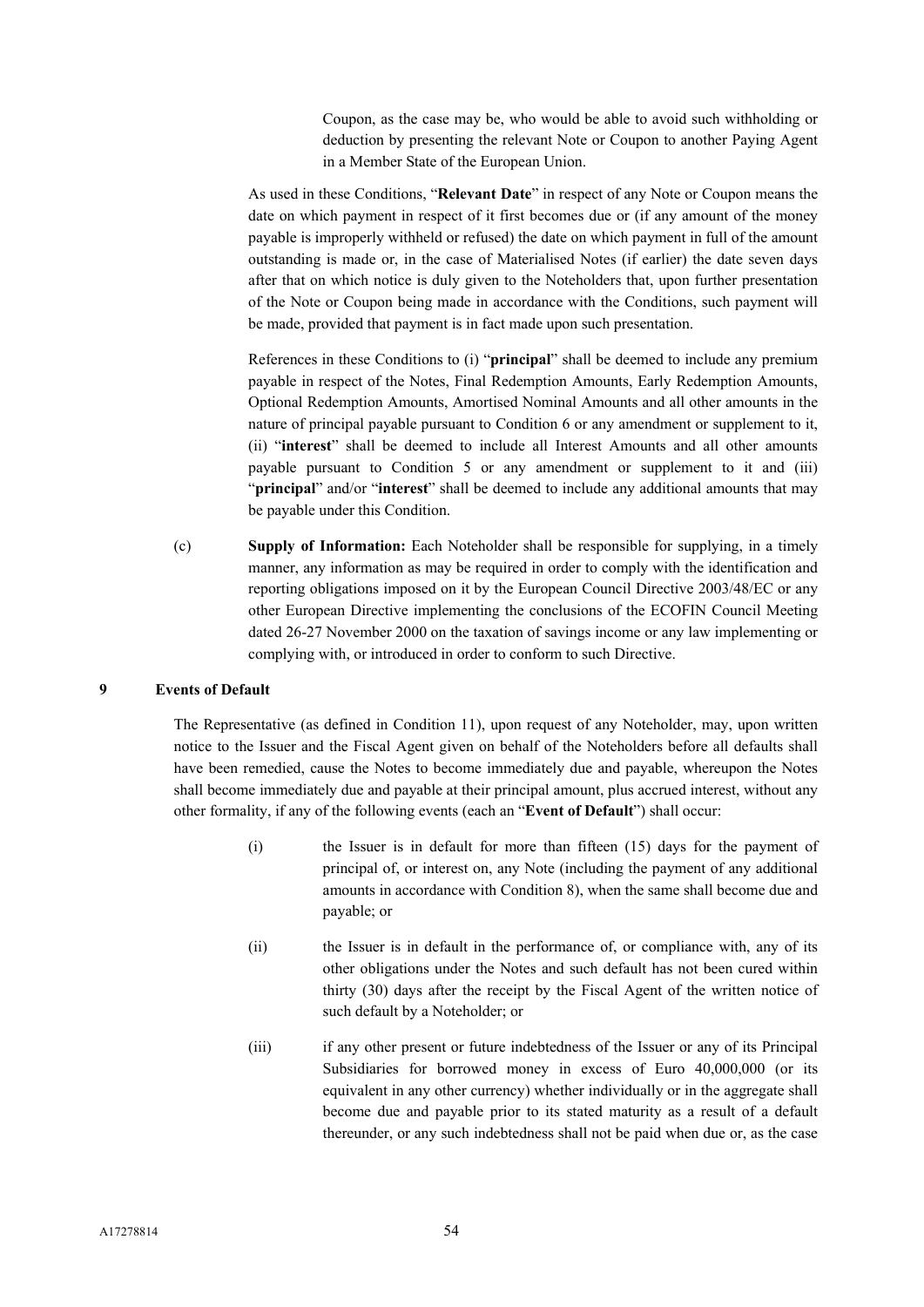may be, within any applicable grace period (as originally agreed) therefor or any steps shall have been taken to enforce any security in respect of any such indebtedness or any guarantee or indemnity given by the Issuer or any of its Principal Subsidiaries for, or in respect of, any such indebtedness of others shall not be honoured when due and called upon; or

(iv) if the Issuer applies for the appointment of a *mandataire ad hoc* under French bankruptcy law or enters into a conciliation procedure (*procédure de conciliation*) or a judgment is issued for the judicial liquidation (*liquidation judiciaire*) or for a transfer of the whole of the business (*cession totale de l'entreprise*) of the Issuer or, to the extent permitted by applicable law, if the Issuer is subject to any other insolvency or bankruptcy proceedings or if the Issuer makes any conveyance, assignment or other arrangement for the benefit of its creditors or enters into a composition with its creditors or if the Issuer is wound up or dissolved.

### **10 Prescription**

Claims against the Issuer for payment in respect of the Notes and Coupons (which for this purpose shall not include Talons) shall be prescribed and become void unless made within five years (in the case of principal or interest) from the appropriate Relevant Date in respect of them.

#### **11 Representation of Noteholders**

In respect of the representation of the Noteholders, the following shall apply:

(a) If the relevant Final Terms specifies "Full *Masse*", the Noteholders will, in respect of all Tranches in any Series, be grouped automatically for the defence of their common interests in a Masse and the provisions of the French *Code de commerce* relating to the Masse shall apply subject to the below provisions of this Condition 11(a).

The names and addresses of the initial Representative of the Masse and its alternate will be set out in the relevant Final Terms. The Representative appointed in respect of the first Tranche of any Series of Notes will be the Representative of the single Masse of all Tranches in such Series.

The Representative will be entitled, if any, to such remuneration in connection with its functions or duties as set out in the relevant Final Terms.

In the event of death, retirement or revocation of appointment of the initial Representative, such Representative will be replaced by its alternate. In the event of the death, retirement or revocation of appointment of the alternate Representative, an alternate will be elected by the general meeting of the Noteholders (the "**General Meeting**").

In accordance with Article R.228-71 of the French *Code de commerce*, the right of each Noteholder to participate in General Meetings will be evidenced by the entries in the books of the relevant Account Holder of the name of such Noteholder as of 0:00, Paris time, on the third business day in Paris preceding the date set for the meeting of the relevant General Meeting.

The place where of a General Meeting shall be held will be set out in the notice convening such General Meeting; or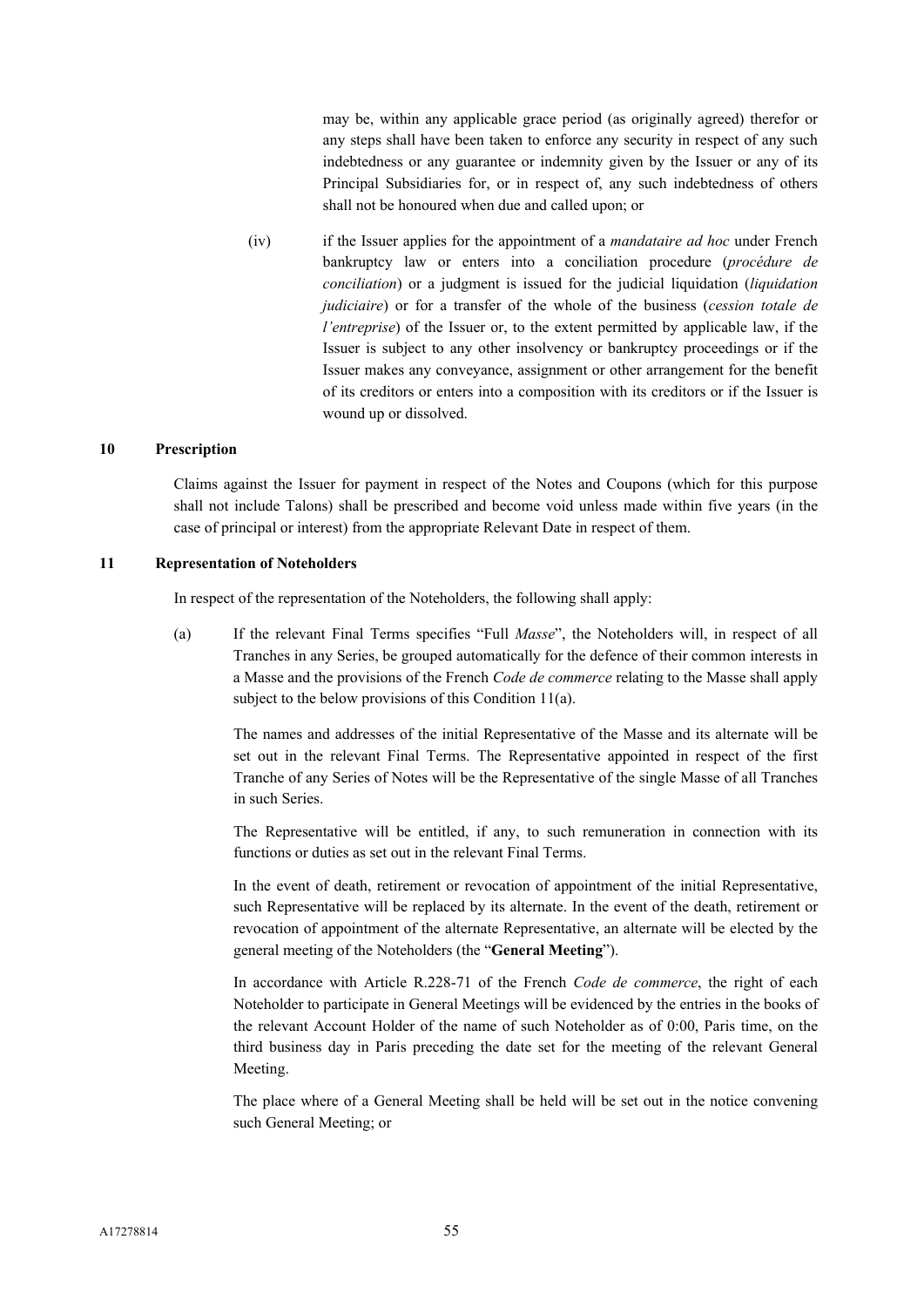(b) If the relevant Final Terms specifies "Contractual *Masse*", the Noteholders will, in respect of all Tranches in any Series, be grouped automatically for the defence of their common interests in a *masse* (in each case, the "**Masse**") which will be subject to the below provisions of this Conditions 11(b).

The Masse will be governed by the provisions of the French *Code de commerce* with the exception of Articles L.228-48, L.228-59, L.228-71, R.228-63, R.228-67 and R.228-69 subject to the following provisions:

## (i) **Legal Personality**

The Masse will be a separate legal entity and will act in part through a representative (the "**Representative**") and in part through a general meeting of the Noteholders (the "**General Meeting**").

The Masse alone, to the exclusion of all individual Noteholders, shall exercise the common rights, actions and benefits which now or in the future may accrue respectively with respect to the Notes.

## (ii) **Representative**

The office of Representative may be conferred on a person of any nationality who agrees to perform such function. However, the following persons may not be chosen as Representatives:

- the Issuer, the members of its Board of Directors (*Conseil d'administration*), its general managers (*directeurs généraux*), its statutory auditors, or its employees as well as their ascendants, descendants and spouse; or
- companies guaranteeing all or part of the obligations of the Issuer, their respective managers (*gérants*), general managers (*directeurs généraux*), members of their Board of Directors (*Conseil d'administration*), Executive Board (*Directoire*), or Supervisory Board (*Conseil de Surveillance*), their statutory auditors, or employees as well as their ascendants, descendants and spouse; or
- companies holding ten (10) per cent. or more of the share capital of the Issuer or companies having ten (10) per cent. or more of their share capital held by the Issuer; or
- persons to whom the practice of banker is forbidden or who have been deprived of the right of directing, administering or managing an enterprise in whatever capacity.

The names and addresses of the initial Representative of the Masse and its alternate will be set out in the relevant Final Terms. The Representative appointed in respect of the first Tranche of any Series of Notes will be the Representative of the single Masse of all Tranches in such Series.

The Representative will be entitled to such remuneration in connection with its functions or duties as set out in the relevant Final Terms.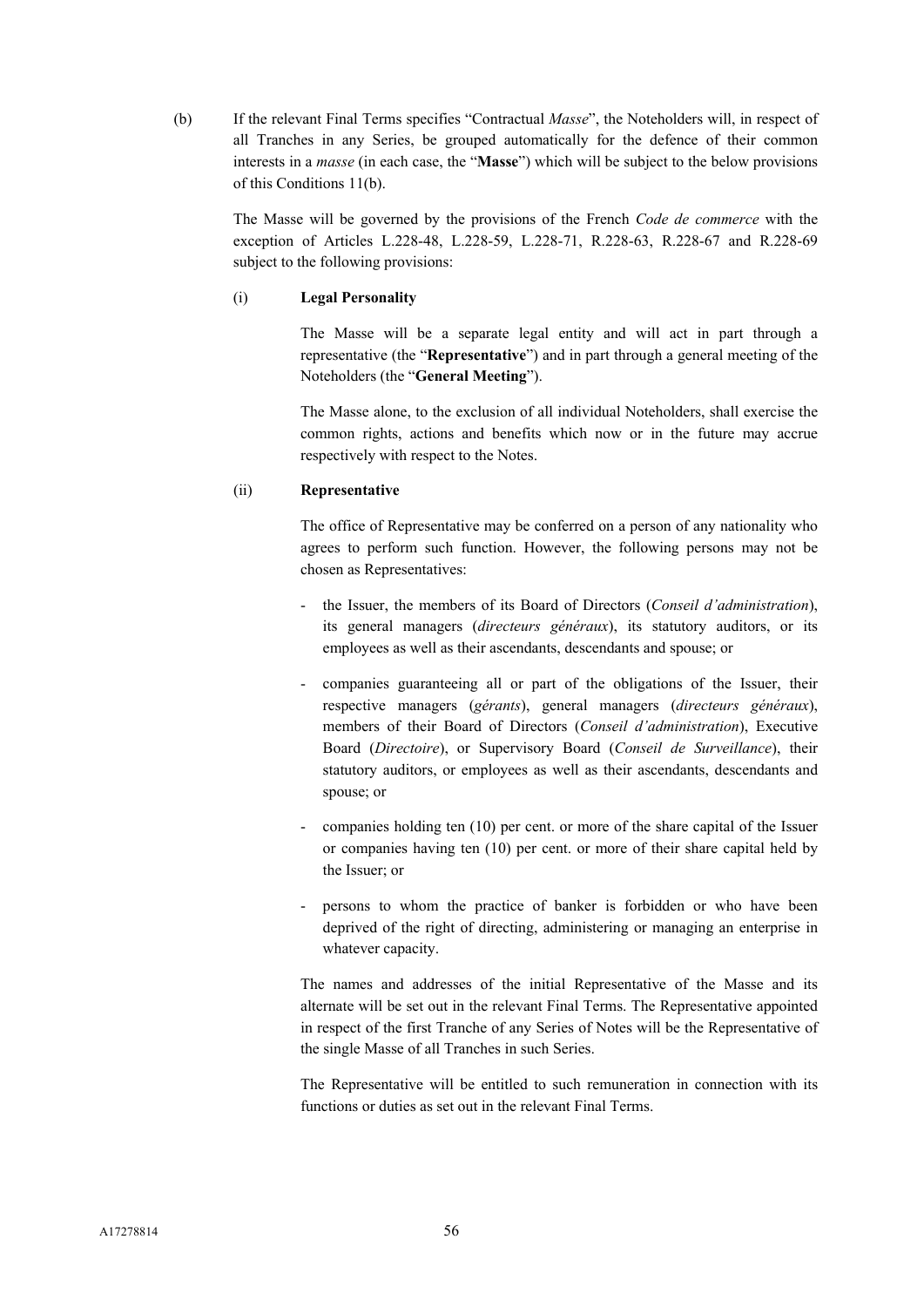In the event of death, retirement or revocation of appointment of the initial Representative, such Representative will be replaced by its alternate. In the event of the death, retirement or revocation of appointment of the alternate Representative, an alternate will be elected by the General Meeting.

All interested parties will at all times have the right to obtain the names and addresses of the Representative and the alternate Representative at the head office of the Issuer and the specified offices of any of the Paying Agents.

#### (iii) **Powers of Representative**

The Representative shall (in the absence of any decision to the contrary of the General Meeting) have the power to take all acts of management necessary in order to defend the common interests of the Noteholders.

All legal proceedings against the Noteholders or initiated by them, must be brought by or against the Representative.

The Representative may not be involved in the management of the affairs of the Issuer.

#### (iv) **General Meeting**

A General Meeting may be held at any time, on convocation either by the Issuer or by the Representative. One or more Noteholders, holding together at least onethirtieth of the principal amount of the Notes outstanding, may address to the Issuer and the Representative a demand for convocation of the General Meeting. If such General Meeting has not been convened within two months after such demand, the Noteholders may commission one of their members to petition a competent court in Paris to appoint an agent (*mandataire*) who will call the General Meeting.

Notice of the date, time, place and agenda of any General Meeting will be published as provided under Condition 14.

Each Noteholder has the right to participate in a General Meeting in person, by proxy, correspondence, or, if the *statuts* of the Issuer so specify<sup>\*</sup>, videoconference or any other means of telecommunication allowing the identification of the participating Noteholders. Each Note carries the right to one vote or, in the case of Notes issued with more than one Specified Denomination, one vote in respect of each multiple of the lowest Specified Denomination comprised in the principal amount of the Specified Denomination of such Note.

#### (v) **Powers of the General Meetings**

The General Meeting is empowered to deliberate on the dismissal and replacement of the Representative and the alternate Representative and also may act with

*At the date of this Base Prospectus the* statut*s of the Issuer do not contemplate the right for a Noteholder to participate in a General Meeting by videoconference or any other means of telecommunication allowing the identification of the participating Noteholders*.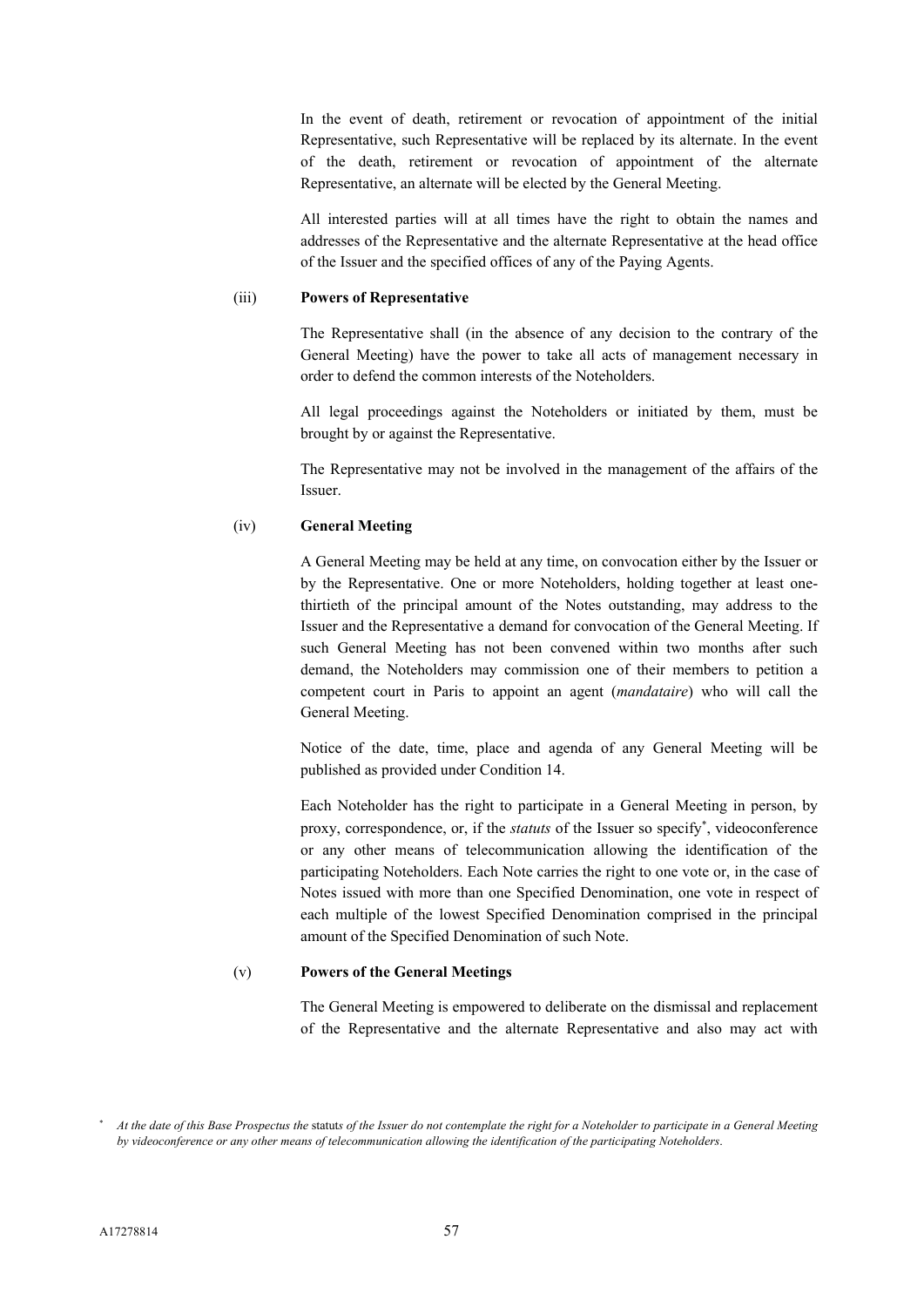respect to any other matter that relates to the common rights, actions and benefits which now or in the future may accrue with respect to the Notes, including authorising the Representative to act at law as plaintiff or defendant.

The General Meeting may further deliberate on any proposal relating to the modification of the Conditions including any proposal, whether for arbitration or settlement, relating to rights in controversy or which were the subject of judicial decisions, it being specified, however, that the General Meeting may not increase the liabilities (*charges*) of the Noteholders, nor establish any unequal treatment between the Noteholders, nor decide to convert Notes into shares.

General Meetings may deliberate validly on first convocation only if Noteholders present or represented hold at least a fifth of the principal amount of the Notes then outstanding. On second convocation, no quorum shall be required. Decisions at meetings shall be taken by a two-third majority of votes cast by Noteholders attending such General Meetings or represented thereat.

In accordance with Article R.228-71 of the French *Code de commerce*, the rights of each Noteholder to participate in General Meetings will be evidenced by the entries in the books of the relevant Account Holder of the name of such Noteholder on the third business day in Paris preceding the date set for the meeting of the relevant General Meeting at 0:00, Paris time.

Decisions of General Meetings must be published in accordance with the provisions set forth in Condition 14.

#### (vi) **Information to Noteholders**

Each Noteholder or Representative thereof will have the right, during the fifteen (15) day period preceding the holding of each General Meeting, to consult or make a copy of the text of the resolutions which will be proposed and of the reports which will be presented at the General Meeting, all of which will be available for inspection by the relevant Noteholders at the registered office of the Issuer, at the specified offices of any of the Paying Agents during usual business hours and at any other place specified in the notice of the General Meeting.

## (vii) **Expenses**

The Issuer will pay all expenses relating to the operation of the Masse, including expenses relating to the calling and holding of General Meetings and, more generally, all administrative expenses resolved upon by the General Meeting, it being expressly stipulated that no expenses may be imputed against interest payable under the Notes.

#### (c) Single Masse

The holders of Notes of the same Series, and the holders of Notes of any other Series which have been assimilated with the Notes of such first-mentioned Series in accordance with Condition 13, shall, for the defence of their respective common interests, be grouped in a single Masse. The Representative appointed in respect of the first Tranche of any Series of Notes will be the Representative of the single Masse of all such Series.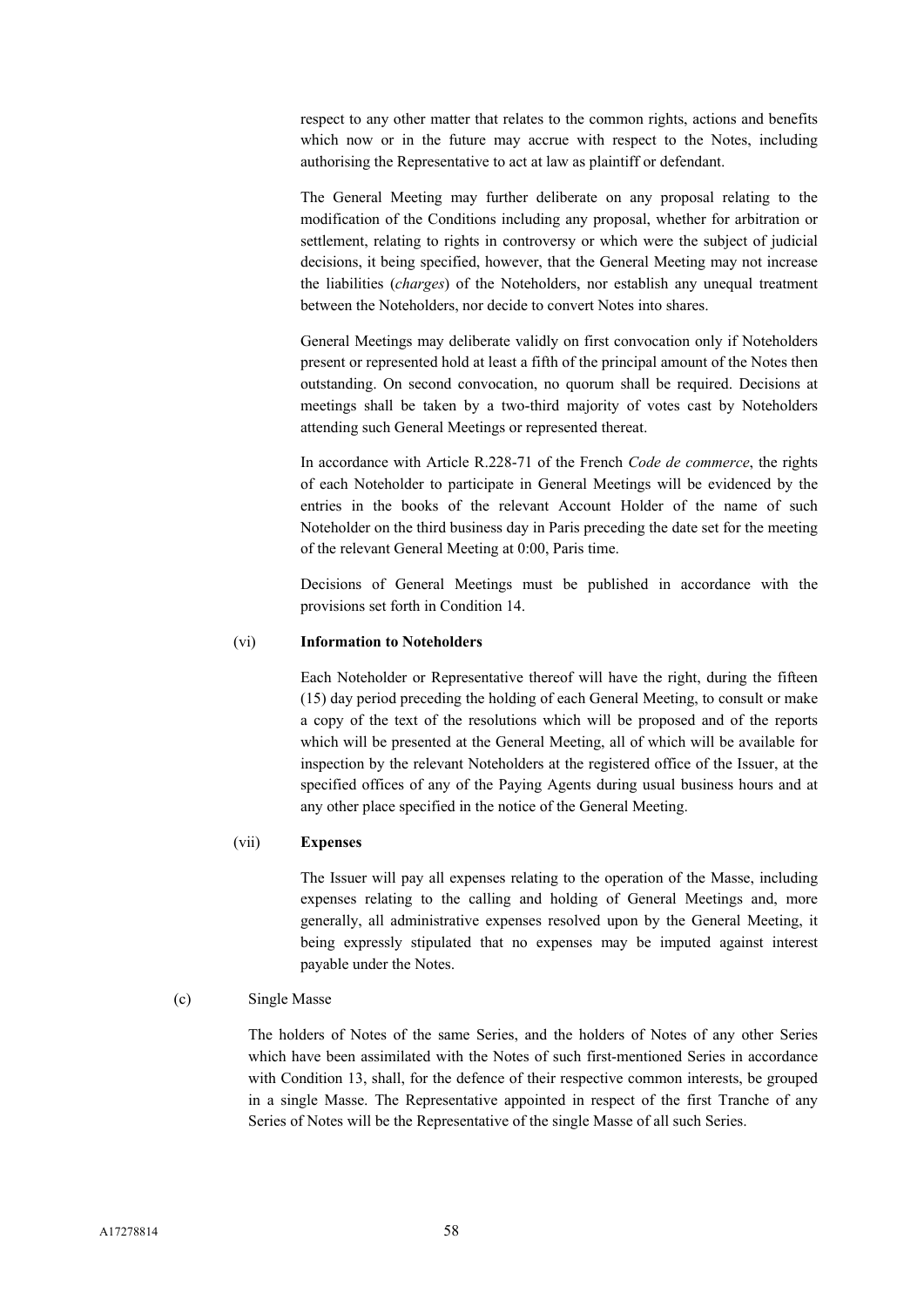For the avoidance of doubt, in this Condition 11, the term "**outstanding**" shall not include those Notes subscribed or purchased by the Issuer pursuant to Article L.213-1 A of the Code that are held by it and not cancelled.

### **12 Replacement of definitive Notes, Coupons and Talons**

If, in the case of any Materialised Notes, a Definitive Materialised Note, Coupon or Talon is lost, stolen, mutilated, defaced or destroyed, it may be replaced, subject to applicable laws, regulations and regulations of the Regulated Market on which the Notes are listed and admitted to trading, at the specified office of the Fiscal Agent or such other Paying Agent as may from time to time be designated by the Issuer for the purpose and notice of whose designation is given to Noteholders, in each case on payment by the claimant of the fees and costs incurred in connection therewith and on such terms as to evidence, security and indemnity (which may provide, *inter alia*, that if the allegedly lost, stolen or destroyed Definitive Materialised Note, Coupon or Talon is subsequently presented for payment or, as the case may be, for exchange for further Coupons, there shall be paid to the Issuer on demand the amount payable by the Issuer in respect of such Definitive Materialised Notes, Coupons or further Coupons) and otherwise as the Issuer may require. Mutilated or defaced Materialised Notes, Coupons or Talons must be surrendered before replacements will be issued.

#### **13 Further Issues and Consolidation**

- (a) **Further Issues:** The Issuer may from time to time without the consent of the Noteholders or Couponholders create and issue further notes to be assimilated (*assimilées*) and form a single series with the Notes provided such Notes and the further notes carry rights identical in all respects (or in all respects save for the principal amount thereof and the first payment of interest in the relevant Final Terms) and that the terms of such further notes provide for such assimilation and references in these Conditions to "**Notes**" shall be construed accordingly.
- (b) **Consolidation:** The Issuer may, with the prior approval of the Redenomination and Consolidation Agents, from time to time on any Interest Payment Date occurring on or after the Redenomination Date on giving not less than thirty (30) days' prior notice to the Noteholders in accordance with Condition 14, without the consent of the Noteholders or Couponholders, consolidate the Notes of one Series with the Notes of one or more other Series issued by it, whether or not originally issued in one of the European national currencies or in Euro, provided such other Notes have been redenominated in Euro (if not originally denominated in Euro) and which otherwise have, in respect of all periods subsequent to such consolidation, the same terms and conditions as the Notes.

#### **14 Notices**

(a) Notices to the holders of Dematerialised Notes in registered form (*au nominatif*) shall be valid if either, (i) they are mailed to them at their respective addresses, in which case they will be deemed to have been given on the fourth weekday (being a day other than a Saturday or a Sunday) after the mailing, or, (ii) they are published (a) so long as such Notes are admitted to trading on any Regulated Market and the rules of such Regulated Market so permit, on the website of the Regulated Market where the admission is sought, which in the case of the Luxembourg Stock Exchange is expected to be the website of the Luxembourg Stock Exchange (*www.bourse.lu*) or, (b) at the option of the Issuer, in a leading daily newspaper of general circulation in Europe (which is expected to be the *Financial Times*). Provided that, so long as such Notes are listed and admitted to trading on any Regulated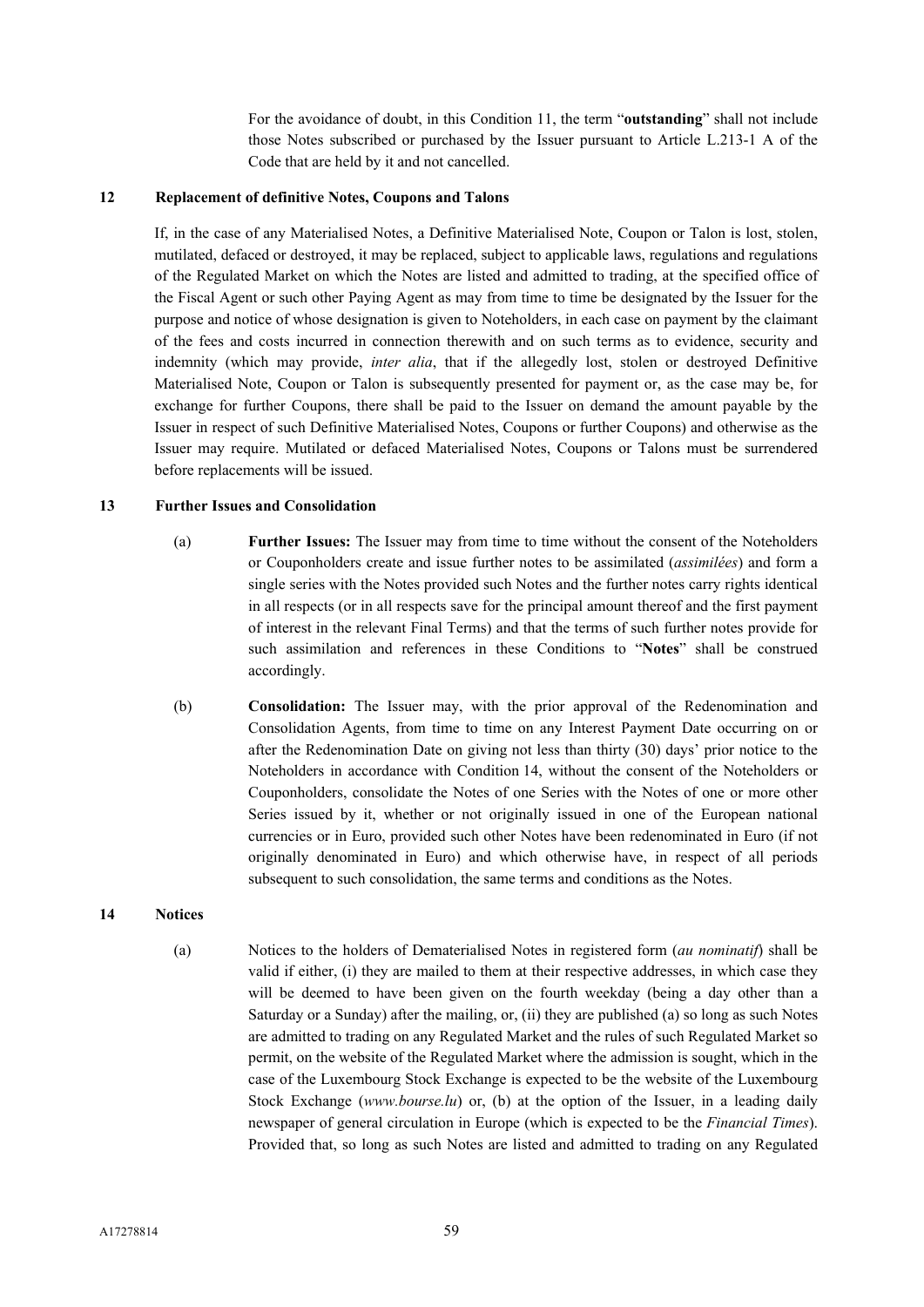Market, notices shall be valid if published in a daily newspaper with general circulation in the city/ies where the Regulated Market on which such Notes is/are listed and admitted to trading which (x) in the case of Euronext Paris, is expected to be *Les Echos* and (y) in the case of the Luxembourg Stock Exchange, is expected to be the *Luxemburger Wort*.

- (b) Notices to the holders of Materialised Notes and Dematerialised Notes in bearer form (*au porteur*) shall be valid if published (a) so long as such Notes are admitted to trading on any Regulated Market and the rules of such Regulated Market so permit, on the website of the Regulated Market where the admission is sought, which in the case of the Luxembourg Stock Exchange is expected to be the website of the Luxembourg Stock Exchange (*www.bourse.lu*) or, (b) at the option of the Issuer in a daily leading newspaper of general circulation in Europe (which is expected to be the *Financial Times*) and so long as such Notes are listed and admitted to trading on any Regulated Market, in a leading daily newspaper with general circulation in the city/ies where the Regulated Market on which such Notes is/are listed and admitted to trading which (i) in the case of Euronext Paris, is expected to be *Les Echos*, and (ii) in the case of the Luxembourg Stock Exchange, is expected to be the *Luxemburger Wort.*
- (c) If any such publication is not practicable, notice shall be validly given if published in another leading daily English language newspaper with general circulation in Europe. Any such notice shall be deemed to have been given on the date of such publication or, if published more than once or on different dates, on the date of the first publication as provided above. Holders of Coupons shall be deemed for all purposes to have notice of the contents of any notice given to the holders of Materialised Notes in accordance with this Condition.
- (d) Notices required to be given to the holders of Dematerialised Notes (whether in registered or in bearer form) pursuant to these Conditions may be given by delivery of the relevant notice to Euroclear France, Euroclear, Clearstream, Luxembourg and any other clearing system through which the Notes are for the time being cleared in substitution for the mailing and publication as required by Conditions 15 (a), (b) and (c) above; except that (i) so long as such Notes are listed on any stock exchange(s) and the rules applicable to that stock exchange so require, notices shall also be published in a daily newspaper with general circulation in the city/ies where the stock exchange(s) on which such Notes is/are listed and (ii) notices relating to the convocation and decision(s) of the General Meetings pursuant to Condition 10 shall also be published in a leading newspaper of general circulation in Europe.

## **15 Governing Law and Jurisdiction**

- (a) **Governing Law:** The Notes (and, where applicable, the Coupons and the Talons) are governed by, and shall be construed in accordance with, French law.
- (b) **Jurisdiction:** Any claim against the Issuer in connection with any Notes, Coupons or Talons may be brought before any competent court in Paris.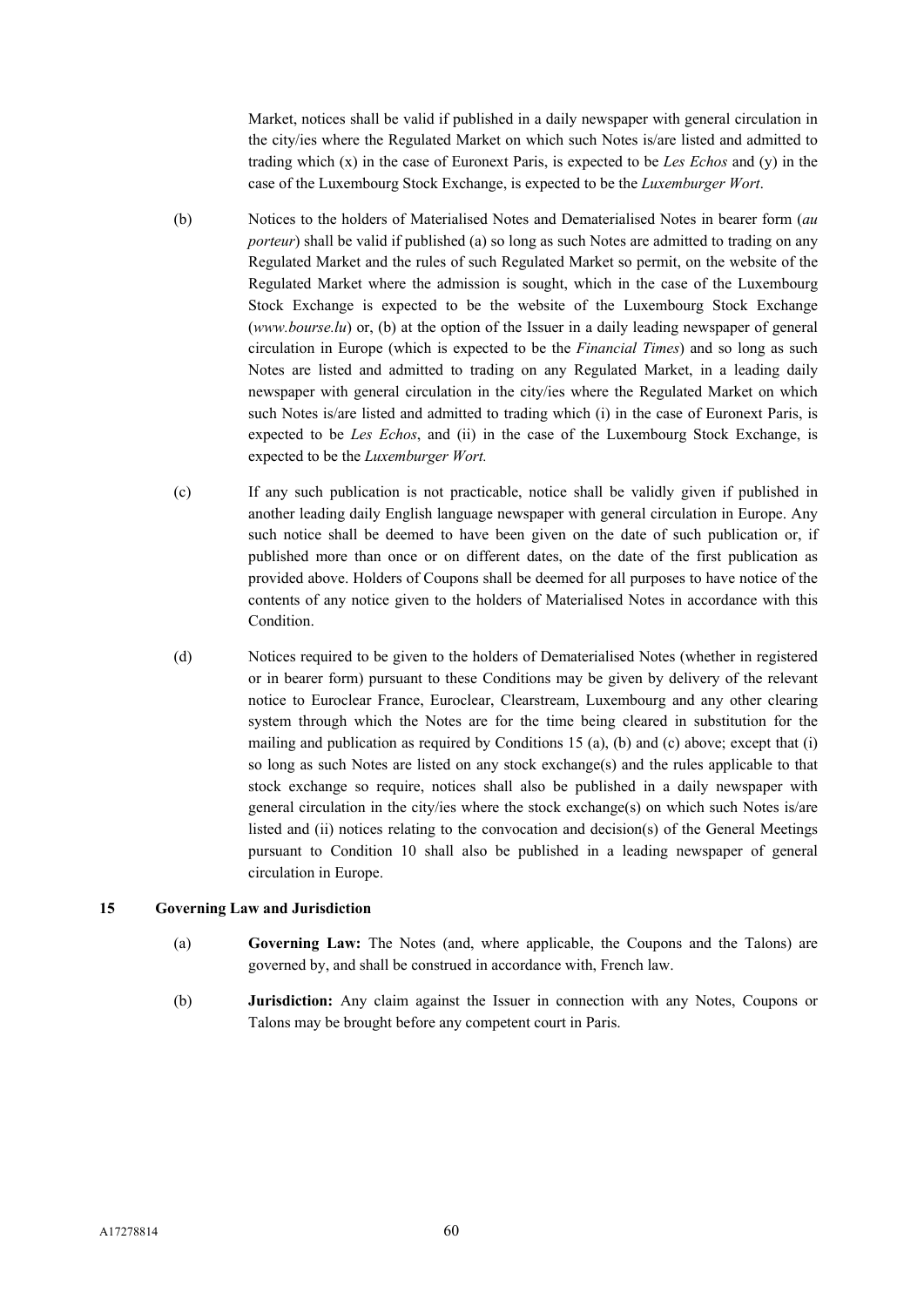## **TEMPORARY GLOBAL CERTIFICATES ISSUED IN RESPECT OF MATERIALISED NOTES**

#### **Temporary Global Certificates**

A Temporary Global Certificate, without interest Coupons, will initially be issued in connection with Materialised Notes. Upon the initial deposit of such Temporary Global Certificate with a common depositary for Euroclear and Clearstream, Luxembourg (the "**Common Depositary**"), Euroclear or Clearstream, Luxembourg will credit the accounts of each subscriber with a nominal amount of Notes equal to the nominal amount thereof for which it has subscribed and paid.

The Common Depositary may also credit with a nominal amount of Notes the accounts of subscribers with (if indicated in the relevant Final Terms) other clearing systems through direct or indirect accounts with Euroclear and Clearstream, Luxembourg held by such other clearing systems. Conversely, a nominal amount of Notes that is initially deposited with any other clearing system may similarly be credited to the accounts of subscribers with Euroclear, Clearstream, Luxembourg or other clearing systems.

#### **Exchange**

Each Temporary Global Certificate issued in respect of Notes will be exchangeable, free of charge to the holder, on or after its Exchange Date (as defined below):

- (i) if the relevant Final Terms indicates that such Temporary Global Certificate is issued in compliance with the C Rules or in a transaction to which TEFRA is not applicable (as to which, see "General Description of the Programme - Selling Restrictions"), in whole, but not in part, for the Definitive Materialised Notes and
- (ii) otherwise, in whole but not in part upon certification if required under U.S. Treasury regulation section  $1.163-5(c)(2)(i)(D)(3)$  (or any successor regulation issued under Code section 4701(b) containing rules identical to those applying under U.S. Internal Revenue Code section  $163(f)(2)(B)$ ) as to non-U.S. beneficial ownership (in a form which shall be available at the specified offices of any of the Paying Agents) for Definitive Materialised Notes.

While any Materialised Note is represented by a Temporary Global Certificate, any payment payable in respect of such Materialised Note prior to the Exchange Date (as defined below) will be made only to the extent that the certification described in (ii) above has been received by Euroclear and/or Clearstream, Luxembourg, and Euroclear and/or Clearstream, Luxembourg, as applicable, has given a like certification (based on the certification received) to the relevant Paying Agent. The holder of a Temporary Global Certificate will not be entitled to collect any payment due thereon on or after the Exchange Date unless, upon due certification as described above, exchange of the Temporary Global Certificate for an interest in Definitive Materialised Notes is improperly refused or withheld.

#### **Delivery of Definitive Materialised Notes**

On or after its Exchange Date, the holder of a Temporary Global Certificate may surrender such Temporary Global Certificate to or to the order of the Fiscal Agent. In exchange for any Temporary Global Certificate, the Issuer will deliver, or procure the delivery of, an equal aggregate nominal amount of duly executed and authenticated Definitive Materialised Notes. In this Base Prospectus, "**Definitive Materialised Notes**" means, in relation to any Temporary Global Certificate, the Definitive Materialised Notes for which such Temporary Global Certificate may be exchanged (if appropriate, having attached to them all Coupons in respect of interest that have not already been paid on the Temporary Global Certificate and a Talon). Definitive Materialised Notes will be security printed in accordance with any applicable legal and requirements of the EEA Regulated Market. Forms of such Definitive Materialised Notes shall be available at the specified offices of any of the Paying Agent(s).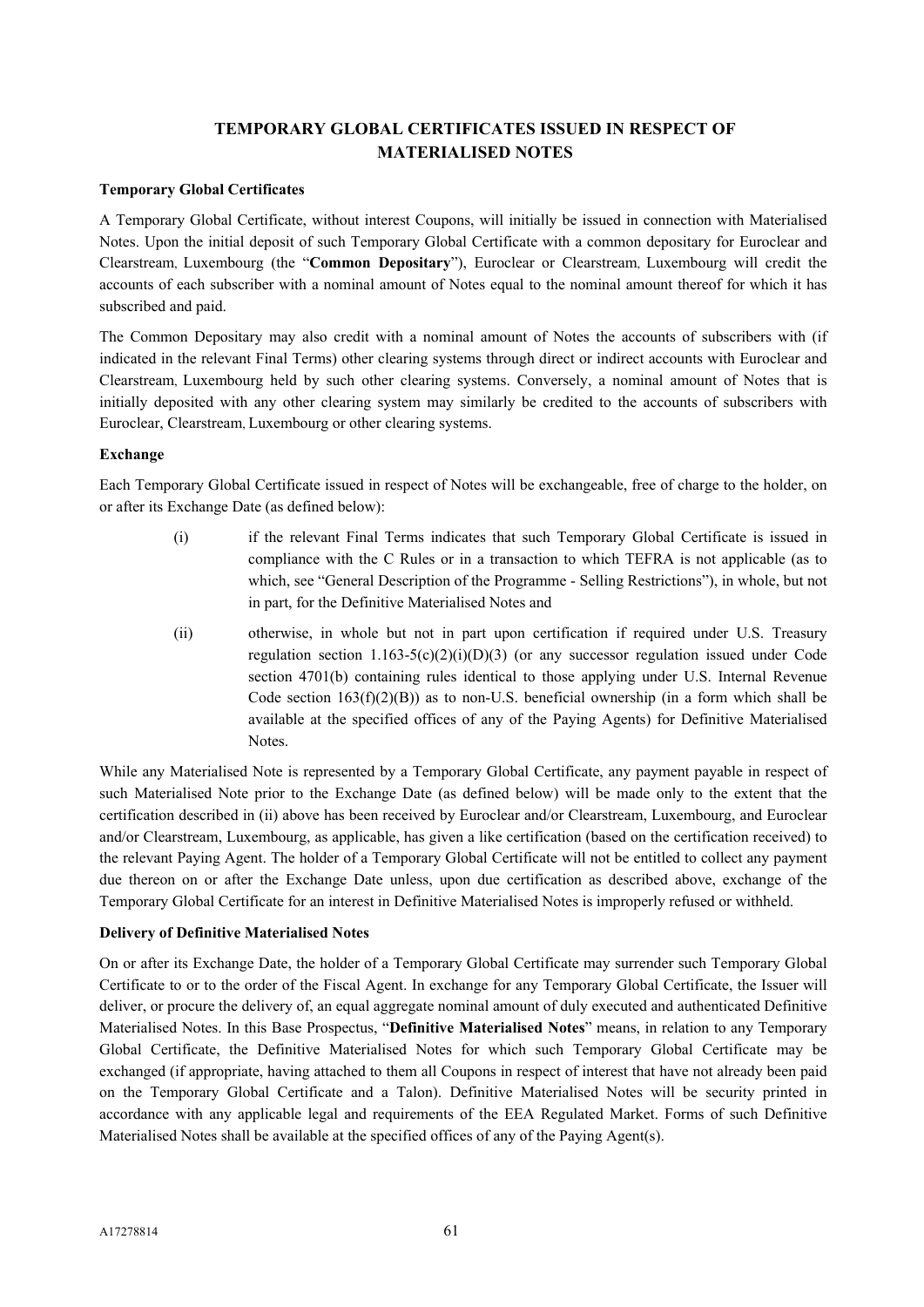## **Exchange Date**

"**Exchange Date**" means, in relation to a Temporary Global Certificate, the day falling after the expiry of forty (40) days after its issue date, provided that, in the event any further Materialised Notes are issued prior to such day pursuant to Condition 13(a), the Exchange Date shall be postponed to the day falling after the expiry of forty (40) days after the issue of such further Materialised Notes.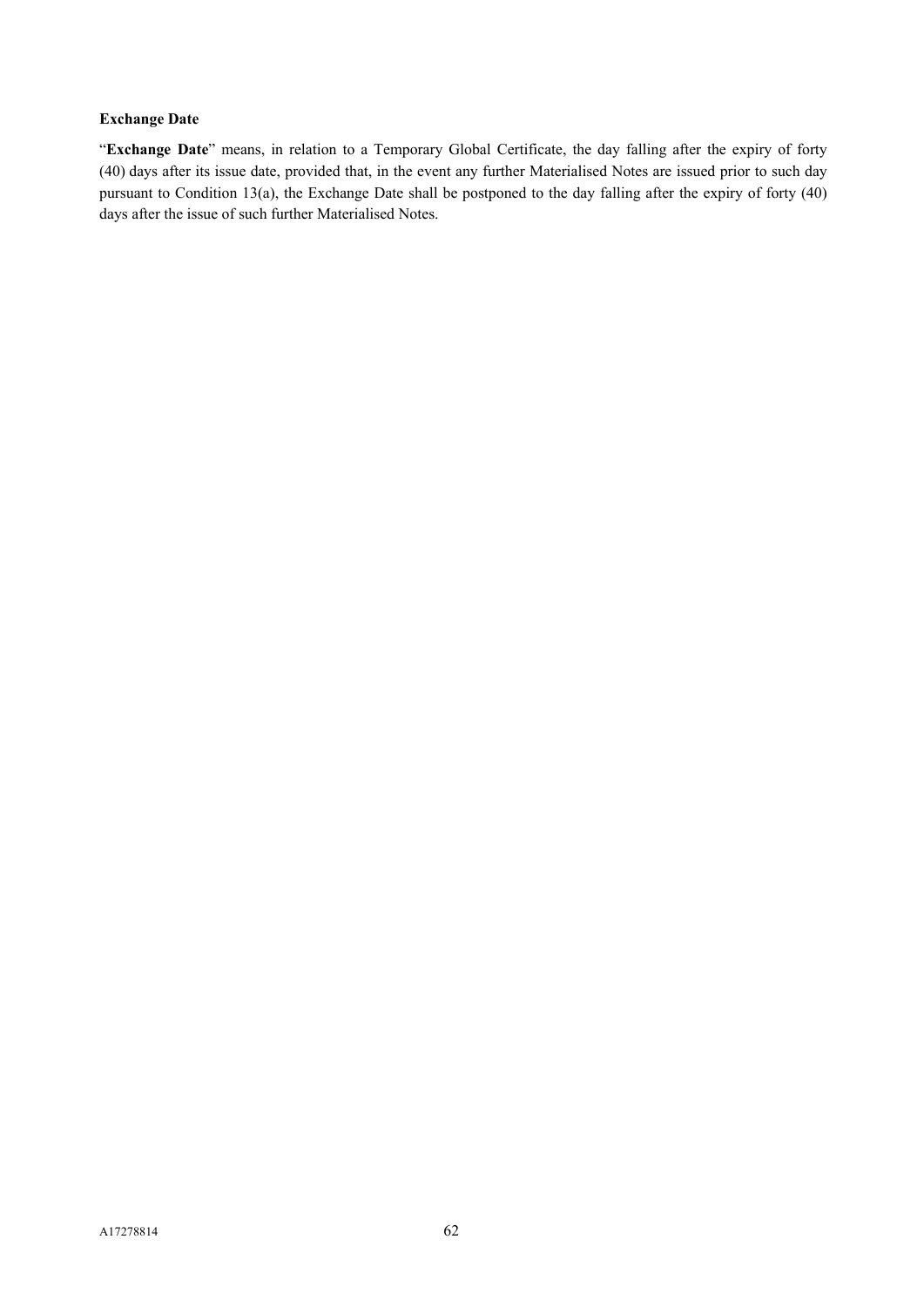# **USE OF PROCEEDS**

The net proceeds of the issue of the Notes will be used for the Issuer's general corporate purposes.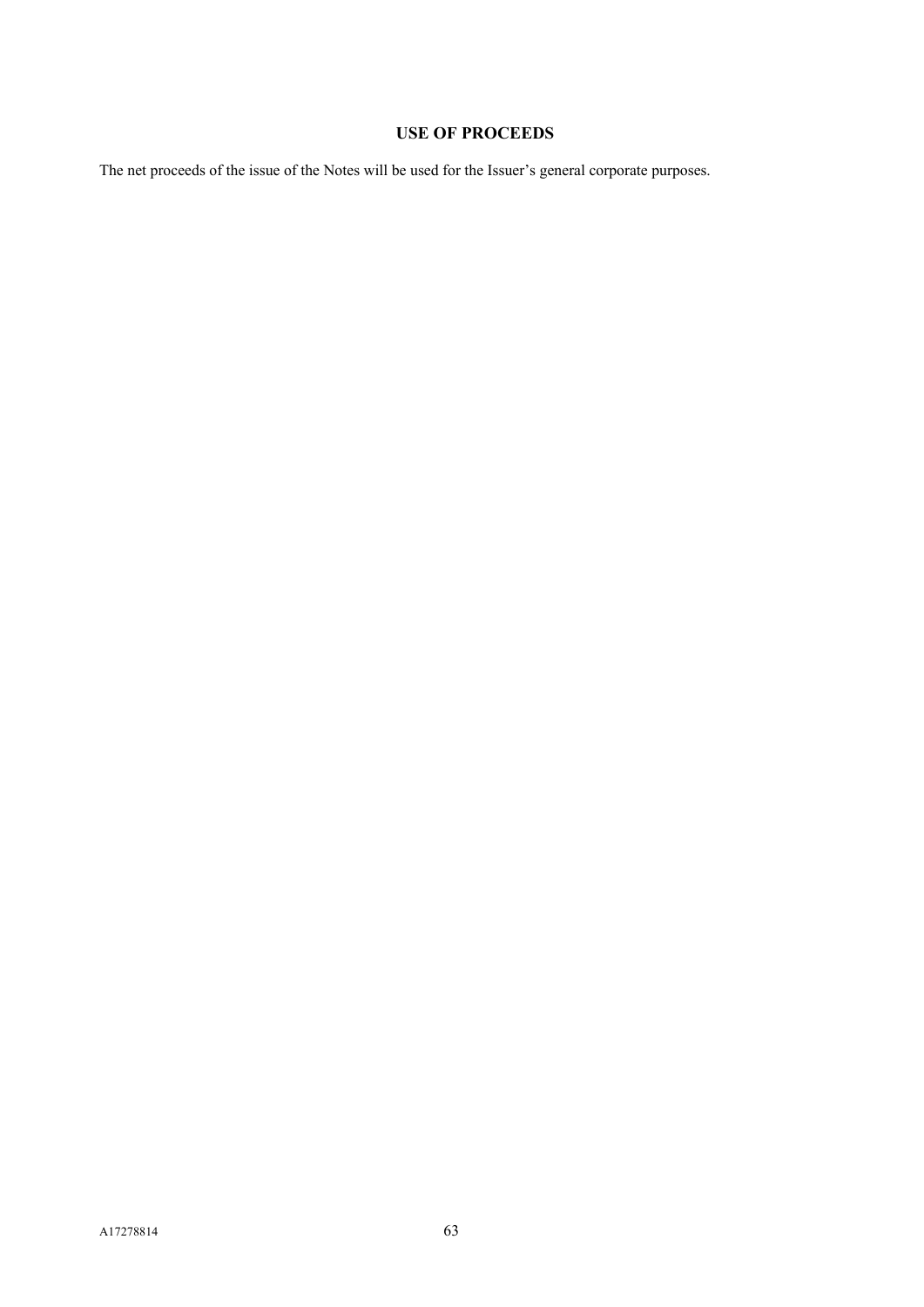## **SELECTED FINANCIAL INFORMATION**

| (consolidated financial data, $M\epsilon$ )                                          | As of<br>31/12/2012 | As of<br>31/12/2011 | As of<br>30/06/2013       | As of<br>30/06/2012       |
|--------------------------------------------------------------------------------------|---------------------|---------------------|---------------------------|---------------------------|
| Equity                                                                               | 15,201              | 9,383               | 14,377                    | 8,989                     |
| Net debt                                                                             | 5,451               | 5,379               | 8,856                     | 6,043                     |
| Total balance sheet                                                                  | 43,027 <sup>1</sup> | 29,772              | 40,942                    | 29,396                    |
| (consolidated financial data, $M\epsilon$ )                                          | <b>Year 2012</b>    | <b>Year 2011</b>    | <b>First half</b><br>2013 | <b>First half</b><br>2012 |
| Net sales                                                                            | 41,971              | 34,361              | 23,767                    | 17,348                    |
| EBITDA <sup>2</sup>                                                                  | 2,853               | 2,287               | 1,456                     | 1,004                     |
| Trading profit                                                                       | 2,002               | 1,548               | 969                       | 638                       |
| Profit from continuing operations, attributable to<br>equity holders of the parent   | 1,065               | 577                 | 871                       | 223                       |
| Profit from discontinued operations, attributable<br>to equity holders of the parent | (2)                 | (9)                 | N/A                       | N/A                       |
| Total net profit attributable to equity holders of<br>the parent                     | 1,062               | 568                 | 871                       | 222                       |
| Underlying profit attributable to equity holders of<br>the parent                    | 564                 | 565                 | 193                       | 178                       |

1 The previously published financial statements were restated after the changes made to the determination of the fair value of assets and liabilities acquired from GPA (note 3.4)

2 Earnings before interest, tax, depreciation and amortization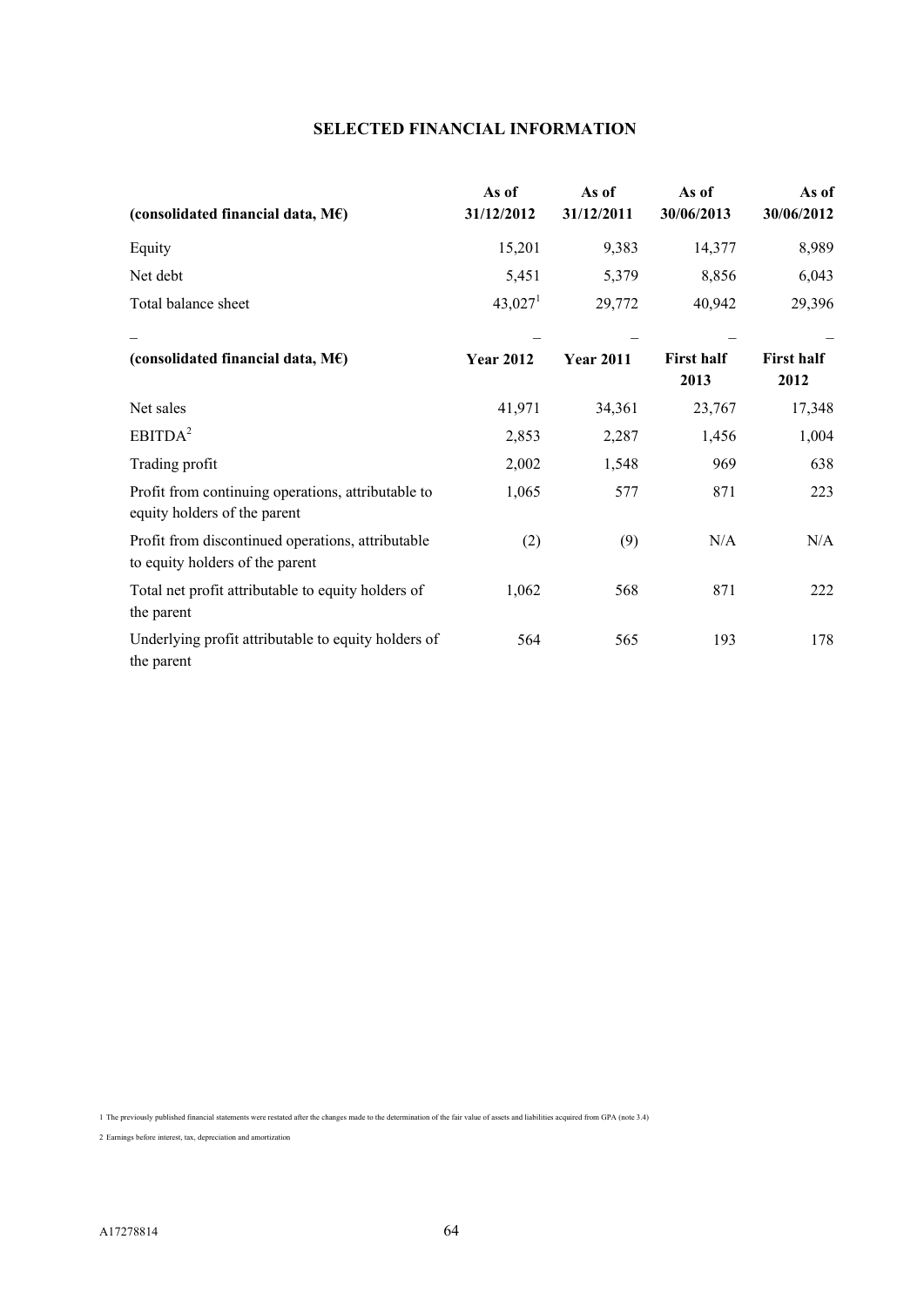## **DESCRIPTION OF CASINO, GUICHARD-PERRACHON**

#### **Introduction**

Casino, Guichard-Perrachon ("**Casino**"), a French *société anonyme*, is registered with the *Registre du Commerce et des Sociétés* of Saint-Etienne under number B 554 501 171. Its registered office is located at 1, Esplanade de France, 42000 Saint-Etienne, France. The phone number of Casino, Guichard Perrachon's switchboard is +33 477 45 31 31.

Casino was incorporated on 3 August 1898 following signature of the by-laws on 1 July 1898. Its term, which was extended by extraordinary resolution of the shareholders at the General Meeting of 31 October 1941, will expire on 31 July 2040 unless Casino is wound up before this date or its term is further extended. It is governed by the French *Code de commerce*.

#### **Corporate objects of Casino**

The corporate purpose of Casino is:

- To create and operate, either directly or indirectly, any and all types of store for the retail sale of any and all goods and products, including but not limited to comestibles;
- To provide any and all services to the customers of such stores and to produce any and all goods and merchandise used in the operation thereof;
- To sell wholesale any and all goods and merchandise for its own account or for the account of third parties, notably on a commission basis, and to provide any and all services to such third parties;
- Generally, to conduct any and all commercial, industrial, real estate, securities or financial transactions related to, or which may facilitate the fulfilment of, the foregoing purposes.

Casino may, both in France and abroad, create, acquire, use under licence or grant licences to use any and all trademarks, designs, models, patents and manufacturing processes related to the foregoing objects.

It may acquire any and all holdings and other interests in any French or foreign company or business regardless of its purpose.

It may operate in all countries, directly or indirectly, either alone or with any and all other persons or companies within a partnership, joint venture, consortium or other corporate entity, and carry out any and all transactions which fall within the scope of its corporate purpose.

The corporate objects of Casino are described in the article 3 of its *statuts* (by-laws).

#### **Business Overview**

Casino is a multi-format retailer with a strong market position in the French retail sector and significant international operations. The Group's operations now cover nine countries: France, Argentina, Uruguay, Brazil, Colombia, Thailand, Mauritius, Vietnam and Madagascar.

The Casino banner dates back to 1898, when Geoffroy Guichard created Société des Magasins du Casino and opened the first store in Veauche in central France. Just three years later, in 1901, the first Casino brand products were launched, thus pioneering the private-label concept.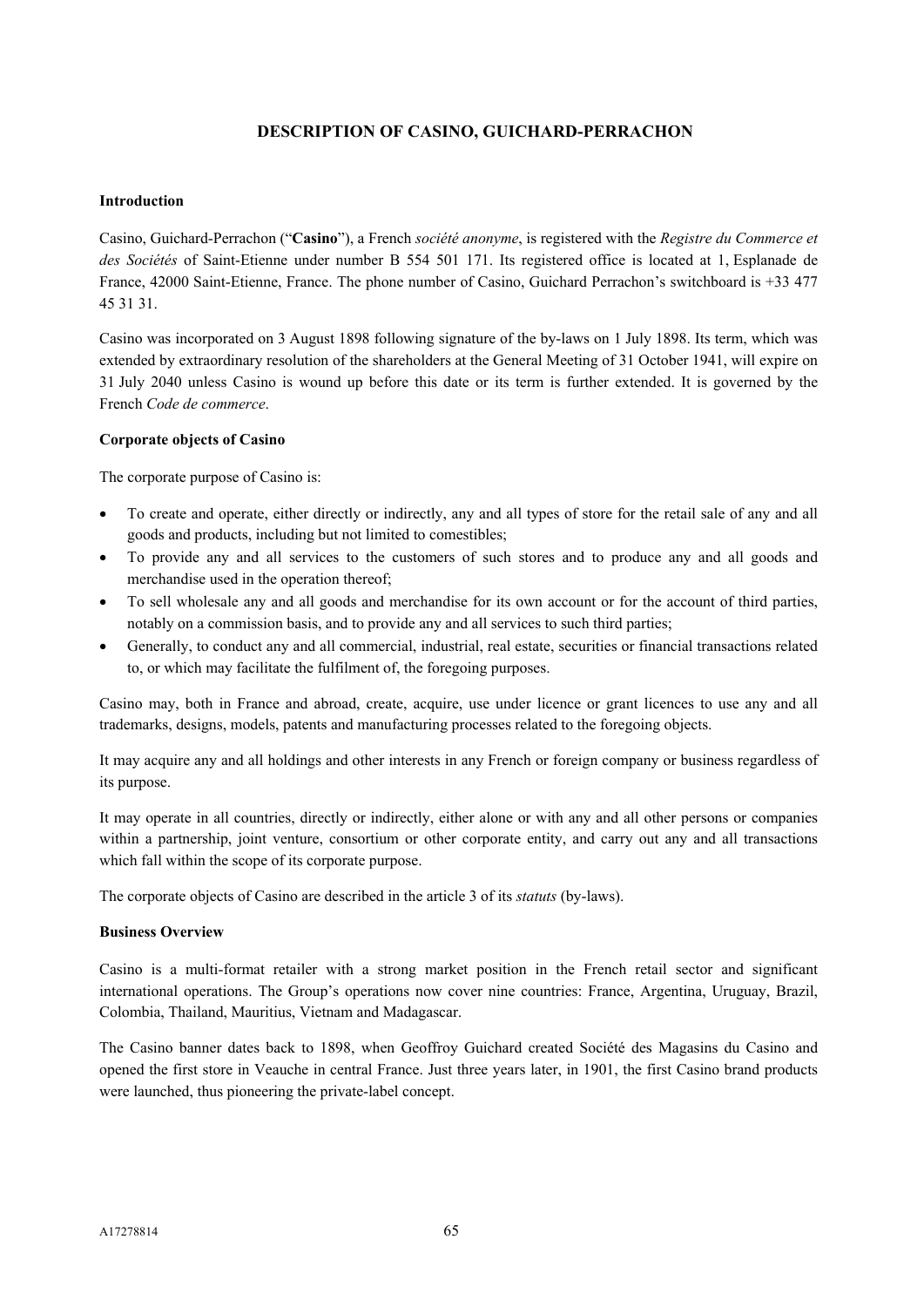The Group expanded rapidly until the eve of the Second World War, opening more than 500 stores in ten years. It initially focused on the Saint-Étienne and Clermont-Ferrand regions and during the 1930s expanded its reach down to the Côte d'Azur. In 1939, the Group managed nine warehouses, 20 plants and almost 2,500 retail stores.

In the 1950s, Casino embarked on a policy of diversifying its formats and its business activities. The first selfservice store opened in 1948, the first Casino supermarket in 1960, the first Casino Cafétéria in 1967 and the first Géant hypermarket in 1970. Acquisition of L'Épargne in 1970 extended the Group's operations to south-western France.

At the end of the 1970s, Casino broke into the international markets, launching a chain of cafeterias in the United States and then acquiring 90 cash & carry stores under the Smart & Final banner in 1984.

The mid-1980s marked a turning point in the Group's expansion policy. It adopted a redeployment strategy aimed at achieving critical mass to improve its resilience in an increasingly competitive retail industry.

This strategy consisted first and foremost of expanding its operations in France and refocusing on its core business as a retailer. Between 1985 and 1996, it acquired control of two retail companies in eastern and southern France, Cédis and La Ruche Méridionale. It signed partnership agreements with the Corse Distribution Group and with Coopérateurs de Normandie-Picardie. In 1992, it took over Rallye's retail business comprising hypermarkets, supermarkets and cafeterias.

The Group also launched a programme to refurbish its hypermarkets and modernise its convenience store network, with the aim of repositioning both its corporate image and the image of its banners. Casino created Spar France in 1996 and acquired a stake in Monoprix-Prisunic in 1997. It also took a majority stake in the Franprix and Leader Price banners in 1997.

As a result of these developments, on the eve of the new millennium Casino had become France's third largest food retailer with about 12.9 per cent. market share<sup>3</sup>.

Leveraging its strong domestic position, the Group then decided to strengthen its international presence and embarked on an active international expansion policy.

From 1998 to 2002, it acquired a large number of retail companies in South America (Libertad in Argentina, Disco in Uruguay, Exito in Colombia, CBD in Brazil and Cativen in Venezuela), Asia (Big C in Thailand, Vindémia in Vietnam), the Netherlands (Laurus, now Super de Boer) and the Indian Ocean region (Vindémia in Reunion, Madagascar, Mayotte and Mauritius).

It also moved into Poland and Taiwan, opening its first Polish hypermarket in Warsaw in 1996 followed by a Leader Price store in 2000, and its first hypermarket in Taiwan in 1998.

Since 2000, Casino has strengthened its presence in France in the most buoyant formats and expanded in its most promising international markets.

In France, Casino has adapted its business mix to meet changing market trends, first by strengthening its positioning in convenience and discount formats through major acquisitions.

In 2000, it acquired a stake in online retailer Cdiscount and raised its interest in Monoprix to 50 per cent. In 2003, Casino and Galeries Lafayette renewed their partnership in Monoprix.

<sup>3</sup> (Source: KantarWorld Panel (formerly TNS))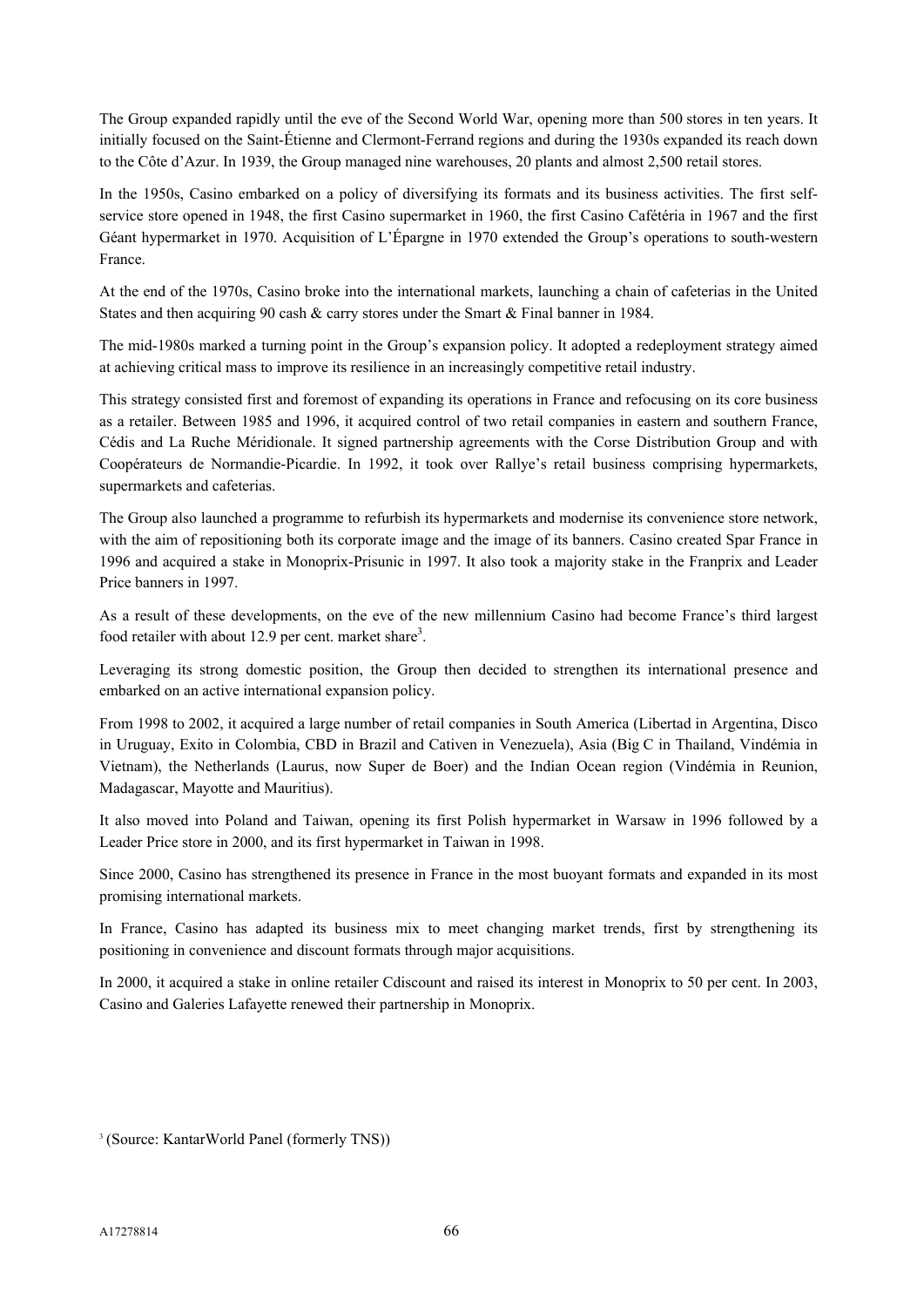At the end of 2008, the strategic agreement between the two partners was extended until 2012. In 2004, the Group increased its interest in Franprix Holding to 95 per cent. and in Leader Price Holding to 75 per cent. Since 2009, it has owned 100 per cent. of both companies.

Secondly, Casino also began to develop other businesses connected with retailing, such as financial services and commercial real estate. In 2001, it joined forces with LaSer Cofinoga to create Banque du Groupe Casino. In July 2010, it signed a partnership agreement in financial products and services with Groupe Crédit Mutuel-CIC, which will increase its interest in Banque Casino to 50 per cent., with Casino owning the remaining 50 per cent. In 2005, the Group's shopping centre properties were spun off into a new subsidiary, Mercialys, which was floated on the stock exchange.

In the international markets, Casino began to refocus its business on two core regions, South America and Southeast Asia, to capitalise on their strong growth potential. From 2005 to 2007, the Group acquired joint control of the GPA Group in Brazil, and became majority shareholder of Exito in Colombia and Vindémia in the Indian Ocean region. In 2010, the partnership between GPA and Casas Bahia, a Brazilian non-food retailer, and Big C's acquisition of Carrefour Thailand (42 stores) significantly increased the Group's footprint in these two regions, which are the main pillars of its international development.

In 2006, Casino sold its Polish retailing businesses and its 50 per cent. interest in its Taiwanese subsidiary Far Eastern Géant, followed by its interest in Smart & Final in the USA in 2007. In 2009, Casino sold its 57 per cent. interest in Dutch retailer Super de Boer.

In 2010, the Venezuelan government ordered the nationalisation of Exito hypermarkets operating in Venezuela. The Bolivarian Republic of Venezuela acquired 80 per cent. of Cativen with casino retaining 20 per cent. to provide its operational support.

In 2011, Exito bought the shares of Casino in Disco and Devoto, Uruguayan subsidiaries of Casino. This reflects the Group's strategic ambitions in Hispanic Latin America.

Lastly, in 2012 Casino obtained control of GPA, a retailer in Brazil and the country's biggest private employer. It is now GPA's only controlling shareholder.

## **Group Executive Committee**

The members of the Group Executive Committee are:

Jean-Charles Naouri Chairman and Chief Executive Officer of Casino Group

Yves Braibant Chairman and Chief Executive Officer of Big C Thailand

Hervé Daudin Executive Director, Merchandise and Supply Chain Director and Chairman of EMCD

Yves Desjacques Executive Director, Corporate Human Resources

Carlos Mario Giraldo Moreno Chairman and Chief Executive Officer of the Éxito Group

Antoine Giscard-d'Estaing Chief Executive Officer Corporate Finance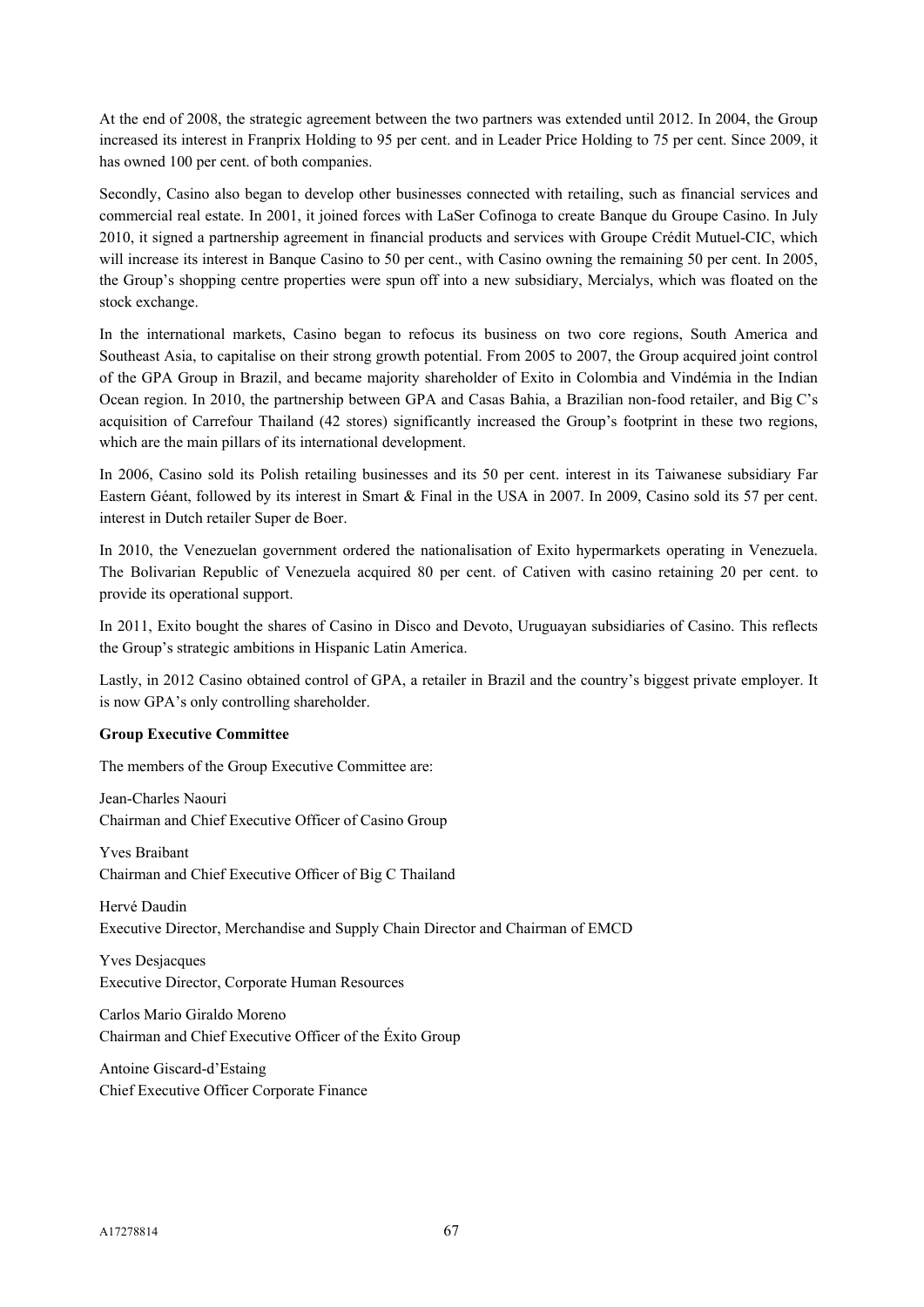Jean-Paul Mochet Chief Executive Officer of Franprix

Tina Schuler Chief Executive Officer of Leader Price

Arnaud Strasser Executive Director, Corporate Development and Holdings

Gérard Walter Chief Executive Officer of Casino Hypermarkets

Committee Secretary: Julien Lagubeau Director, Strategic Planning

The members of the Group Executive Committee are domiciled for the purpose hereof at the registered office of the Issuer, located at 1, Esplanade de France, 42008 Saint Etienne cedex 2, France.

There are no potential conflicts of interest between the duties of the members of the Group Executive Committee and their private interest or other duties.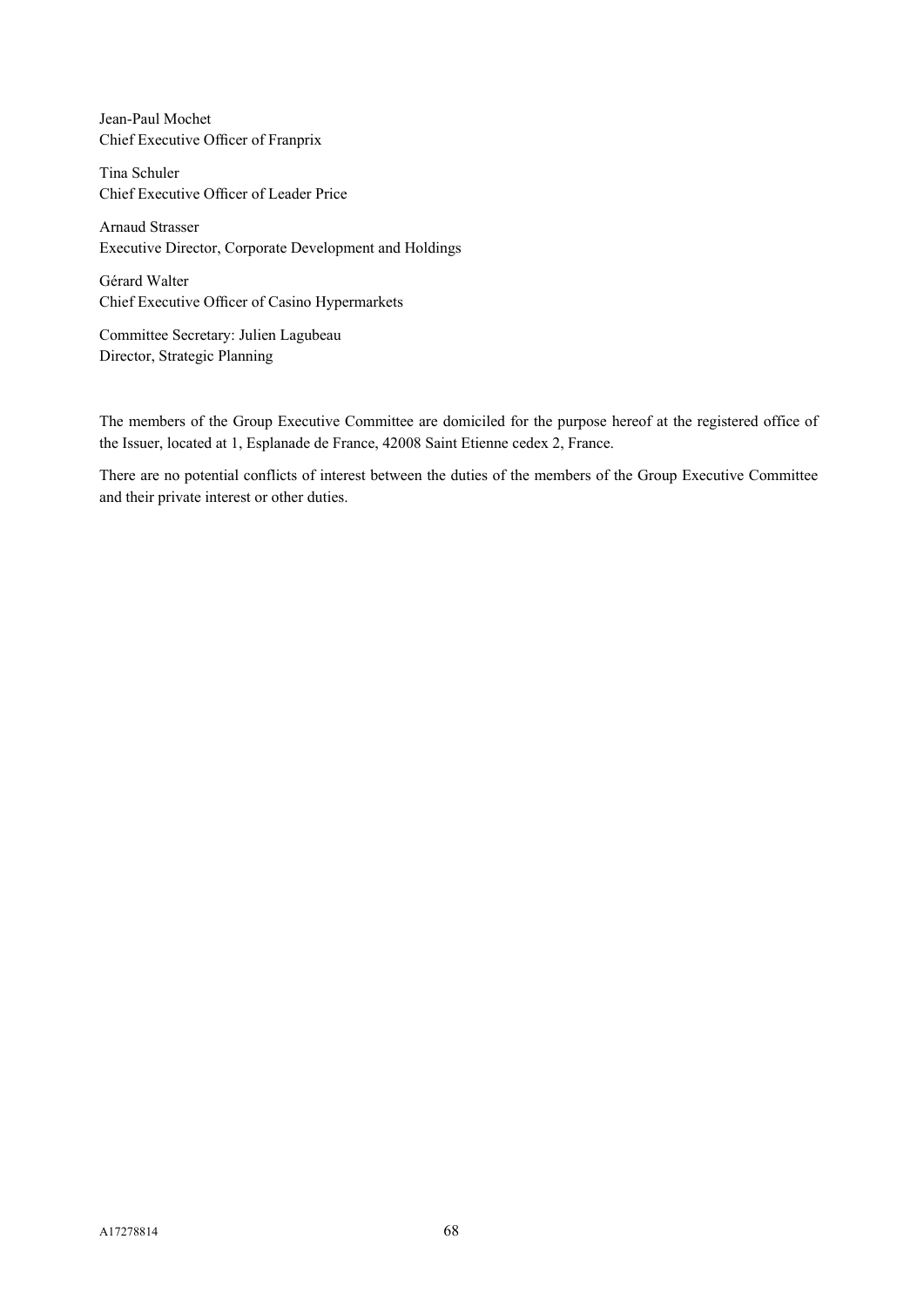## **RECENT DEVELOPMENTS**

The Issuer published the following press releases on 31 July 2013, 6 September 2013, 23 September 2013, 9 October 2013, 14 October 2013, 18 October 2013 and 28 October 2013:

#### **"31 July 2013**

#### **Casino Group finalizes the acquisition of 38 convenience stores from the Norma Group**

Further to the approval of the French Competition Authority, Casino Group finalized the acquisition of 38 convenience stores based in southeast France from the Norma Group, a German hard-discounter.

This strategic acquisition notably enables the continuation of the expansion of the Leader Price banner."

#### **"6 September 2013**

#### **Agreement between Casino and Mr. Abilio Diniz**

In the spirit of mutual respect, M. Abilio Diniz, Chairman of Grupo Pão de Açúcar, and Jean-Charles Naouri, Chairman of Groupe Casino, have agreed to settle their differences and to bring their partnership to a mutually beneficial conclusion so that each leader is free to move on to realize new opportunities.

This is an important moment in Brazilian commercial history since it has now been exactly 65 years – September 7<sup>th</sup>, 1948 – since the Diniz family founded the Grupo Pão de Açúcar, the largest retailer in Brazil.

Abilio Diniz wishes much success to Mr. Naouri and to Groupe Casino. He expresses his fervent hope that the Grupo Pão de Açúcar will continue to grow through its people, its culture and its values, contributing to the development of the country.

Jean-Charles Naouri expresses his gratitude for all the many contributions of Mr. Diniz and his family and wishes him much success in his future endeavors. Mr. Naouri looks forward to keep growing GPA for the benefit of its customers, employees, shareholders and the Brazilian society."

#### "**6 September 2013**

#### **Agreement between Casino and Mr. Abilio Diniz**

On the date hereof Casino Guichard-Perrachon, the controlling shareholder of the Company ("Casino"), and Mr. Abilio Diniz have, together with its related parties, entered into a Private Settlement and Waiver Agreement ("Settlement Agreement") under which the parties agreed to settle any and all disputes, complaints or claims related to their partnership in Brazil, namely as shareholders of Wilkes Participações S.A. ("Wilkes") and CBD. Among other provisions contained therein, the Settlement Agreement provides for:

(a) Share Swap: Casino and its affiliates ("Casino Group") will exchange 19.375 million preferred shares issued by CBD it owns in consideration for the 19.375 million common shares issued by Wilkes currently owned by the group led by Mr. Abilio Diniz ("AD Group"). The transfer of 11,229,075 shares is subject to the previous authorization from Conselho Administrativo de Defesa Econômica- CADE.

(b) Termination of Agreements: The Settlement Agreement also provides for the immediate termination of the agreements firstly entered into by Casino Group and AD Group, such as the Wilkes Shareholders Agreement, CBD Shareholders Agreement and the Conditional Put Option Agreement.

(c) Resignation of Directors: The AD Group delivered to the Board of Directors of CBD, the following resignation letters: (a) resignation letter of Mr. Abilio Diniz as Chairman of the Board of Directors of CBD, as well as member of the Human Resources and Compensation Committee, (b) resignation letter of Mr. Abilio Diniz as director of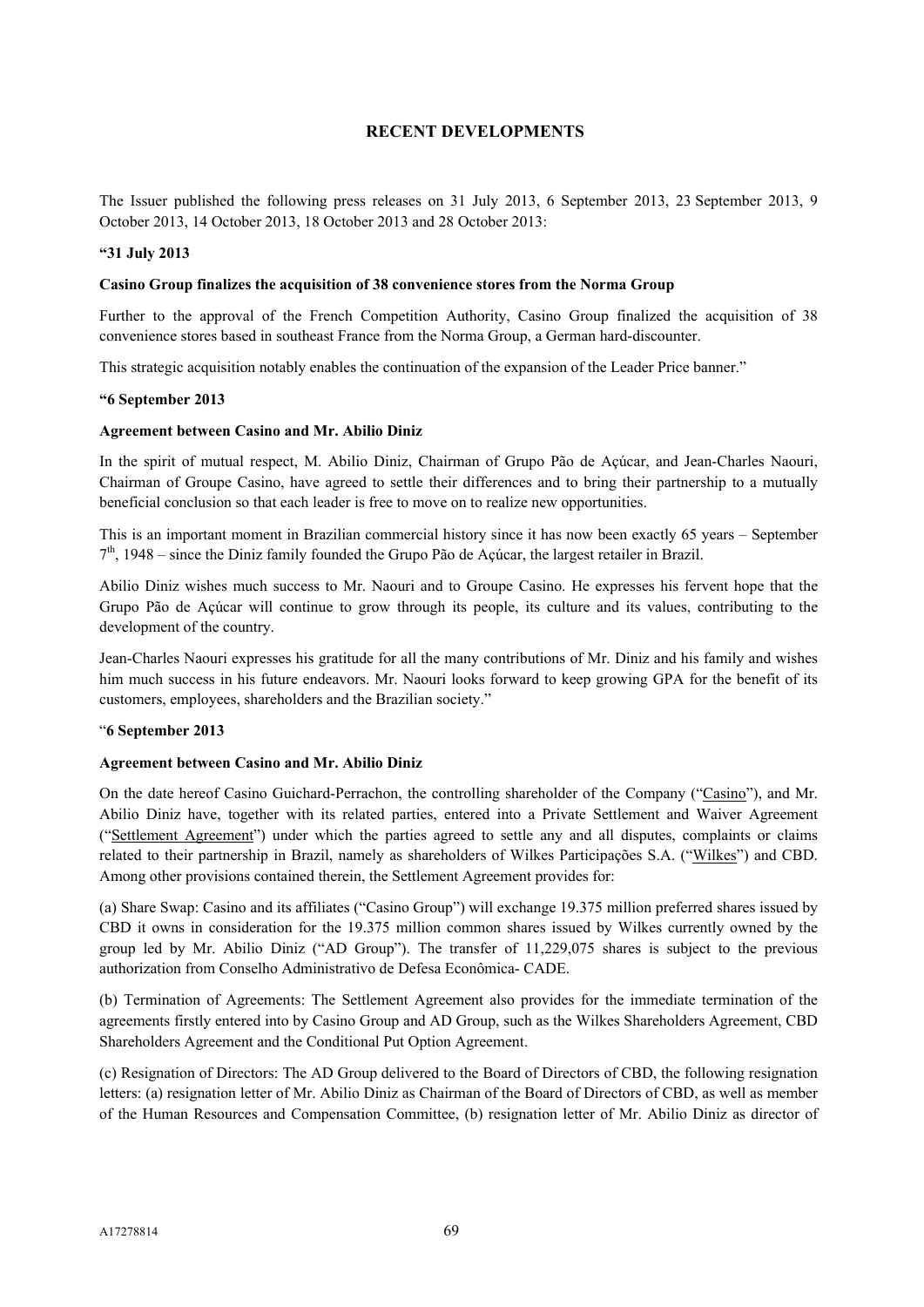Wilkes; (c) the resignation letters of the other two (2) persons appointed by the AD Group as members of the Board of Directors of CBD, as well as members of CBD's special committees.

(d) AD Group rights as shareholders of CBD: As a result of the share swap mentioned above, neither the AD Group nor Mr. Abilio Diniz will hold any shareholder right different than those granted by Brazilian Corporation Law to shareholders.

(e) Ongoing Arbitration Proceedings and other claims: Also as a consequence of the mutually agreed settlement, the parties filed with the ICC a petition seeking the termination of all the existing ICC Arbitration Proceedings No. ICC 17977/CA (C-18055 /CA) and 19165/CA. The parties also agreed to terminate any and all pending claims against each other or any other third party (in connection with the parties' disagreements), as well as agreeing not to bring any action or file any complaint against the other party based on rights set forth in any of the agreements prior executed by the parties or based on understandings of the parties prior to the date hereof.

(f) Non-Compete: With regards to the non-compete obligation originally established in Sections 14.3 and 14.3.1. of the Wilkes Shareholders Agreement, in view of the Settlement Agreement, the AD Group was released from any and all obligation contemplated on such matter.

(g) Real Estate: The real estate contractual framework, under which the AD Group acquired from and leased back to CBD 60 stores since 2005, to which CBD is a party, shall remain in full force."

## "**23 September 2013**

## **Jean-Charles Naouri will be Chairman of the Board of Directors of GPA**

An Extraordinary General Meeting of GPA will be called for October 9th, 2013 in order to elect Mr. Jean-Charles Naouri as Chairman of the Board of Directors of GPA.

Mr. Jean-Charles Naouri: "*I want to express my renewed confidence in the management team of GPA led by Eneas Pestana. I know that I can rely on their commitment to build on the achievements made to date and take up the challenges to come*."

In addition, Casino Group proposed today the creation of another position of Vice-Chairman of the Board of Directors of GPA, to which Casino Group intends to appoint Mr. Ronaldo Iabrudi, already a member of the Board of Directors of GPA and the director and representative of Casino Group in Brazil.

Once the abovementioned proposals are implemented, the Board of Directors of GPA will be composed of twelve (12) members, with Mr. Jean-Charles Naouri as Chairman and Mr. Arnaud Strasser and Mr. Ronaldo Iabrudi as Co-Vice-Chairmen."

#### "**9 October 2013**

#### **Jean-Charles Naouri is elected GPA's Chairman of the Board of Directors**

Mr. Jean-Charles Naouri was elected Chairman of the Board of Directors of GPA, in an Extraordinary General Meeting of GPA held on October 9th, 2013.

The Board of Directors of GPA is composed of twelve (12) members, with Mr. Jean-Charles Naouri as Chairman."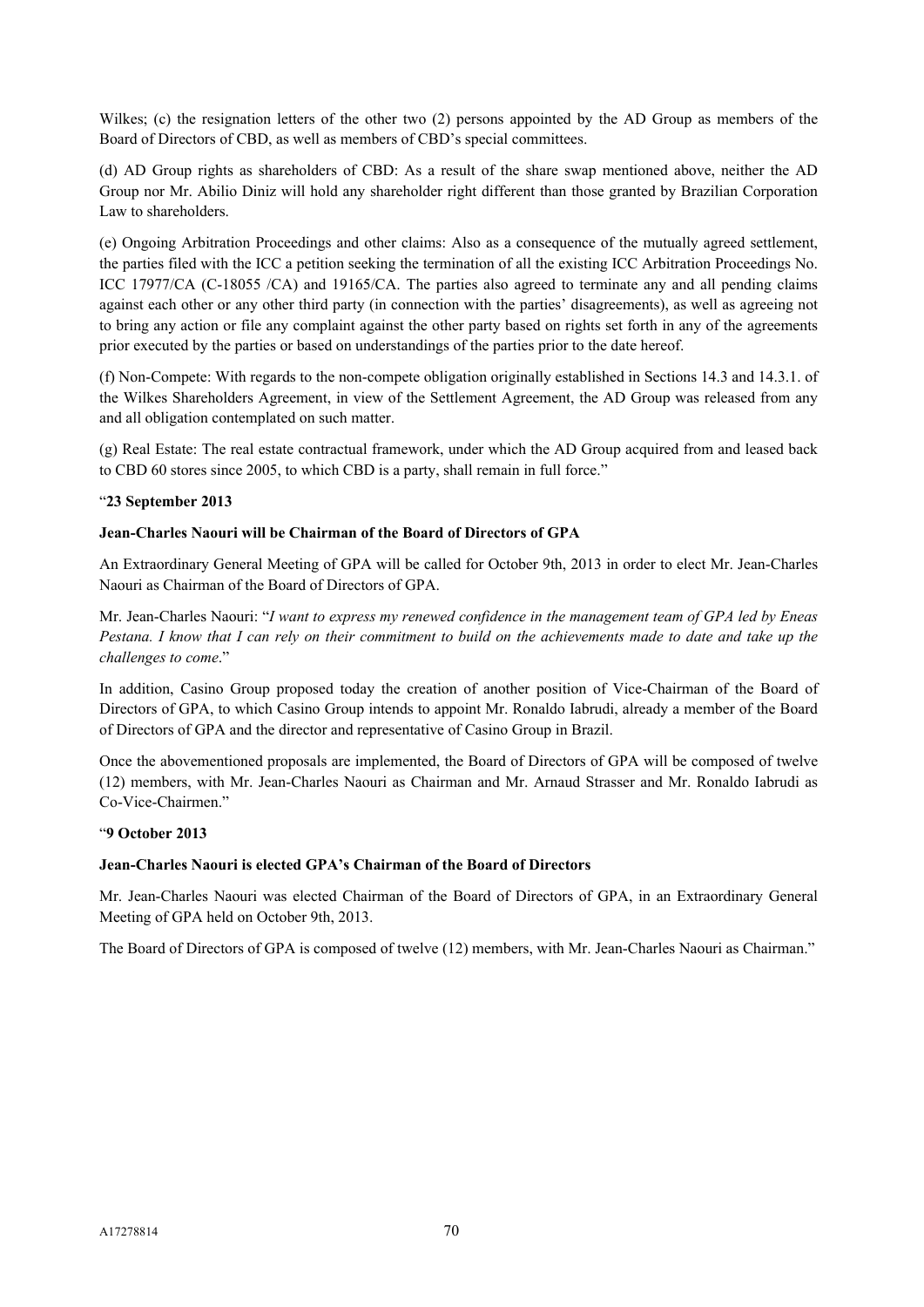### "**14 October 2013**

**Q3 2013 sales: Strong growth in Brazil and Recovery of Géant hypermarkets**

- **Total Group sales:** 
	- **Acceleration in organic growth<sup>4</sup> excluding petrol at +6.6%**
	- **Sales of €11.8 billion, stable given foreign-exchange effects**
- **Internationally, sustained organic growth excluding petrol at +12.4%,** notably driven by excellent performances in Brazil
- **In France**, over the third quarter:
	- **Géant's traffic and food <sup>5</sup> volumes** have turned **positive** again (**+1.3% and +1.5%**  respectively)
	- All **French banners** were in **sequential improvement**
- **Over the 9 months 2013, Group sales totalled €35.5 billion, up +22.1%**

| Consolidated net<br>sales (before tax) | Q3 2012         | Q3 2013         | Evolution Q3 2013/Q3 2012 | Q2 2013                                  |                                                                    |                                                                         |
|----------------------------------------|-----------------|-----------------|---------------------------|------------------------------------------|--------------------------------------------------------------------|-------------------------------------------------------------------------|
|                                        | in $\epsilon$ m | in $\epsilon$ m | Organic<br>growth         | Organic<br>growth<br>excluding<br>petrol | Organic<br>growth<br>excluding<br>petrol and<br>calendar<br>effect | Organic<br>growth<br>excludin<br>g petrol<br>and<br>calenda<br>r effect |
| <b>Total continuing</b><br>operations  | 11,767          | 11,777          | $+0.1\%$                  | $+6.6\%$                                 | $+6.5\%$                                                           | $+3.0\%$                                                                |
| France                                 | 4,663           | 5,043           | $+8.1\%$                  | $-2.9\%$                                 | $-3.6\%$                                                           | $-3.3\%$                                                                |
| International                          | 7,104           | 6,734           | $-5.2\%$                  | $+12.4%$                                 | $+12.5%$                                                           | $+9.7\%$                                                                |

## **Evolution of the Group's consolidated net sales in the 3rd quarter of 2013**

**In the third quarter of 2013**, the **Group's** consolidated sales remained stable at **€11,777m** compared to the third quarter of 2012. Changes in scope, particularly the full consolidation of Monoprix, had an impact of +3.8%, while foreign exchange rates had an impact of -9.9%. Average calendar effect was  $+0.7\%$  in France and -0.1% internationally.

5 FMCG

<sup>&</sup>lt;sup>4</sup> organic growth is growth at constant scope of consolidation and exchange rates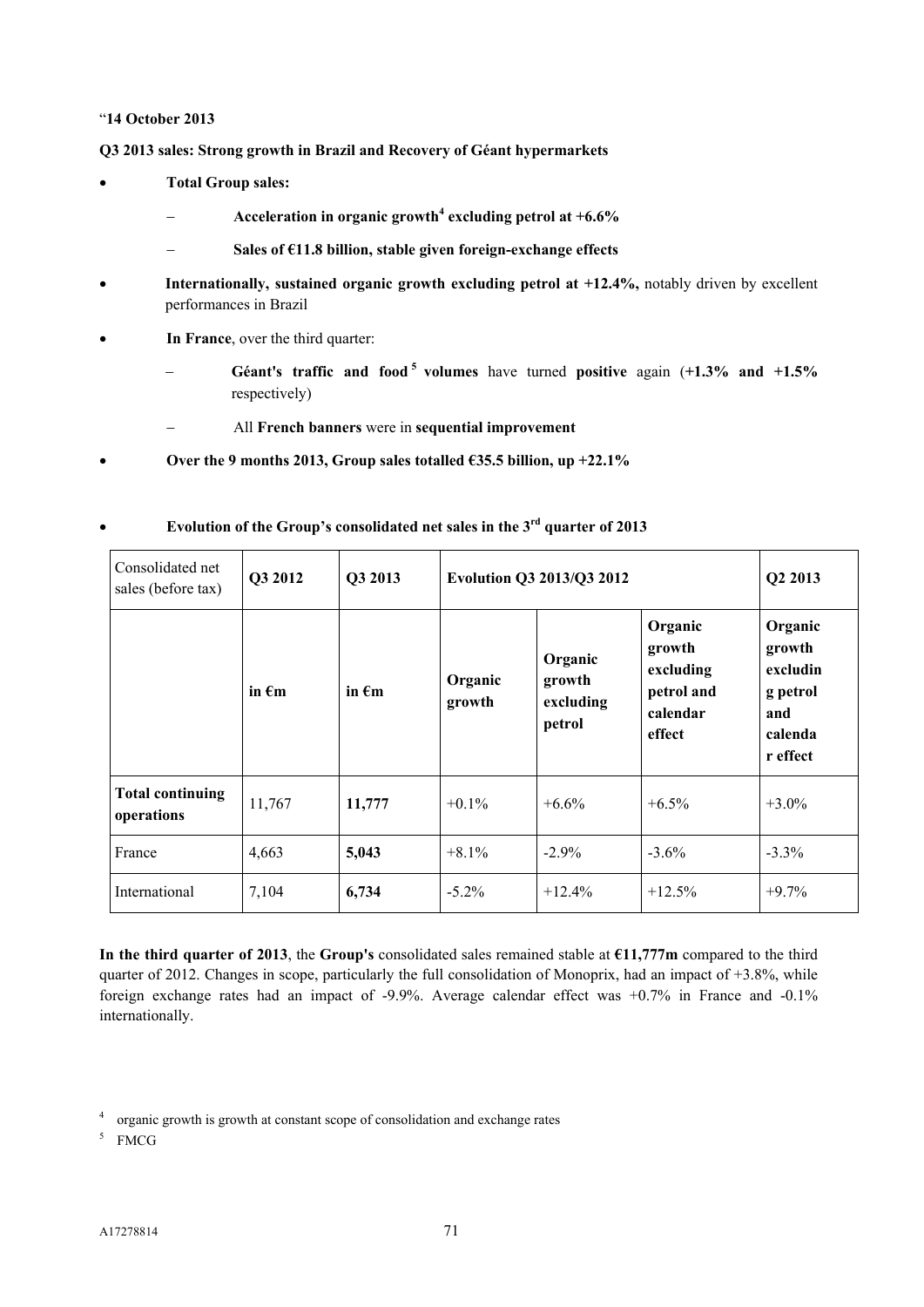Over the **9 months 2013**, the Group's consolidated sales totalled **€35.5 billion**, up +22.1%.

### **Q3 2013 SALES**

### **In France, activity was marked by improved traffic and food volumes at Géant, where they both became positive again**

In France, organic growth excluding petrol was in line with previous quarters at -2.9% during Q3 2013. Total sales were  $\epsilon$ 5.043 million, growing by +8.1%.

- **Géant** and **Casino Supermarkets** sales improved markedly compared to Q2. Géant's traffic and food volumes were positive (+1.3% and +1.5% respectively). In Casino supermarkets, traffic also became positive again (+0.6%).
- All **French banners** posted **higher** sales compared to the second quarter.
- **Cdiscount's** growth, which was higher than the market average, remained satisfactory with business volume up by +14.3% thanks to the marketplace and net sales growth.

### **Internationally, organic growth in all Group markets was very strong (+12.5% excluding petrol and calendar effect) and accelerating compared to previous quarters**

International subsidiaries posted another quarter of strong organic growth at **+12.5%** excluding petrol and calendar effect. Organic growth was particularly strong in Brazil, due to the combined effects of strong same-store sales and rapid expansion. When translated in euros, international sales were **€6,734 million (-5.2%)** given unfavourable foreign-exchange effects.

- Latin America posted strong organic growth of +13.5% excluding petrol and calendar effect, up compared to Q2 2013 (+10.3%), driven by strong performance of stores in Brazil and the dynamic expansion of cash-andcarry in Brazil and discount formats in Colombia.
- Organic growth in **Asia**, excluding petrol and calendar effect, was very robust at **+8.5%**, due to rapid expansion in Thailand and Vietnam.

### **FRANCE: SALES ANALYSIS - Q3 2013**

Sales in **France** came to **€5,043 million** in the third quarter of 2013, up **+8.1%**

### **Evolution in sales**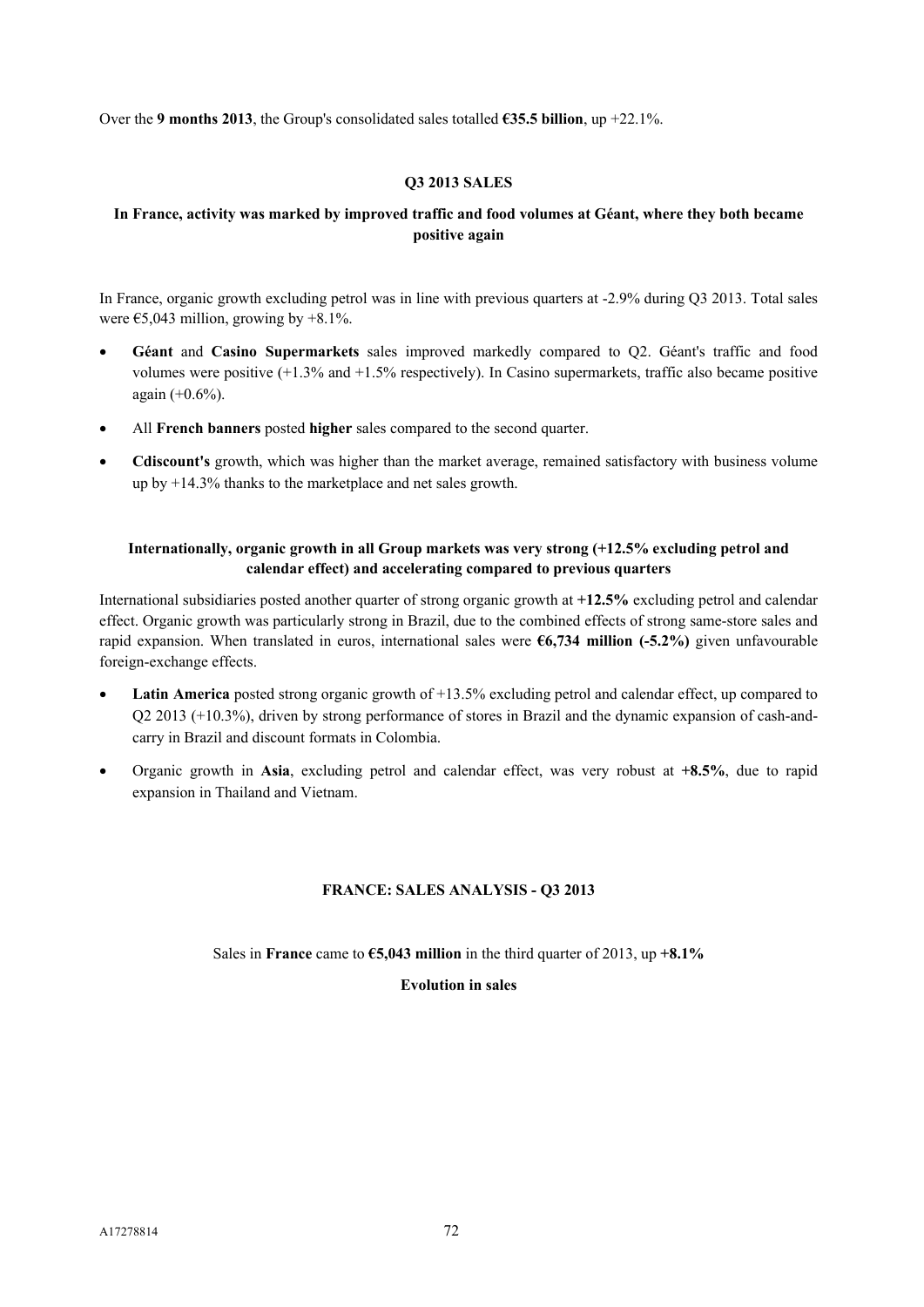| In $\epsilon$ m                       |         |         | <b>Total growth</b> | Organic<br>growth <sup>6</sup> |
|---------------------------------------|---------|---------|---------------------|--------------------------------|
|                                       | Q3 2012 | Q3 2013 | Q3 2013             | Q3 2013                        |
| Net sales before tax - France         | 4,662.9 | 5,042.7 | $+8.1%$             | $-3.6\%$                       |
| <b>Casino France</b>                  | 3,201.1 | 3,073.1 | $-4\%$              | $-3.2\%$                       |
| of which Géant Casino<br>hypermarkets | 1,358.0 | 1,306.5 | $-3.8\%$            | $-4.5%$                        |
| of which Casino supermarkets          | 1,001.3 | 943.1   | $-5.8\%$            | $-5.8\%$                       |
| Of which Convenience                  | 427.1   | 423.7   | $-0.8\%$            | $-0.8\%$                       |
| Of which Cdiscount and<br>MonShowroom | 302.4   | 325.4   | $+7.6%$             | $+7.1%$                        |
| Franprix – Leader Price               | 1,003.2 | 1,026   | $+2.3%$             | $-6.7\%$                       |
| <b>Monoprix</b>                       | 458.6   | 943.5   | $+105.7\%$          | $+1.6%$                        |

Evolution in same-store sales, excluding petrol

| In $\epsilon$ m              |          |                            | excluding calendar effect |                     |
|------------------------------|----------|----------------------------|---------------------------|---------------------|
|                              | Q3 2013  | Q3 2013 calendar<br>effect | Q3 2013                   | Q <sub>2</sub> 2013 |
| Géant Casino<br>hypermarkets | $-4.4%$  | $+0.3\%$                   | $-4.7\%$                  | $-7.8\%$            |
| Casino supermarkets          | $-4.6%$  | $+0.9\%$                   | $-5.5\%$                  | $-6.3\%$            |
| Franprix                     | $-1.1\%$ | $+0.7%$                    | $-1.8%$                   | $-2\%$              |
| Leader Price                 | $-1.8\%$ | $+0.8\%$                   | $-2.6%$                   | $-3.4\%$            |
| Monoprix                     | $+1\%$   | $+1.2\%$                   | $-0.2%$                   | $+0.3\%$            |

### **Casino France**

Although price cuts had greater impact in Q3 2013 than in Q2 2013, Géant and Casino supermarkets sales rose significantly over the third quarter.

Géant Casino same-store sales improved markedly in Q3 2013 compared to Q2 2013 (-4.7% versus -7.8%) excluding calendar effect). During the quarter, its traffic and food volumes (FMCG) were positive (+1.3% and

<sup>6</sup> Excluding petrol and calendar effect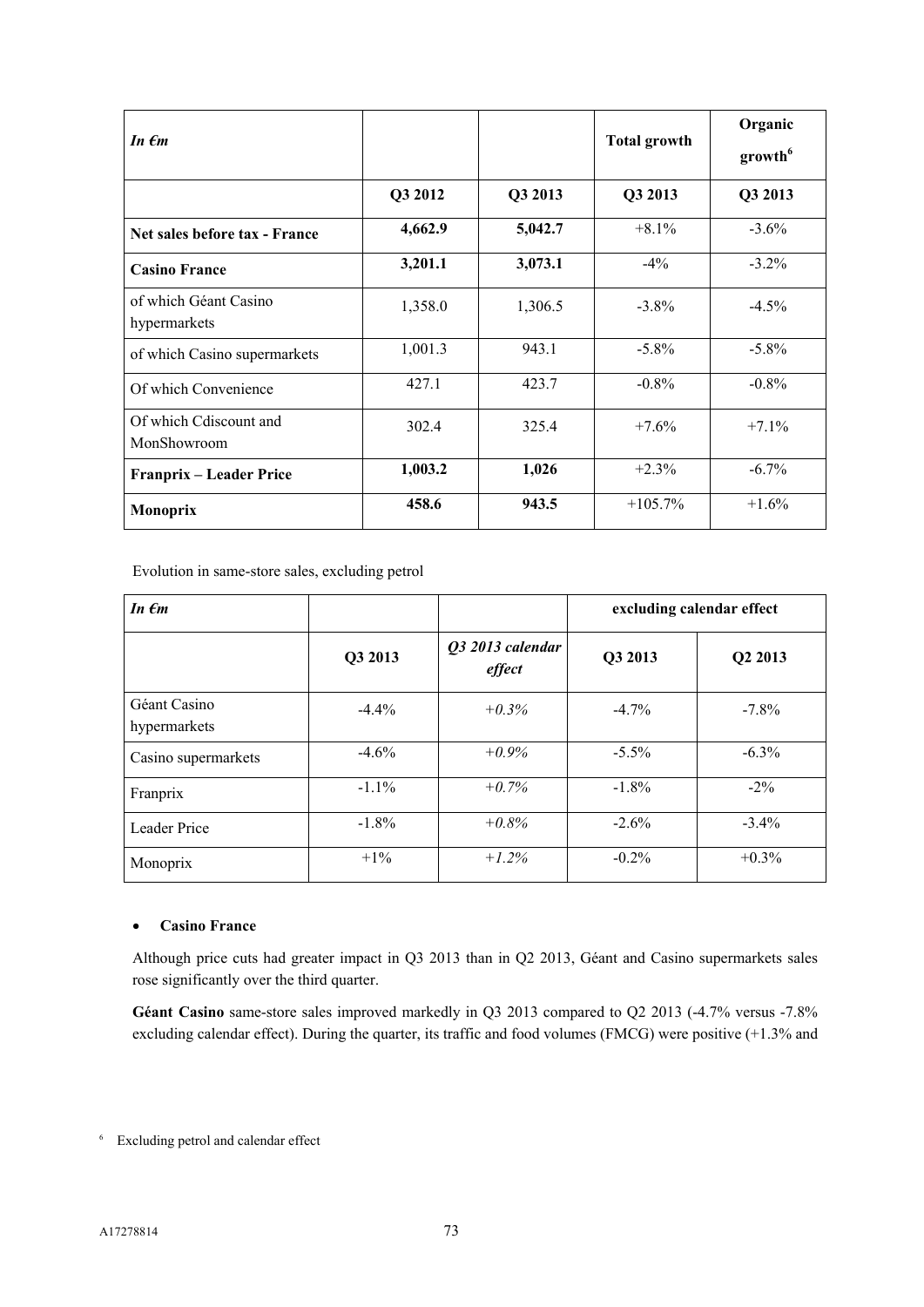$+1.5\%$  respectively). This trend was confirmed as traffic rose by  $+2.4\%$  and food volumes by  $+7.7\%$  over a four-week period ending on 14 October.

**Casino supermarkets** same-store sales also improved in Q3 2013 compared to Q2 (-5.5% versus  $-6.3\%$  excluding calendar effect). Over the quarter, traffic was positive  $(+0.6\%)$  This trend was also confirmed as traffic and food volumes were both positive  $(+0.4\%$  and  $+1\%$  respectively) over a four-week period ending on 14 October.

**Proximity** sales almost stabilised, declining by -0.8% on an organic basis excluding calendar effect, versus -3.3% in Q2 2013.

**Cdiscount** business volume continued to grow significantly by +14.3% in Q3 2013, driven by the marketplace, which now accounts for  $14\%$  of business volume, and by net sales, which rose by  $+7.1\%$ , remaining above the market average.

The marketplace now has 4.5 million offers available.

Cdiscount relies on a network of 14,000 pick-up points.

13% of site sales were made via smartphones or tablets at the end of Q3 2013.

### **Franprix – Leader Price**

Total Franprix-Leader Price sales posted an increase of +2.3% thanks to the continued expansion of the network with the consolidation of Norma stores and master franchises.

Leader Price same-store sales excluding calendar effect declined by -2.6%, in sequential acceleration compared to Q2 2013 (-3.4%).

Over the quarter, Franprix same-store sales fell by -1.8% excluding calendar effect (versus -2% in Q2 2013).

### **Monoprix**

Sales at Monoprix rose +1.6% on an organic basis excluding petrol and calendar effect in Q3. Food sales were well-oriented, while the performance of the banner's smaller formats (Monop', Naturalia and Beauty) was particularly satisfying. Expansion was dynamic with the opening of 9 stores during the quarter.

### **INTERNATIONAL: SALES ANALYSIS - Q3 2013**

Reported sales for international operations fell by **-5.2%**, taking into account the impact of unfavourable **foreign-exchange rates (-16.5%).**

**Organic growth** was very robust at **+12.5%** excluding petrol and calendar effect, an acceleration compared to previous quarters, driven by strong performance in Latin America and Asia. This illustrates the very strong performance of the Group's major subsidiaries.

| <b>Total growth</b> | Organic growth<br>excl. petrol | <b>Organic</b><br>growth excl.<br>petrol and | Same-store<br>growth<br>excluding | Same-store<br>growth<br>excluding petrol |
|---------------------|--------------------------------|----------------------------------------------|-----------------------------------|------------------------------------------|
|---------------------|--------------------------------|----------------------------------------------|-----------------------------------|------------------------------------------|

### **Evolution in International sales in the 3rd quarter of 2013**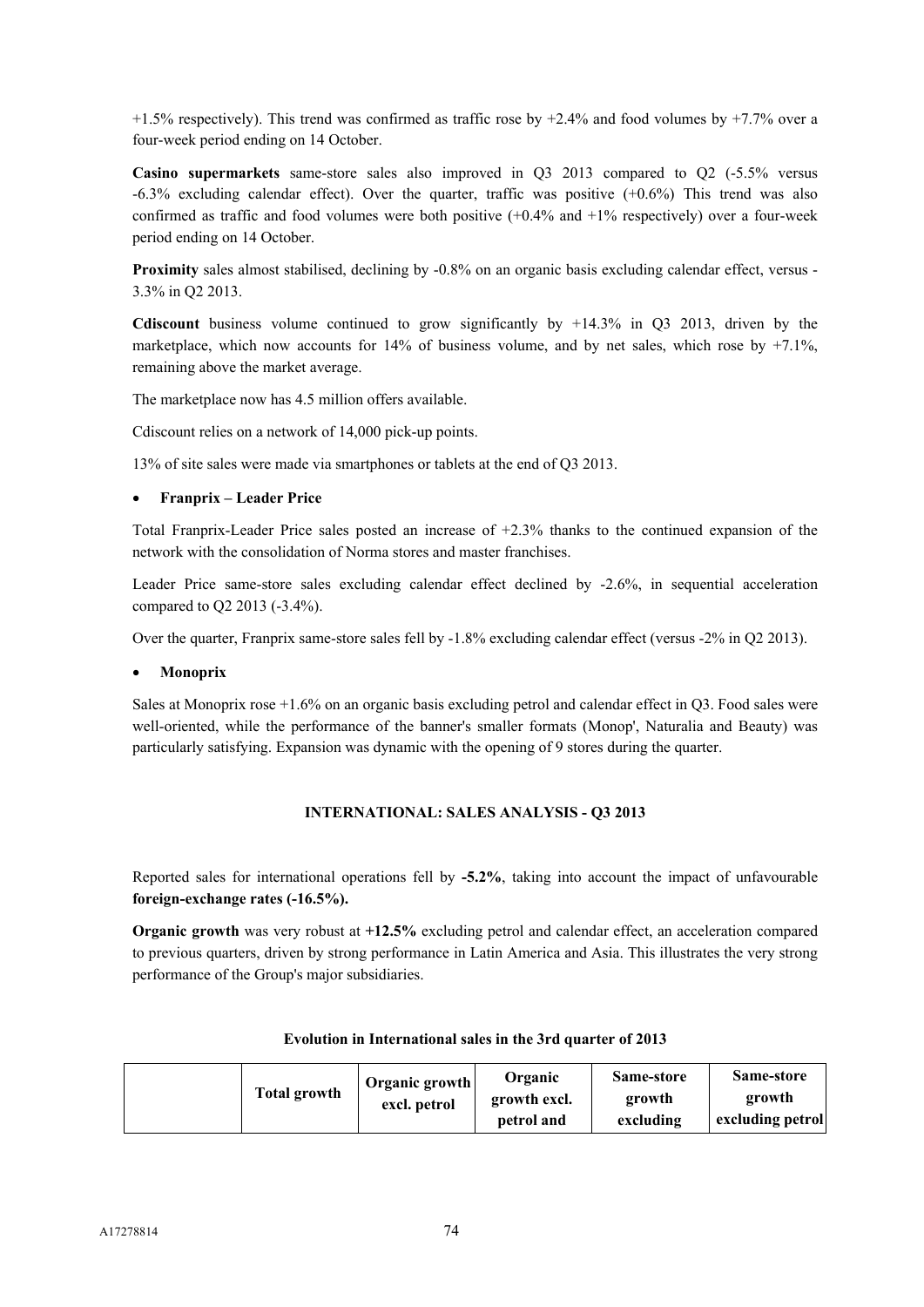|               |          |           | calendar<br>effect | petrol   | and calendar<br>effect |
|---------------|----------|-----------|--------------------|----------|------------------------|
| Latin America | $-6.2\%$ | $+13.5\%$ | $+13.5\%$          | $+9.6%$  | $+9.6%$                |
| Asia          | $+1\%$   | $+7.6%$   | $+8.5\%$           | $-0.3\%$ | $+0.6\%$               |

**Latin American** same-store sales grew by **+9.6%**, excluding petrol and calendar effect, a strong increased compared to Q2 2013 (+6.7%) reflecting notably GPA's solid performance in Brazil. Organic growth totalled +13.5% excluding petrol and calendar effect (versus +10.3% in Q2), boosted by ongoing rapid expansion.

### **GPA in Brazil**

In Brazil, GPA posted same-store sales excluding petrol and calendar effect up +12%, up from Q2 2013  $(+10.1\%)$ .

In the food segment, all GPA banners performed well. GPA Food same-store sales rose by  $+8.9\%$ <sup>7</sup>. Assaí's performance was particularly remarkable. Expansion was marked in Q3 2013 with the opening of 12 Minimercado, 2 Assaí and 1 Pão de Açúcar stores.

In the non-food segment, Viavarejo same-store sales continued to grow very strongly at +15.4%. E-commerce performed extremely well, driven by the successful sales strategy of Nova's websites. Three Ponto Frio and two Casas Bahia opened over the quarter.

### **Grupo Exito**

Against a backdrop of softening consumption, Exito's organic growth continued in the  $3<sup>rd</sup>$  quarter due notably to the expansion in Colombia and overall solid performance in Uruguay. Surtimax's market share rose during the quarter thanks to the expansion on this discount format. Exito also increased the share of its activities that complement its retail business - particularly commercial real estate.

*Exito's Q3 earnings will be released on 24 October 2013.*

**In Asia**, same-store growth excluding calendar effect totalled +0.6%. **Organic** sales growth excluding calendar effect maintained a high level of **+8.5%.**

### **Big C Thailand**

**Big C** posted **organic sales growth** excluding calendar effect of **+6.9%**, despite a backdrop of softening consumption.

### **Big C Vietnam**

**Big C Vietnam's organic growth** continued, due in particular to the opening of a hypermarket and shopping mall, bringing the total number of hypermarkets to 25.

<sup>7</sup> as a reminder, GPA releases gross sales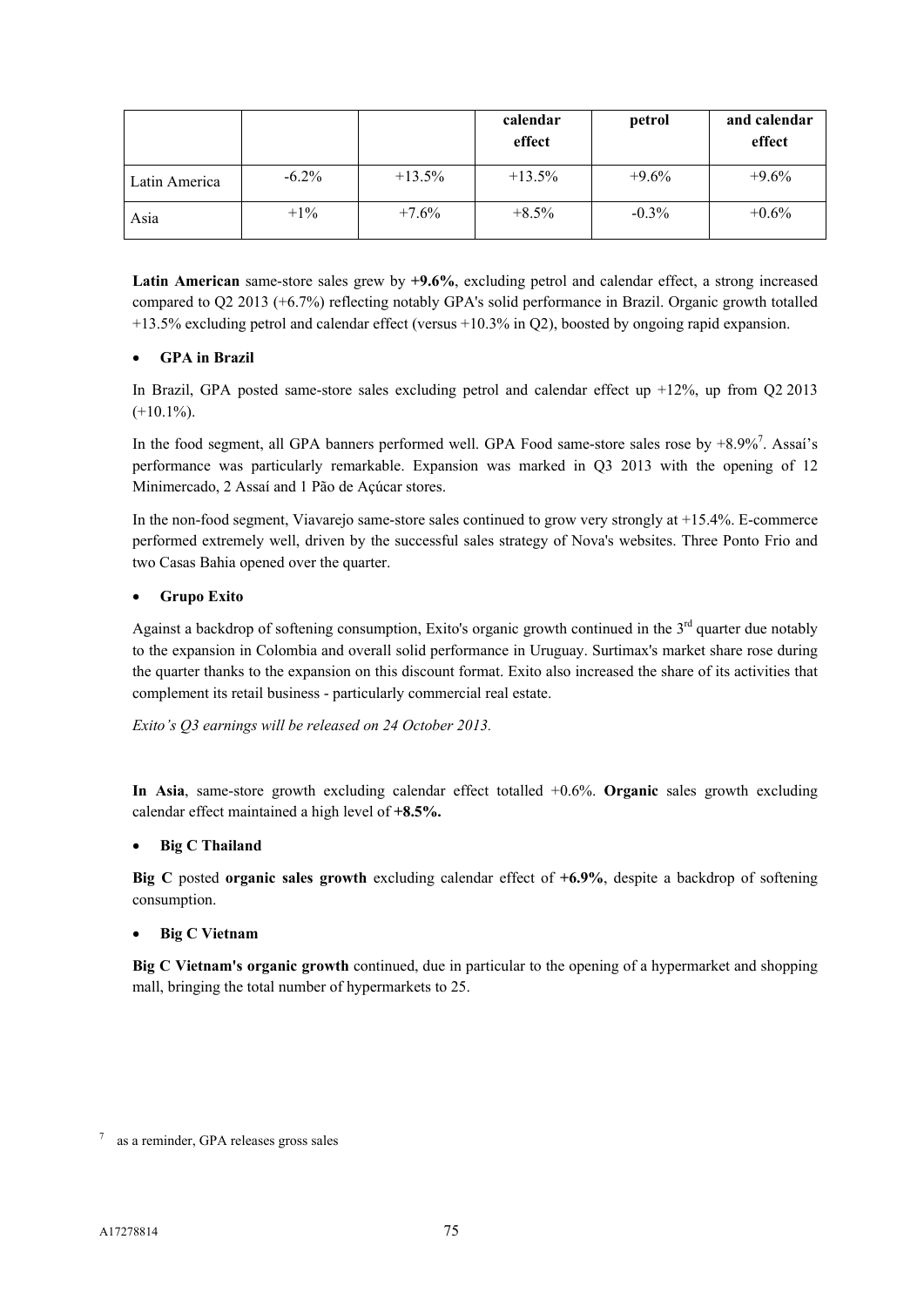### **Appendices Main changes in the scope of consolidation**

- Full consolidation of Monoprix since 5 April 2013
- Deconsolidation of Mercialys on 21 June 2013, the date of the Annual General Meeting during which Casino's loss of control was noted. As of this date, results have been accounted for using the equity method.
- Full consolidation of DSO and CAFIGE into Franprix-Leader Price from 1 February 2013
- Full consolidation of PFD (FABRE) into Franprix Leader Price from 31 December 2012
- Full consolidation of HDRIV (RIVIERE) into Franprix Leader Price from 1 December 2012
- Full consolidation of NORMA into Franprix Leader Price from 31 July 2013
- Full consolidation of GUERIN into Franprix Leader Price from 30 June 2013
- Full consolidation of Monshowroom from 2 September 2013

| in $\epsilon$ m                                                 | O <sub>3</sub><br>2012 | <b>O3</b><br>2013 | Change        | Change                           | 9-month<br>2012    | 9-month<br>2013 | Change        | Change                           |
|-----------------------------------------------------------------|------------------------|-------------------|---------------|----------------------------------|--------------------|-----------------|---------------|----------------------------------|
|                                                                 | $\epsilon$ m           | $\epsilon$ m      | Repor-<br>ted | At constant<br>exchange<br>rates | $\epsilon_{\bf m}$ | $\epsilon$ m    | Repor-<br>ted | At constant<br>exchange<br>rates |
| <b>FRANCE</b>                                                   | 4.663                  | 5,043             | $+8.1%$       | $+8.1%$                          | 13.689             | 14,244          | $+4%$         | $+4%$                            |
| Of which:                                                       |                        |                   |               |                                  |                    |                 |               |                                  |
| <b>Casino France</b>                                            | 3,201                  | 3,073             | $-4%$         | $-4%$                            | 9,063              | 8,547           | $-5.7%$       | $-5.7%$                          |
| Géant Casino hypermarkets                                       | 1,358                  | 1,307             | $-3.8%$       | $-3.8%$                          | 3,906              | 3,577           | $-8.4%$       | $-8.4%$                          |
| Casino supermarkets                                             | 1,001                  | 943               | $-5.8\%$      | $-5.8\%$                         | 2,801              | 2,614           | $-6.7\%$      | $-6.7\%$                         |
| Proximity                                                       | 427                    | 424               | $-0.8%$       | $-0.8%$                          | 1,140              | 1,113           | $-2.4%$       | $-2.4%$                          |
| Cdiscount, Monshowroom<br>and other businesses                  | 415                    | 400               | $-3.6%$       | $-3.6%$                          | 1,216              | 1,243           | $+2.3%$       | $+2.3%$                          |
| Franprix - Leader Price                                         | 1,003                  | 1,026             | $+2.3%$       | $+2.3%$                          | 3,161              | 3,235           | $+2.3%$       | $+2.3%$                          |
| Monoprix                                                        | 459                    | 944               | $+105.7$      | $+105.7$                         | 1,465              | 2,461           | $+68%$        | $+68%$                           |
| <b>INTERNATIONAL</b>                                            | 7,104                  | 6,734             | $-5.2%$       | $+11.3%$                         | 15,426             | 21,300          | $+38.1$       | $+52.6%$                         |
| Of which:                                                       |                        |                   |               |                                  |                    |                 |               |                                  |
| <b>Latin America</b>                                            | 6,050                  | 5,673             | $-6.2%$       | $+12.2%$                         | 12,306             | 17,987          | $+46.2$       | $+64.2%$                         |
| Asia                                                            | 850                    | 858               | $+1\%$        | $+7.6%$                          | 2,491              | 2,686           | $+7.8%$       | $+8.4%$                          |
| <b>Other sectors</b>                                            | 205                    | 203               | $-0.9%$       | $-0.4%$                          | 628                | 626             | $-0.4%$       | $+0.1\%$                         |
| <b>NET SALES FROM</b><br><b>CONTINUING</b><br><b>OPERATIONS</b> | 11,767                 | 11,777            | $0.1\%$       | $+10%$                           | 29,115             | 35,543          | $+22.1%$      | $+29.8%$                         |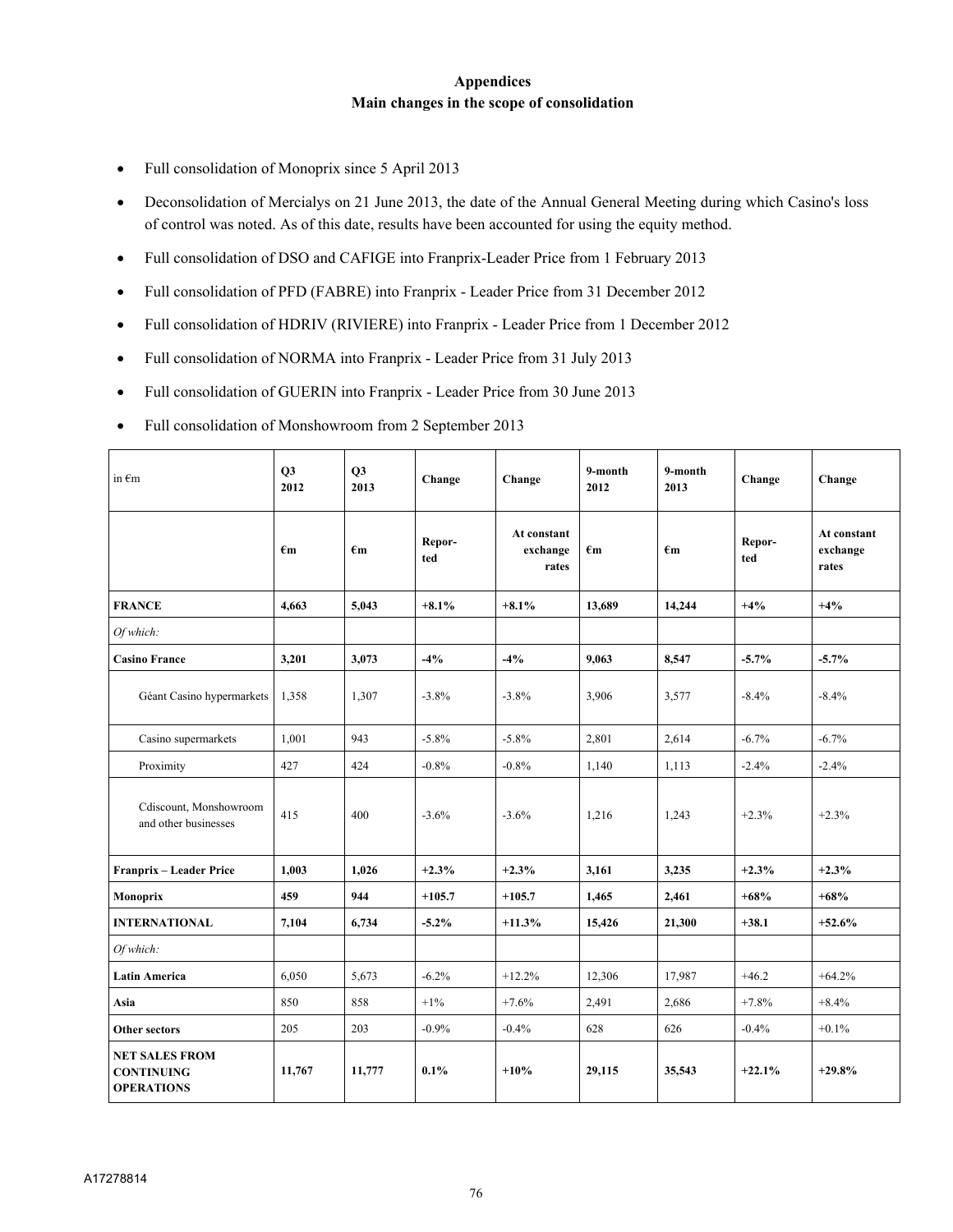## **Exchange rates**

| Average exchange rates          | 9-month 2012 | 9-month 2013 | Change    |
|---------------------------------|--------------|--------------|-----------|
| Argentina (ARS / EUR)           | 0.1748       | 0.1437       | $-17.8\%$ |
| Uruguay (UYP / EUR)             | 0.0382       | 0.0377       | $-1.2\%$  |
| Thailand (THB / EUR)            | 0.0250       | 0.0250       | $-0.1\%$  |
| Vietnam (VND / EUR) $(x 1,000)$ | 0.0375       | 0.0363       | $-3.0\%$  |
| Colombia (COP/EUR) (x 1,000)    | 0.4346       | 0.4095       | $-5.8\%$  |
| Brazil (BRL / EUR)              | 0.4071       | 0.3585       | $-12.0\%$ |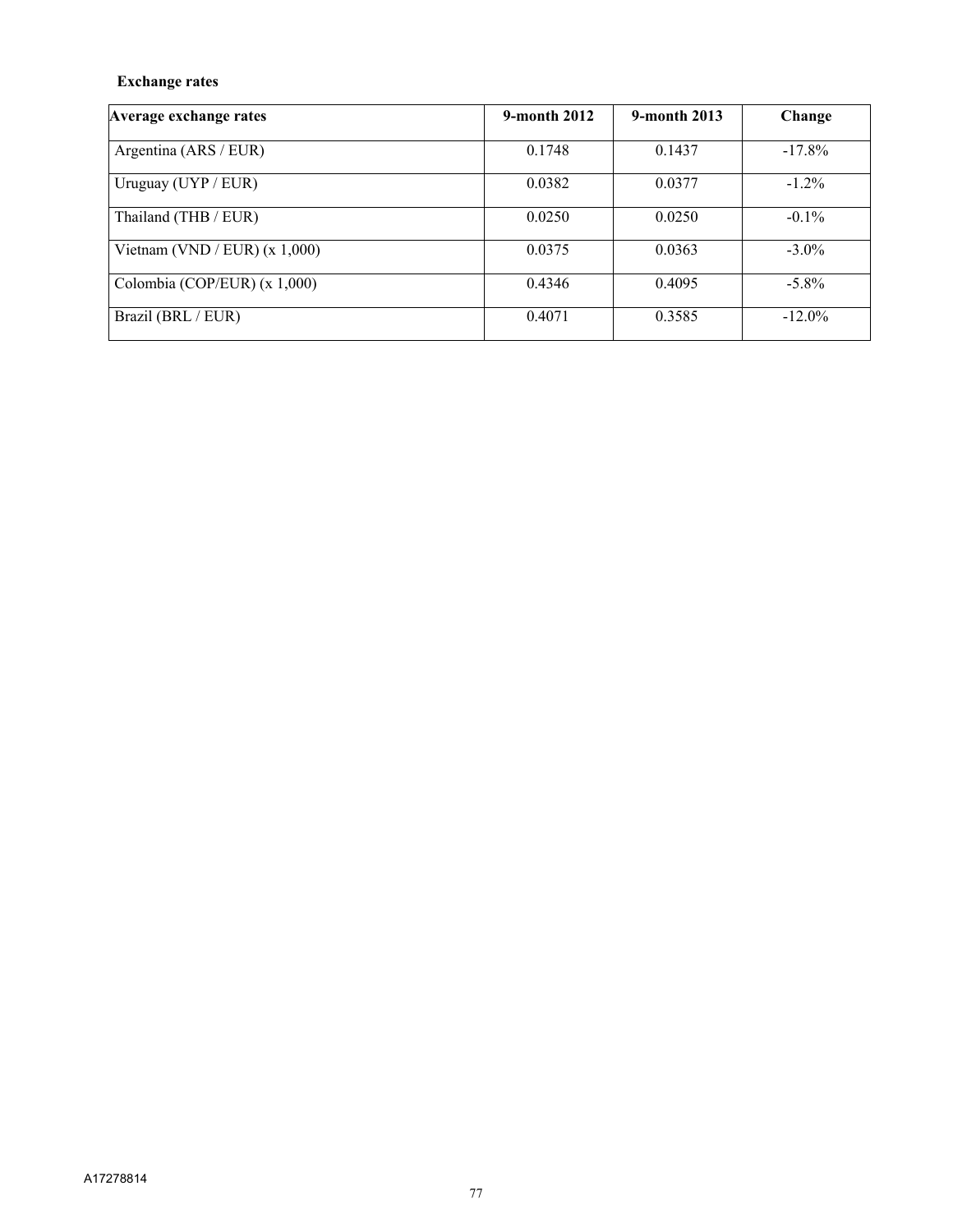### **Period-end store network: France**

| France                                                                        | 31 Dec. 2012    | 30 June 2013   | 30 Sept. 2013  |
|-------------------------------------------------------------------------------|-----------------|----------------|----------------|
| Géant Casino hypermarkets                                                     | 125             | 126            | 125            |
| Of which French Affiliates                                                    | 9               | 9              | $\overline{7}$ |
| <b>International Affiliates</b>                                               | 6               | $\overline{7}$ | 8              |
| + service stations                                                            | 97              | 97             | 97             |
| <b>Casino supermarkets</b>                                                    | 445             | 440            | 440            |
| Of which French Franchise Affiliates                                          | 58              | 61             | 59             |
| <b>International Franchise Affiliates</b>                                     | 41              | 32             | 32             |
| + service stations                                                            | 173             | 173            | 175            |
| <b>Franprix supermarkets</b>                                                  | 891             | 865            | 877            |
| Of which Franchise outlets                                                    | 390             | 334            | 331            |
| <b>Monoprix supermarkets</b>                                                  | 542             | 561            | 566            |
| Of which Franchise outlets/Affiliates                                         | 137             | 143            | 147            |
| Of which Naturalia                                                            | 71              | 74             | 75             |
| <b>Leader Price discount stores</b>                                           | 604             | 594            | 616            |
| Of which Franchise outlets                                                    | 231             | 148            | 118            |
| <b>Total supermarkets and discount stores</b>                                 | 2,482           | 2,460          | 2,499          |
| Of which Franchise outlets/Stores operated<br>under business leases           | 857             | 718            | 687            |
| <b>Petit Casino superettes</b>                                                | 1,575           | 1,406          | 1,353          |
| Of which Franchise outlets                                                    | 26              | 1              | 2              |
| <b>Casino Shopping superettes</b>                                             | 11              | 14             | 14             |
| <b>Casino Shop superettes</b>                                                 | 77              | 153            | 155            |
| Of which Franchise outlets                                                    |                 | 3              | 3              |
| <b>Eco Services superettes</b>                                                | 1               | $\mathbf{1}$   | 1              |
| <b>Coop Alsace superettes</b>                                                 | 144             | 144            | 144            |
| Of which Franchise outlets                                                    | 144             | 144            | 144            |
| <b>Spar superettes</b>                                                        | 963             | 948            | 941            |
| Of which Franchise outlets                                                    | 739             | 730            | 722            |
| <b>Vival superettes</b>                                                       | 1,705           | 1,711          | 1,708          |
| Of which Franchise outlets                                                    | 1,704           | 1,710          | 1,705          |
| Casitalia and C'Asia superettes                                               | 1               | $\mathbf{1}$   | 1              |
| <b>Other Franchise stores</b>                                                 | 1,105           | 2,172          | 2,161          |
| Corner, Relay, Shell, Elf, Carmag                                             | 1,105           | 2,172          | 2,161          |
| <b>Wholesale activity</b>                                                     | 935             | 934            | 934            |
| <b>TOTAL CONVENIENCE STORES</b>                                               | 6,517           | 7,484          | 7,412          |
| Of which Franchise outlets/Stores operated<br>under business leases/Wholesale | 4,654           | 5,694          | 5,671          |
| <b>Other Affiliate stores</b>                                                 | 29              | 31             | 32             |
| Of which French Affiliates                                                    | 20              | 22             | 23             |
| <b>International Affiliates</b>                                               | 9               | 9              | 9              |
| <b>Other businesses</b>                                                       | 458             | 474            | 496            |
| Cafeterias                                                                    | 302             | 302            | 312            |
| Cdiscount                                                                     | $\overline{c}$  | $\overline{c}$ | $\overline{2}$ |
| Casino Drive                                                                  | 94              | 96             | 99             |
| Casino Express                                                                | 5               | 6              | 6              |
| Leader Drive                                                                  | $\overline{55}$ | 68             | 77             |
| <b>TOTAL France (excluding service stations)</b>                              | 9,611           | 10,575         | 10,564         |
| Hypermarkets (HM)                                                             | 125             | 126            | 125            |
| Supermarkets (SM)                                                             | 1,878           | 1,866          | 1,883          |
| Discount (DIS)                                                                | 604             | 594            | 616            |
| Convenience (SUP) and other stores (MAG)                                      | 6,546           | 7,515          | 7,444          |
| Other (DIV)                                                                   | 458             | 474            | 496            |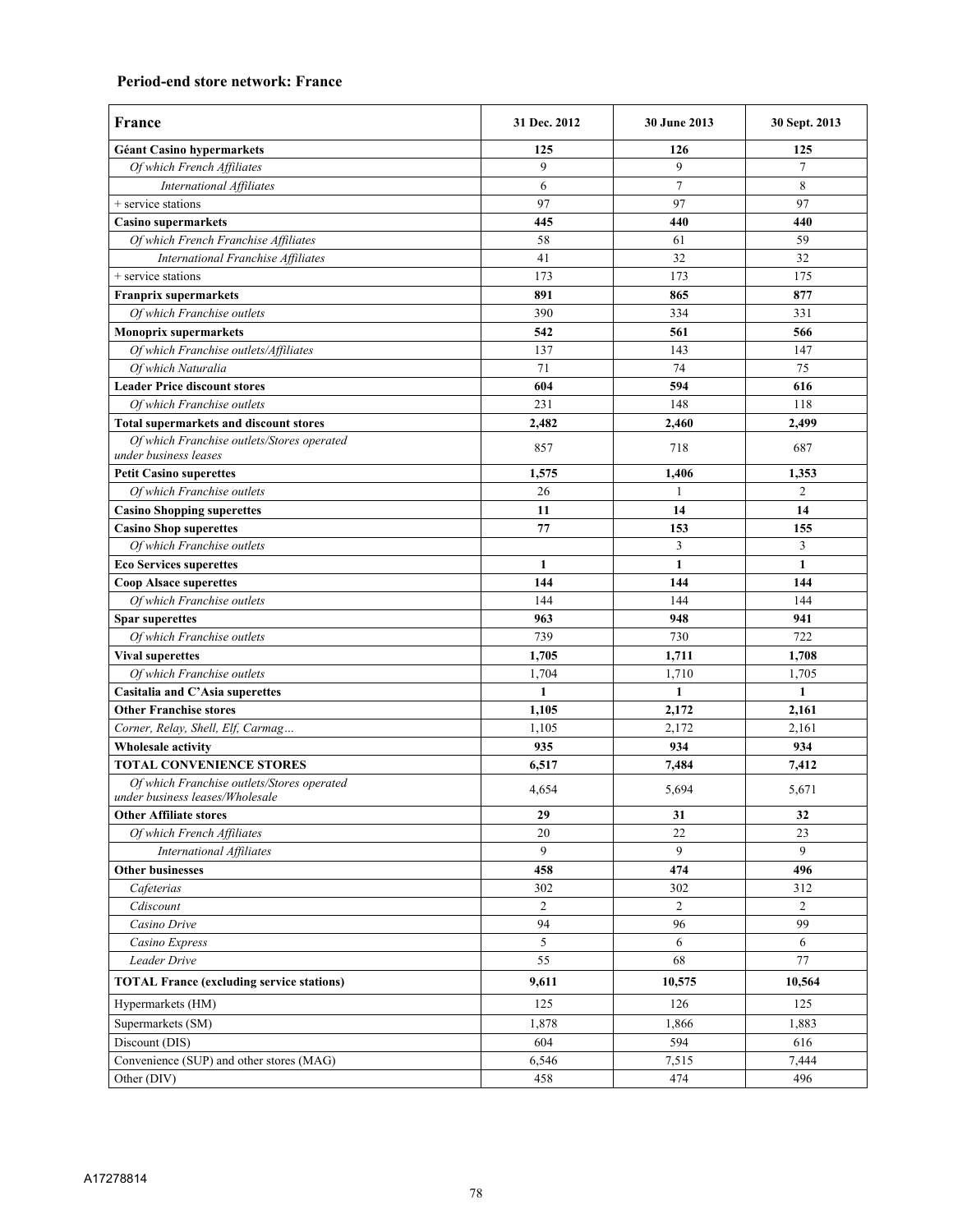Period-end store network: International

| <b>International</b>                                  | 31 Dec. 2012    | 30 June 2013            | 30 Sept. 2013 |
|-------------------------------------------------------|-----------------|-------------------------|---------------|
| <b>ARGENTINA</b>                                      | 24              | 19                      | 21            |
| Libertad hypermarkets                                 | 15              | 15                      | 15            |
| Other businesses                                      | 9               | $\overline{\mathbf{4}}$ | 6             |
| <b>URUGUAY</b>                                        | 52              | 52                      | 53            |
| Géant hypermarkets                                    | $\mathbf{1}$    | $\mathbf{1}$            | $\mathbf{1}$  |
| Disco supermarkets                                    | 27              | 27                      | 28            |
| Devoto supermarkets                                   | 24              | 24                      | 24            |
| <b>BRAZIL</b> (including service stations)            | 1,881           | 1,933                   | 1,951         |
| Extra hypermarkets                                    | 138             | 138                     | 138           |
| Pao de Açucar supermarkets                            | 162             | 165                     | 166           |
| Extra supermarkets                                    | 207             | 209                     | 209           |
| Assai discount stores                                 | 61              | 67                      | 69            |
| Minimercado Extra superettes                          | 107             | 141                     | 152           |
| Casas Bahia discount stores                           | 568             | 576                     | 578           |
| Ponto Frio                                            | 397             | 395                     | 397           |
| Drugstores                                            | 157             | 157                     | 157           |
| + service stations                                    | 84              | 85                      | 85            |
| <b>THAILAND</b>                                       | 348             | 441                     | 511           |
| Big C hypermarkets                                    | 113             | 115                     | 118           |
| <b>Big C</b> supermarkets                             | 18              | 22                      | 25            |
| Mini Big C superettes                                 | 126             | 194                     | 247           |
| Pure                                                  | 91              | 110                     | 121           |
| <b>VIETNAM</b>                                        | 33              | 34                      | 35            |
| Big C hypermarkets                                    | 21              | 24                      | 25            |
| Convenience                                           | 12              | 10                      | 10            |
| <b>INDIAN OCEAN</b>                                   | 123             | 127                     | 129           |
| Jumbo hypermarkets                                    | 11              | 11                      | 11            |
| Score/Jumbo supermarkets                              | $\overline{25}$ | 25                      | 25            |
| Cash and Carry supermarkets                           | 5               | 5                       | 5             |
| Spar supermarkets                                     | 6               | 6                       | 6             |
| Franchise superettes                                  | 66              | 70                      | 71            |
| Other businesses                                      | 10              | 10                      | 11            |
| <b>COLOMBIA</b>                                       | 427             | 504                     | 616           |
| Exito hypermarkets                                    | 87              | 88                      | 88            |
| Pomona, Carulla, Exito supermarkets                   | 136             | 134                     | 134           |
| Surtimax discount stores                              | 119             | 194                     | 305           |
| Exito Express and Carulla Express superettes          | 77              | 83                      | 86            |
| Ley and others                                        | 8               | 5                       | 3             |
| <b>TOTAL International including service stations</b> | 2,888           | 3,110                   | 3,316         |
| Hypermarkets (HM)                                     | 386             | 392                     | 396           |
| Supermarkets (SM)                                     | 610             | 617                     | 622           |
| Discount (DIS)                                        | 180             | 261                     | 374           |
| Convenience (SUP)                                     | 389             | 502                     | 572           |
| Other (DIV)                                           | 1,239           | 1,253                   | 1,267         |
| + service stations                                    | 84              | 85                      | 85            |

 $\frac{1}{\sqrt{2}}$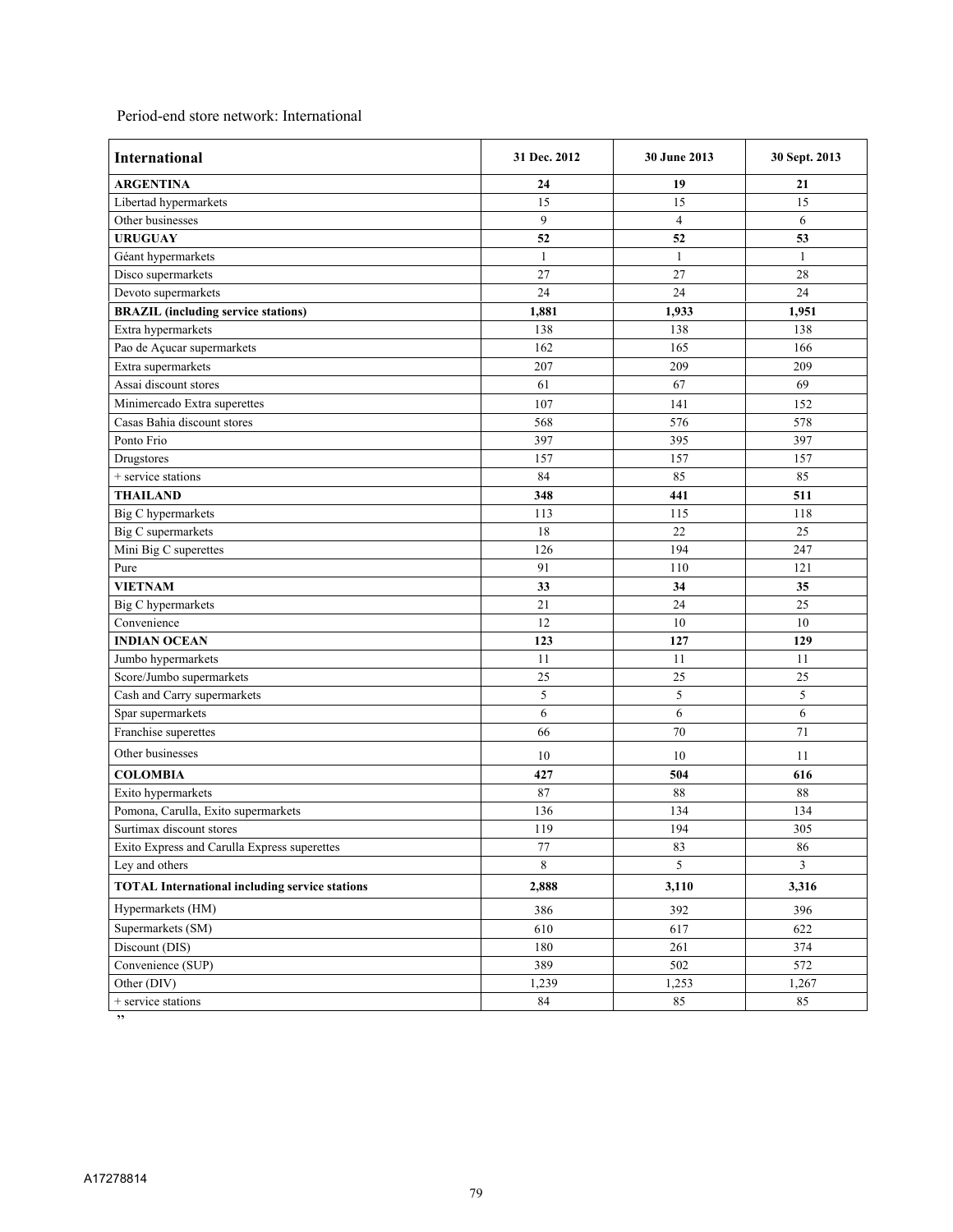### **"18 October 2013**

#### **Successful perpetual hybrid bond issue of €750 million**

Casino successfully launched an hybrid bond issue of 750 million euros.

The Notes have a perpetual maturity, with a first call date on January 31st, 2019 and will pay a coupon of 4.87% until this date, with a reset every 5 years thereafter.

The Notes will rank junior to all senior debt and will be recorded as equity (and coupons will be recorded as dividends) pursuant to IFRS. They will also receive an "intermediate" equity content from S&P and Fitch (50% of the Notes will be treated as equity).

The transaction has been very well received by a diversified investor base and benefited from a significant oversubscription.

The issue diversifies the sources of funding of the Group and further strengthens its capital structure.

Deutsche Bank and JP Morgan acted as Global Coordinators; Barclays, Citigroup, Deutsche Bank, JP Morgan, RBS, SGCIB and UBS investment bank acted as Joint Bookrunners."

#### "**28 October 2013**

#### **Casino enters into strategic partnership with Groupe Les coopérateurs de Normandie-Picardie**

Casino Group has signed an agreement with Mutant Distribution, a subsidiary of Groupe Les Coopérateurs de Normandie-Picardie, concerning the acquisition by Leader Price of 47 Le Mutant discount stores located mainly in southwestern France, and the setup of a partnership with Leader Price through a brand licensing and supply contract covering around 90 similar stores in the Normandy and Picardy area.The stores are currently run under the discount format banner "Le Mutant".

Those agreements are expected to take effect in the first quarter of 2014.They allow expanding Leader Price's integrated network in the strategic southwest region and strengthening the attractiveness and presence of the Leader Price banner in Normandy and Picardy through the partnership with affiliates.The 47 stores targeted by the acquisition represented combined revenue of more than  $\epsilon$ 100 million (incl. VAT) in 2012, with strong growth potential, while the future affiliate stores represented over €200 million in revenue (excl. VAT).

The partnership and new acquisition will continue to strengthen Casino's presence in France's discount segment, following its acquisition of 38 Norma stores in southeastern France on 31 July 2013.

The acquisition will be subject to the approval of France's Competition Authority."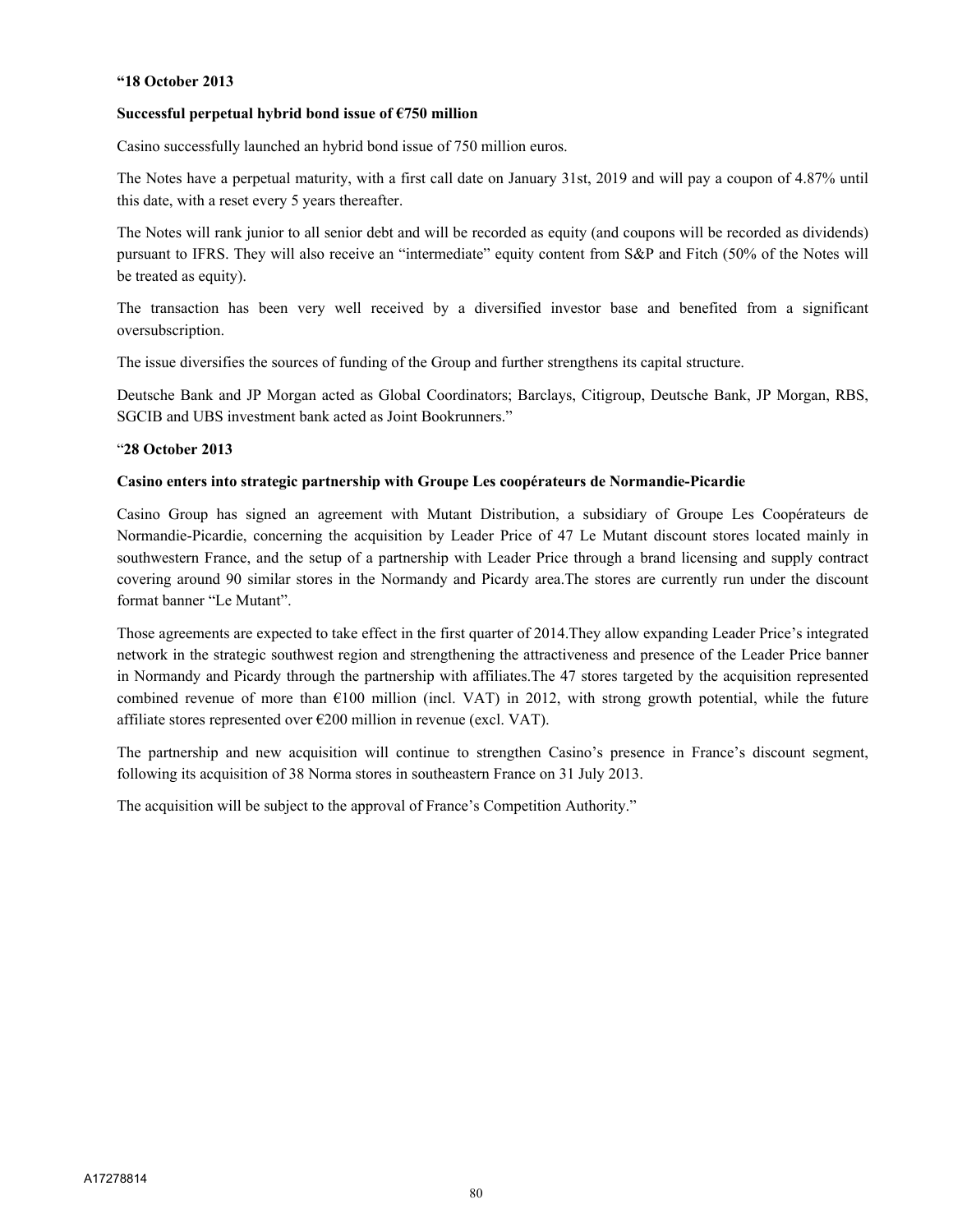## **TAXATION**

### **EU TAXATION**

*The following is a description limited to certain tax considerations applicable under the laws of the European Union relating to the Notes that may be issued under the Programme. It does not purpot to be a comprehensive description of all the tax considerations which may be relevant to a decision to purchase, own or dispose of the Notes. Each prospective holder or beneficial owner of Notes should consult its tax advisor as to the tax consequences of any investment in or ownership and disposition of the Notes.*

On 3 June 2003, the European Council of Economic and Finance Ministers adopted the Directive 2003/48/EC on the taxation of savings income (the "**Savings Directive**"). Pursuant to the Savings Directive and subject to a number of conditions being met, Member States are required, since 1 July 2005, to provide to the tax authorities of another Member State, *inter alia*, details of payments of interest within the meaning of the Savings Directive (interest, premiums or other debt income) made by a paying agent located within its jurisdiction to, or for the benefit of, an individual resident in that other Member State or to certain limited types of entities established in that other Member State (the "**Disclosure of Information Method**").

For these purposes, the term "paying agent" is defined widely and includes in particular any economic operator who is responsible for making interest payments, within the meaning of the Savings Directive, for the immediate benefit of individuals.

However, throughout a transitional period, certain Member States (the Grand-Duchy of Luxembourg and Austria), instead of using the Disclosure of Information Method used by other Member States, unless the relevant beneficial owner of such payment elects for the Disclosure of Information Method, withhold an amount on interest payments. The rate of such withholding tax is 35 per cent. as from 1 July 2011 and until the end of the transitional period. In April 2013, the Luxembourg Government however announced its intention to abolish the withholding system with effect from 1 January 2015, in favour of the Disclosure of Information Method.

The transitional period will end at the end of the first full fiscal year following the later of (i) the date of entry into force of an agreement between the European Community, following a unanimous decision of the European Council, and the last of Switzerland, Liechtenstein, San Marino, Monaco and Andorra, providing for the exchange of information upon request as defined in the OECD Model Agreement on Exchange of Information on Tax Matters released on 18 April 2002 (the "**OECD Model Agreement**") with respect to interest payments within the meaning of the Savings Directive, in addition to the simultaneous application by those same countries of a withholding tax on such payments at the rate applicable for the corresponding periods mentioned above and (ii) the date on which the European Council unanimously agrees that the United States of America is committed to exchange of information upon request as defined in the OECD Model Agreement with respect to interest payments within the meaning of the Savings Directive.

A number of non-EU countries and dependent or associated territories have agreed to adopt similar measures (transitional withholding or exchange of information) with effect since 1 July 2005.

On 13 November 2008 the European Commission published a detailed proposal for amendments to the Savings Directive, which included a number of suggested changes. The European Parliament approved an amended version of this proposal on 24 April 2009. If any of these proposed changes are made in relation to the Savings Directive they may amend or broaden the scope of the requirements described above.

### **LUXEMBOURG - TAXATION**

*The following is a description limited to certain tax considerations in Luxembourg relating to the Notes that may be issued under the Programme and specifically contains information on taxes on the income from the securities withheld at source. Each prospective holder or beneficial owner of Notes should consult its tax advisor as to the tax consequences of any investment in or ownership and disposition of the Notes.*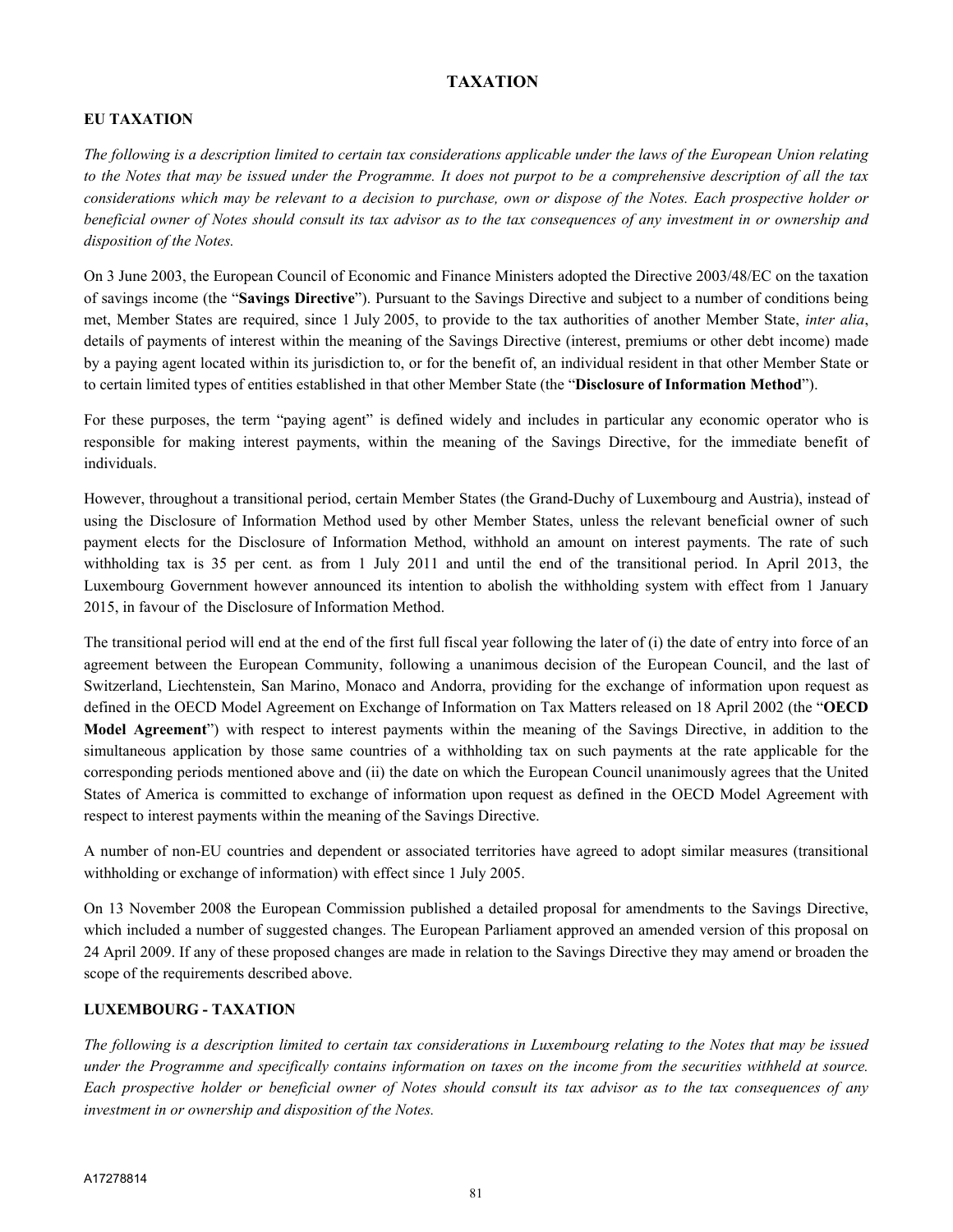### **Withholding tax**

Under Luxembourg tax law currently in effect and with the possible exception of interest paid to individual Noteholders and to certain residual entities (as described below) there is no Luxembourg withholding tax on payments of interest, including accrued but unpaid interest. There is also no Luxembourg withholding tax, with the possible exception of payments made to individual Noteholders, and to certain residual entities (as described below) upon repayment of principal in case of reimbursement, redemption, repurchase or exchange of the Notes.

#### **Individuals**

#### *Luxembourg non-residents*

Under the Luxembourg laws dated 21 June 2005, as amended, (the "**Laws**") implementing the Savings Directive and several agreements concluded between Luxembourg and certain dependent or associated territories of the European Union ("**EU**"), a Luxembourg based paying agent (within the meaning of the Laws) is required since 1 July 2005 to withhold tax on interest and other similar income paid by it to (or under certain circumstances, to the benefit of) an individual or certain "residual entities" resident or established in another Member State or in certain EU dependent or associated territories, unless the beneficiary of the interest payments elects for the exchange of information or , in the case of an individual beneficiary, the tax certificate procedure. "Residual entities" within the meaning of Article 4.2 of the Savings Directive are entities established in a Member State or in certain EU dependent or associated territories without legal personality (the Finnish and Swedish companies listed in Article 4.5 of the Savings Directive are not considered as legal persons for this purpose), whose profits are not taxed under the general arrangements for the business taxation, which are not and have not opted to be treated as UCITS recognised in accordance with Council Directive 85/611/EEC, as replaced by the European Council Directive 2009/65/EC or a similar collective investment fund located in Jersey, Guernsey, the Isle of Man, the Turks and Caicos Islands, the Cayman Islands, Montserrat or the British Virgin Islands.

The current withholding tax rate is 35 per cent. Responsibility for the 35 per cent. withholding tax will be assumed by the Luxembourg paying agent in which case Deutsche Bank Luxembourg S.A. would be the paying agent, therefore withholding tax will not be applicable unless the notes turn definitive and the conditions for the application of the withholding tax are met. The withholding tax system will only apply during a transitional period, the ending of which depends on the conclusion of certain agreements relating to information exchange with certain non EU countries.

The European Commission has proposed certain amendments to the Savings Directive, which may, if implemented, amend or broaden the scope of the requirements described above.

The Luxembourg government has announced its intention to elect out of the withholding system in favour of an automatic exchange of information with effect as from 1 January 2015.

### *Luxembourg residents*

A 10 per cent. withholding tax is levied on interest payments made by Luxembourg paying agents (defined in the same way as in the Savings Directive) to Luxembourg individual residents or to certain residual entities that secure interest payments on behalf of such individuals (unless such entities have opted either to be treated as UCITS recognised in accordance with the Council Directive 85/611/EC, as replaced by the European Council Directive 2009/65/EC, or for the exchange of information regime).

Only interest accrued after 1 July 2005 falls within the scope of the withholding tax. Interest income from current and sight accounts (*comptes courants et à vue*) provided that the remuneration on these accounts is not higher than 0.75 per cent. are exempt from the withholding tax. Furthermore, interest which is accrued once a year on savings accounts (short and long term) and which does not exceed Euro 250 per person and per paying agent is exempt from the withholding tax.

Pursuant to the Luxembourg law of 23 December 2005, as amended by the law of 17 July 2008, on the introduction of a withholding tax on certain interest payments on savings income, Luxembourg resident individuals, acting in the course of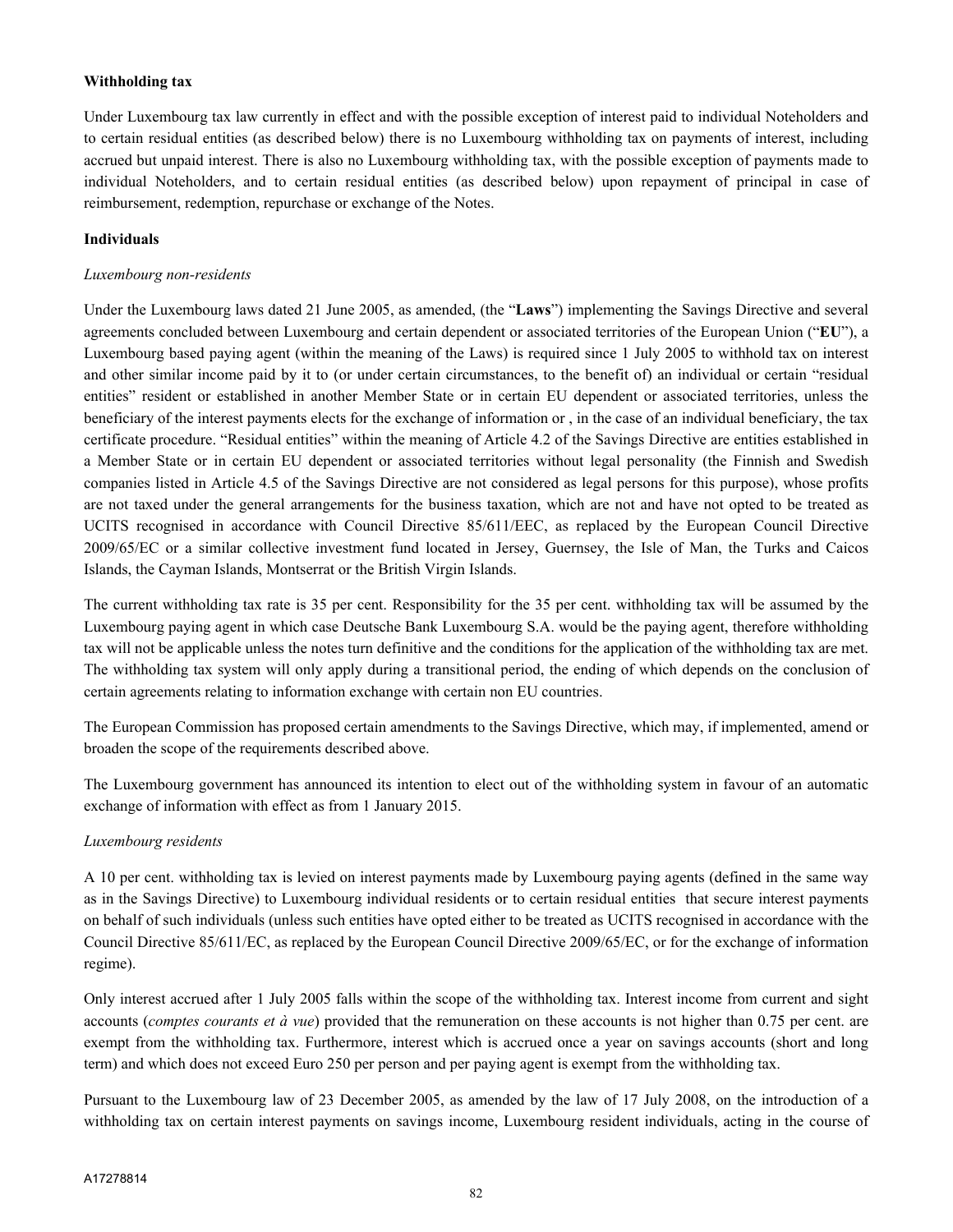their private wealth, can opt to self-declare and pay a 10 per cent. tax on interest payments made after 31 December 2007 by paying agents (defined in the same way as in the Savings Directive) located in a Member State of the EU other than Luxembourg, a Member State of the European Economic Area other than an EU Member State or in a State or territory which has concluded an international agreement directly related to the Savings Directive.

The 10 per cent. withholding tax or the 10 per cent. self-declared tax represents the final tax liability for the Luxembourg individual resident taxpayers receiving the interest payment in the course of their private wealth.

### **Corporations**

There is no Luxembourg withholding tax for Luxembourg resident and non-resident corporations holders of the Notes on payments of interest (including accrued but unpaid interest).

### **FRANCE – TAXATION**

*The following is a description limited to certain withholding tax considerations in France relating to the Notes that may be issued under the Programme to any Noteholder or Couponholder who does not currently hold shares of the Issuer. It does not purport to be a comprehensive description of all the tax considerations which may be relevant to a decision to purchase, own or dispose of the Notes. Each prospective holder or beneficial owner of Notes should consult its tax advisor as to the tax consequences of any investment in or ownership and disposition of the Notes.*

The Savings Directive was implemented into French law under Article 242 *ter* of the French *Code Général des Impôts*, which imposes on paying agents based in France an obligation to report to the French tax authorities certain information with respect to interest payments made to beneficial owners domiciled in another Member State, including, among other things, the identity and address of the beneficial owner and a detailed list of the different categories of interest paid to that beneficial owner.

### **Notes issued as from 1 March 2010**

Following the introduction of the French *loi de finances rectificative pour 2009 no. 3* (n° 2009-1674 dated 30 December 2009) (the "**Law**"), payments of interest and other revenues made by the Issuer with respect to Notes issued on or after 1 March 2010 (other than Notes (described below) which are assimilated (*assimilées*) and form a single series with Notes issued prior to 1 March 2010 having the benefit of Article 131 *quater* of the French *Code Général des Impôts*) will not be subject to the withholding tax set out under Article 125 A III of the French *Code Général des Impôts* unless such payments are made outside France in a non-cooperative State or territory (*Etat ou territoire non coopératif*) within the meaning of Article 238-0 A of the French *Code Général des Impôts* (a "**Non-Cooperative State**"). If such payments under the Notes are made in a Non-Cooperative State, a 75 per cent. withholding tax will be applicable (subject to certain exceptions and to the more favourable provisions of any applicable double tax treaty) by virtue of Article 125 A III of the French *Code Général des Impôts*.

Furthermore, interest and other revenues on such Notes are not deductible from the Issuer's taxable income if they are paid or accrued to persons domiciled or established in a Non-Cooperative State or paid in such a Non-Cooperative State. Under certain conditions, any such non-deductible interest and other revenues may be recharacterised as constructive dividends pursuant to Article 109 of the French *Code Général des Impôts*, in which case such non-deductible interest and other revenues may be subject to the withholding tax set out under Article 119 *bis* of the French *Code Général des Impôts*, at a rate of 30 per cent. or 75 per cent.

Notwithstanding the foregoing, the Law provides that neither the 75 per cent. withholding tax nor the non-deductibility will apply in respect of a particular issue of Notes if the Issuer can prove that the principal purpose and effect of such issue of Notes were not that of allowing the payments of interest or other revenues to be made in a Non-Cooperative State (the "**Exception**"). Pursuant to the *Bulletins officiels des Finances Publiques-Impôts*, BOI – RPPM – RCM – 30-10-20-50- 20120912, BOI – INT – DG – 20-50-20120912, BOI – ANNX – 000364 – 20120912 and BOI – ANNX – 000366 -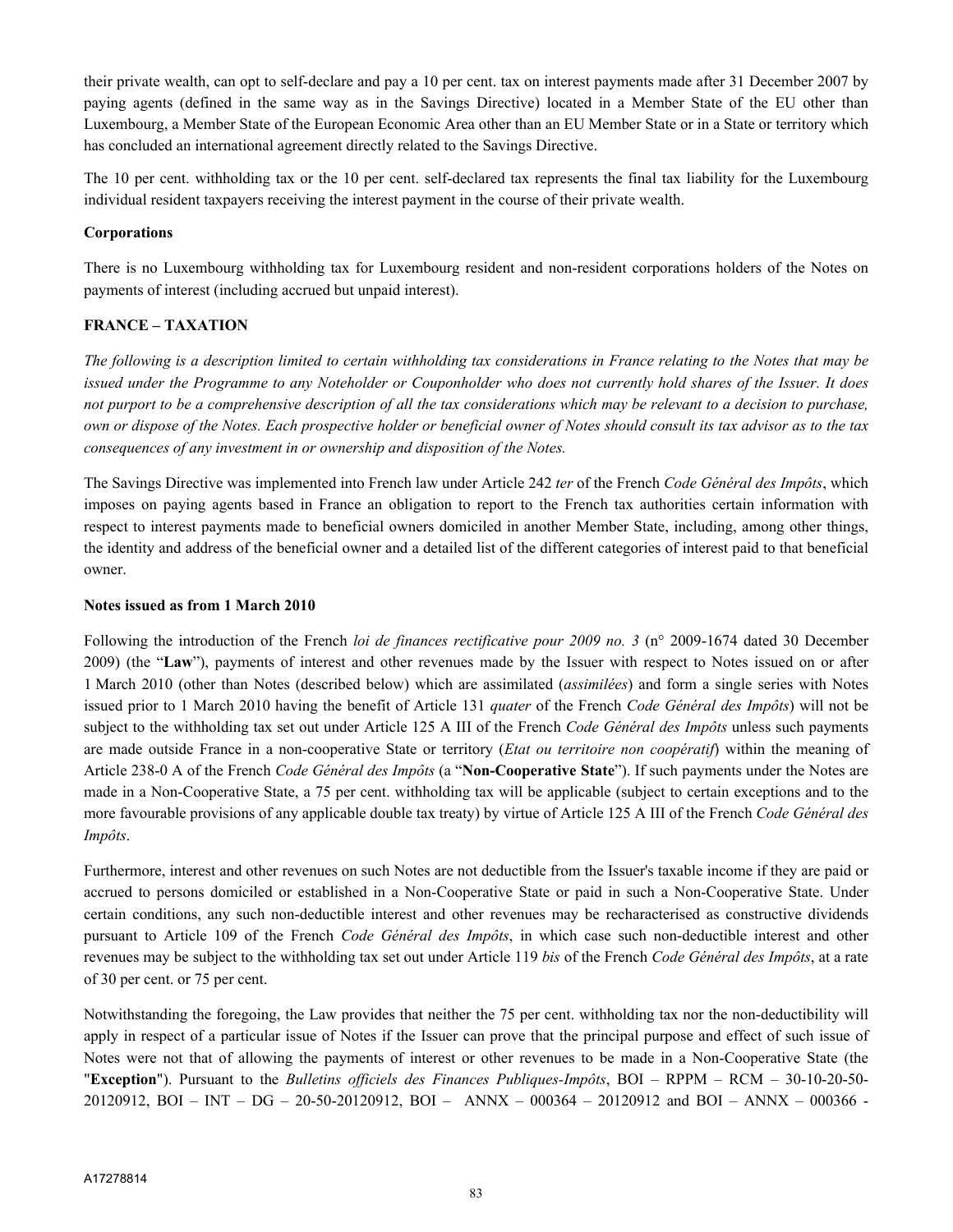20120912, an issue of Notes will benefit from the Exception without the Issuer having to provide any proof of the purpose and effect of such issue of Notes, if such Notes are:

(i) offered by means of a public offer within the meaning of Article L.411-1 of the French *Code monétaire et financier* or pursuant to an equivalent offer in a State other than a Non-cooperative State. For this purpose, an "equivalent offer" means any offer requiring the registration or submission of an offer document by or with a foreign securities market authority; or

(ii) admitted to trading on a regulated market or on a French or foreign multilateral securities trading system provided that such market or system is not located in a Non-Cooperative State, and the operation of such market is carried out by a market operator or an investment services provider, or by such other similar foreign entity, provided further that such market operator, investment services provider or entity is not located in a Non-Cooperative State; or

(iii) admitted, at the time of their issue, to the clearing operations of a central depositary or of a securities clearing and delivery and payments systems operator within the meaning of Article L.561-2 of the French *Code monétaire et financier*, or of one or more similar foreign depositaries or operators provided that such depositary or operator is not located in a Non-Cooperative State be able to benefit from the Exception.

Pursuant to Article 9 of the 2013 Finance Law (*loi de finances pour 2013, n° 2012-1509 du 29 décembre 2012*) subject to certain limited exceptions, interest received as from 1 January 2013 by French tax resident individuals is subject to a 24% withholding tax, which is deductible from their personal income tax liability in respect of the year in which the payment has been made. Social contributions (CSG, CRDS and other related contributions) are also levied by way of withholding tax at an aggregate rate of 15.5% on interest paid to French tax resident individuals.

### **Notes which are assimilated (***assimilées***) with Notes issued before 1 March 2010**

Payments of interest and other revenues with respect to Notes issued after 1 March 2010 and which are assimilated (*assimilées*) and form a single series with Notes issued before 1 March 2010 (and having the benefit of Article 131 quater of the French *Code Général des Impôts*), will continue to be exempt from the withholding tax set out under Article 125 A III of the French *Code Général des Impôts*.

Notes issued before 1 March 2010, whether denominated in Euro or in any other currency, and constituting *obligations* under French law, or *titres de créances négociables* within the meaning of the *Bulletin officiel des Finances Publiques-Impôts* (BOI – RPPM – RCM – 30-10-30-30-20120912) or other debt securities issued under French or foreign law and considered by the French tax authorities as falling into similar categories, are deemed to be issued outside the Republic of France for the purpose of Article 131 *quater* of the French *Code Général des Impôts*, in accordance with the aforementioned *Bulletin officiel des Finances Publiques-Impôts*.

In addition, interest and other revenues paid by the Issuer on Notes issued after 1 March 2010 and which are to be assimilated (*assimilées*) and form a single series with Notes issued before 1 March 2010 will not be subject to the withholding tax set out in Article 119 *bis* of the French *Code Général des Impôts* solely on account of their being paid in a Non-Cooperative State or accrued or paid to persons established or domiciled in a Non-Cooperative State. *See* "Terms and Conditions of the Notes – Taxation".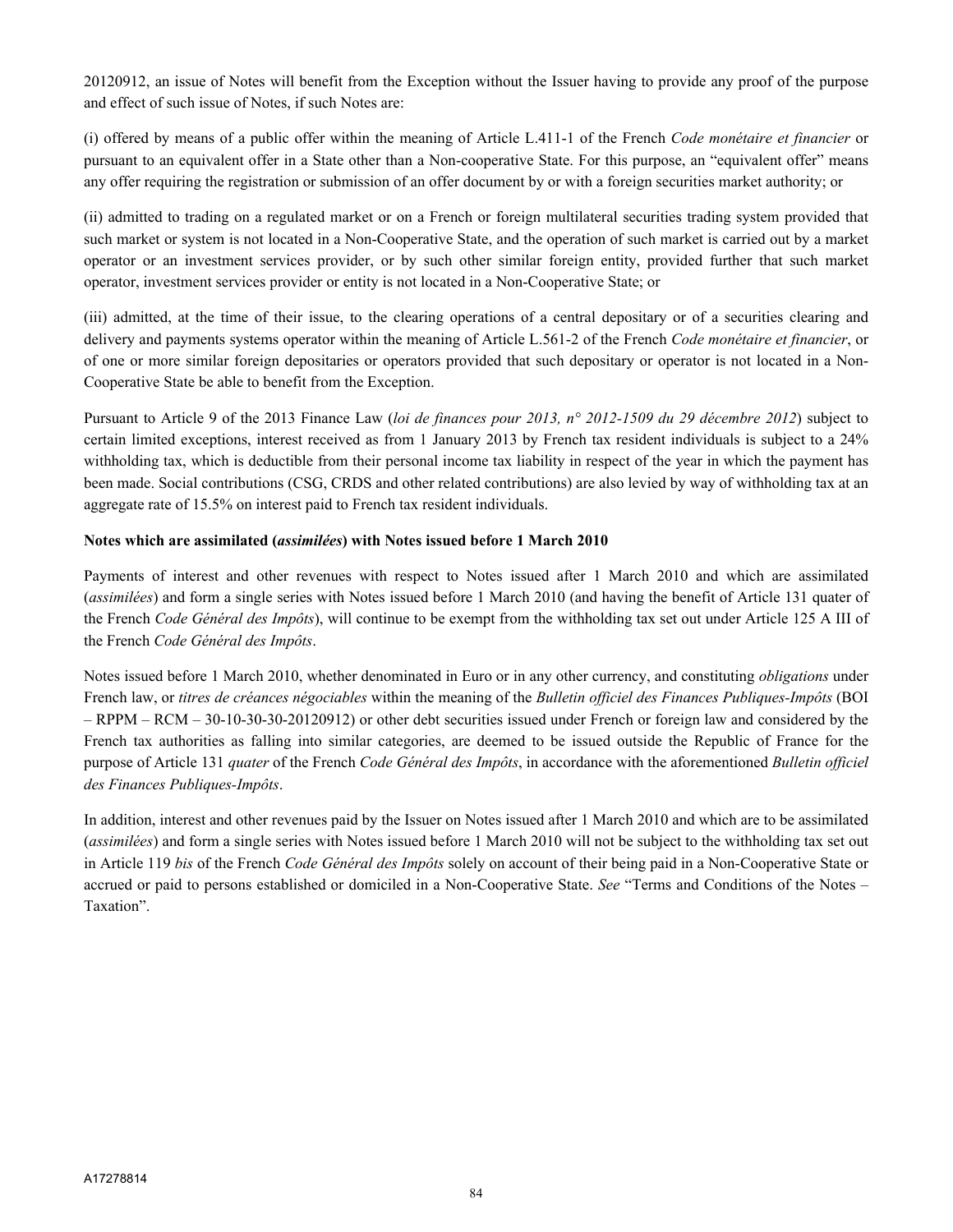### **SUBSCRIPTION AND SALE**

#### **Description of the Amended and Restated Dealer Agreement**

Subject to the terms and on the conditions contained in an amended and restated dealer agreement dated 3 December 2013 (the "**Amended and Restated Dealer Agreement**") between the Issuer, the Permanent Dealers and the Arranger, the Notes will be offered on a continuous basis by the Issuer to the Permanent Dealers. However, the Issuer has reserved the right to sell Notes directly on its own behalf to Dealers that are not Permanent Dealers. The identity of the Dealer(s) in respect of a specific Tranche will be disclosed in the relevant Final Terms. The Notes may be resold at prevailing market prices, or at prices related thereto, at the time of such resale, as determined by the relevant Dealer. The Notes may also be sold by the Issuer through the Dealers, acting as agents of the Issuer. The Amended and Restated Dealer Agreement also provides for Notes to be issued in syndicated Tranches that are jointly and severally underwritten by two or more Dealers.

The Issuer will pay each relevant Dealer a commission as agreed between them in respect of Notes subscribed by it. The Issuer has agreed to reimburse the Arranger for the expenses incurred in connection with the Programme and the Dealers for certain of their activities in connection with the Programme.

The Issuer has agreed to indemnify the Dealers against certain liabilities in connection with the offer and sale of the Notes. The Dealers have agreed to indemnify the Issuer against certain liabilities in connection with the offer and sale of the Notes. The Amended and Restated Dealer Agreement entitles the Dealers to terminate any agreement that they make to subscribe Notes in certain circumstances prior to payment for such Notes being made to the Issuer.

#### **Selling Restrictions**

#### **France**

Each of the Dealers has represented and agreed, and each further Dealer appointed under the Programme will be required to represent and agree, that it has not offered or sold and will not offer or sell, directly or indirectly, any Notes to the public in France and it has not distributed or caused to be distributed and will not distribute or cause to be distributed to the public in France, the Base Prospectus, the relevant Final Terms or any other offering material relating to the Notes and such offers, sales and distributions have been and will be made in France only to (a) persons providing investment services relating to portfolio management for the account of third parties (*personnes fournissant le service d'investissement de gestion de portefeuille pour compte de tiers*), and/or (b) qualified investors (*investisseurs qualifiés*) acting for their own account, and/or (c) to a closed circle of investors (*cercle restreint d'investisseurs*), as defined in, and in accordance with, Articles L.411-1, L.411-2, D.411-1 and D.411-4 of the French *Code monétaire et financier*.

### **United States**

The Notes have not been and will not be registered under the U.S. Securities Act of 1933 as amended (the "**Securities Act**"), or other securities laws of any U.S. state and may not be offered or sold, directly or indirectly, within the United States or to, or for the account or benefit of, any U.S. persons except in certain transactions exempt from, or not subject to, the registration requirements of the Securities Act and applicable state securities laws. The Notes are being offered and sold only outside of the United States in reliance on Regulation S under the Securities Act ("**Regulation S**"). Terms used in this paragraph have the meanings given to them by Regulation S under the Securities Act.

Materialised Notes having a maturity of more than one year are subject to U.S. tax law requirements and may not be offered, sold or delivered within the United States or its possessions or to a United States person, except in certain transactions permitted by U.S. tax regulations. Terms used in this paragraph have the meanings given to them by the U.S. Internal Revenue Code of 1986, as amended and regulations thereunder.

Each Dealer has agreed and each further Dealer appointed under the Programme will be required to represent and agree that, except as permitted by the Amended and Restated Dealer Agreement, it will not offer, sell or, in the case of Materialised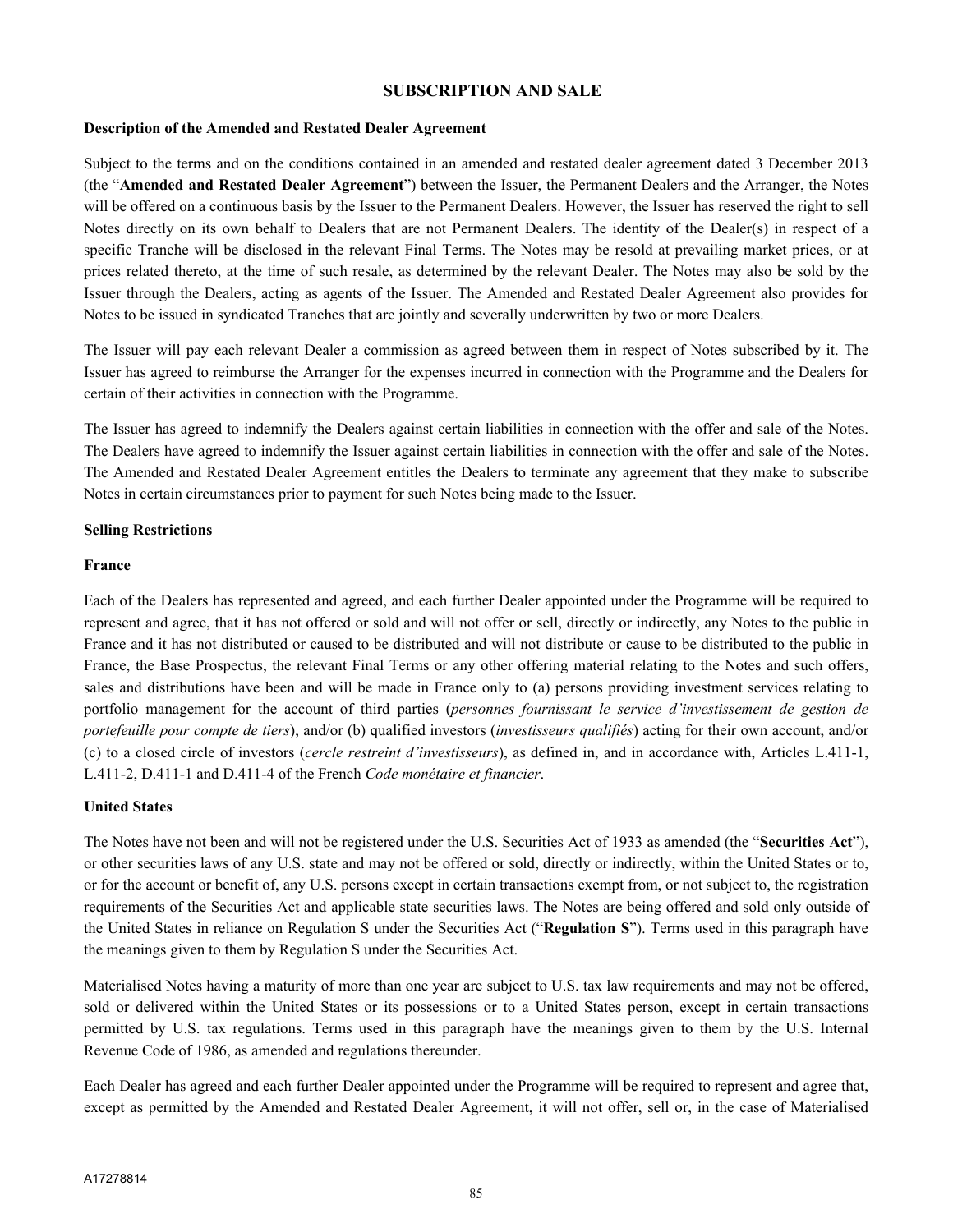Notes, deliver the Notes of any identifiable Tranche, (i) as part of their distribution at any time or (ii) otherwise until forty (40) days after completion of the distribution of any identifiable Tranche of which such Notes are a part (the "**Distribution Compliance Period**"), as determined and certified to the Issuer by the Fiscal Agent, or in the case of Notes issued on a syndicated basis, the Lead Manager, within the United States or to, or for the account or benefit of, U.S. persons, and it will have sent to each dealer to which it sells Notes during the Distribution Compliance Period a confirmation or other notice substantially to the following effect:

*"The Securities covered hereby have not been registered under the U.S. Securities Act of 1933 (the "Securities Act") and may not be offered and sold within the United States or to, or for the account or benefit of, U.S. persons (i) as part of their distribution at any time or (ii) otherwise until 40 days after completion of the distribution of such tranche as determined, and certified to the Issuer and [Relevant Dealers], by [[AGENT]/[LEAD MANAGER]], except in either case in accordance with Regulation S under the Securities Act. Terms used above have the meanings given to them by Regulation S."*

In addition, until forty (40) days after the commencement of the offering, an offer or sale of Notes within the United States by any dealer (whether or not participating in the offering) may violate the registration requirements of the Securities Act if such offer or sale is made otherwise than in accordance with an available exemption from registration under the Securities Act.

This Base Prospectus has been prepared by the Issuer for use in connection with the offer and sale of the Notes outside the United States. The Issuer and the Dealers reserve the right to reject any offer to purchase the Notes, in whole or in part, for any reason. This Base Prospectus does not constitute an offer to any person in the United States. Distribution of this Base Prospectus to any U.S. person or to any other person within the United States is unauthorised and any disclosure without prior written consent of the Issuer of any of its contents to any such U.S. person or other person within the United States is prohibited.

Any person who subscribes or acquires Notes will be deemed to have represented, warranted and agreed, by accepting delivery of this Base Prospectus or delivery of the Notes, that it is subscribing or acquiring the Notes in compliance with Rule 903 of Regulation S in an "offshore transaction" as defined in Regulation S, or pursuant to an exemption from, or in a transaction not subject to, the registration requirements of the Securities Act.

### **United Kingdom**

Each Dealer has represented, warranted and agreed, and each further Dealer appointed under the Programme will be required to represent, warrant and agree, that:

- (i) in relation to any Notes which have a maturity of less than one year from the date of issue, (a) it is a person whose ordinary activities involve it in acquiring, holding managing or disposing of investments (as principal or agent) for the purposes of its business and (b) it has not offered or sold and will not offer or sell any Notes other than to persons whose ordinary activities involve them in acquiring, holding, managing or disposing of investments (as principal or agent) for the purposes of their businesses or who it is reasonable to expect will acquire, hold, manage or dispose of investments (as principal or agent) for the purposes of their business where the issue of the Notes would otherwise constitute a contravention of section 19 of the Financial Services and Markets Act 2000 (the "**FSMA**") by the Issuer;
- (ii) it has only communicated or caused to be communicated and will only communicate or cause to be communicated any invitation or inducement to engage in investment activity (within the meaning of section 21 of the FSMA) received by it in connection with the issue or sale of any Notes in circumstances in which section 21 (1) of the FSMA does not apply to the Issuer; and
- (iii) it has complied and will comply with all applicable provisions of the FSMA with respect to anything done by it in relation to such Notes in, from or otherwise involving the United Kingdom.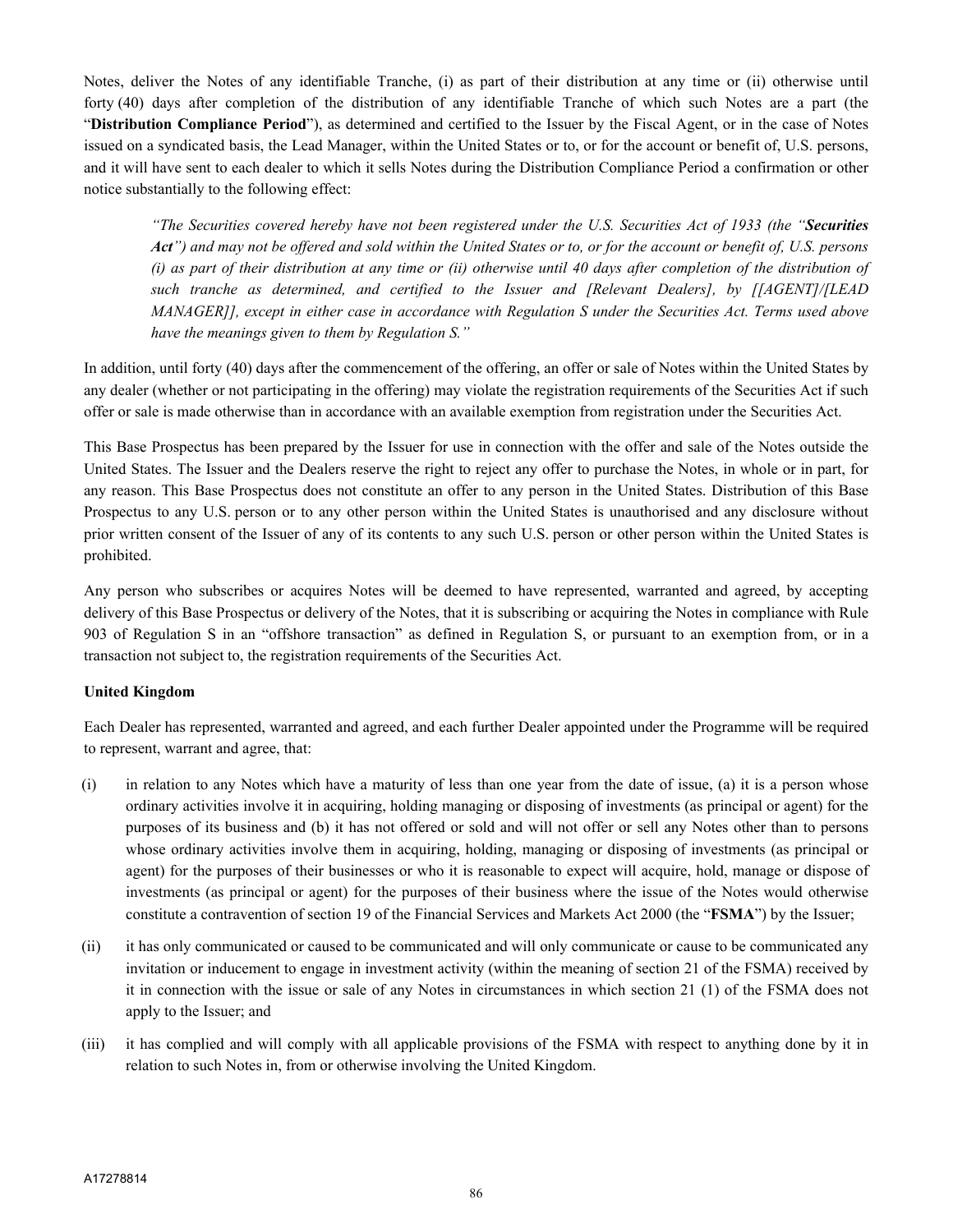### **Japan**

The Notes have not been and will not be registered under the Financial Instruments and Exchange Act of Japan (Act No. 25 of 1948, as amended) (the **"Financial Instruments and Exchange Act**"). Accordingly, each of the Dealers has represented and agreed, and each further Dealer appointed under the Programme will be required to represent and agree, that it has not, directly or indirectly, offered or sold and will not, directly or indirectly, offer or sell any Notes in Japan or to, or for the benefit of, a resident of Japan (which term as used herein means any person resident in Japan, including any corporation or other entity organised under the laws of Japan) or to others for re-offering or re-sale, directly or indirectly, in Japan or to, or for the benefit of, any resident of Japan except pursuant to an exemption from the registration requirements of, and otherwise in compliance with the Financial Instruments and Exchange Act and other relevant laws, ministerial guidelines and regulations of Japan.

### **General**

These selling restrictions may be modified or supplemented by the agreement of the Issuer and the Dealers following a change in a relevant law, regulation or directive. Any such modification will be set out in a Supplement to this Base Prospectus.

No action has been taken in any jurisdiction that would permit an offer to the public of any of the Notes, or possession or distribution of the Base Prospectus or any other offering material or any Final Terms, in any country or jurisdiction where action for that purpose is required.

Each Dealer has agreed that it will, to the best of its knowledge, comply with all relevant laws, regulations and directives in each jurisdiction in which it purchases, offers, sells or delivers Notes or has in its possession or distributes the Base Prospectus, any other offering material or any Final Terms and neither the Issuer nor any other Dealer shall have responsibility therefore.

Each of the Dealers and the Issuer has represented and agreed that Materialised Notes may only be issued outside France.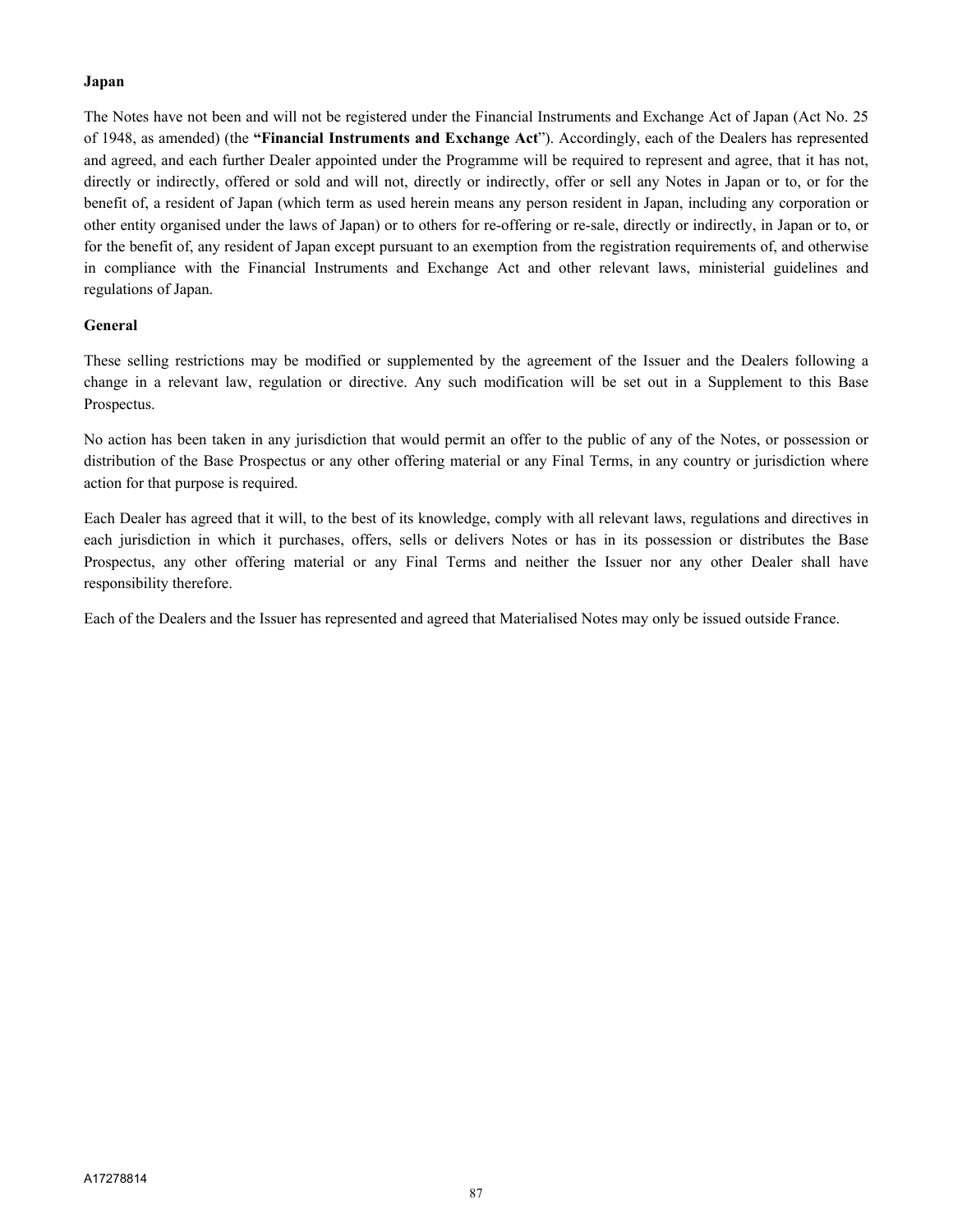## **FORM OF FINAL TERMS**

### **Final Terms dated [•]**

### **[Logo, if document is printed]**

## **Casino, Guichard-Perrachon**

Euro 9,000,000,000 Euro Medium Term Note Programme for the issue of Notes Due from one month from the date of original issue

### **SERIES NO: [•] TRANCHE NO: [•] Issue of [Aggregate Nominal Amount of Tranche] [Title of Notes]**

**[Name(s) of Dealer(s)]**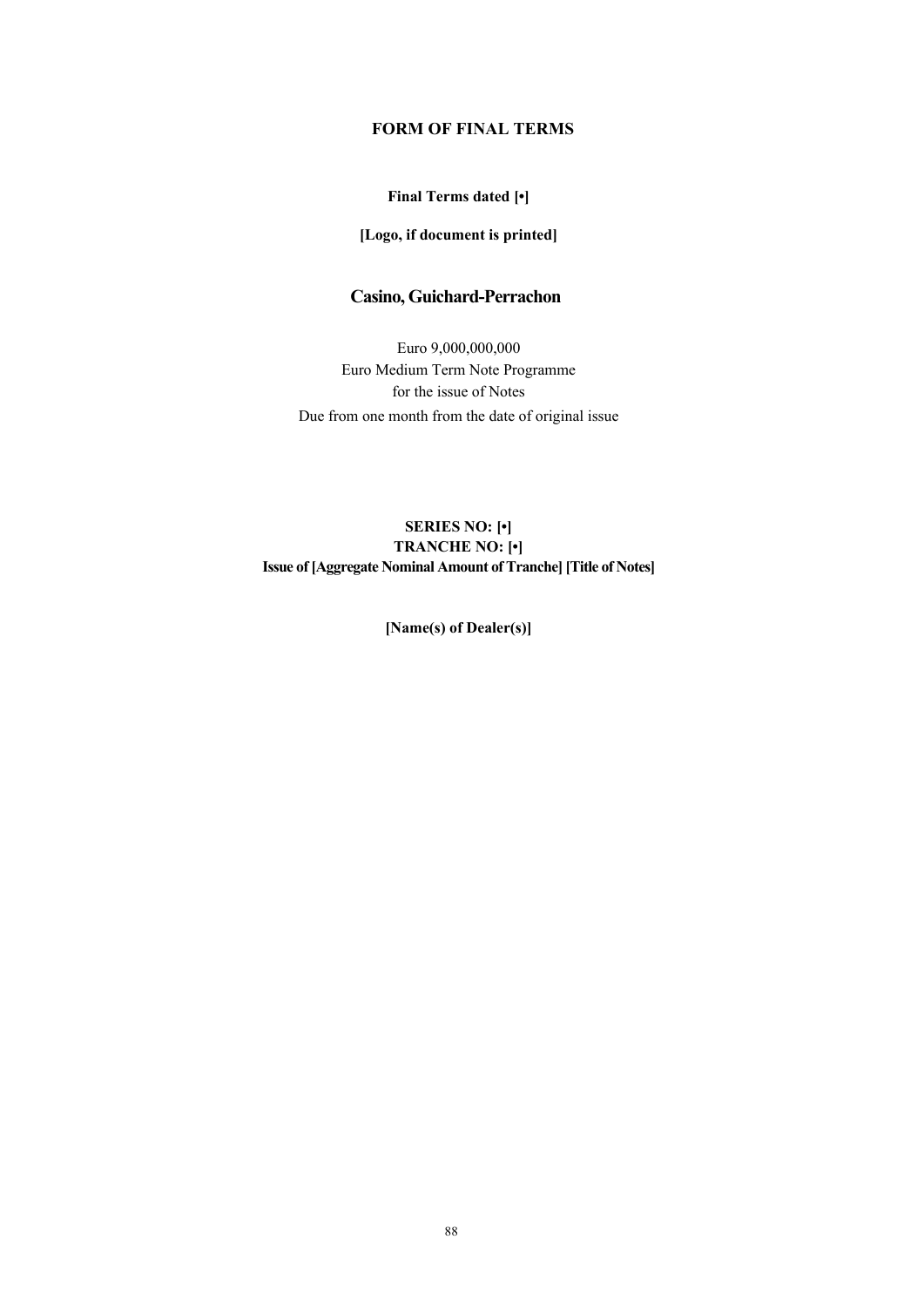#### **PART A – CONTRACTUAL TERMS**

Terms used herein shall be deemed to be defined as such for the purposes of the Conditions set forth in the Base Prospectus dated 3 December 2013 [and the supplement to the Base Prospectus dated **[•]]** which [together] constitute[s] a prospectus for the purposes of the Prospectus Directive (Directive 2003/71/EC) (the "**Prospectus Directive**") as amended (which includes the amendments made by Directive 2010/73/EU (the "**2010 PD Amending Prospectus Directive**") to the extent that such amendments have been implemented in a Member State of the European Economic Area). This document constitutes the Final Terms of the Notes described herein for the purposes of Article 5.4 of the Prospectus Directive and must be read in conjunction with such Base Prospectus [as so supplemented]. Full information on the Issuer and the offer of the Notes is only available on the basis of the combination of these Final Terms and the Base Prospectus. The Base Prospectus [and the supplement to the Base Prospectus] [is] [are] available for viewing at the office of the Fiscal Agent or each of the Paying Agents and on the websites of (a) the Luxembourg Stock Exchange (www.bourse.lu) and (b) the Issuer (http://www.groupecasino.fr/fr/Obligations.html) and copies may be obtained from Casino, Guichard-Perrachon, 1, Esplanade de France, 42000 Saint-Etienne, France. [In addition<sup>8</sup>, the Base Prospectus [and the supplement to the Base Prospectus**] [**is**] [**are**]** available for viewing **[**at/on**] [•]]**.

*The following alternative language applies if the first tranche of an issue which is being increased was issued under [a Base Prospectus/an Offering Circular] with an earlier date.* 

Terms used herein shall be deemed to be defined as such for the purposes of the Conditions (the "**Conditions**") which are the [2010] [2011] [2012] EMTN Conditions. This document constitutes the Final Terms of the Notes described herein for the purposes of Article 5.4 of the Prospectus Directive (Directive 2003/71/EC) (the "**Prospectus Directive**") as amended (which includes the amendments made by Directive 2010/73/EU (the "**2010 PD Amending Prospectus Directive**") to the extent that such amendments have been implemented in a Member State of the European Economic Area) and must be read in conjunction with the Base Prospectus dated 3 December 2013 [and the supplement to the Base Prospectus dated **[•]]**, which [together] constitute[s] a prospectus for the purposes of the Prospectus Directive, save in respect of the Conditions which are the [2010] [2011] [2012] EMTN Conditions. Full information on the Issuer and the offer of the Notes is only available on the basis of the combination of these Final Terms and the [2010] [2011] [2012] EMTN Conditions and the Base Prospectus dated 3 December 2013 [and the supplement to the Base Prospectus dated **[•]]**. The Base Prospectus [and the supplement to the Base Prospectus] [is] [are] available for viewing at the office of the Fiscal Agent or [each of] the Paying Agent[s] and on the websites of (a) the Luxembourg Stock Exchange (www.bourse.lu) and (b) the Issuer (http://www.groupe-casino.fr/fr/Obligations.html) and copies may be obtained from Casino, Guichard-Perrachon, 1, Esplanade de France, 42000 Saint-Etienne, France. [In addition<sup>9</sup>, the Base Prospectus [and the supplement to the Base Prospectus**] [**is**] [**are**]** available for viewing **[**at/on**] [•]]**.

*[Include whichever of the following apply or specify as "Not Applicable". Note that the numbering should remain as set out below, even if "Not Applicable" is indicated for individual paragraphs (in which case the subparagraphs of the paragraphs which are not applicable can be deleted). Italics denote guidance for completing the Final Terms.]*

- **1.** (i) Series Number: **[•]**
	- (ii) Tranche Number: **[•]**

<sup>8</sup> [*If the Notes are admitted to trading on a regulated market other than the Luxembourg Stock Exchange*.]

<sup>9</sup> [*If the Notes are admitted to trading on a regulated market other than the Luxembourg Stock Exchange*.]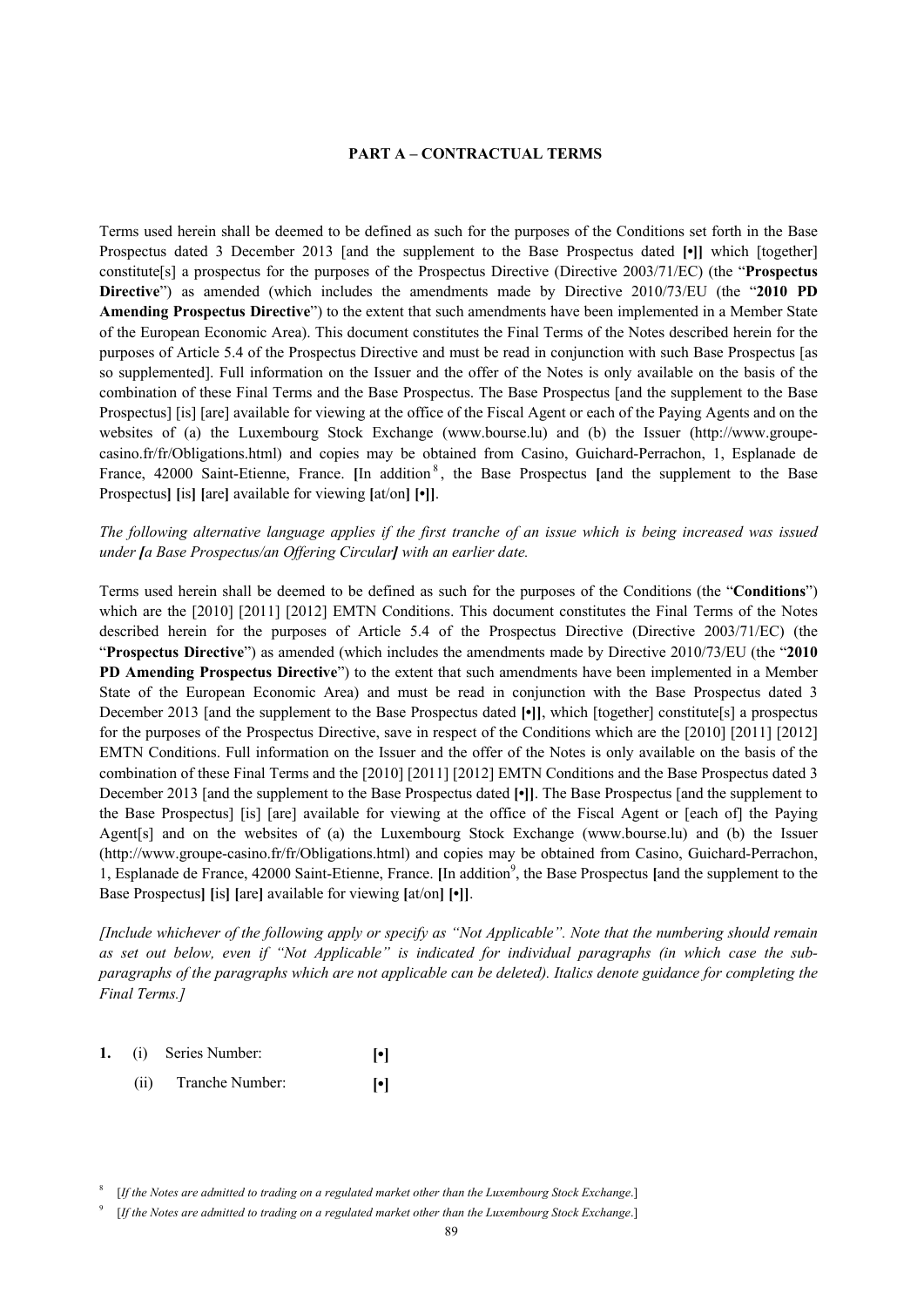|    | (iii) [Date on which the Notes<br>become fungible:                              | [The Notes will be assimilated (assimilées) and form a<br>single series with the existing [insert description of the<br>Series] issued by the Issuer on [insert date] (the "Existing<br>Notes") as from the date of assimilation which is expected<br>to be on or about forty $(40)$ calendar days after the Issue<br>Date (the "Assimilation Date").]<br>(This item applies in the case of fungible issues only)                          |
|----|---------------------------------------------------------------------------------|--------------------------------------------------------------------------------------------------------------------------------------------------------------------------------------------------------------------------------------------------------------------------------------------------------------------------------------------------------------------------------------------------------------------------------------------|
| 2. | Specified Currency or Currencies:                                               | $[\cdot]$                                                                                                                                                                                                                                                                                                                                                                                                                                  |
| 3. | <b>Aggregate Nominal Amount:</b>                                                |                                                                                                                                                                                                                                                                                                                                                                                                                                            |
|    | Series:<br>(i)                                                                  | $[\cdot]$                                                                                                                                                                                                                                                                                                                                                                                                                                  |
|    | (ii)<br>Tranche:                                                                | $[\cdot]$                                                                                                                                                                                                                                                                                                                                                                                                                                  |
| 4. | Issue Price:                                                                    | • per cent. of the Aggregate Nominal Amount [plus]<br>accrued interest from [insert date] (in the case of fungible<br>issues only, if applicable)]                                                                                                                                                                                                                                                                                         |
| 5. | Specified Denomination(s):                                                      | $[\cdot]$                                                                                                                                                                                                                                                                                                                                                                                                                                  |
|    |                                                                                 | (one denomination only for Dematerialised Notes)                                                                                                                                                                                                                                                                                                                                                                                           |
| 6. | Issue Date:<br>(i)                                                              | $[\cdot]$                                                                                                                                                                                                                                                                                                                                                                                                                                  |
|    | (ii) Interest Commencement Date:                                                | [Specify/Issue Date/Not Applicable]                                                                                                                                                                                                                                                                                                                                                                                                        |
| 7. | Maturity Date:                                                                  | $[\cdot]$<br>(specify date or (for Floating Rate Notes) Interest Payment<br>Date falling in or nearest to the relevant month and year)                                                                                                                                                                                                                                                                                                     |
| 8. | Interest Basis:                                                                 | [• per cent. Fixed Rate] /<br>[LIBOR/EURIBOR/CMS] +/-[•] per cent. Floating Rate] /<br>[Zero Coupon]                                                                                                                                                                                                                                                                                                                                       |
| 9. | Change of Interest Basis:                                                       | [Specify details of any provisions for the change of Notes<br>into another Interest Basis: [Fixed Rate Note to Floating<br>Rate Note / Floating Rate Note to Fixed Rate Note / Fixed<br>Rate Note to Zero Coupon Note / Floating Rate Note to<br>Zero Coupon Note / Zero Coupon Note to Fixed Rate Note<br>/ Zero Coupon Note to Floating Rate Note]. Cross refer to<br>paragraphs 12 and 13 below and identify there / Not<br>Applicable] |
|    | 10. Put/Call Options:                                                           | [Investor Put] /                                                                                                                                                                                                                                                                                                                                                                                                                           |
|    |                                                                                 | [Issuer Call] /                                                                                                                                                                                                                                                                                                                                                                                                                            |
|    |                                                                                 | [Make-Whole Redemption] /                                                                                                                                                                                                                                                                                                                                                                                                                  |
|    |                                                                                 | [Change of Control Put]                                                                                                                                                                                                                                                                                                                                                                                                                    |
|    |                                                                                 | [(further particulars specified below)]/                                                                                                                                                                                                                                                                                                                                                                                                   |
|    |                                                                                 | [Not Applicable]                                                                                                                                                                                                                                                                                                                                                                                                                           |
|    | 11. Dates of the corporate<br>authorisations for issuance of Notes<br>obtained: | [Decision of the <i>Conseil d'administration</i> of the Issuer<br>dated $[\bullet]$ [and $[\bullet]$ [ <i>function</i> ] dated $[\bullet]]^{10}/$ [decision of $[\bullet]$<br>[function] dated $[\cdot]$ ] <sup>11</sup>                                                                                                                                                                                                                   |

<sup>10</sup> [*Relevant for issues of Notes constituting* obligations *under French law*.]

<sup>11</sup> [*Only relevant for issues of Notes not constituting obligations under French law.*]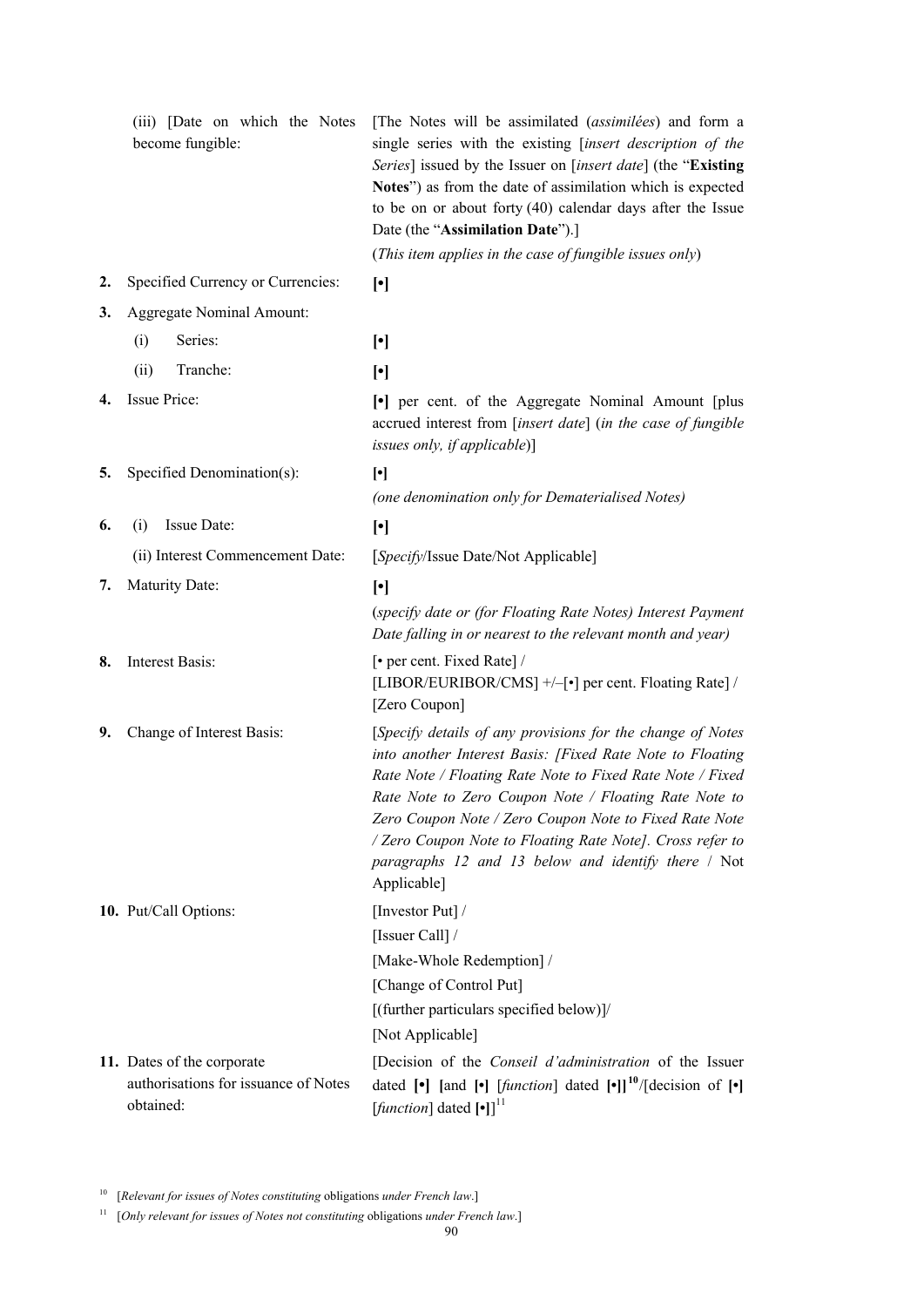# **PROVISIONS RELATING TO INTEREST (IF ANY) PAYABLE**

| 12. Fixed Rate Note Provisions                                                                              | [Applicable/Not Applicable]<br>(If not applicable, delete the remaining sub-paragraphs of<br>this paragraph)                                                                                                  |
|-------------------------------------------------------------------------------------------------------------|---------------------------------------------------------------------------------------------------------------------------------------------------------------------------------------------------------------|
| (i)<br>$Rate[s]$ of Interest:                                                                               | $\lceil \cdot \rceil$<br>payable<br>[annually/semi-<br>cent.<br>per<br>annually/quarterly/monthly] [in arrear on each Interest<br>Payment Date]                                                               |
| Interest Payment Date(s):<br>(ii)                                                                           | [•] in each year                                                                                                                                                                                              |
| (iii) Fixed Coupon Amount[(s)]:                                                                             | $\lceil \cdot \rceil$ per [Specified Denomination/ $\lceil \cdot \rceil$ in nominal amount]                                                                                                                   |
| (iv) Broken Amount(s):                                                                                      | [Not Applicable/ $\lceil \cdot \rceil$ payable on the Interest Payment Date<br>falling $\left[\text{in}/\text{on}\right]$ [•]]                                                                                |
| Adjustment of Interest Rate:<br>(v)                                                                         | [Applicable/Not Applicable]                                                                                                                                                                                   |
| (vi) Margin Adjustment:                                                                                     | [Applicable<br>applicable<br>(specify)<br>the<br>Margin<br>Adjustment)/Not Applicable]                                                                                                                        |
| (vii) Day Count Fraction:                                                                                   | [•] [30/360 / Actual/Actual - ICMA / Actual/Actual -<br>ISDA / Actual/365 (Fixed) / Actual/360 / 30E/360 /<br>30E/360 (ISDA)]                                                                                 |
| (viii) Determination Dates:                                                                                 | $\lceil \cdot \rceil$ in each year                                                                                                                                                                            |
|                                                                                                             | (insert regular interest payment dates, ignoring issue date<br>or maturity date in the case of a long or short first or last<br>coupon. N.B. only relevant where Day Count Fraction is<br>Actual/Actual ICMA) |
| 13. Floating Rate Note Provisions                                                                           | [Applicable/Not Applicable]<br>(If not applicable, delete the remaining sub-paragraphs of<br>this paragraph)                                                                                                  |
| Interest Period(s)<br>(i)                                                                                   | $[\cdot]$                                                                                                                                                                                                     |
| Specified<br>Payment<br>Interest<br>(ii)<br>Dates:                                                          | [•] in each year, subject to adjustment in accordance with<br>the Business Day Convention set out in (v) below                                                                                                |
| (iii) First Interest Payment Date:                                                                          | $[\cdot]$                                                                                                                                                                                                     |
| (iv) Interest Period Date:                                                                                  | [•] (not applicable unless different from Interest Payment<br>Date)                                                                                                                                           |
| <b>Business Day Convention:</b><br>(v)                                                                      | [Following Business Day Convention / Modified Following<br>Business Day Convention / Preceding Business Day<br>Convention / other]                                                                            |
| (vi) Business Centre(s):                                                                                    | $[\cdot]$                                                                                                                                                                                                     |
| (vii) Manner in which the Rate(s) of<br>Interest is/are to be determined:                                   | [Screen Rate Determination/ISDA Determination]                                                                                                                                                                |
| for<br>(viii) Party<br>responsible<br>calculating<br>the<br>Rate(s)<br>of<br>and/or<br>Interest<br>Interest |                                                                                                                                                                                                               |
| Amount(s):                                                                                                  | $[\cdot]$                                                                                                                                                                                                     |
| $(ix)$ Screen<br>Rate<br>Determination<br>(Condition $5(c)(iii)(B)$ ):                                      |                                                                                                                                                                                                               |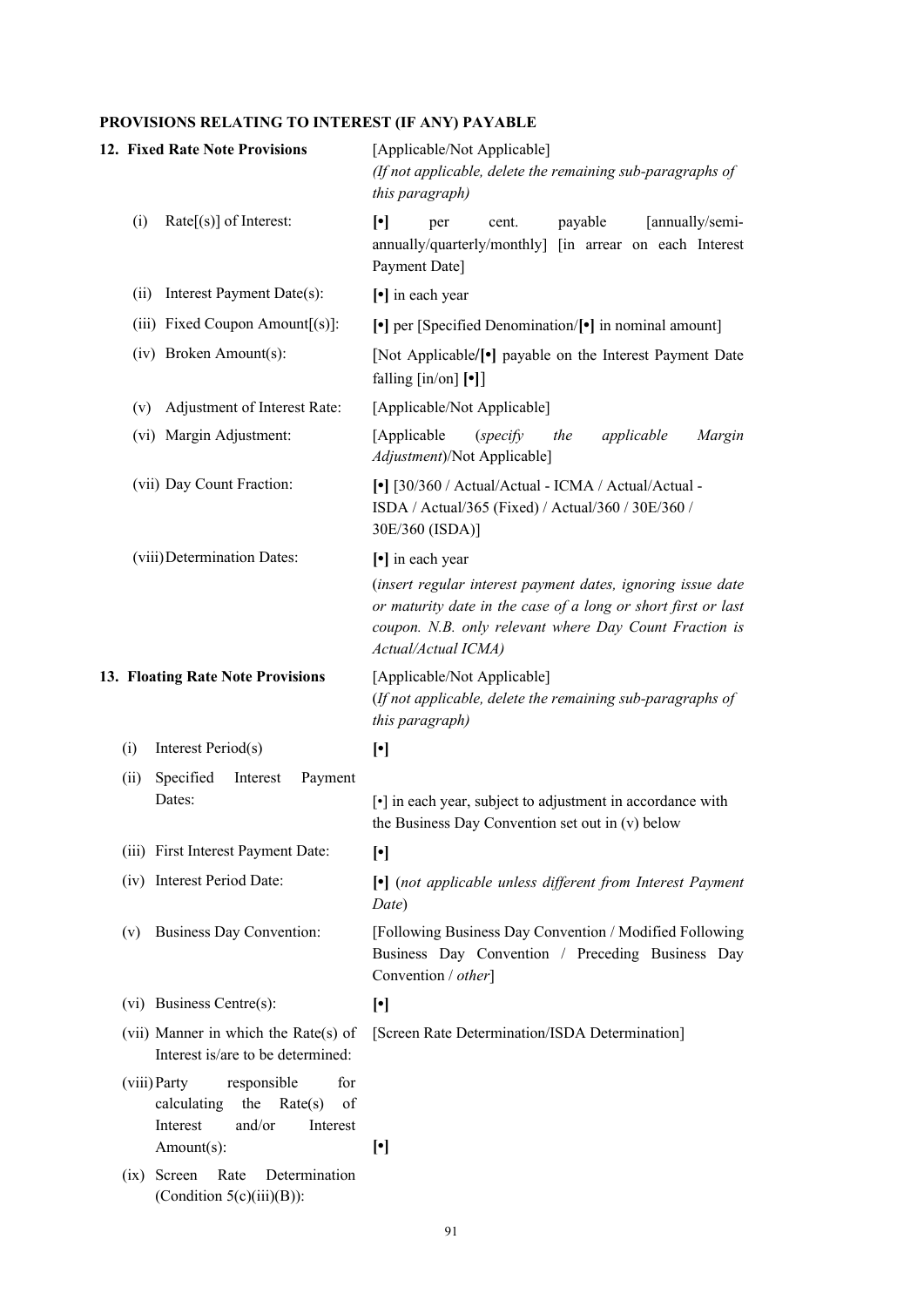|      |                       | Reference Rate:                               | $[\cdot]$<br>(specify Reference Rate)                                                                                                                            |
|------|-----------------------|-----------------------------------------------|------------------------------------------------------------------------------------------------------------------------------------------------------------------|
|      |                       | <b>Interest Determination</b><br>Date:        |                                                                                                                                                                  |
|      |                       |                                               | [[•] [TARGET] Business Days in [specify city] for [specify]<br>currency] prior to [the first day in each Interest Accrual<br>Period/each Interest Payment Date]] |
|      |                       | Relevant Screen Page                          | $[\cdot]$                                                                                                                                                        |
|      |                       |                                               | (specify Relevant Screen Page)                                                                                                                                   |
| (x)  | <b>ISDA</b>           | Determination<br>(Condition $5(c)(iii)(A)$ ): |                                                                                                                                                                  |
|      |                       | Floating Rate Option:                         | $[\cdot]$                                                                                                                                                        |
|      |                       | Designated Maturity:                          | $\lceil \cdot \rceil$                                                                                                                                            |
|      |                       | Reset Date:                                   | $[\cdot]$                                                                                                                                                        |
|      | $(xi)$ Margin $(s)$ : |                                               | $[+/]-$ ] [ $\bullet$ ] per cent. per annum                                                                                                                      |
|      |                       | (xii) Minimum Rate of Interest:               | $\lceil \cdot \rceil$ per cent. per annum                                                                                                                        |
|      |                       | (xiii) Maximum Rate of Interest:              | $\lceil \cdot \rceil$ per cent. per annum                                                                                                                        |
|      |                       | (xiv) Day Count Fraction:                     | $\lceil \cdot \rceil$                                                                                                                                            |
|      |                       | 14. Zero Coupon Note Provisions               | [Applicable/Not Applicable]                                                                                                                                      |
|      |                       |                                               | (If not applicable, delete the remaining sub-paragraphs of<br>this paragraph)                                                                                    |
| (i)  |                       | Amortisation Yield                            |                                                                                                                                                                  |
|      |                       | (Condition $6(d)(i)$ ):                       | $\lceil \cdot \rceil$ per cent. per annum                                                                                                                        |
| (ii) |                       | Day Count Fraction                            |                                                                                                                                                                  |
|      |                       | (Condition $5(a)$ ):                          | $\lceil \cdot \rceil$                                                                                                                                            |
|      |                       | <b>PROVISIONS RELATING TO REDEMPTION</b>      |                                                                                                                                                                  |

|      | 15. Call Option                                                                | [Applicable/Not Applicable]                                                   |
|------|--------------------------------------------------------------------------------|-------------------------------------------------------------------------------|
|      | (Condition $6(b)(i)$ )                                                         | (If not applicable, delete the remaining sub-paragraphs of<br>this paragraph) |
| (i)  | Optional Redemption Date(s):                                                   | $[\cdot]$                                                                     |
| (ii) | <b>Optional Redemption</b><br>Amount(s) of each Note:                          | [•] per [Specified Denomination/[•] in nominal amount]                        |
|      | (iii) If redeemable in part:                                                   |                                                                               |
|      | Minimum<br>Redemption<br>(a)<br>Amount to be redeemed:                         | $[\cdot]$                                                                     |
|      | Maximum Redemption<br>(b)<br>Amount to be redeemed:                            | $[\cdot]$                                                                     |
|      | (iv) Notice period:                                                            | $[\cdot]$                                                                     |
|      | 16. Make-Whole Redemption<br>(Condition $6(b)(ii)$ )                           | [Applicable/Not Applicable]                                                   |
| (i)  | Notice period:                                                                 | $[\cdot]$                                                                     |
| (ii) | Parties to be notified (if other<br>than set out in Condition<br>$6(b)(ii))$ : | $\lceil \cdot \rceil$ /Not Applicable]                                        |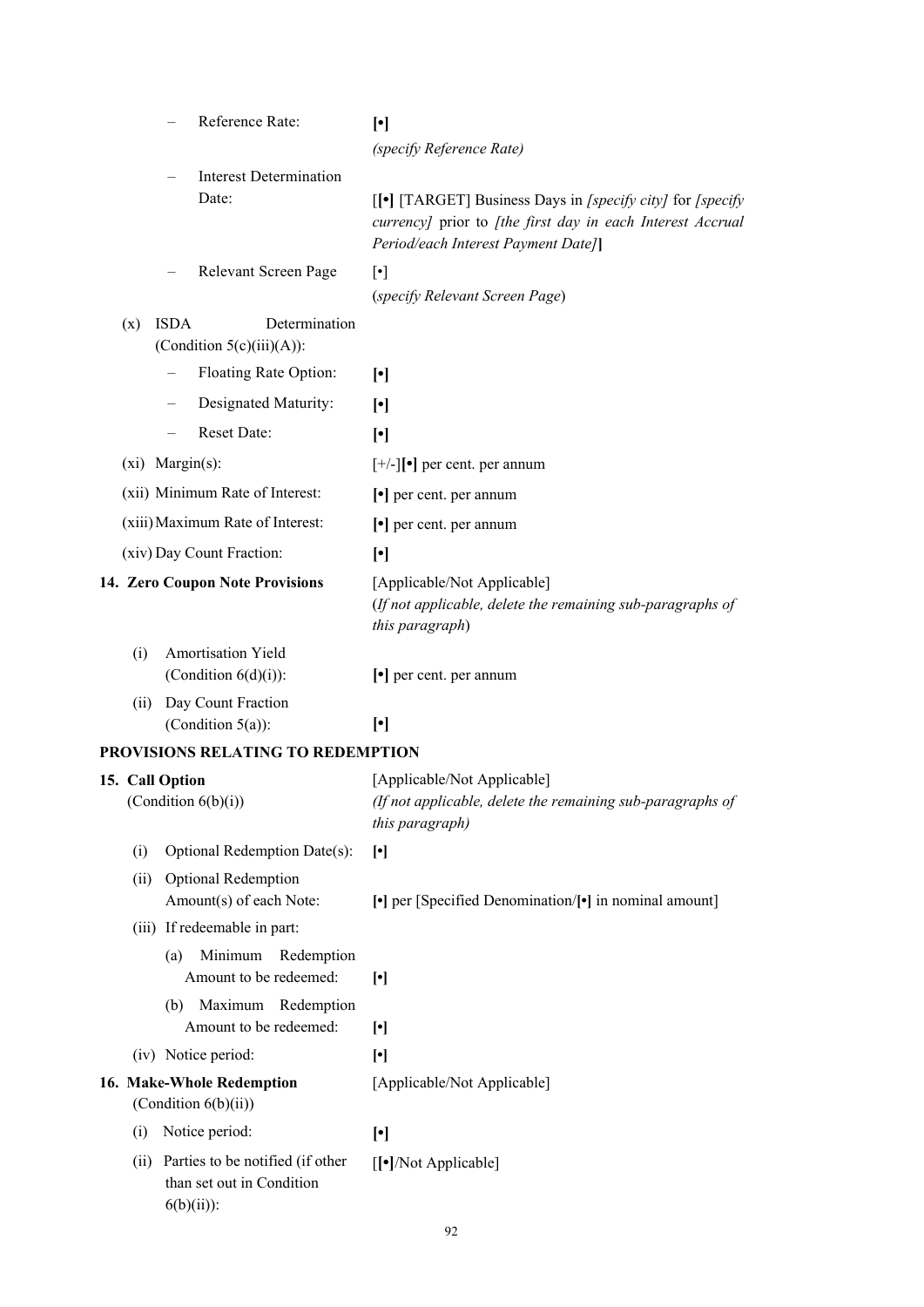|                | (iii) Make Whole Redemption<br>Margin:                                                                                                                                                                                          | $[\cdot]$                                                                                                                                                                  |
|----------------|---------------------------------------------------------------------------------------------------------------------------------------------------------------------------------------------------------------------------------|----------------------------------------------------------------------------------------------------------------------------------------------------------------------------|
|                | (iv) Make Whole Redemption<br>Rate:                                                                                                                                                                                             | $[\cdot]$                                                                                                                                                                  |
| 17. Put Option | (Condition $6(c)$ )                                                                                                                                                                                                             | [Applicable/Not Applicable]<br>(If not applicable, delete the remaining sub-paragraphs of<br>this paragraph)                                                               |
| (i)            | Optional Redemption Date(s):                                                                                                                                                                                                    | $[\cdot]$                                                                                                                                                                  |
| (ii)           | Optional<br>Redemption                                                                                                                                                                                                          |                                                                                                                                                                            |
|                | Amount(s) of each Note:                                                                                                                                                                                                         | $\lceil \cdot \rceil$ [Specified Denomination/ $\lceil \cdot \rceil$ in nominal amount]                                                                                    |
|                | (iii) Notice period:                                                                                                                                                                                                            | $\lceil \cdot \rceil$                                                                                                                                                      |
|                | (iv) Repurchase Event:                                                                                                                                                                                                          | [Applicable/Not Applicable]                                                                                                                                                |
| (v)            | Repurchase<br>Redemption<br>Amount:                                                                                                                                                                                             | $[\cdot]$                                                                                                                                                                  |
|                | 18. Change of Control Put Option<br>(Condition $6(i)$ )                                                                                                                                                                         | [Applicable/Not Applicable]                                                                                                                                                |
|                | 19. Final Redemption Amount of<br>each Note                                                                                                                                                                                     | [•] per [Specified Denomination/[•] in nominal amount]                                                                                                                     |
|                | 20. Early Redemption Amount                                                                                                                                                                                                     |                                                                                                                                                                            |
| (i)            | Early Redemption Amount(s)<br>of each Note payable on<br>for<br>redemption<br>taxation<br>reasons (Condition $6(e)$ ), for<br>illegality (Condition 6(h)) or<br>on event of default (Condition<br>9) or other early redemption: | [•] per [Specified Denomination/[•] in nominal amount]                                                                                                                     |
| (ii)           | Redemption<br>for<br>taxation<br>reasons permitted on days<br>others than Interest Payment<br>Dates (Condition 6(e))                                                                                                            | [Yes/No]                                                                                                                                                                   |
|                | (iii) Unmatured<br>Coupons<br>to<br>become void<br>upon early<br>(Materialised<br>redemption<br>Notes only) (Condition $7(f)$ )                                                                                                 | [Yes/No/Not Applicable]                                                                                                                                                    |
|                | <b>GENERAL PROVISIONS APPLICABLE TO THE NOTES</b>                                                                                                                                                                               |                                                                                                                                                                            |
|                | 21. Form of Notes:                                                                                                                                                                                                              | [Bearer Dematerialised Notes/Registered Dematerialised<br>Notes/Materialised Notes]                                                                                        |
|                |                                                                                                                                                                                                                                 | (Delete as appropriate)                                                                                                                                                    |
| (i)            | Registration Agent:                                                                                                                                                                                                             | [Not Applicable/[•]]<br>(If applicable give name and details)<br>(Note that a Registration Agent must be appointed in<br>relation to Registered Dematerialised Notes only) |
| (ii)           | Temporary Global<br>Certificate:                                                                                                                                                                                                | Applicable/Temporary<br>Global<br>[Not]<br>Certificate<br>exchangeable for Definitive Materialised Notes on [·]<br>(the "Exchange Date")]                                  |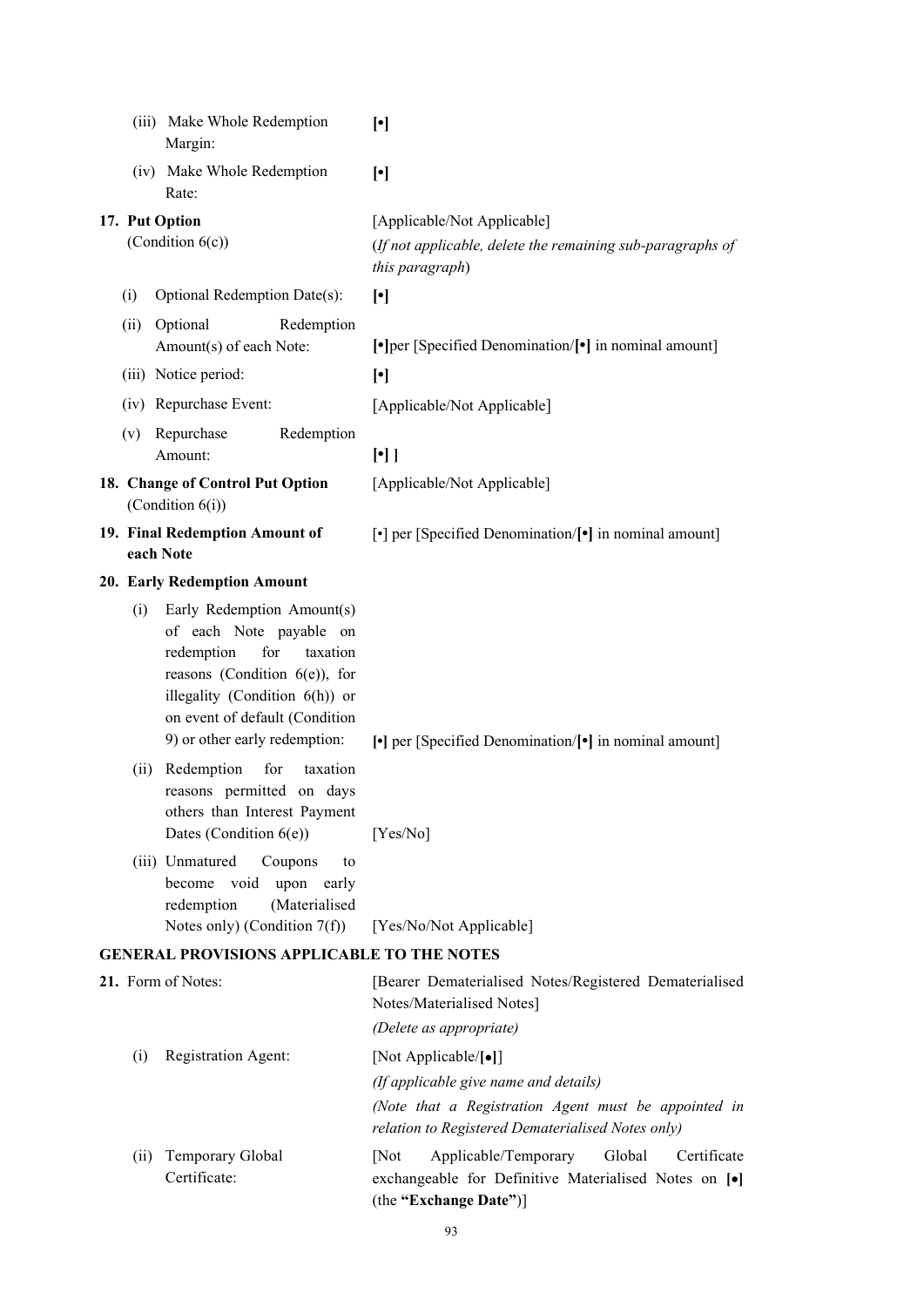| (iii) Applicable TEFRA<br>exemption:                                                                            | [C Rules/D Rules/Not Applicable].<br>(Only applicable to Materialised Notes)                                                                                                                                                                                                                                                                                                                                                    |
|-----------------------------------------------------------------------------------------------------------------|---------------------------------------------------------------------------------------------------------------------------------------------------------------------------------------------------------------------------------------------------------------------------------------------------------------------------------------------------------------------------------------------------------------------------------|
| <b>22.</b> Financial Centre $(s)$ :                                                                             | [Not Applicable/[ $\bullet$ ]]                                                                                                                                                                                                                                                                                                                                                                                                  |
| 23. Talons for future Coupons to be<br>attached to Definitive Notes (and<br>dates on which such Talons mature): | [Yes/No/Not Applicable]<br>(If yes, give details)<br>(Only applicable to the Materialised Notes)                                                                                                                                                                                                                                                                                                                                |
| 24. Redenomination, renominalisation<br>and reconventioning provisions:                                         | [Not Applicable/The provisions [in Condition 1(d)] apply]                                                                                                                                                                                                                                                                                                                                                                       |
| 25. Consolidation provisions:                                                                                   | [Not Applicable/The provisions [in Condition 13(b)] apply]                                                                                                                                                                                                                                                                                                                                                                      |
| <b>26.</b> Masse:                                                                                               | [[Full <i>Masse]</i> /[Contractual <i>Masse</i> ] shall apply]<br>(Note that: (i) in respect of any Tranche of Notes issued<br>outside France, Condition 11 (b) (Contractual Masse) may<br>be elected by the Issuer, and (ii) in respect of any Tranche of<br>Notes issued inside France, Condition 11 (a) (Full Masse)<br>shall apply).                                                                                        |
|                                                                                                                 | (If Condition 11 (a) (Full Masse) or (b) (Contractual Masse)<br>applies, insert below details of Representative and<br>Alternative Representative and remuneration, if any:)<br>Name and address of the Representative: [ $\bullet$ ]<br>Name and address of the alternate Representative: [ $\bullet$ ]<br>The Representative will receive no remuneration/The<br>Representative will receive a remuneration of $[\bullet]$ ]. |

### **PURPOSE OF FINAL TERMS**

These Final Terms comprise the final terms required for issue **[**and**] [**admission to trading on **[***specify relevant regulated market***]** of the Notes described herein**]** pursuant to the Euro 9,000,000,000 Euro Medium Term Note Programme of the Issuer.**]**

Signed on behalf of Casino, Guichard-Perrachon:

Duly represented by: ......................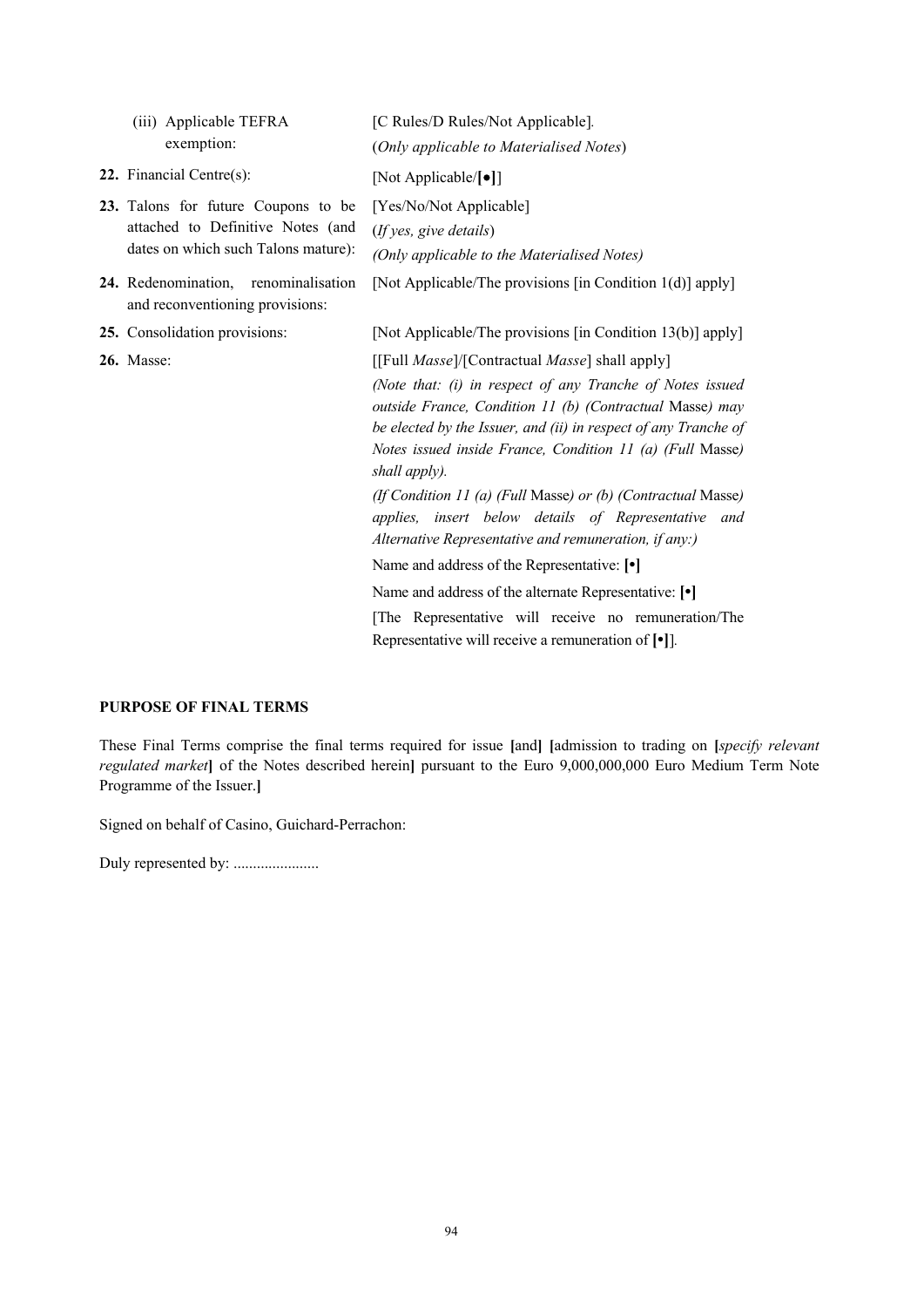### **PART B – OTHER INFORMATION**

#### **1 LISTING AND ADMISSION TO TRADING**

(i) Listing: [official list of the Luxembourg Stock Exchange/other (*specify*)/None]

(ii) Admission to trading: [Application has been made by the Issuer (or on its behalf) for the Notes to be admitted to trading on [the Regulated Market of the Luxembourg Stock Exchange/*specify relevant regulated market*] with effect from **[•]**.] [Application is expected to be made by the Issuer (or on its behalf) for the Notes to be admitted to trading on [the Regulated Market of the Luxembourg Stock Exchange*/specify relevant regulated market*]] with effect from **[•]**.] [Not Applicable.]

### **2 RATINGS**

Ratings:<br>The Notes to be issued [[have been][are expected to be]]rated:

> [S&P: **[•]**] [Fitch: **[•]**] [[Other]: **[•]**]

[[Each of] [●] [and [●]] is established in the European Union and has applied for registration under Regulation (EC) No 1060/2009 as amended, although the result of such applications has not been determined.]

[[Each of] [S&P] [[and] Fitch] and] [●] is established in the European Union, is registered under Regulation (EC) No 1060/2009 as amended (the "**CRA Regulation**") and is included in the list of credit rating agencies registered in accordance with the CRA Regulation published on the European Securities and Markets Authority's website (www.esma.europa.eu/page/List-registered-and-certified-CRAs).]

[[Each of  $\lceil \bullet \rceil$ ,  $\lceil \bullet \rceil$  and]  $\lceil \bullet \rceil$  is  $\lceil \cdot \text{not} \rceil$  established in the European Union [nor has/and has not] applied for registration under Regulation (EC) No 1060/2009 as amended (the "**CRA Regulation**"), but is endorsed by [*insert credit rating agency's name*] which is established in the European Union, registered under the CRA Regulation and is included in the list of credit rating agencies registered in accordance with the CRA Regulation published on the European Securities and Markets Authority's website (www.esma.europa.eu/page/List-registered-and-certified-CRAs).]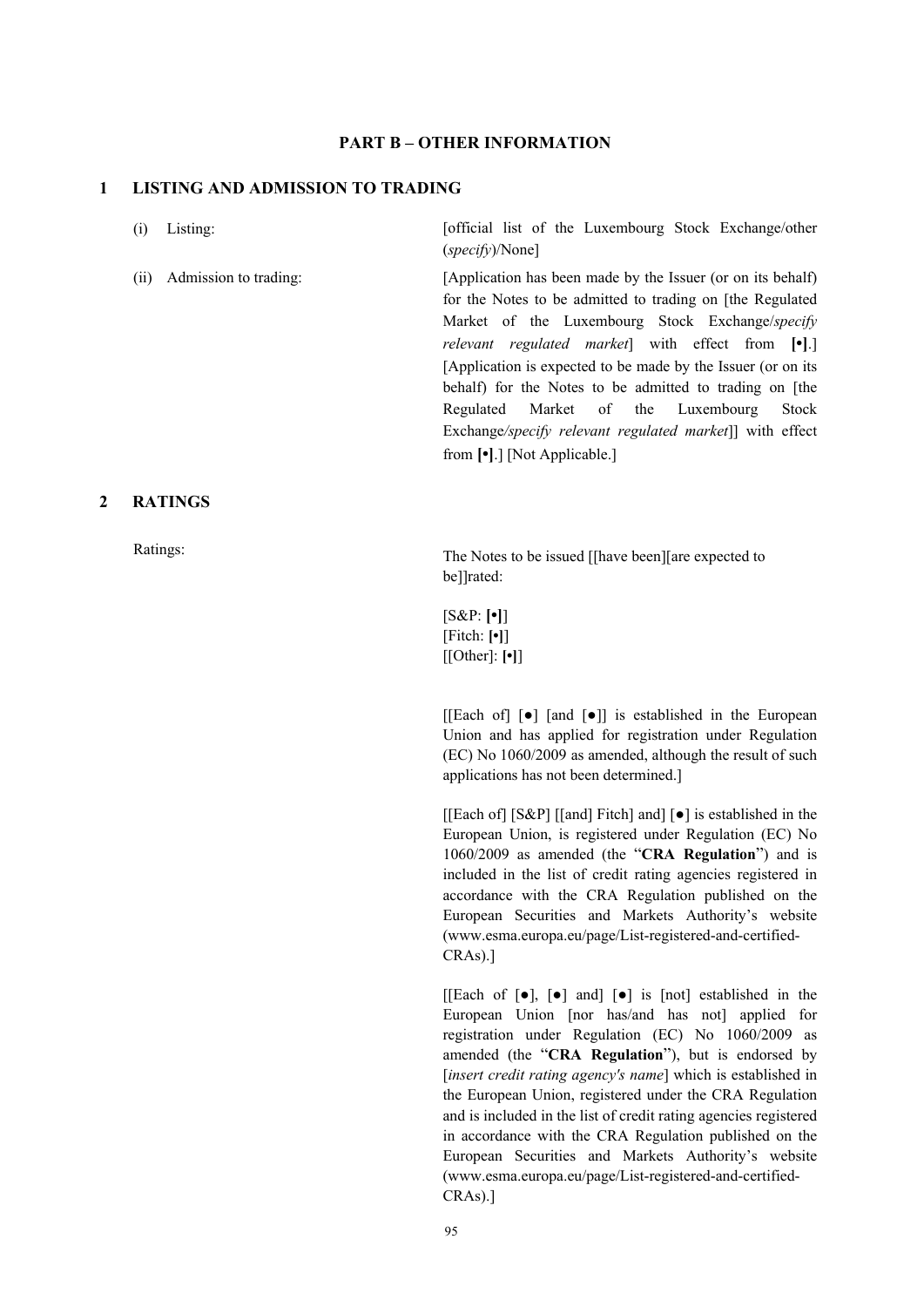[[None of [●] and] [●] is [not] established in the European Union [nor has/and has not] applied for registration under Regulation (EC) No 1060/2009 as amended.]

(*The above disclosure should reflect the rating allocated to Notes of the type being issued under the Programme generally or, where the issue has been specifically rated, that rating.*)

## **3 [INTERESTS OF NATURAL AND LEGAL PERSONS INVOLVED IN THE [ISSUE/OFFER]**

*(Need to include a description of any interest, including conflicting ones, that is material to the issue/offer,* detailing the persons involved and the nature of the interest. May be satisfied by the inclusion of the following *statement:)*

["Save as disclosed in ["Subscription and Sale"] so far as the Issuer is aware, no person involved in the offer of the Notes has an interest material to the offer. "]/[•]]

*(When adding any other description, consideration should be given as to whether such matters described constitute "significant new factors" and consequently trigger the need for a supplement to the Prospectus under Article 16 of the Prospectus Directive.)*

## **4 THIRD PARTY INFORMATION AND STATEMENT BY EXPERTS AND DECLARATIONS OF ANY INTEREST**

[Not Applicable/(*Where information has been sourced from a third party, provide a confirmation that this information has been accurately reproduced and that as far as the Issuer is aware and is able to ascertain from information published by that third party, no facts have been omitted which would render the reproduced information inaccurate or misleading*.

*In addition, the Issuer shall identify the source(s) of the information:)*

*[(Relevant third party information and statement by experts and declarations of any interest)* has been extracted from *(specify source(s)).* 

The Issuer confirms that this information has been accurately reproduced and that, as far as it is aware and is able to ascertain from information published by (*relevant third party*), no facts have been omitted which would render the reproduced information inaccurate or misleading.]/[•]]

### **5 TOTAL EXPENSES**

[Estimated total expenses relating to the admission to trading:

**[•]]** *(Include breakdown of expenses.)*

### **6 [***Fixed Rate Notes only* **– YIELD**

Indication of yield: **[•]]**

## **7 [***Floating Rate Notes only* **– HISTORIC INTEREST RATES**

Details of historic [LIBOR, EURIBOR or CMS] rates can be obtained from [Reuters]/[•].]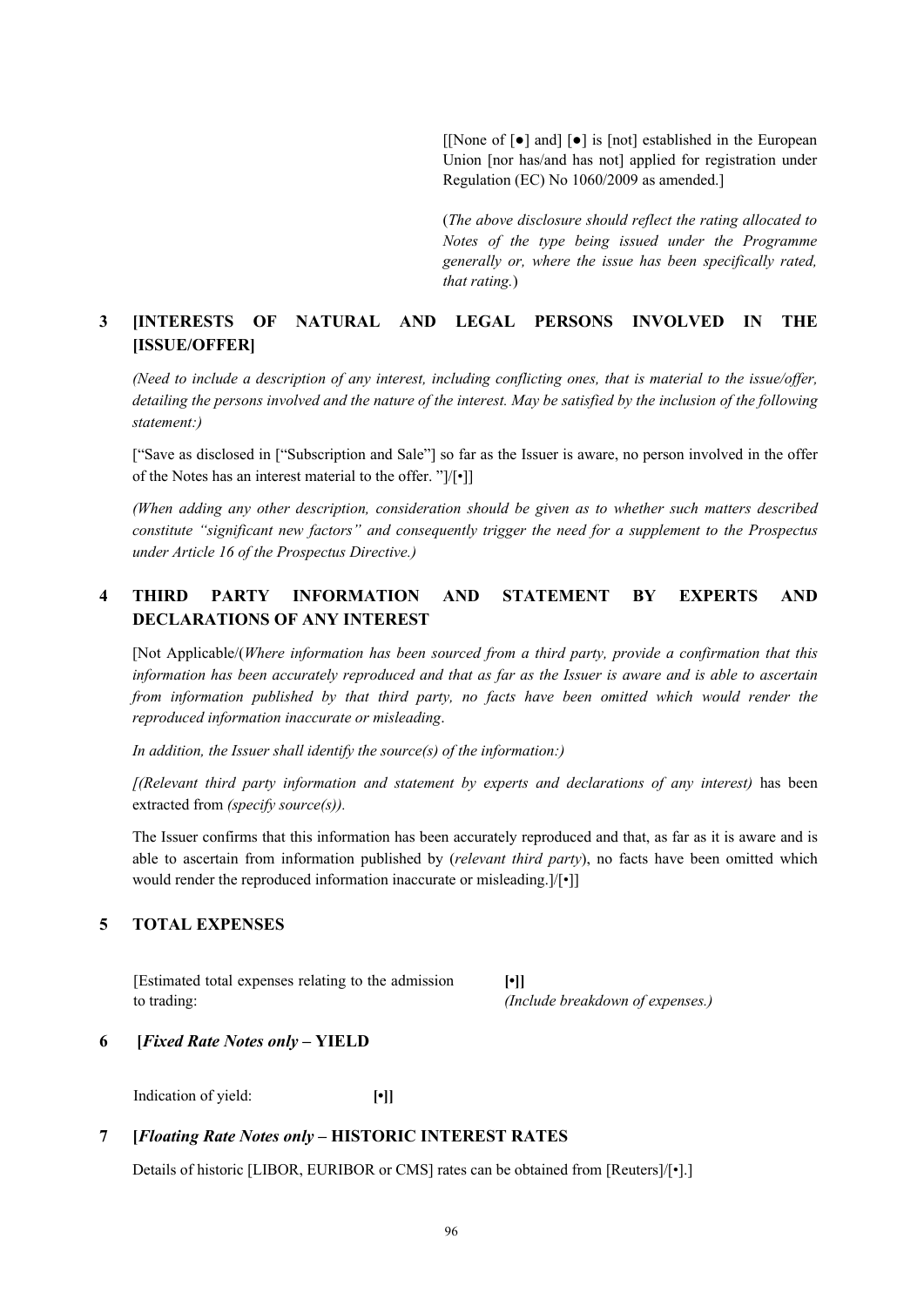**8 OPERATIONAL INFORMATION**

|   | ISIN Code:                                                                                                                                 |                                                                                                             | $\left[\cdot\right]$                                                          |
|---|--------------------------------------------------------------------------------------------------------------------------------------------|-------------------------------------------------------------------------------------------------------------|-------------------------------------------------------------------------------|
|   | Common Code:                                                                                                                               |                                                                                                             | $[\cdot]$                                                                     |
|   | Depositaries:                                                                                                                              |                                                                                                             |                                                                               |
|   | (i)                                                                                                                                        | Euroclear France to act<br>as Central Depositary:                                                           | [Yes/No]                                                                      |
|   | (ii)                                                                                                                                       | Common Depositary for<br>Euroclear<br>and<br>Clearstream<br>Luxembourg:                                     | [Yes/No]                                                                      |
|   | Any clearing system(s) other than<br>Euroclear<br>Clearstream,<br>and<br>Luxembourg<br>the<br>relevant<br>and<br>identification number(s): |                                                                                                             | [Not Applicable/give name(s) and number(s)]                                   |
|   | Delivery:<br>Names and addresses of additional<br>Paying Agent(s) (if any):                                                                |                                                                                                             | Delivery [against/free of] payment                                            |
|   |                                                                                                                                            |                                                                                                             | $\left[\cdot\right]$                                                          |
|   | The aggregate principal amount of<br>Notes issued has been translated<br>into Euro at the rate of [.]<br>producing a sum of:               |                                                                                                             | $[\cdot]$                                                                     |
| 9 | <b>DISTRIBUTION</b>                                                                                                                        |                                                                                                             |                                                                               |
|   | (i)<br>(ii) If syndicated:                                                                                                                 | Method of distribution:<br>(A) names of Dealers:                                                            | [Syndicated/Non-syndicated]                                                   |
|   | any):                                                                                                                                      | (B) Stabilising Manager(s) (if                                                                              | [Not Applicable]/[ •]]<br>[Not Applicable]/[ •]]                              |
|   |                                                                                                                                            | (iii) If non-syndicated, name and<br>address of any relevant Dealer:                                        | [Not Applicable]/[ •]]                                                        |
|   |                                                                                                                                            | (vi) U.S. Selling Restrictions<br>(Categories of potential<br>investors to which the Notes<br>are offered): | Reg. S Compliance Category 2; [[TEFRA C]/[TEFRA<br>D]/[TEFRA not applicable]] |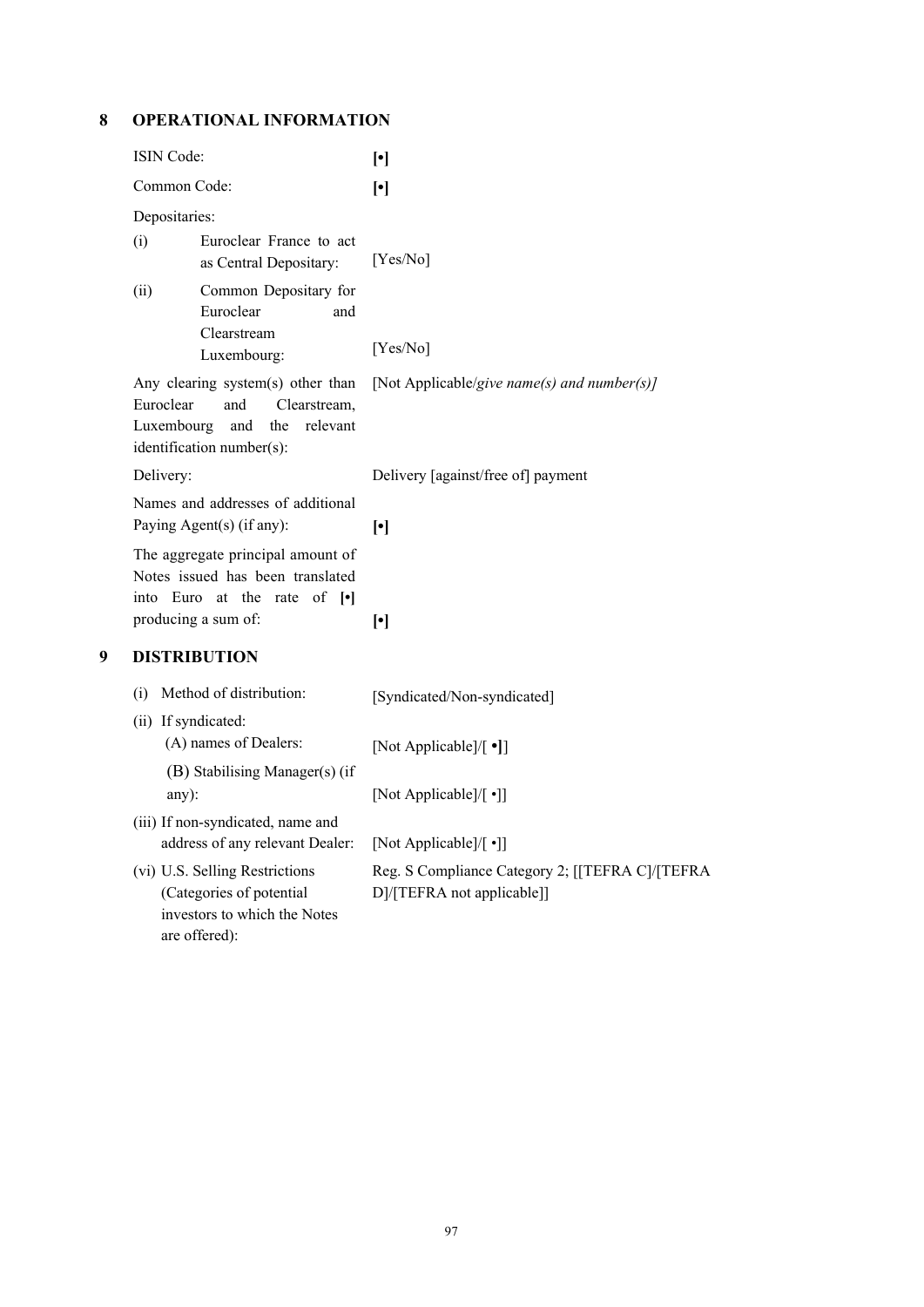#### **GENERAL INFORMATION**

- (1) Application has been made to the CSSF to approve this document as a base prospectus. Application may be made for Notes issued under the Programme to be admitted to trading on the Luxembourg Stock Exchange's regulated market and to be listed on the official list of the Luxembourg Stock Exchange. The Luxembourg Stock Exchange is a regulated market for the purposes of the Markets in Financial Instruments Directive 2004/39/EC. appearing on the list of regulated markets issued by the European Commission (an "**EEA Regulated Market**"). Application may be also made for a period of twelve (12) months from the date of this Base Prospectus, to the competent authority of any other Member State of the EEA for Notes issued under the Programme to be listed and admitted to trading on an other EEA Regulated Market.
- (2) The Issuer has obtained all necessary corporate and other consents, approvals and authorisations in France in connection with the Programme. The update of the Programme was authorised by a decision of the *Président-Directeur Général* of the Issuer made on 26 November 2013. Any drawdown of Notes under the Programme, to the extent that such Notes constitute *obligations*, requires the prior authorisation of the *Conseil d'administration* of the Issuer, which may delegate its powers to its *Président*-*Directeur Général*. For this purpose, the *Conseil d'administration* of the Issuer, on 20 February 2013, has authorised the *Président-Directeur Général* to issue *obligations* or other debt instruments up to an outstanding maximum aggregate amount of  $63,000,000,000$  which authority will, unless previously cancelled, expire on 19 February 2014. Any issue of Notes, to the extent that such Notes do not constitute *obligations*, will fall within the general powers of the *Président*-*Directeur Général* of the Issuer.
- (3) Except as disclosed in the section "Recent Developments" of this Base Prospectus on pages 71 to 80, there has been no significant change, nor any development reasonably likely to involve a significant change, in the financial or trading position or general affairs of the Issuer or the Group taken as a whole since 30 June 2013.

Except as disclosed in Item 7.1 of the cross-reference list in the section "Documents Incorporated by Reference" on page 18 of this Base Prospectus, there has been no material adverse change in the prospects of the Issuer or the Group taken as a whole since 31 December 2012.

- (4) Information on litigations is provided in pages 44 to 45 and 148 of the 2012 Annual Report, notes 2.2 and 15 to the consolidated financial statements included on pages 22-23 and 35 in the Interim Report First Half 2013 and in the section "Recent Developments" of this Base Prospectus. Except as disclosed in such documents, neither the Issuer nor any member of the Group is or has been involved in any other governmental, legal or arbitration proceedings including any such proceedings that are pending or threatened of which the Issuer is aware during a period covering at least the previous 12 months which may have, or have had in the recent past, significant effects on the financial position or profitability of the Group.
- (5) Each Definitive Materialised Note, Coupon and Talon will bear the following legend: "Any United States person who holds this obligation will be subject to limitations under the United States income tax laws, including the limitations provided in Sections 165(j) and 1287(a) of the U.S. internal revenue code of 1986, as amended (the "**U.S. Internal Revenue Code**").
- (6) Notes have been accepted for clearance through the Euroclear and Clearstream, Luxembourg systems, which are entities in charge of keeping the records. The Common Code, the International Securities Identification Number (ISIN) and (where applicable) the identification number for any other relevant clearing system for each Series of Notes will be set out in the relevant Final Terms.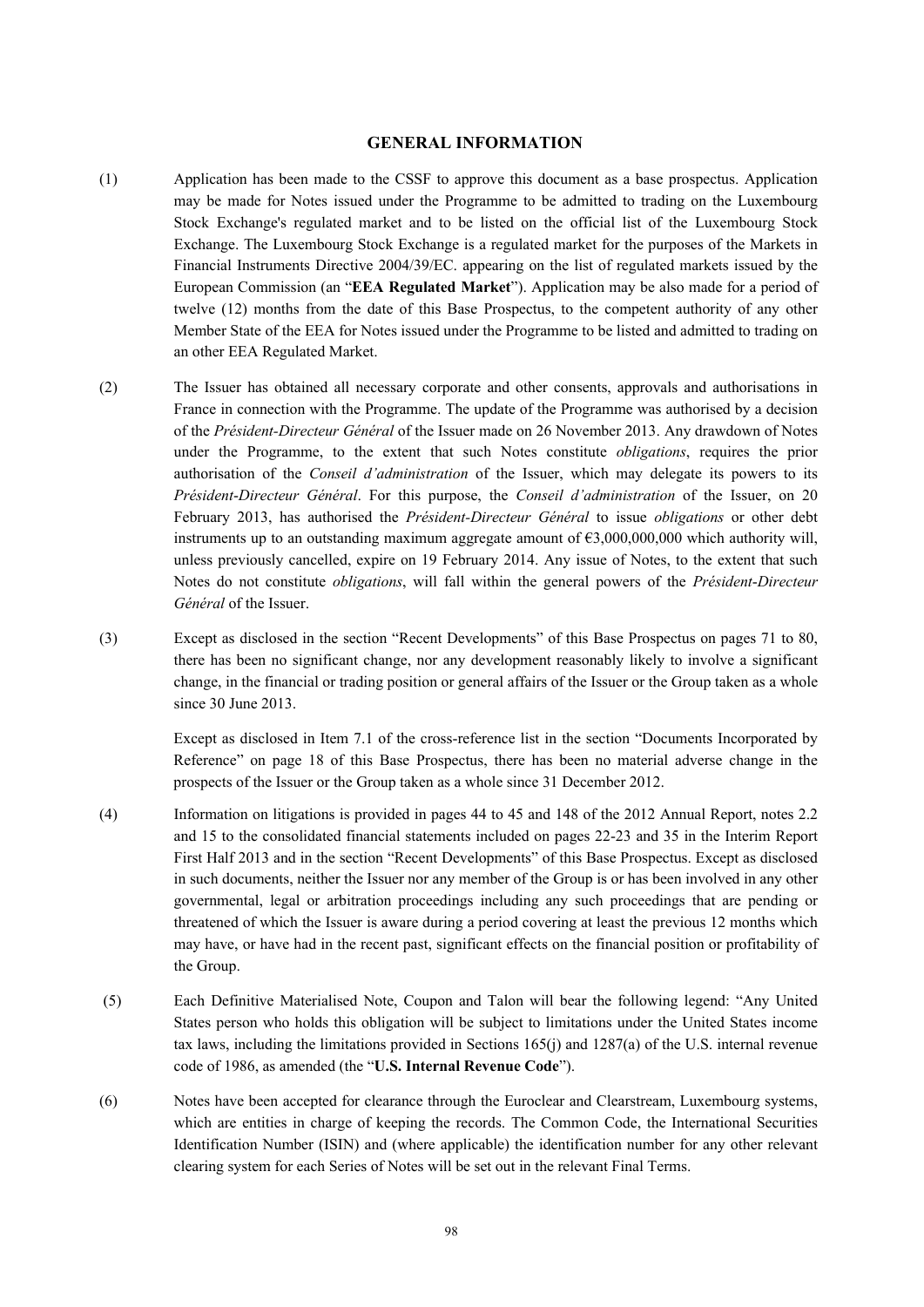The address of Euroclear is 1 boulevard du Roi Albert II, 1210 Bruxelles, Belgium and the address of Clearstream, Luxembourg is 42 avenue John Fitzgerald Kennedy, L-1855 Luxembourg, Grand-Duchy of Luxembourg.

(7) Dematerialised Notes will be inscribed in the books of Euroclear France (acting as central depositary). Dematerialised Notes which are in registered form (*au nominatif*) are also inscribed either with the Issuer or with the registration agent.

The address of Euroclear France is 115 rue Réaumur, 75081 Paris Cedex 02, France.

- (8) For so long as Notes issued under the Programme are outstanding, the following documents will be available during usual business hours on any weekday (Saturdays and public holidays excepted), for inspection at the office of the Fiscal Agent or each of the Paying Agents:
	- (i) the *statuts* of the Issuer,
	- (ii) the published annual report, audited non-consolidated and consolidated accounts of the Issuer for the two financial years ended 31 December 2011 and 2012 and non-audited nonconsolidated and consolidated accounts of the Issuer for the six-month period ended 30 June 2013,
	- (iii) the Final Terms for Notes that are listed on the official list of the Luxembourg Stock Exchange or any other EEA Regulated Market ,
	- (iv) a copy of this Base Prospectus together with any Supplement to this Base Prospectus or further Base Prospectus, and
	- (v) all reports, letters and other documents, historical financial statements, valuations and statements prepared by any expert at the Issuer's request any part of which is included or referred to in this Base Prospectus.
- (9) For so long as Notes issued under the Programme are outstanding, the following documents will be available on the website of the Luxembourg Stock Exchange (www.bourse.lu) and in respect of (ii) below on the website of the Issuer (http://www.groupe-casino.fr/fr/Obligations.html):
	- (i) the Final Terms for Notes that are listed and admitted to trading on the Luxembourg Stock Exchange or any other EEA Regulated Market
	- (ii) this Base Prospectus, together with any supplement to this Base Prospectus or further Base Prospectus.
- (10) Copies of the latest annual report and non-consolidated and consolidated accounts of the Issuer (including any published semi-annual interim consolidated accounts) (in English and French) (in each case as soon as they are published) may be obtained, and copies of the Amended and Restated Agency Agreement will be available for collection, at the specified offices of each of the Paying Agents during normal business hours, so long as any of the Notes is outstanding.
- (11) In respect of derivatives securities as defined in Article 15.2 of Commission Regulation no.809/2004, the Final Terms will indicate whether or not the Issuer intends to provide post-issuance information concerning the underlying. If the Issuer intends to report such information, the Final Terms will specify what information will be reported and where such information can be obtained.
- (12) The Notes to be issued by each Issuer qualify under Category 2 for the purposes of Regulation S under the Securities Act ("**Regulation S**"). Materialised Notes will be issued in compliance with US Treas. Reg.  $\S1.163-5(c)(2)(i)(D)$  (or any successor regulation issued under the U.S. Internal Revenue Code section 4701(b) containing rules identical to those applying under U.S. Internal Revenue Code section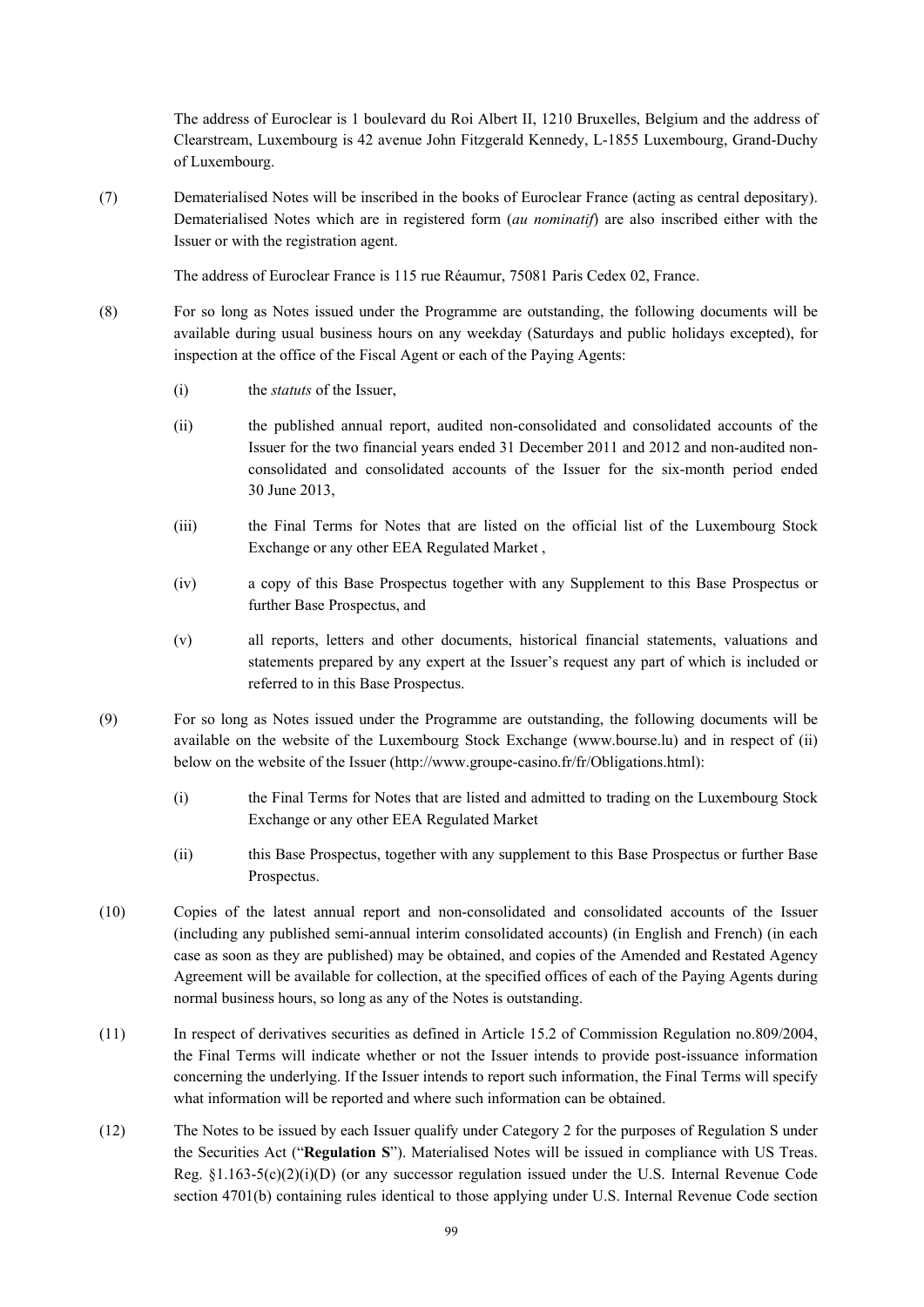163(f)(2)(B)) (the "**D Rules**") unless (i) the relevant Final Terms states that such Materialised Notes are issued in compliance with US Treas. Reg.  $\S1.163-5(c)(2)(i)(C)$  (or any successor regulation issued under the U.S. Internal Revenue Code section 4701(b) containing rules identical to those applying under U.S. Internal Revenue Code section 163(f)(2)(B)) (the "**C Rules**"), or (ii) such Materialised Notes are issued other than in compliance with the D Rules or the C Rules but in circumstances in which the Notes will not constitute "registration required obligations" under the United States Tax Equity and Fiscal Responsibility Act of 1982 ("**TEFRA**"), which circumstances will be referred to in the relevant Final Terms as a transaction to which TEFRA is not applicable.

The TEFRA rules do not apply to any Dematerialised Notes.

- (13) Ernst & Young Audit at Tour Oxygene, 10-12, boulevard Vivier Merle, 69393 Lyon Cedex 03, France, and Deloitte & Associés, 185, avenue Charles de Gaulle, 92200 Neuilly Sur Seine, France (both entities regulated by the Haut Conseil du Commissariat aux Comptes and duly authorised as *Commissaires aux comptes* and belonging to the *Compagnie Nationale des Commissaires aux Comptes de Versailles*) have audited and rendered unqualified audit reports (i) on the consolidated financial statements of the Issuer for the years ended 31 December 2011 included in the 2011 Annual Report and (ii) on the consolidated financial statements of the Issuer for the years ended 31 December 2012 included in the 2012 Annual Report. Ernst & Young Audit and Deloitte & Associés have reviewed and rendered an unqualified review report on the consolidated financial statements of the Issuer for the period from 1 January 2013 to 30 June 2013 included in the Interim Report First Half 2013.
- (14) Where information in this Base Prospectus has been sourced from third parties, this information has been accurately reproduced and as far as the Issuer is aware and is able to ascertain from the information published by such third parties no facts have been omitted which would render the reproduced information inaccurate or misleading. The source of third party information is identified where used.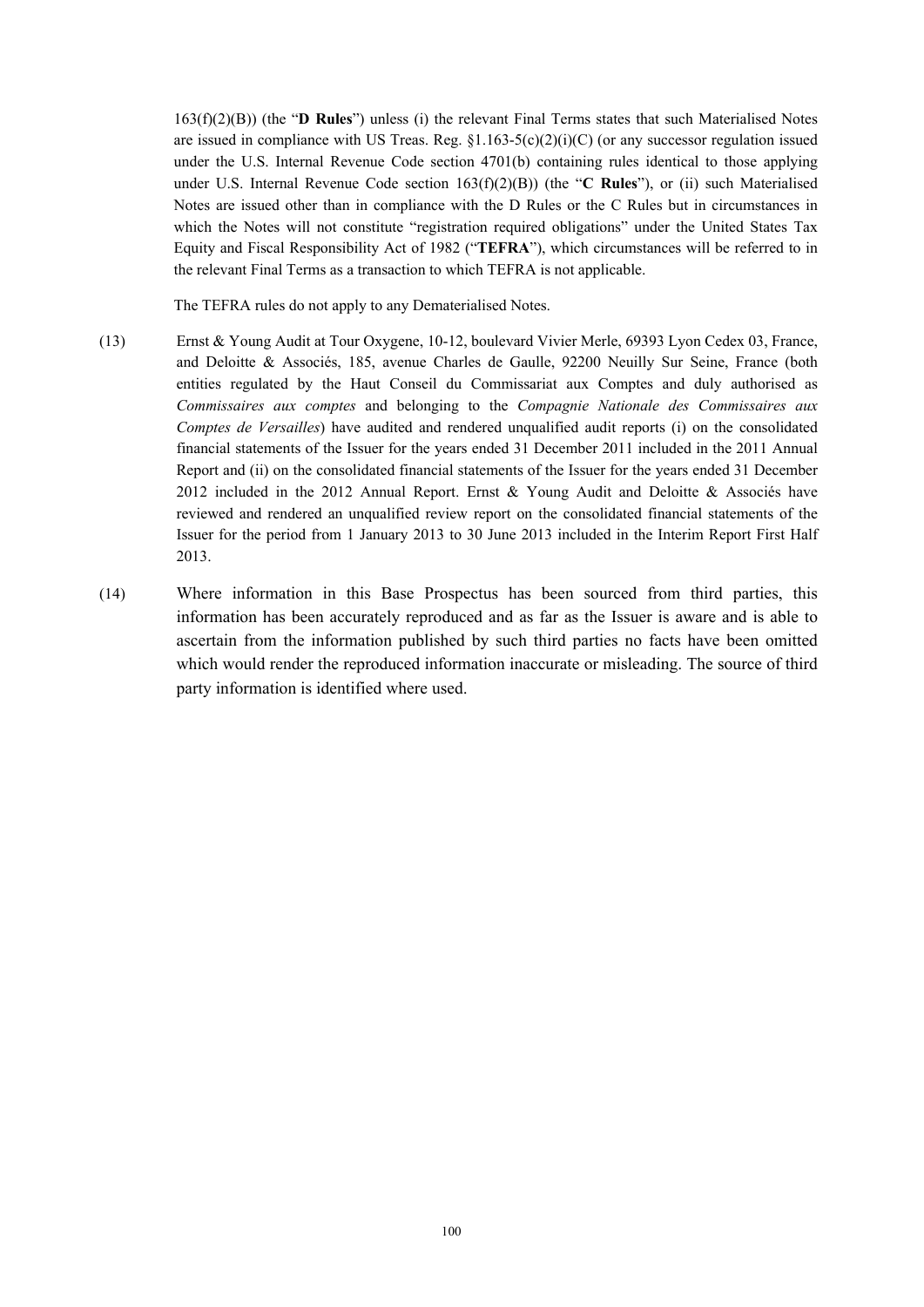### **Registered Office of the Issuer**

#### **Casino, Guichard-Perrachon**

1, Esplanade de France 42000 Saint-Etienne France

#### **Arranger**

**Deutsche Bank AG, Paris Branch** 23-25, avenue Franklin Roosevelt 75008 Paris France

#### **Dealers**

**Banco Santander, S.A.** Ciudad Grupo Santander Edificio Encinar Avenida de Cantabria 28660, Boadilla del Monte Madrid Spain

#### **Barclays Bank PLC**

5 The North Colonnade Canary Wharf London E14 4BB United Kingdom

#### **BNP Paribas**

10 Harewood Avenue London NW1 6AA United Kingdom

#### **Crédit Agricole Corporate and Investment Bank**

9, quai du Président Paul Doumer 92920 La Défense Paris Cedex France

### **Deutsche Bank AG, London Branch**

Winchester House 1 Great Winchester Street London EC2N 2DB United Kingdom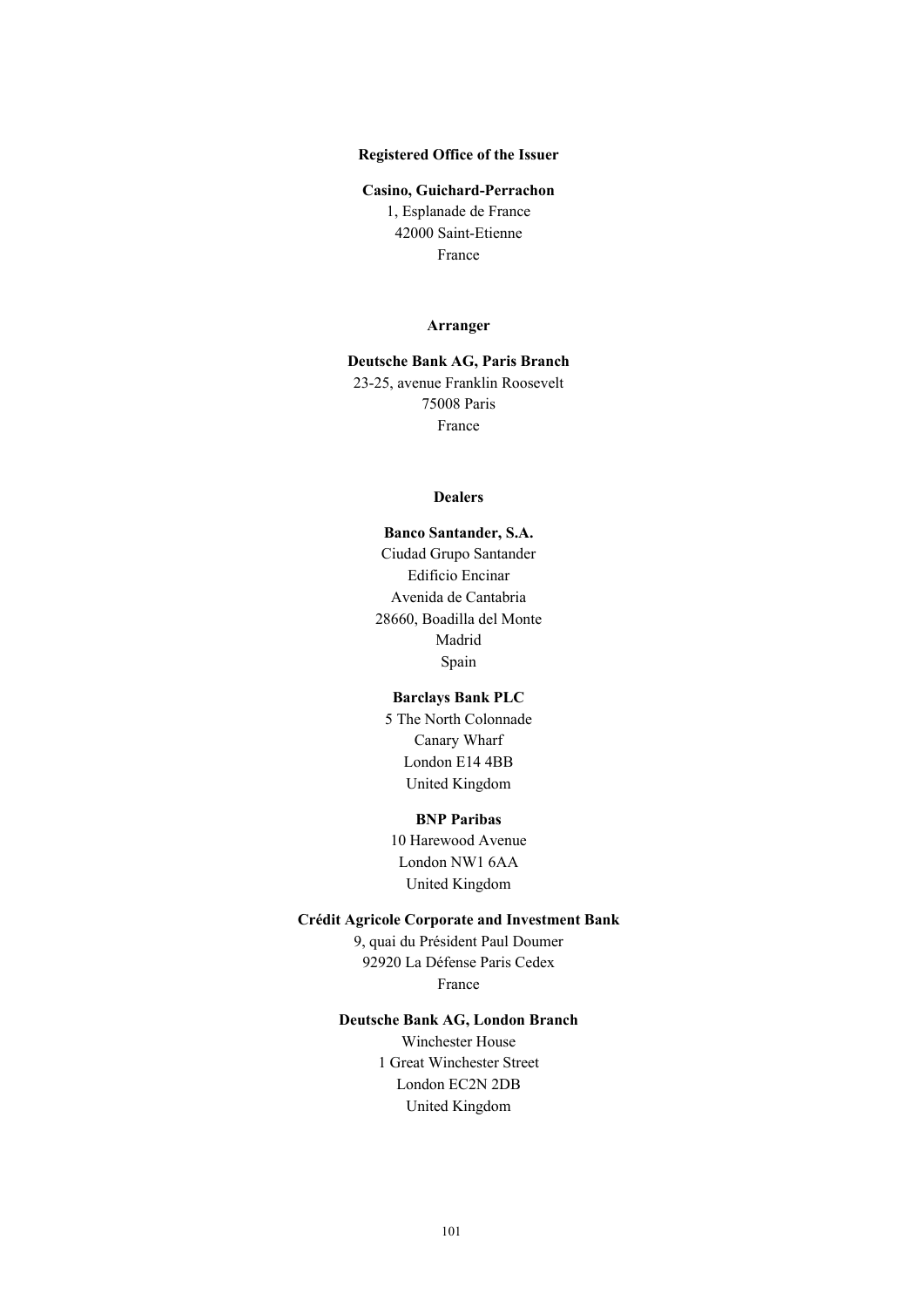#### **HSBC Bank plc**

8 Canada Square London E14 5HQ United Kingdom

### **J.P. Morgan Securities plc**

25 Bank Street Canary Wharf London E14 5JP United Kingdom

#### **Natixis**

30 avenue Pierre Mendès-France 75013 Paris France

### **Société Générale**

29, boulevard Haussmann 75009 Paris France

### **The Royal Bank of Scotland plc** 135 Bishopsgate London EC2M 3UR United Kingdom

### **Fiscal Agent, Principal Paying Agent, Redenomination Agent, Consolidation Agent and Calculation Agent**

## **Deutsche Bank AG, London Branch**

Winchester House 1 Great Winchester Street London EC2N 2DB United Kingdom

### **Paying Agents**

## **Paris Paying Agent Deutsche Bank AG, Paris Branch** 23-25, avenue Franklin Roosevelt 75008 Paris France

# **Luxembourg Paying Agent**

**Deutsche Bank Luxembourg S.A.** 2, boulevard Konrad Adenauer L-1115 Luxembourg Grand-Duchy of Luxembourg